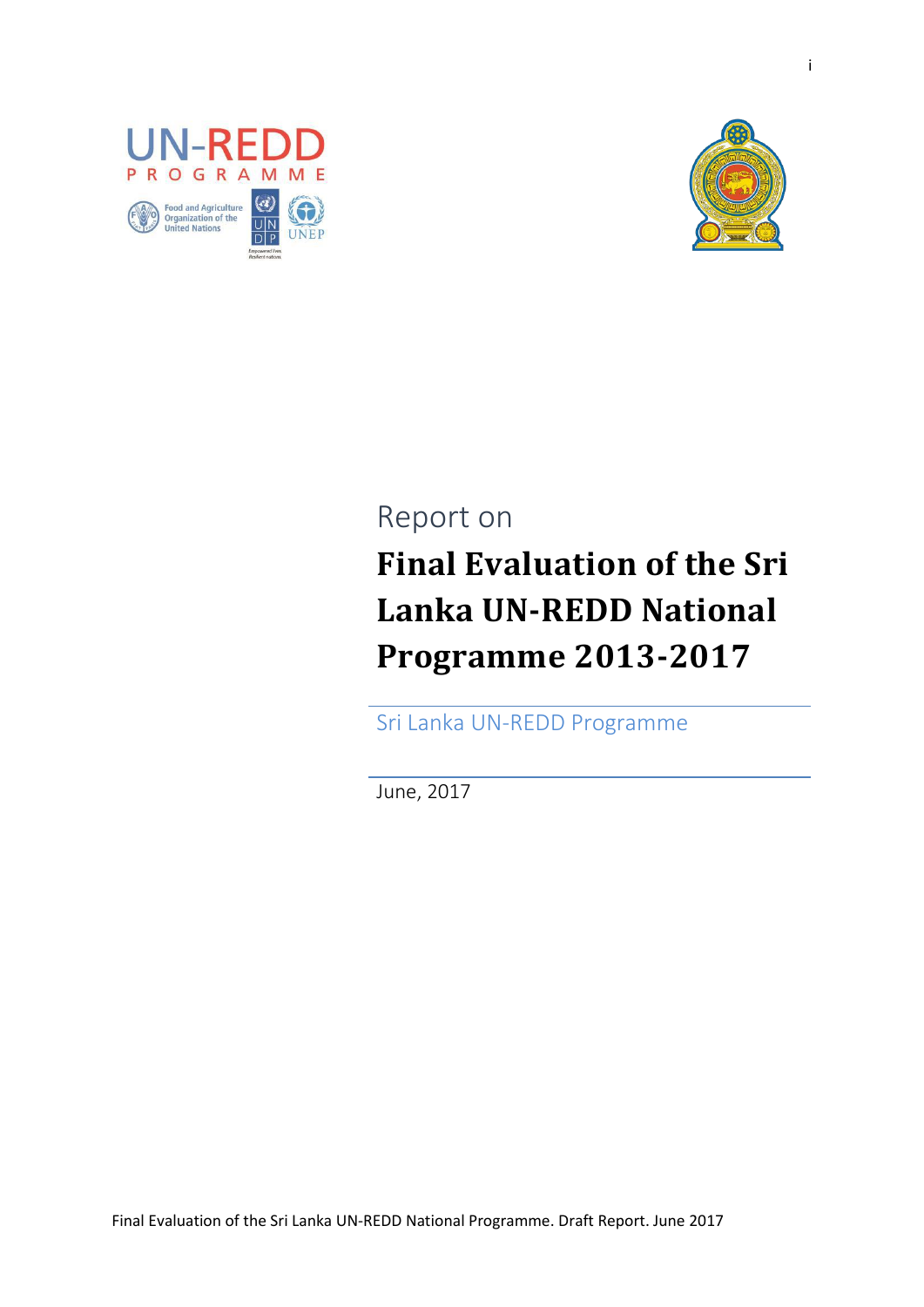#### **Citation**

Final Report on Final Evaluation of the Sri Lanka UN-REDD National Programme 2013-2017 Sri Lanka UN-REDD Programme

#### Disclaimer

Reproduction of this publication for educational or other non-commercial purposes is allowed without prior written permission, provided the source is fully acknowledged. The views expressed in this publication are those of the authors and do not necessarily reflect the views of the Sri Lanka UN-REDD Programme or its collaborating partner organisations.

#### Acknowledgements

The Programme Management Unit of the Sri Lanka UN-REDD Programme acknowledges the effort and contribution made by Mr. Michael Richards and Dr. Ranjith Mahindapala in developing the content of this report.

#### **Contact**

National Programme Manager Sri Lanka UN-REDD Programme 419/1, Pannipitiya Road Pelawatte, Battaramulla Sri Lanka. Tel: +94 112 787532 Web: www.redd.lk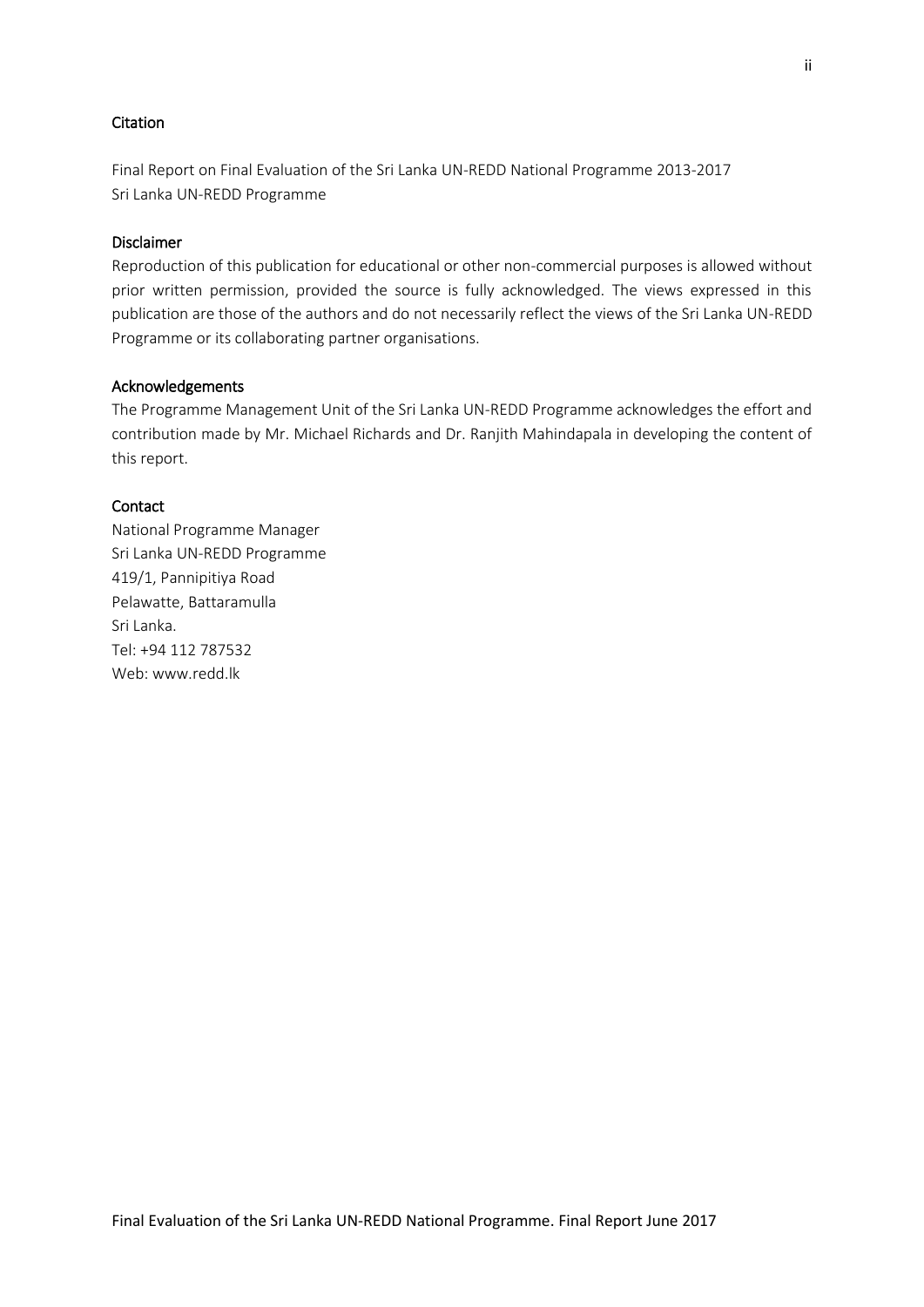# **Table of Contents**

| <b>Acronyms</b><br>V |                                 |                                                                                   |                |  |  |
|----------------------|---------------------------------|-----------------------------------------------------------------------------------|----------------|--|--|
|                      | vii<br><b>Executive Summary</b> |                                                                                   |                |  |  |
|                      | <b>Introduction</b><br>1        |                                                                                   |                |  |  |
|                      | 1.1                             | Background and purposes of the evaluation                                         | $\mathbf{1}$   |  |  |
|                      | 1.2                             | Evaluation methodology                                                            | $\overline{c}$ |  |  |
| $\overline{2}$       |                                 | <b>Context of the National Programme</b>                                          | 3              |  |  |
| $\mathbf{3}$         |                                 | <b>Concept and relevance</b>                                                      | 5              |  |  |
|                      | 3.1                             | Design                                                                            | 5              |  |  |
|                      | 3.1.1                           | Appropriateness of stated outcomes and objective of the NP                        | 5              |  |  |
|                      | 3.1.2                           | Theory of change, causal relationships and design gaps                            | 5              |  |  |
|                      | 3.1.3                           | Risks and assumptions                                                             | 10             |  |  |
|                      | 3.1.4                           | Extent to which drivers for change have been recognised and supported             | 12             |  |  |
|                      | 3.1.5                           | Relevance and appropriateness of indicators                                       | 12             |  |  |
|                      | 3.1.6                           | Institutional set-up and management arrangements                                  | 12             |  |  |
|                      | 3.1.9                           | Methodology of implementation                                                     | 17             |  |  |
|                      | 3.1.10                          | Stakeholder engagement                                                            | 17             |  |  |
|                      | 3.2                             | Relevance                                                                         | 20             |  |  |
|                      | 3.2.1                           | Alignment with Government of Sri Lanka priorities                                 | 20             |  |  |
|                      | 3.2.2                           | Alignment with United Nations Development Assistance Framework (UNDAF) and        |                |  |  |
|                      |                                 | other donor priorities                                                            | 20             |  |  |
|                      | 3.2.3                           | Alignment with the UN-REDD Programme Strategy                                     | 21             |  |  |
| 4                    |                                 | <b>Results and contributions to stated objectives</b>                             | 22             |  |  |
|                      | 4.1                             | Outputs and outcomes                                                              | 22             |  |  |
|                      | 4.2                             | Gender issues                                                                     | 27             |  |  |
|                      | 4.3                             | Capacity development                                                              | 27             |  |  |
|                      | 4.3.1                           | Review of capacity development activities                                         | 27             |  |  |
|                      | 4.3.2                           | Institutional uptake and mainstreaming of newly-acquired capacities               | 28             |  |  |
|                      | 4.4                             | Sustainability (including exit strategy)                                          | 29             |  |  |
|                      | 4.5                             | Impact                                                                            | 30             |  |  |
| 5                    |                                 | Implementation                                                                    | 31             |  |  |
|                      | 5.1                             | <b>Budget and expenditure</b>                                                     | 31             |  |  |
|                      | 5.2                             | Programme management                                                              | 33             |  |  |
|                      | 5.2.1                           | Efficiency and effectiveness of operations management                             | 33             |  |  |
|                      | 5.2.2                           | Effectiveness of strategic decision-making                                        | 34             |  |  |
|                      | 5.2.3                           | Realism of annual work-plans                                                      | 34             |  |  |
|                      | 5.2.4                           | Efficiency and effectiveness of monitoring and evaluation (M&E)                   | 34             |  |  |
|                      | 5.3                             | Technical backstopping, normative tools and coordination of the three UN agencies | 35             |  |  |
|                      | 5.4                             | Government participation                                                          | 36             |  |  |
| 6                    |                                 | <b>Conclusions and Recommendations</b>                                            | 36             |  |  |
|                      | 6.1                             | Conclusions                                                                       | 36             |  |  |
|                      | 6.2                             | Recommendations                                                                   | 40             |  |  |
| 7                    |                                 | <b>Lessons Learned</b>                                                            | 42             |  |  |
|                      | 44<br><b>Annexes</b>            |                                                                                   |                |  |  |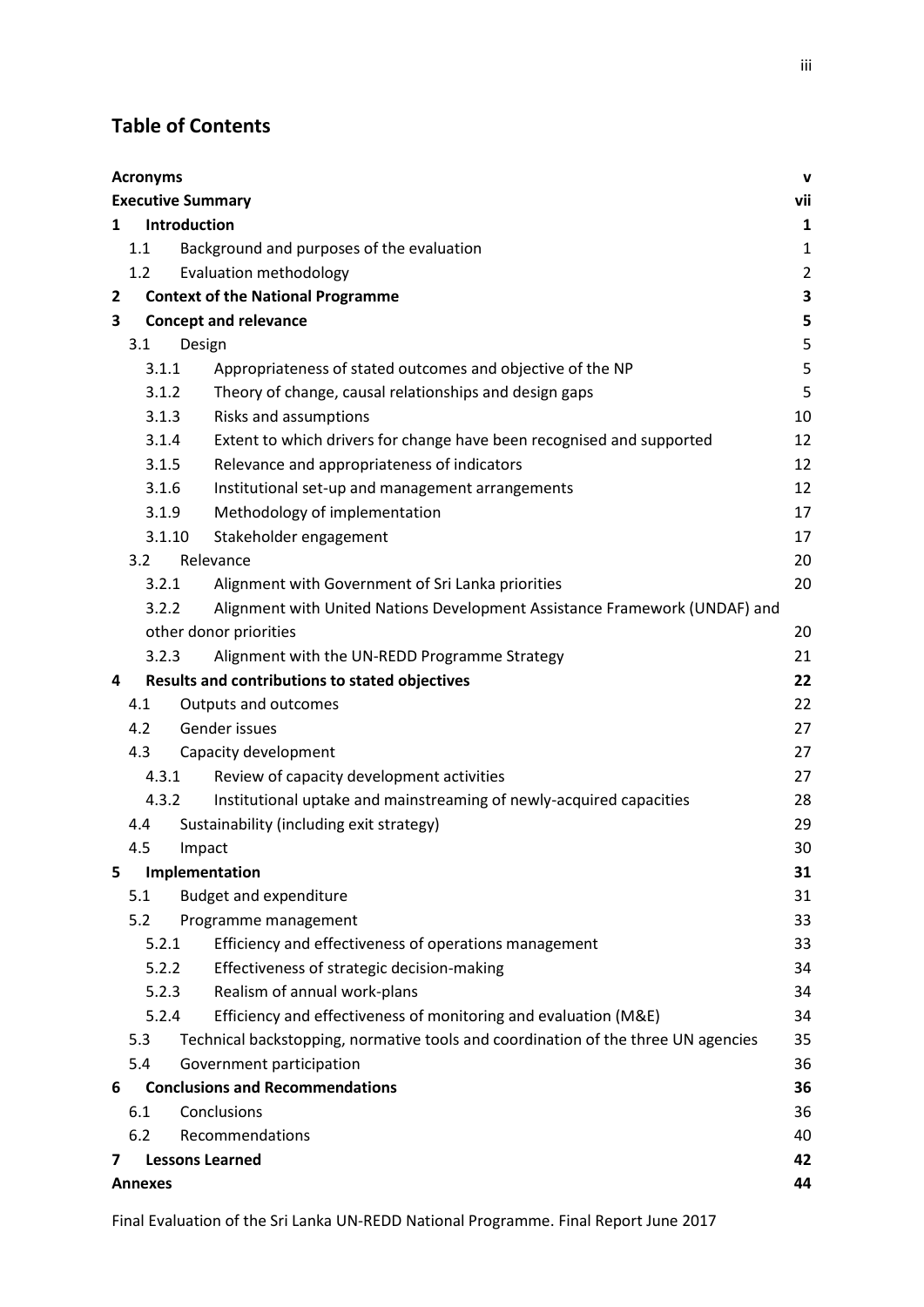| <b>Annex 1. Terms of Reference (extracts)</b>                                                    | 45 |
|--------------------------------------------------------------------------------------------------|----|
| Annex 2. Short biography of Evaluation Team                                                      | 48 |
| <b>Annex 3. Evaluation Tools</b>                                                                 | 50 |
| Annex 4. List of Interviewed Stakeholders                                                        | 55 |
| Annex 5. Results Framework with (modified) targets and indicators                                | 56 |
| Annex 6. List of Participants at Theory of Change Workshop                                       | 60 |
| Annex 7. Attendance by participating institutions at meetings of PEB, UN-REDD SC and RACB        | 61 |
| Annex 8. Composition of Technical Working Groups and Task Forces                                 | 62 |
| Annex 9. Planned and implemented activities                                                      | 65 |
| Annex 10. Comments on the GEF Small Grants CBR+ Programme                                        | 72 |
| Annex 11. List of trainings, events, communication products, etc. (provided by PMU)              | 75 |
| <b>List of Tables</b>                                                                            |    |
| Table 1. Design gaps (additional activities/outputs) and other actions that could have mitigated |    |
| problems or constraints faced in the NP                                                          | 8  |
| Table 2. Risks and assumptions for REDD+ readiness and implementation                            | 10 |
| Table 3. Initial composition of the Programme Executive Board                                    | 13 |
| Table 4. UN-REDD Sri Lanka National Programme budget (USD)                                       | 15 |
| Table 5. Achievement of outputs and outcomes with some causal factors                            | 21 |
| Table 6. NP budget, expenditure and balance at May 2017 (USD 000)                                | 28 |
| Table 7. Decisions taken in PEB and RACB meetings to reallocate budget                           | 29 |
| Table 8. Performance rating of the National Programme<br>32                                      |    |
| <b>List of Figures</b>                                                                           |    |
| Figure 1. Theory of change of the Sri Lanka UN-REDD National Programme                           | 6  |
| Figure 2. Organisational and management structure of the NP                                      | 13 |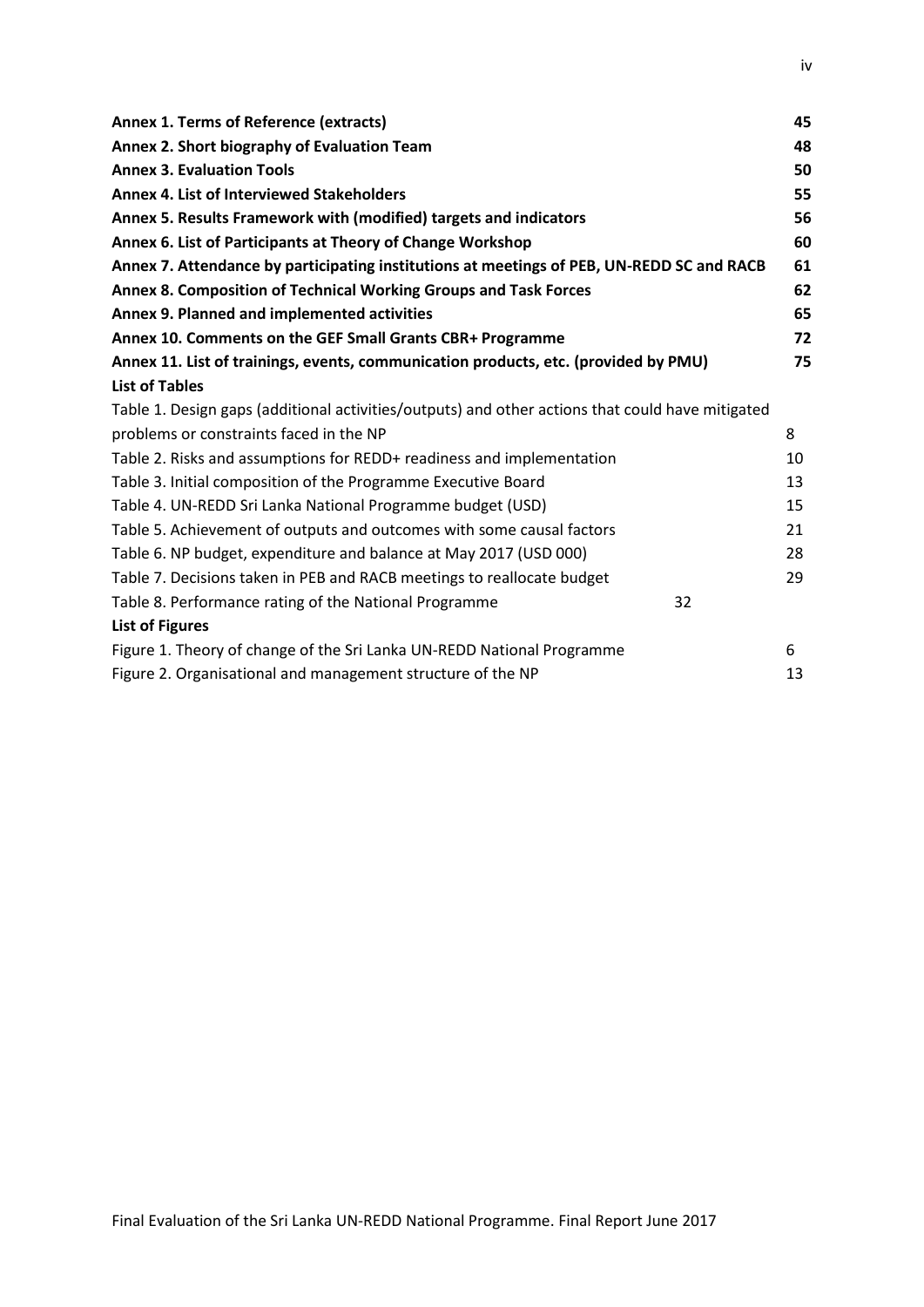# <span id="page-4-0"></span>**Acronyms (used more than once)**

| <b>ARF</b>    | <b>Academic and Research Forum</b>                                            |  |  |
|---------------|-------------------------------------------------------------------------------|--|--|
| BeRT          | Benefits and Risks Tool (of UN-REDD Programme)                                |  |  |
| <b>CBNA</b>   | Capacity building needs assessment                                            |  |  |
| CBR+          | Community Based REDD+ (GEF Small Grants Programme)                            |  |  |
| <b>CCS</b>    | Climate Change Secretariat                                                    |  |  |
| <b>CEJ</b>    | <b>Centre for Environmental Justice</b>                                       |  |  |
| <b>CSO</b>    | Civil society organisation                                                    |  |  |
| <b>CTA</b>    | <b>Chief Technical Advisor</b>                                                |  |  |
| D&FD          | Deforestation & Forest Degradation                                            |  |  |
| <b>DWC</b>    | Department of Wildlife Conservation                                           |  |  |
| <b>FAO</b>    | Food and Agriculture Organization of the United Nations                       |  |  |
| FD.           | <b>Forest Department</b>                                                      |  |  |
| <b>FPIC</b>   | Free, Prior and Informed Consent                                              |  |  |
| FRL/FREL      | Forest Reference (Emissions) Level                                            |  |  |
| <b>FSI</b>    | Forest Survey of India                                                        |  |  |
| <b>GEF</b>    | <b>Global Environment Facility</b>                                            |  |  |
| IP            | Indigenous People                                                             |  |  |
| <b>IUCN</b>   | International Union for the Conservation of Nature                            |  |  |
| MCA           | Multiple criteria analysis                                                    |  |  |
| M&E           | Monitoring and evaluation                                                     |  |  |
| MoMD&E        | Ministry of Mahaweli Development & the Environment                            |  |  |
| <b>MRV</b>    | Measurement, Reporting and Verification                                       |  |  |
| <b>NFI</b>    | National Forest Inventory                                                     |  |  |
| <b>NFMS</b>   | National Forest Monitoring System                                             |  |  |
| <b>NGO</b>    | Non-governmental Organisation                                                 |  |  |
| NP            | National Programme (Sri Lanka UN-REDD National Programme)                     |  |  |
| <b>NPD</b>    | National Programme Director                                                   |  |  |
| <b>NPM</b>    | National Programme Manager                                                    |  |  |
| <b>NRIFAP</b> | National REDD+ Investment Framework and Action Plan                           |  |  |
| PAMs          | <b>Policies and Measures</b>                                                  |  |  |
| <b>PEB</b>    | Programme Executive Board                                                     |  |  |
| PMU           | Programme Management Unit                                                     |  |  |
| RACB          | REDD+ Advisory and Coordination Board                                         |  |  |
| <b>RBP</b>    | Results-based payments                                                        |  |  |
| REDD+         | Reducing emissions from D&FD, and forest conservation, sustainable management |  |  |
|               | of forests and enhancement of forest carbon stocks                            |  |  |
| ROtl          | Review of Outcomes to Impacts (methodology)                                   |  |  |
| <b>RPMCC</b>  | REDD+ Programme Management and Coordinating Committee                         |  |  |
| <b>RTT</b>    | Regional Technical Team (Bangkok)                                             |  |  |
| SC.           | (UN-REDD) Steering Committee                                                  |  |  |
| <b>SIS</b>    | Safeguards Information System                                                 |  |  |
| <b>SLCFAN</b> | Sri Lanka Climate and Forest Action Network                                   |  |  |
| <b>SSFA</b>   | Small-scale Finance Agreement                                                 |  |  |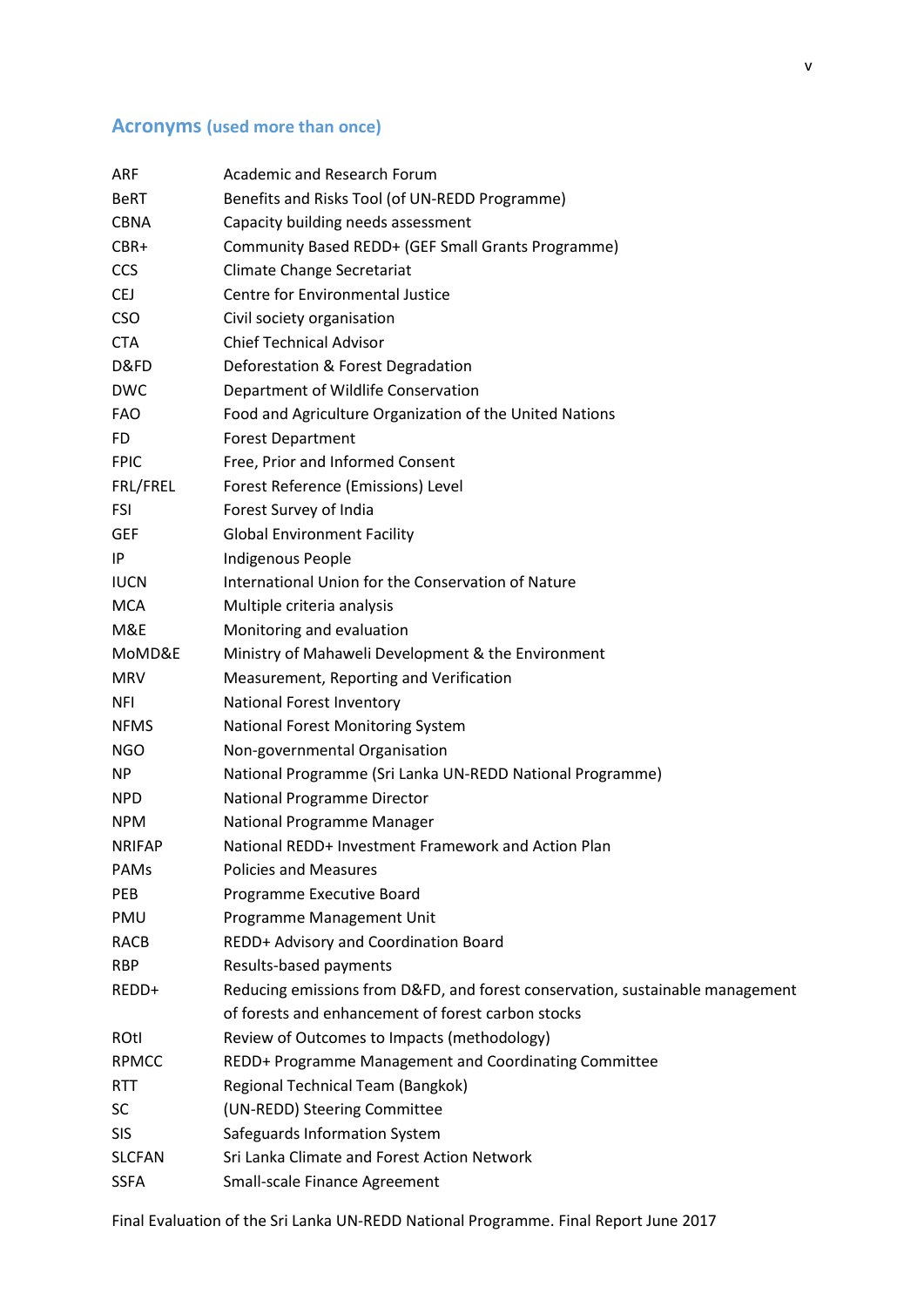<span id="page-5-0"></span>

| <b>TOR</b>    | Terms of Reference                                    |
|---------------|-------------------------------------------------------|
| TF            | <b>Task Force</b>                                     |
| <b>TWG</b>    | <b>Technical Working Group</b>                        |
| <b>UNDP</b>   | United Nations Development Programme                  |
| <b>UNFCCC</b> | United Nations Framework Convention on Climate Change |
| UN-REDD       | United Nations Collaborative Programme for REDD+      |
| <b>USD</b>    | <b>United States Dollars</b>                          |
|               |                                                       |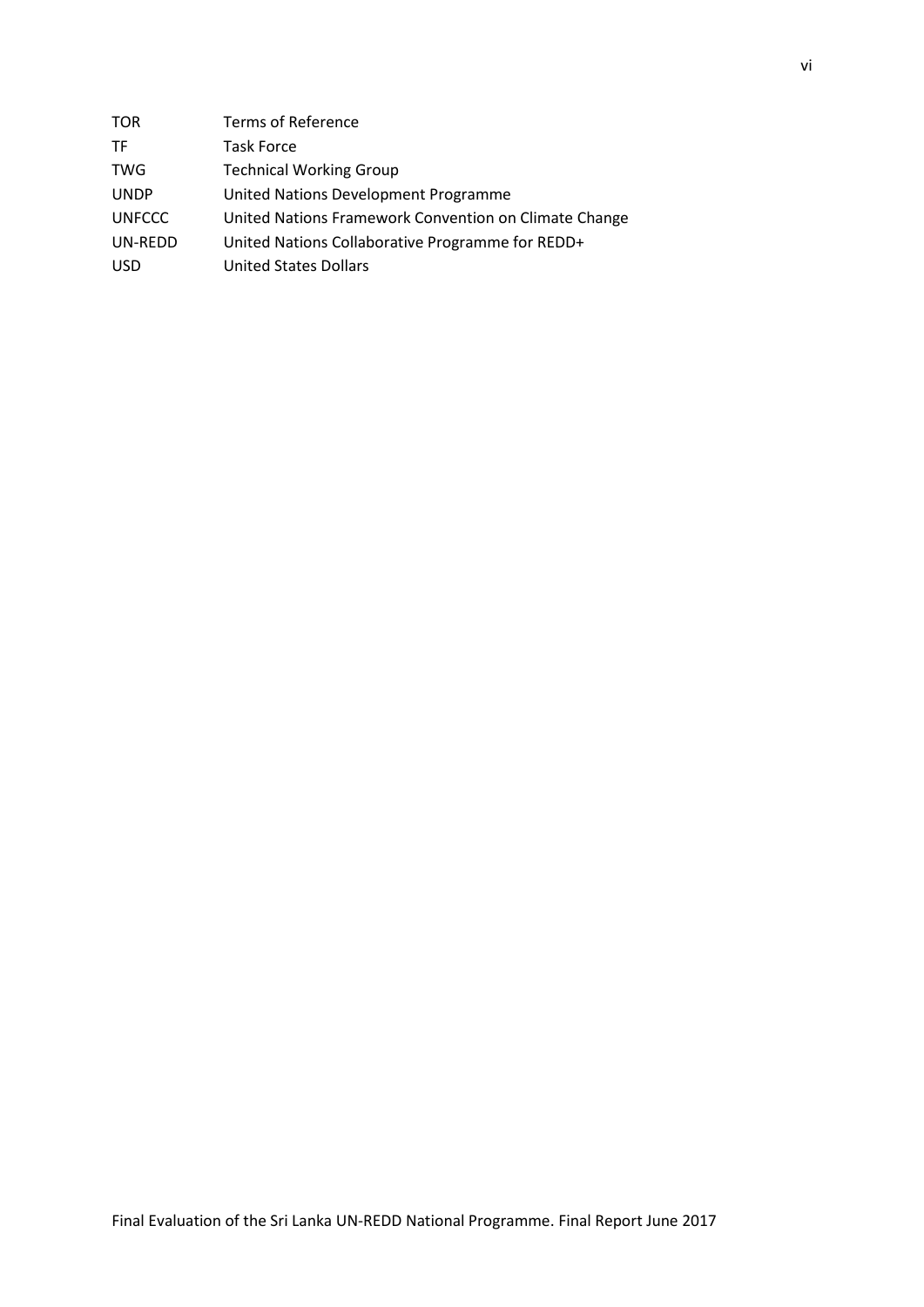# **Executive Summary**

The Sri Lanka UN-REDD National Programme (NP) commenced on 3 April 2013 for a period of three years, but was extended by 15 months, and will finish on 30 June 2017. The Programme Management Unit (PMU) was established in August 2013. By mid-November 2013, all core staff of the PMU were in place. The investment was USD 4 million made up of contributions of USD 2,410,000 (FAO), USD 915,000 (UNDP) and USD 413,318 (UN Environment) with indirect support costs of USD 261,682. Co-financing amounted to USD 1,593,000 with the Sri Lanka Government contributing USD 1 million.

The end-of-project evaluation, contracted by FAO being the lead agency of the Sri Lanka UN-REDD Programme, was undertaken by Michael Richards and Ranjith Mahindapala in May 2017. The evaluation methodology consisted of a combination of an evaluation workshop in which PMU and NP stakeholders critiqued the NP theory of change (using an adaptation of the Review of Outcomes to Impacts (ROtI) method), face-to-face interviews with stakeholders and implementers, Skype calls with UN agency advisors, and analysis of reports.

The overall performance of the NP is **satisfactory**. It has been relatively successful in achieving its outcomes and objective of REDD+ readiness, especially technical and strategy readiness. The outputs, outcomes and objective of the NP were rated as satisfactorily (and in some cases more than satisfactorily) achieved, with the main product, the National REDD+ Investment Framework Action Plan (NRIFAP) developed and officially handed over to the government. The success of the NP is attributed primarily to the strong leadership and technical capacity of the PMU, especially since a full-time resident Chief Technical Advisor (CTA) was appointed, the commitment and enthusiasm of the National Programme Director (the Conservator General of Forests), and good quality technical backstopping and support by the UN agencies in Bangkok and Rome.

Although technical and strategy readiness are well advanced, the institutional readiness has only been partially achieved. This is partly due to weak inter-institutional collaboration between the three key agencies, FD, DWC and CCS. There was still a perception among some stakeholders that REDD+ is mainly a FD-led project; this is in spite of the PMU establishing a strong programme identity, and a strong communications strategy that has emphasised the inter-sectoral nature of REDD+. Institutional readiness should however be given a boost assuming approval of a cabinet paper to institutionalise the REDD+ Advisory and Coordination Board (RACB).

A key achievement of the NP has been to secure a significant proportion of the funding required for the first five years of the implementation phase: USD 21 million from World Bank and UK Department of Environment, Food and Rural Affairs (DEFRA) and USD 20 million over five years from the Government of Sri Lanka. If a proposal to the Green Climate Fund is approved, the total cost of the first five years of REDD+ implementation would be covered. This successful exit strategy was partly due to 'projectisation' of the Policies and Measures (PAMs) in the NRIFAP, which allows donors to 'pick and choose' PAMs according to their funding criteria. But a major concern was the funding gap between the NP and operationalisation of the implementation stage, possible resulting in losing momentum of the RACB, the stakeholder fora (especially the rather fragile civil society network), and the National Forest Inventory (NFI) work.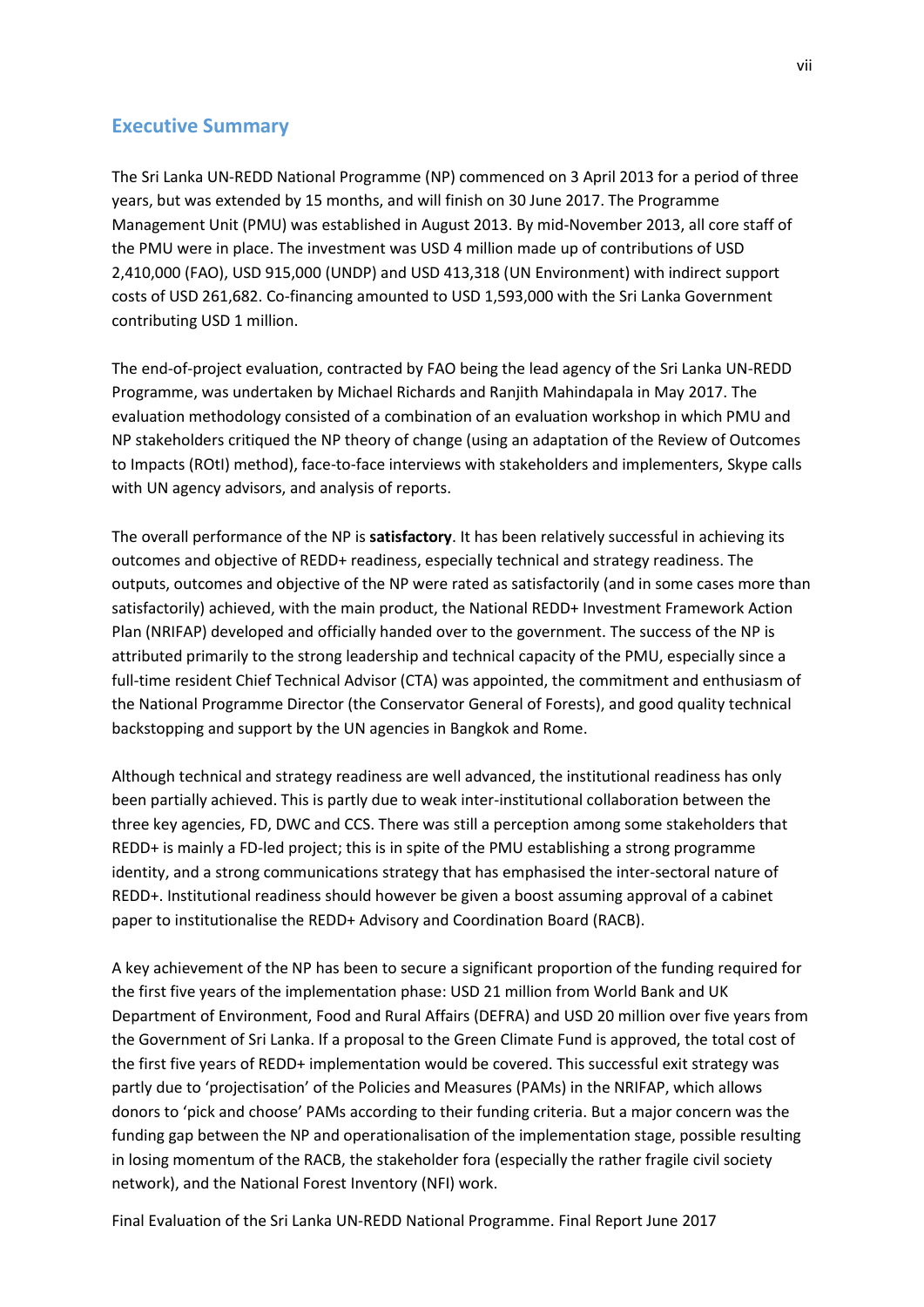Other successful or positive strategies, activities or components of the NP have been:

- The Measurement, Reporting and Verification (MRV) related activities, including the on-line geoportal for land use monitoring that can be used by any project
- The stakeholder engagement strategy involving development of four stakeholder fora: the civil society platform, now converted to a non-profit company, the Sri Lanka Climate and Forest Action Network (SLCFAN), to promote sustainability; the indigenous peoples' forum; the private sector forum; and the Academic and Research Forum (ARF). These stakeholder fora provide a model for other development programmes
- The high quality communications strategy and products in spite of difficulties at the start of the NP and PMU's inadequate control over the SSFA between UN Environment and IUCN
- Formation of Task Forces(TFs), supported by Technical Working Groups (TWGs) , to facilitate much of the work leading up to the NRIFAP
- The ARF provided valuable technical inputs to some studies, and took the lead in organising the Symposium on Valuation of Forest Ecosystems and their Services
- South-South cooperation with the Forestry Survey of India (FSI) in provision of capacity building for implementing the NFI. Since no staff charge was levied, the NP has piloted the NFI (a new activity) with the savings
- The *Grow a Fighter* initiative has been effective in promoting private sector involvement in afforestation of unproductive tea lands
- The strategy of weaving REDD+ into existing planned activities of government departments and the national budgetary process
- Use of some UN tools, sometimes following their contextual adaptation, notably the stakeholder engagement tool and the *Open Foris* tool for MRV related activities

On the other hand, some less successful areas needing improvement have been:

- Weak intra-institutional feedback of information and decisions made at the Programme Executive Board (PEB), UN-REDD Steering Committee (SC) and RACB meetings
- The policy of regularly transferring trained staff in the CCS threatens to undermine the capacity building work of the NP
- Some sub-standard technical studies due to poor quality of consultancies
- The rather qualitative deforestation and forest degradation drivers' analysis and lack of a study on constraints to forest carbon enhancement activities left a weak diagnostic basis for identifying and prioritising the PAMs
- Although the civil society network is a very positive development, due to the uneven capacity of civil society organisations (CSOs) there has been an over- concentration of responsibilities on 1-2 members, as well as divisions among Convening Committee members
- The missed opportunity of the GEF-UNDP managed Community Based REDD+ (CBR+) small grants programme to help pilot some PAM-related actions
- Inadequate attention to gender in the NP in developing gender capacity in key government agencies. It was generally felt that the gender component of the NRIFAP was weak and did not sufficiently draw on existing good practice in Sri Lanka
- The view that the Cancun safeguard on indigenous peoples was insufficiently 'contextualised' in view of the low dependence of the V*eddha* community on forests and their unclear role in the NRIFAP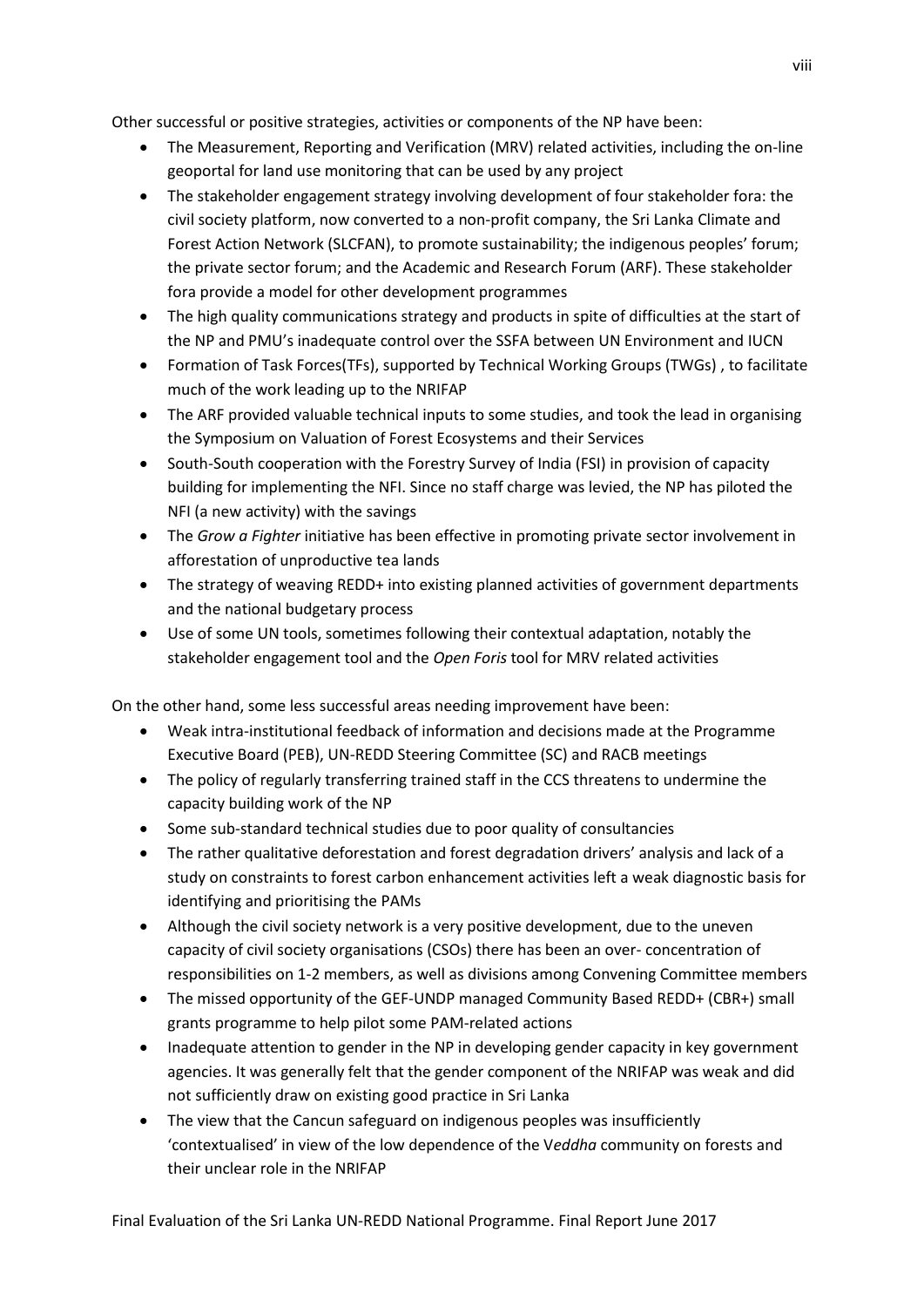• The weak transparency and high cost associated with the UN Environment collaboration with IUCN to implement the otherwise successful communications strategy, and some implementation issues

#### **Recommendations**

The recommendations address strategic, thematic and operational aspects, and are mainly oriented towards the implementation phase of REDD+.

#### *Strategy*

*RACB*: The current composition of 41 members in the RACB appears excessive for in-depth discussion on programme direction and guidance of national REDD+ activities. A two-tier management structure with a smaller RACB with key agencies for policy direction and guidance, and a larger subsidiary group of stakeholder representatives, primarily for intra-institutional diffusion of information and coordination at the field level is recommended.

*Bridging Finance*: The Ministry of Mahaweli Development & the Environment (MoMD&E) should identify bridging finance between the end of the NP and operationalisation of the implementation stage is urgently needed to avoid loss of momentum and human resources, hosting and continuity of the RACB, and continuity of key stakeholder fora.

*Inter-institutional collaboration*: Stronger measures including formalised regular dialogues, awareness enhancement, protocols for data sharing, and common data management platforms that are also needed for global reporting are needed to improve inter-institutional collaboration for effective REDD+ implementation.

*Retention of Specialist Staff*: Given the technical nature of REDD+ obligations, government staff who receive specialised training should remain in their current posts or agencies at least until the experience and knowledge are institutionalised, and second tier staff are adequately trained.

#### **Thematic areas**

*Monitoring, Evaluation & Learning*: Given the scope of NRIFAP and its importance to the country, the NRIFAP implementation phase requires a more rigorous and science-based monitoring, evaluation and learning protocol.

*CBR+:* An independent review of CBR+ small grants programme is suggested given that its expected contribution to the national REDD+ process has not materialised, and considering the concerns expressed by some agencies.

#### **Operational aspects**

#### *Capacity building*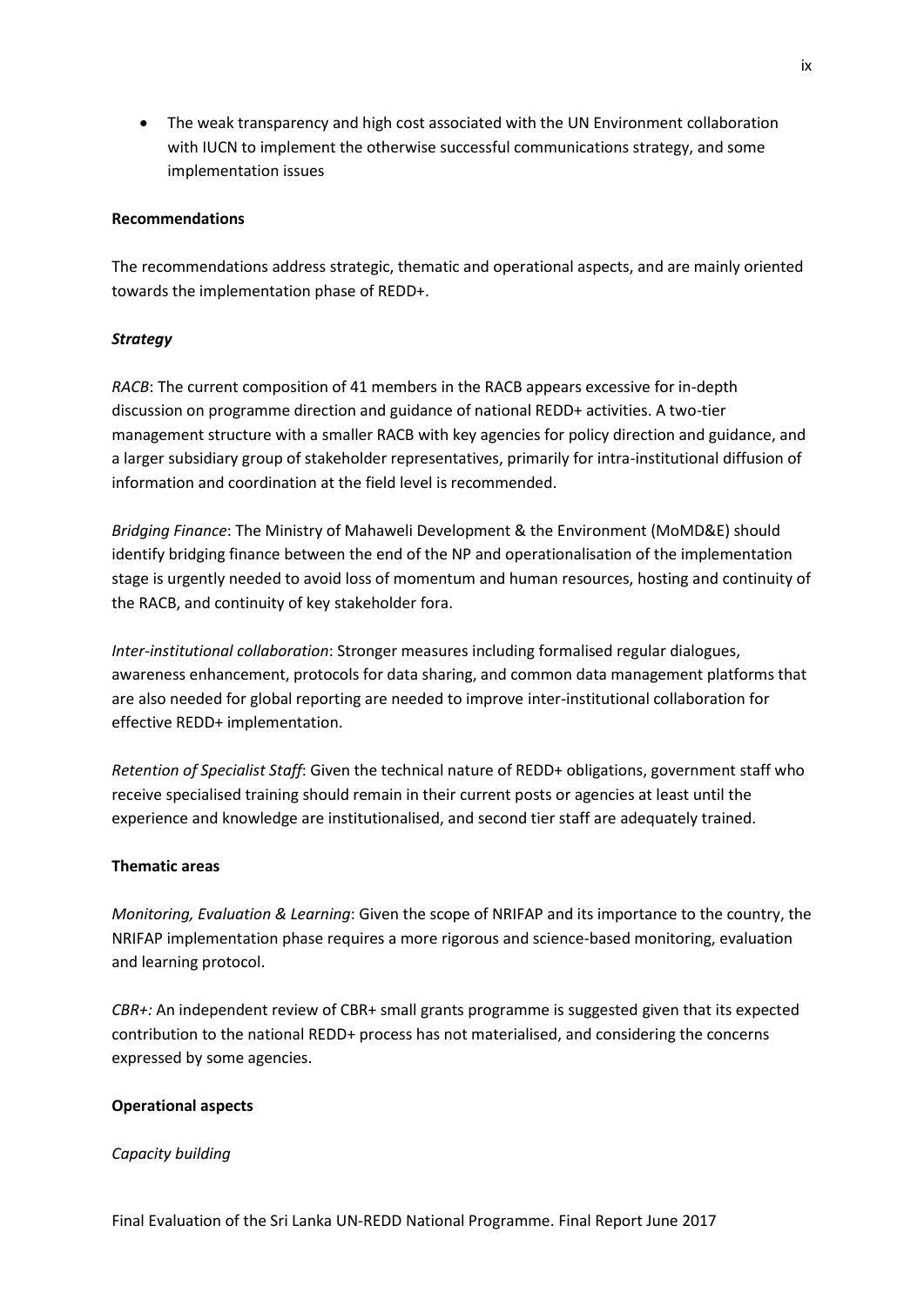All capacity building activities should include a post-training evaluation to ensure relevance, content, delivery, supporting materials, etc.

Managers in recipient agencies need to recognise the importance of training imparted to its staff, and an institutional system set in place to recognise such trainings so that national programmes receive the benefits. The agencies must also create avenues for further diffusion of capacities within the agencies.

Notwithstanding the provisions in the NRIFAP, SLCFAN requires continuing leadership building programmes to ensure a second tier of leaders with the requisite governance, technical, organisational and administrative capacity.

#### *Procurement of Consultancy Services:*

The UN agencies should have a system of screening the applications and send only those that meet the criteria to projects or programmes (PMU felt they spent an inordinate amount of time going through longlists of CVs).

Consultants should only be appointed if there is not significant disagreement between the PMU and UN agencies.

When institutional consultancies are procured, PMU should have full control of the consultancy and there should be full transparency on costs.

#### **Key lessons**

Finally, some of the lessons from the NP, not all of them new ones, were:

- Anchoring the NP in the Ministry in which FD is housed made it difficult to avoid stakeholders' perceptions that the programme was FD-led, thereby complicating the intersectoral collaboration and information exchange needed. A non-sectoral Ministry with a higher level planning role could have facilitated institutional readiness, although the potential trade-offs around operational effectiveness would need to be carefully monitored.
- The importance of a technically strong PMU, including a full-time resident CTA from the start. After the CTA came on board it was evident that some studies hired out to consultants could have been more effectively and efficiently undertaken by the PMU. A technically strong PMU can somewhat reduce the dependence on consultants.
- The need for two capacity building needs assessments: the first near the start of the programme to assess the needs of the readiness stage, and the second towards the end to assess those of the implementation stage.
- Building stakeholder engagement through establishment of stakeholder fora, although when engaging civil society, it may be necessary to firstly build capacity across several CSOs to avoid dependency problems on higher capacity CSOs.
- South-South cooperation can be an effective and low cost approach to capacity building.

x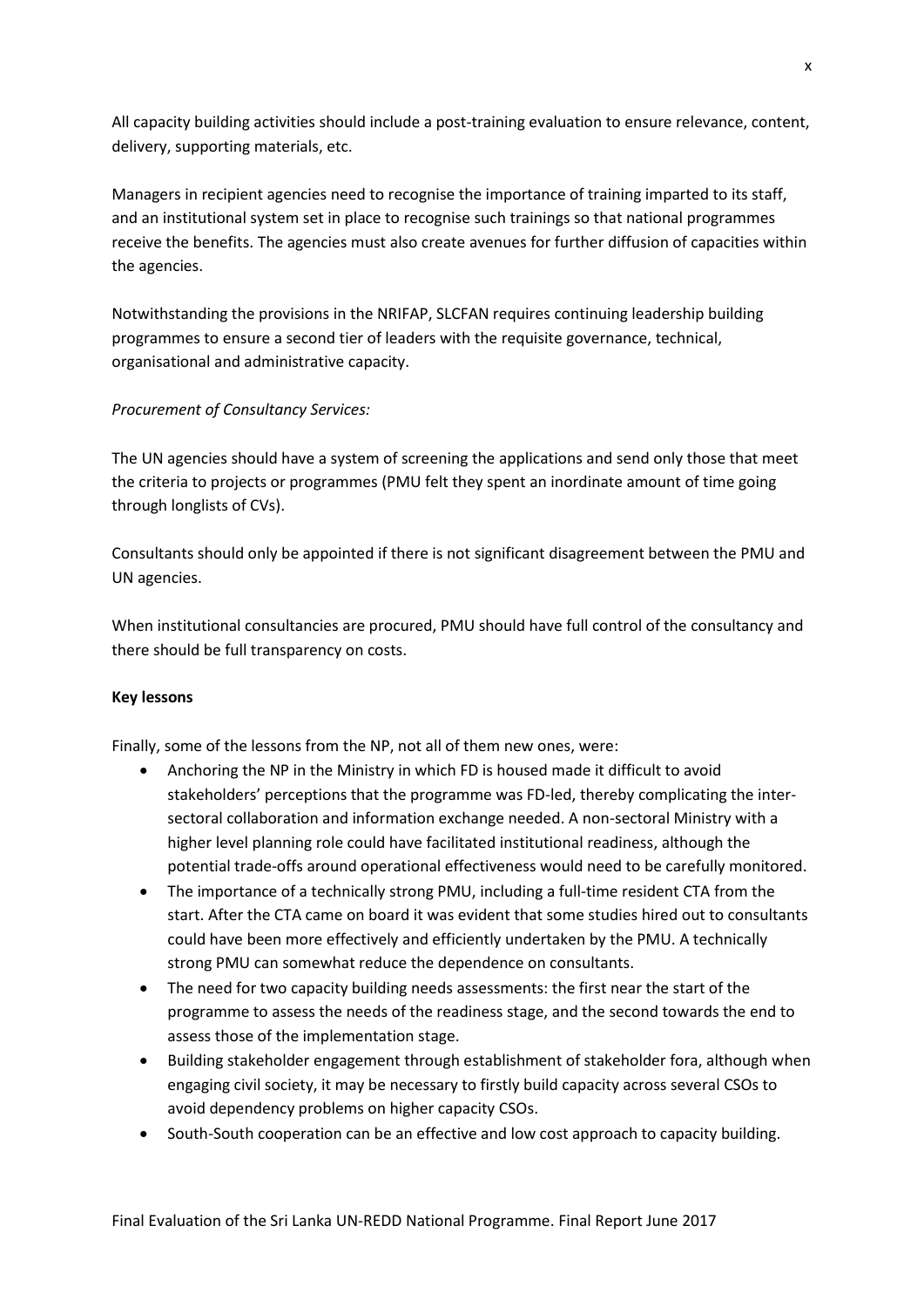# <span id="page-10-0"></span>**1 Introduction**

#### <span id="page-10-1"></span>**1.1 Background and purposes of the evaluation**

The UN-REDD Programme is the United Nations Joint collaborative initiative on Reducing Emissions from Deforestation and forest Degradation (REDD+) in developing countries. The Programme was launched in 2008 and builds on the convening role and technical expertise of the Food and Agriculture Organization of the United Nations (FAO), the United Nations Development Programme (UNDP) and the United Nations Environment Programme (UN Environment), referred to as the participating UN agencies. The UN-REDD Programme supports nationally-led REDD+ processes and promotes the informed and meaningful involvement of all stakeholders, including Indigenous Peoples and other forest-dependent communities, in national and international REDD+ implementation.

The UN-REDD Programme supports national REDD+ readiness efforts in two ways: (i) direct support to the design and implementation of UN-REDD National Programmes; and (ii) complementary support to national REDD+ action through common approaches, analyses, methodologies, tools, data and best practices developed through the UN-REDD Global Programme. The objectives of the Final Evaluation of the Sri Lanka UN-REDD National Programme (NP) are stated in the terms of reference (TORs) (see Annex 1) as being to:

- Provide evidence of results to meet accountability requirements;
- Assess the status of REDD+ readiness in Sri Lanka, including analysis of gaps and challenges that need to be addressed to achieve REDD+ readiness, and make recommendations for any future role for the UN-REDD Programme in Sri Lanka;
- Propose recommendations on how existing and potential financing and investment opportunities can be leveraged and better coordinated for implementing the national REDD+ Strategy or National REDD+ Investment Framework and Action Plan (NRIFAP);
- Review the proposed institutional arrangements for REDD+ in the NRIFAP and make recommendations on how they could be improved or adjusted for more efficient implementation of the NRIFAP;
- Promote learning, feedback and knowledge sharing through results and lessons learned among the participating partners and stakeholders, including the Government of Sri Lanka, UN agencies and other partners. The evaluation will identify lessons of operational and technical relevance for future programme formulation and implementation in the country, especially as regards any future involvement of the UN-REDD Programmes, and/or for the UN-REDD Programme as a whole.

The NP was approved on 27<sup>th</sup> February 2013 and received funding on  $4<sup>th</sup>$  April 2013. It will finish on 30<sup>th</sup> June 2017 following a no-cost extension of 15 months approved on 31<sup>st</sup> December 2015. The total budget was US\$ 4.0 million. The evaluation mission took place between  $24<sup>th</sup>$  April and  $19<sup>th</sup>$  May 2017. An abbreviated form of the terms of reference is presented in Annex 1, and a brief profile of the Evaluation Team can be found in Annex 2.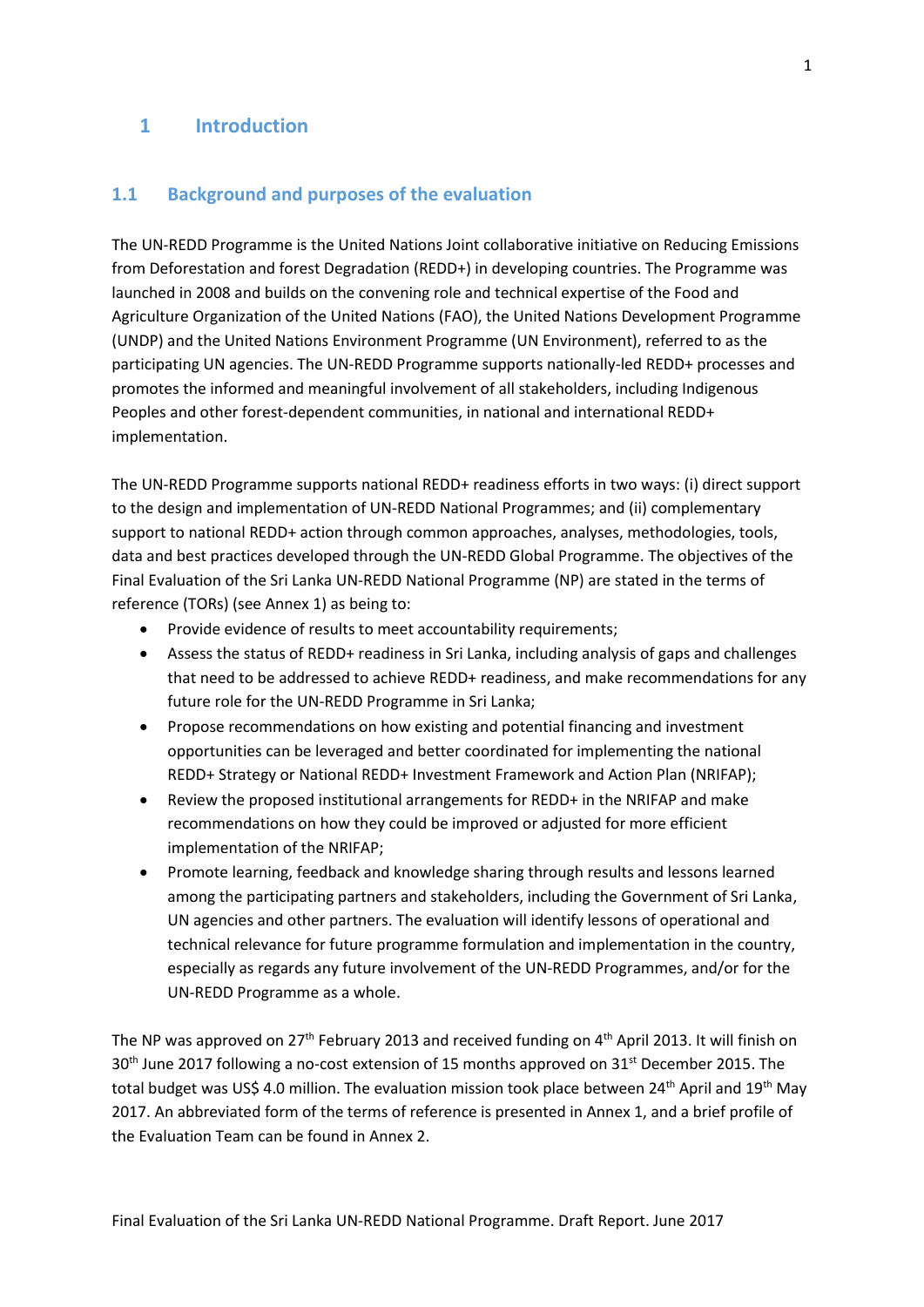# <span id="page-11-0"></span>**1.2 Evaluation methodology**

The methods used for this evaluation can be summarised as follows (see also Annex 3):

- (a) A desk review of project documents, including the National Programme Document (2013), the Internal Review (2014), the Roadmap for REDD+ Implementation (2015), the Revised Results Framework (2015), various consultancy reports and communications' products, and the minutes of meetings of the Programme Executive Board (PEB), the UN-REDD Steering Committee (SC) and the REDD+ Advisory and Coordination Board (RACB).
- (b) Semi-structured interviewswith key informants, stakeholders and participants, including:
	- State agencies;

1

- Civil society organizations (CSOs) and an indigenous peoples' (*Veddha*) representative;
- Country, regional and headquarter personnel from the three United Nations' Organisations (UN agencies) involved in the NP, including the Programme Management Unit (PMU), the FAO Representative and Regional Technical Advisers (skype calls);
- Other implementing partners.

A list of key informants met or communicated with via skype is presented in Annex 4.

(c) The Theory of Change Workshop held on  $4<sup>th</sup>$  May 2017, at which the workshop participants reviewed the theory of change of the NP and identified gaps (in the NP design), risks and progress towards achievement of the outcomes and objective, using a simplified and adapted form of the Review of Outcomes to Impacts (ROtI) methodology<sup>1</sup>.

<sup>1</sup> This adaptation was necessary since ROtI is designed to assess linkages between 'outcomes' and longer term 'impacts', while the NP has a shorter term horizon involving the development of a state of REDD+ Readiness. Therefore the key linkages are between the NP outputs, outcomes (including the NRIFAP) and objective associated with the state of readiness for REDD+ implementation.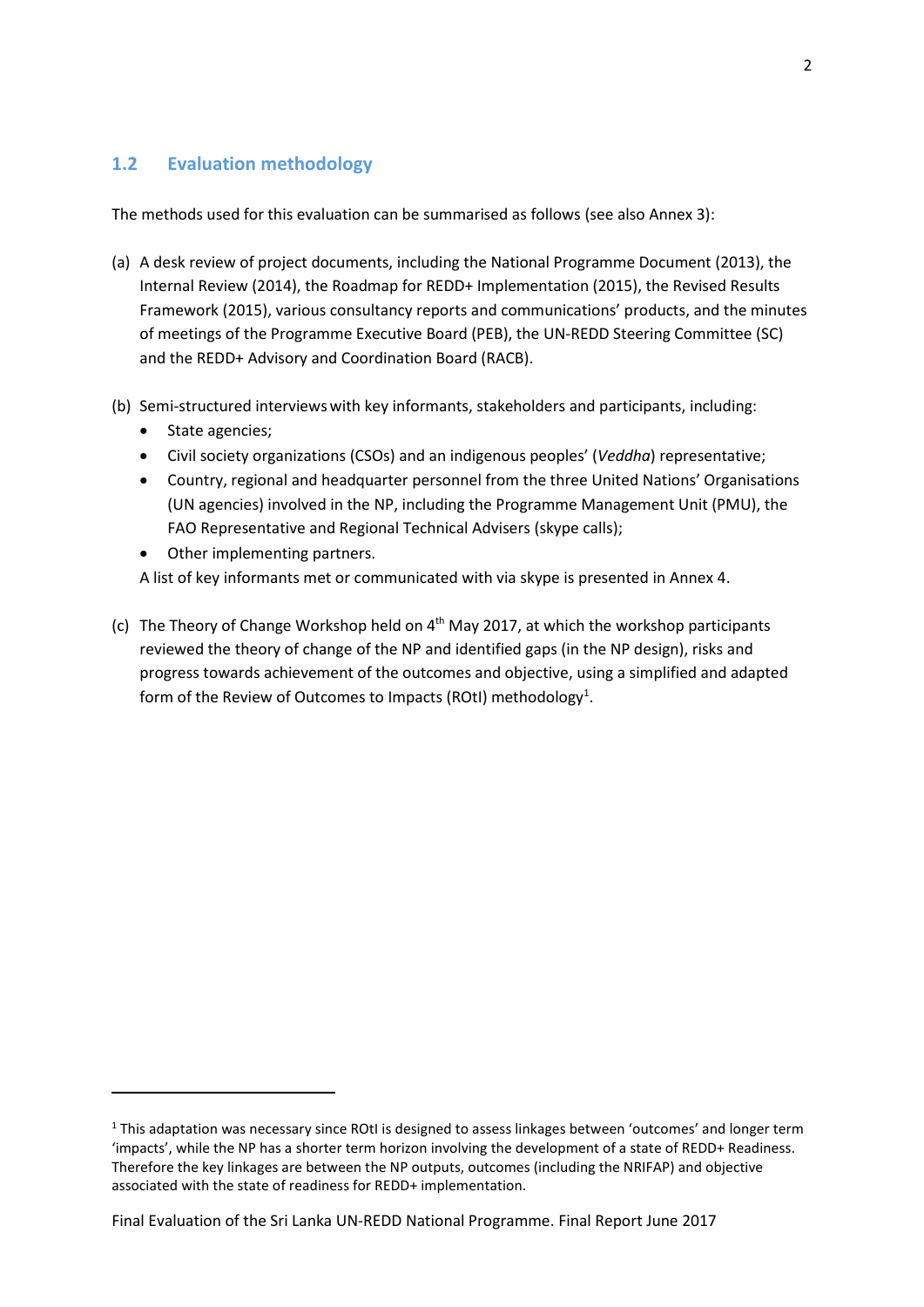# <span id="page-12-0"></span>**2 Context of the National Programme**

Sri Lanka is a signatory to the United Nations Framework Convention on Climate Change (UNFCCC) and thus committed to addressing the threat of human-induced climate change through all sectors, both by increasing the resilience of its people and its ecosystems through adaptation measures, and by decreasing the intensity of climate change through mitigation measures.

Sri Lanka's 2 million hectares of forest are rich in endemic flora and fauna species. These forests are important globally, as shown by the fact that there are four International Biosphere Reserves (Sinharaja, Hurulu, Kanneliya-Dediyagala-Nakiadeniya complex, and Bundala) and two Natural World Heritage Sites (Sinharaja and the Central Highlands Serial World Heritage Sites). Sri Lanka is ranked among the world's 34 biodiversity hotspots mainly due to the high biodiversity and endemism of the wet zone forests. There are also remnants of ancient civilisations, while the indigenous *Veddha*  people have a wealth of knowledge and wisdom on ecosystem services.

Sri Lanka has suffered a 30-year internal conflict. Cessation of hostilities in 2009 paved the way for rapid economic and infrastructure development with assistance from donors. Road expansion, opening up new agricultural land, and infrastructure development have posed a specific threat to forests.

*Mahinda Chintana<sup>1</sup>* outlines the national circumstances for development, and provided the national context for REDD+. An important component is *Gama Neguma*<sup>2</sup> comprised of a range of projects on rural road development, rural electrification, minor irrigation works, potable water supply, etc. Secondly, the development of transport infrastructure has been given priority; this involves new motorways, airport expansion, new sea ports, extension of railway lines, etc. Thirdly, the government has recognised the need to expand the tourism sector, targeting 2.5 million tourists per year by 2017, and involving the expansion of hotels and other facilities; this particularly targets the Tsunami-hit east coast. The energy sector development plans include 100% coverage of household electricity supply, from about 85% at the time of project formulation. There are several on-going hydro-power projects.

Another priority in the energy sector is expansion of the biomass energy contribution to the national grid and industrial sector. In 2009, the main sources of energy were biomass (47.4%), and petroleum oil (43%), and the main source of energy in the industrial sector was biomass (72%). Due to the increased cost of imported petroleum oil, demand for biomass energy increased considerably. Introduction by the government of a subsidy for furnace oil and kerosene in 2009 suddenly changed demand for fuelwood, as subsidized oils were cheaper. There were several other barriers to popularising biomass and the Government is working towards the removal of barriers to sustainable

 $\overline{a}$ 

<sup>1</sup> *Mahinda Chintana*: Vision for a new Sri Lanka; A ten year horizon development framework 2006-2016; Department of National Planning, Sri Lanka

<sup>2</sup> *Gama Neguma* Development Programme is a component of Mahinda Chinthana with the aim of developing the village as the pivotal centre of government's development planning process.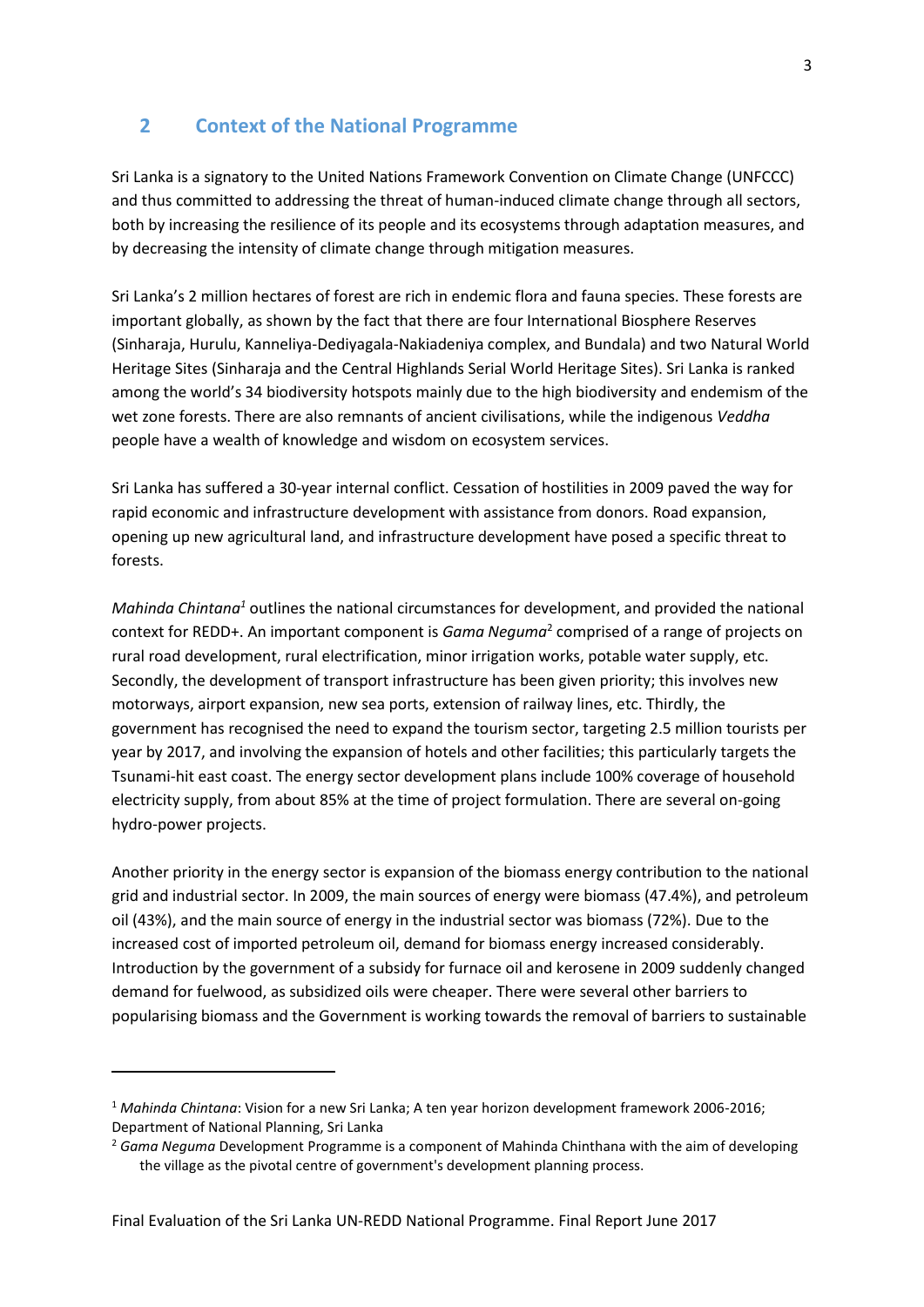biomass production.<sup>1</sup> The plans include large-scale energy plantations, particularly *Gliricidia sepium*, on marginal forest lands.

Sri Lanka has taken actions to reduce deforestation and forest degradation since the mid-1990s. A major contribution towards this is the substantial system of protected areas covering about 14% of Sri Lanka. In 1990, a logging ban was imposed on natural forests, and it is generally believed that forest management has improved. About 1,000 hectares of new forest plantations have been established annually in degraded areas. Furthermore, community-based reforestation, conservation and protection activities have been introduced.

Nonetheless, Sri Lanka has experienced significant deforestation. The rate of deforestation during the period 1956-1983 was estimated at 54,000 hectares<sup>2</sup>. The major drivers were identified as multipurpose development, human settlement and agriculture. Another contributory factor was that about 80% of Sri Lanka's land is state-owned, leaving little private land that could be used for infrastructure development. Forest encroachment due to lack of forest boundaries and poor boundary maintenance has also contributed to deforestation and forest degradation. The post-conflict era (since 2009) has witnessed rapid infrastructure development, including two new motorways and several others that are close to construction. The number of tourists has increased from under half a million in 2009 to over 2 million in 2016.<sup>3</sup> Foreign exchange earnings from tourism increased tenfold from 2009 to 2016.

Although a small country, Sri Lanka can contribute towards efforts to reduce GHG emissions, although it should be noted that the REDD+ context of Sri Lanka is rather different to other countries in that the potential to reduce forest-related emissions is relatively low, and the potential multiple benefits of REDD+ therefore assume more importance. With the cessation of hostilities in 2009, the country has geared up for a rapid development phase which will impact forests. Given these circumstances, the NP is needed to develop a robust strategy to limit deforestation and forest degradation from the development agenda, facilitate economic incentives for enhancement and maintenance of forest carbon stocks, and provide multiple benefits through maintaining or increasing forest ecosystem services.

**.** 

<sup>1</sup> Promoting Sustainable Biomass Energy Production and Modern Bio-Energy Technologies [UNDP-GEF Project; Ministry of Sustainable Energy (Ongoing)]; *see also:* Sri Lanka Energy Sector Development Plan for a knowledge-based economy (2015-2025); Ministry of Power & Energy, Sri Lanka (2015) 67 pp.

<sup>&</sup>lt;sup>2</sup> Biological conservation in Sri Lanka; A National Status Report; IUCN Sri Lanka (1993)

<sup>3</sup> http://sltda.gov.lk/sites/default/files/tourism-growth-and-trends-1970-2016.pdf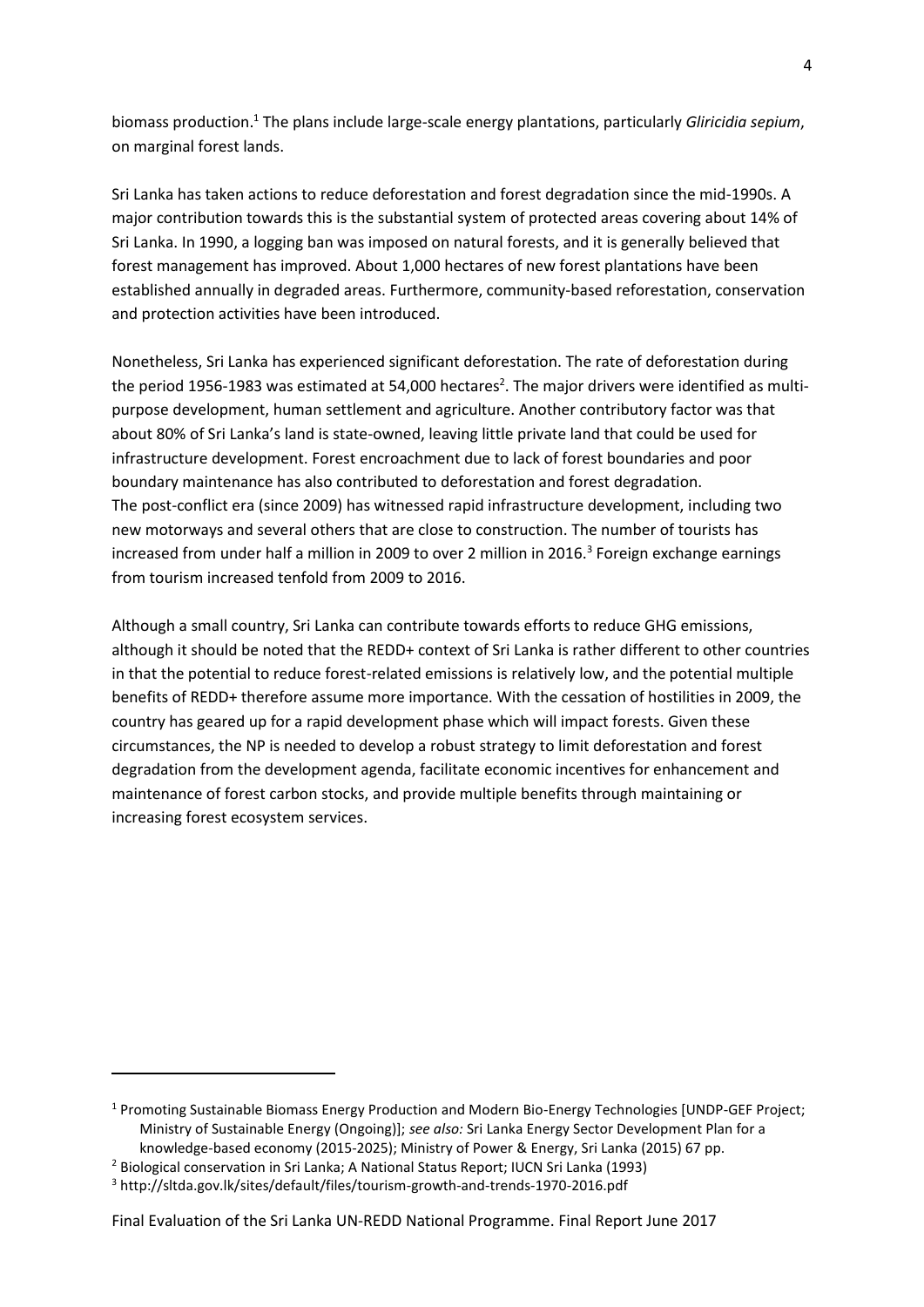# <span id="page-14-0"></span>**3 Concept and relevance**

#### <span id="page-14-1"></span>**3.1 Design**

#### <span id="page-14-2"></span>**3.1.1 Appropriateness of stated outcomes and objective of the NP**

The outcomes and objective in the (modified) Results Framework are appropriate except for Outcome 1 'National Consensus reached on the National REDD+ Programme.' Consensus between the implementing stakeholders, including different government Ministries and Departments with a role in the 'extra-sectoral' nature of REDD+ (whether from the perspective of the drivers of deforestation and forest degradation or the corresponding policies and measures (PAMs)) is essential, but 'national consensus', i.e.., including the general public, is unrealistic in view of the new and complex concepts involved in REDD+ and the short time frame of the NP. It would have been more appropriate to express this outcome in terms of institutional readiness, including interinstitutional and stakeholder collaboration (while also noting that Outcomes 2 and 3 contribute significantly to institutional readiness).

The objective of the NP is appropriate but might have been more directly phrased, e.g., to achieve a sufficient level of institutional, technical and strategy readiness, including identification of PAMs and development of a 'fit for purpose' national REDD+ strategy, for effective and efficient REDD+ implementation.

#### <span id="page-14-3"></span>**3.1.2 Theory of change, causal relationships and design gaps**

Figure 1 presents the theory of change of the NP as derived from the National Programme Document<sup>1</sup>. The theory of change of the NP was that effective implementation of the 18 outputs in the (revised) Results Framework (see Annex 5) would result in a set of outcomes that, when taken together, would achieve REDD+ institutional, strategy and technical readiness, and thereby fulfil the overall objective of supporting the Government of Sri Lanka in catalysing the establishment of key central mechanisms and processes and development of the capacities required to implement REDD+.

**.** 

<sup>&</sup>lt;sup>1</sup> Sri Lanka UN-REDD National Programme. 2013. National Programme Document.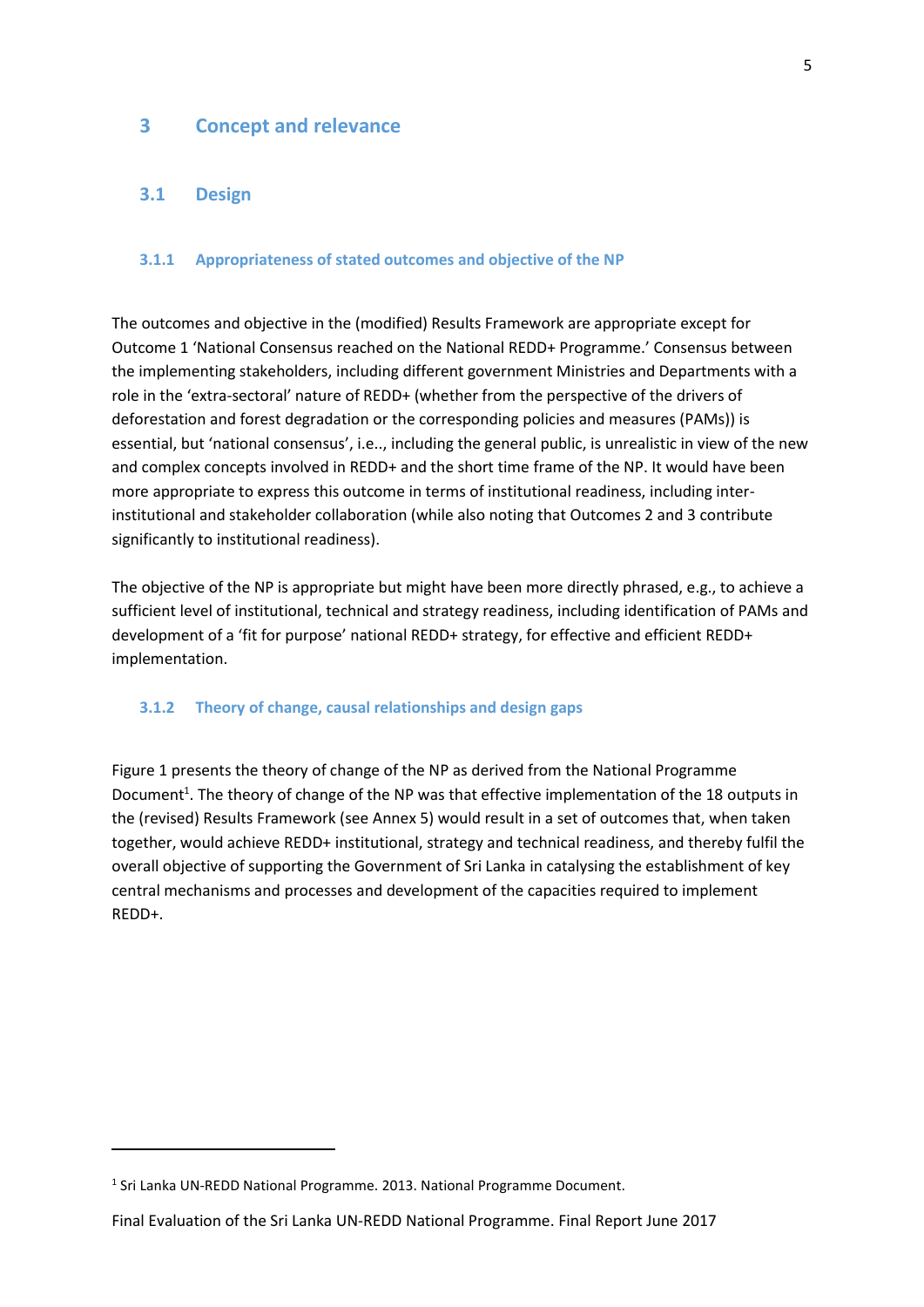

Figure 1. Theory of change of the Sri Lanka UN-REDD National Programme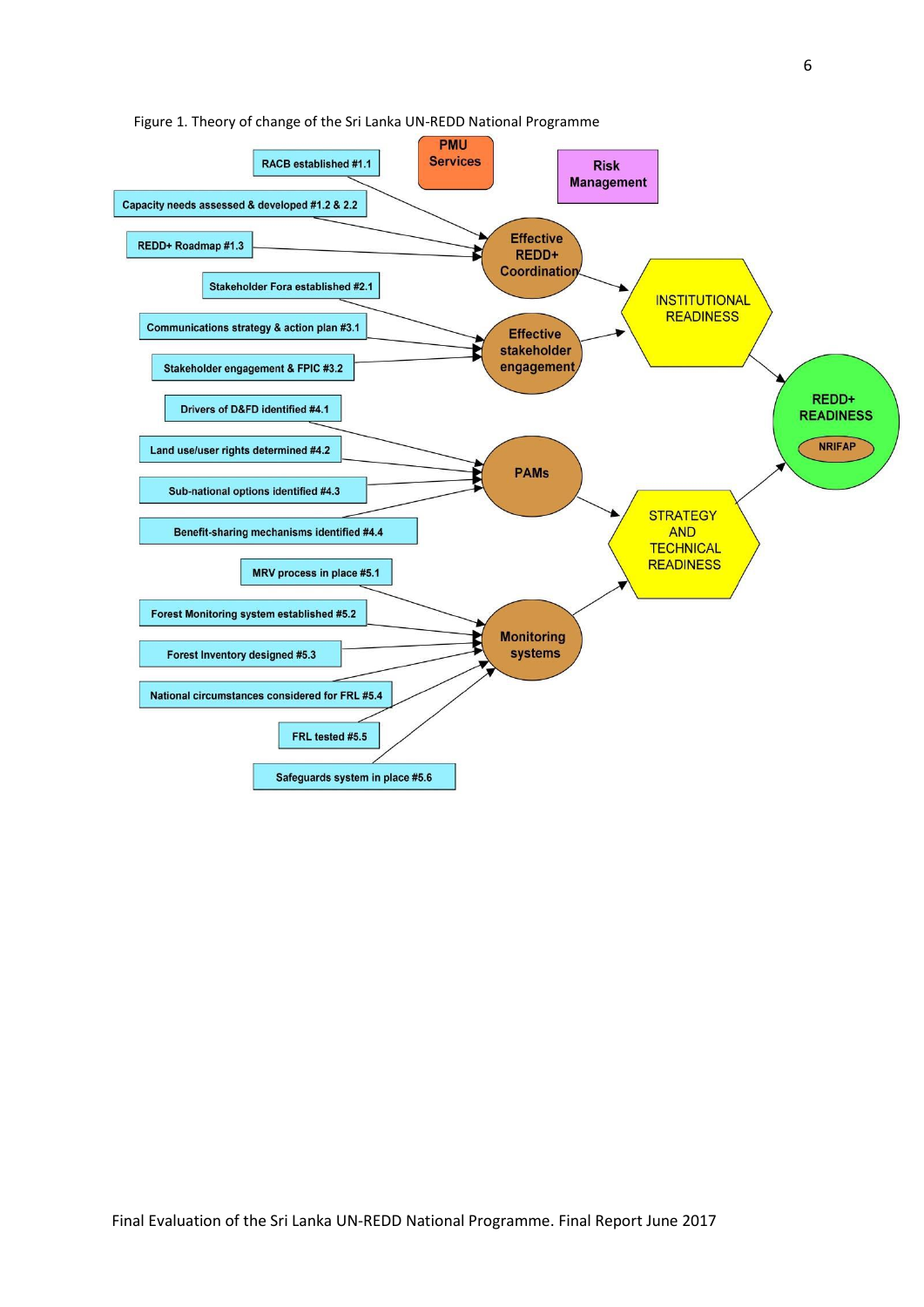This NP theory of change was presented for validation at the Theory of Change Workshop conducted on 4th May 2017. Based on contributions of the workshop participants (Annex 6), several 'design gaps' or additional activities or outputs<sup>1</sup> were identified as detailed in Table 1. These 'design gaps', which generally corresponded to constraints or difficulties encountered during implementation of the NP, included:

- Programme Executive Board (PEB)/REDD+ Advisory and Coordination Board (RACB) member institutions with better feedback mechanisms;
- PEB/RACB members trained according to their roles in the NP;
- Capacity building needs assessment (CBNA) for the readiness stage conducted at the beginning of the NP and separately to conduct a CBNA for the implementation stage (the timing of the actual CBNA was good for the latter, but too late for the readiness needs);
- A more targeted communications strategy, e.g., high level politicians;
- Capacity building of civil society organisations (CSOs) involved in the NP;
- Deforestation and forest degradation (D&FD) drivers' study with a stronger scientific or empirical basis, and including analysis of constraints to carbon stock enhancement activities;
- Development of allometric equations for the National Forest Inventory.

Other actions that could have mitigated problems or constraints faced by the NP, according to the workshop participants, included:

- Developing a common understanding of the purpose of the Roadmap<sup>2</sup>;
- Clearer demarcation of roles between the PMU and the national UNDP and FAO offices;
- Harmonisation of management and financial modalities would have reduced delays of some activities;
- More systematic vetting of CVs by the UN agencies, especially UNDP, so that the PMU would have a shortlist of appropriately qualified consultants to choose from rather than a long list;
- Smaller Technical Working Groups (TWGs) and Task Forces with more technically qualified members;
- More nationally contextualised application of the Cancun Safeguards as regards indigenous peoples (IPs); notwithstanding the importance of IPs in the Cancun safeguards, some PMU members felt that the attention and time given to the IP population was out of proportion with their level of forest dependency and/or potential (unclear) role in the NRIFAP;
- Safeguards analysis should have been conducted earlier in the NP process;
- Trainings on technical topics more adapted to the level of the trainees.

1

Notwithstanding the shortcomings in some of the implementation aspects which highlighted some design gaps, the overall design of the NP has withstood these challenges and has proved satisfactory.

<sup>1</sup> These can be considered as somewhat equivalent to 'impact drivers' in the Review of Outcomes to Impacts (ROtI) methodology, but they relate to linkages between activities/outputs and outcomes rather than between outcomes to impacts (longer-term impacts will only be revealed as a result of REDD+ implementation). <sup>2</sup> Sri Lanka UN-REDD National Programme. 2015. Roadmap for REDD+ Implementation in Sri Lanka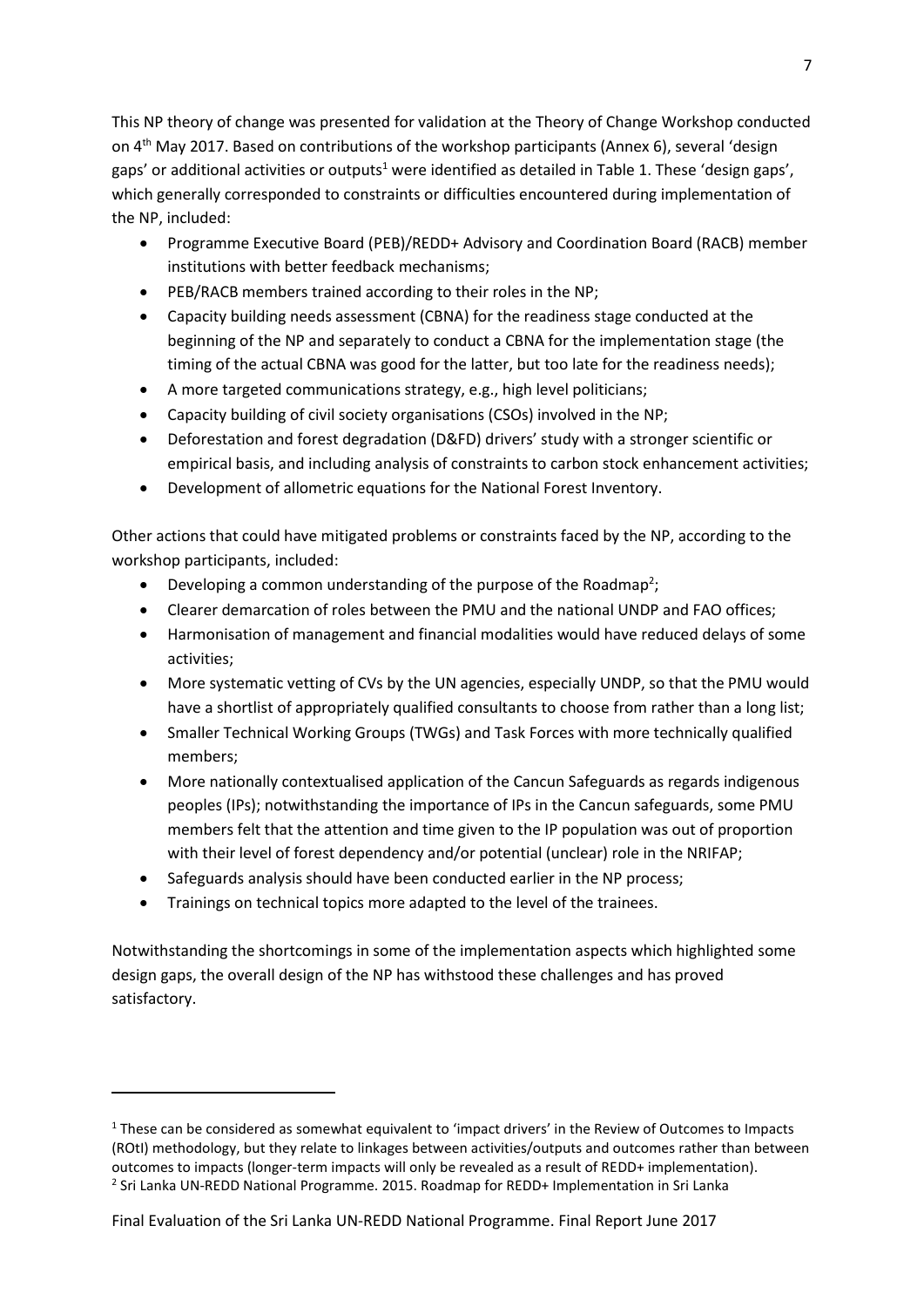| <b>NP Outputs</b>                                                                                                  | <b>Gaps (additional</b>                                                                                                                                                                                                 | <b>Other actions that could</b>                                                                                                                                                                                                                                                                                                                                                                                        | <b>Related observations by</b>                                                                                                                                                                                                             |
|--------------------------------------------------------------------------------------------------------------------|-------------------------------------------------------------------------------------------------------------------------------------------------------------------------------------------------------------------------|------------------------------------------------------------------------------------------------------------------------------------------------------------------------------------------------------------------------------------------------------------------------------------------------------------------------------------------------------------------------------------------------------------------------|--------------------------------------------------------------------------------------------------------------------------------------------------------------------------------------------------------------------------------------------|
|                                                                                                                    | activities/outputs)                                                                                                                                                                                                     | have mitigated<br>problems/constraints                                                                                                                                                                                                                                                                                                                                                                                 | workshop participants                                                                                                                                                                                                                      |
| Output 1.1: Broad-<br>based, multi-<br>stakeholder<br>national REDD+<br>advisory group<br>established              | Internal feed-back<br>$\bullet$<br>mechanisms of<br>PEB/RACB member<br>institutions;<br><b>Targeted capacity</b><br>$\bullet$<br>building of RACB<br>members based on<br>their role in the NP                           |                                                                                                                                                                                                                                                                                                                                                                                                                        | <b>Covered in Capacity</b><br><b>Building Needs</b><br>Assessment                                                                                                                                                                          |
| Output 1.3:<br><b>National REDD+</b><br>Roadmap prepared                                                           |                                                                                                                                                                                                                         | Development of a common<br>understanding of Roadmap<br>purpose                                                                                                                                                                                                                                                                                                                                                         |                                                                                                                                                                                                                                            |
| Output 2.1: UN-<br><b>REDD Programme</b><br>implementation<br>arrangements<br>established (PMU;<br>Networks; TWGs) | (more) Technical training of<br>'non-technical' stakeholders                                                                                                                                                            | More clearly identified and<br>respected roles of PMU vs<br>national UNDP & FAO<br>offices;<br>Harmonisation of<br>management and financial<br>modalities of the UN<br>agencies;<br>CVs better vetted by UN<br>agencies for shortlists of<br>consultants;<br>TWGs/TFs with fewer (<10)<br>& more technically qualified<br>members;<br><b>Consultation of all</b><br>stakeholder agencies before<br>convening meetings. | <b>IUCN</b> implementation of<br>NP activities resulted in<br>high cost; UN<br><b>Environment country</b><br>representation would<br>have reduced the PMU<br>workload;<br>Different management &<br>financial modalities<br>caused delays. |
| Output 2.2:<br><b>Capacity Building</b><br><b>Action Plan</b><br>developed for<br>REDD+ [c.f., Output<br>1.2]      | 2 CBNAs: 1st CBNA for<br>readiness stage at beginning<br>of NP; 2 <sup>nd</sup> CBNA for<br>implementation stage at<br>end of NP                                                                                        |                                                                                                                                                                                                                                                                                                                                                                                                                        | Several trainings were ad<br>hoc since the CBNA was<br>carried out towards the<br>end of the NP.                                                                                                                                           |
| Output 3.1:<br>Strategic<br>communication<br>and consultation<br>plan prepared                                     | <b>Targeted Communications</b><br>Strategy based on better<br>identification of the<br>audience, e.g. politicians;<br>Increased coordination<br>amongst RACB agencies and<br>follow-up on<br>communications' activities | Wider communication/<br>diffusion of the<br><b>Communications Strategy.</b>                                                                                                                                                                                                                                                                                                                                            | <b>Communications work</b><br>disrupted due to issues<br>over FD implementation<br>of UN Environment<br>component. This was<br>corrected in 2015 by<br>engaging IUCN Sri Lanka.                                                            |

Table 1. Design gaps (additional activities/outputs) and other actions that could have mitigated problems or constraints faced in the NP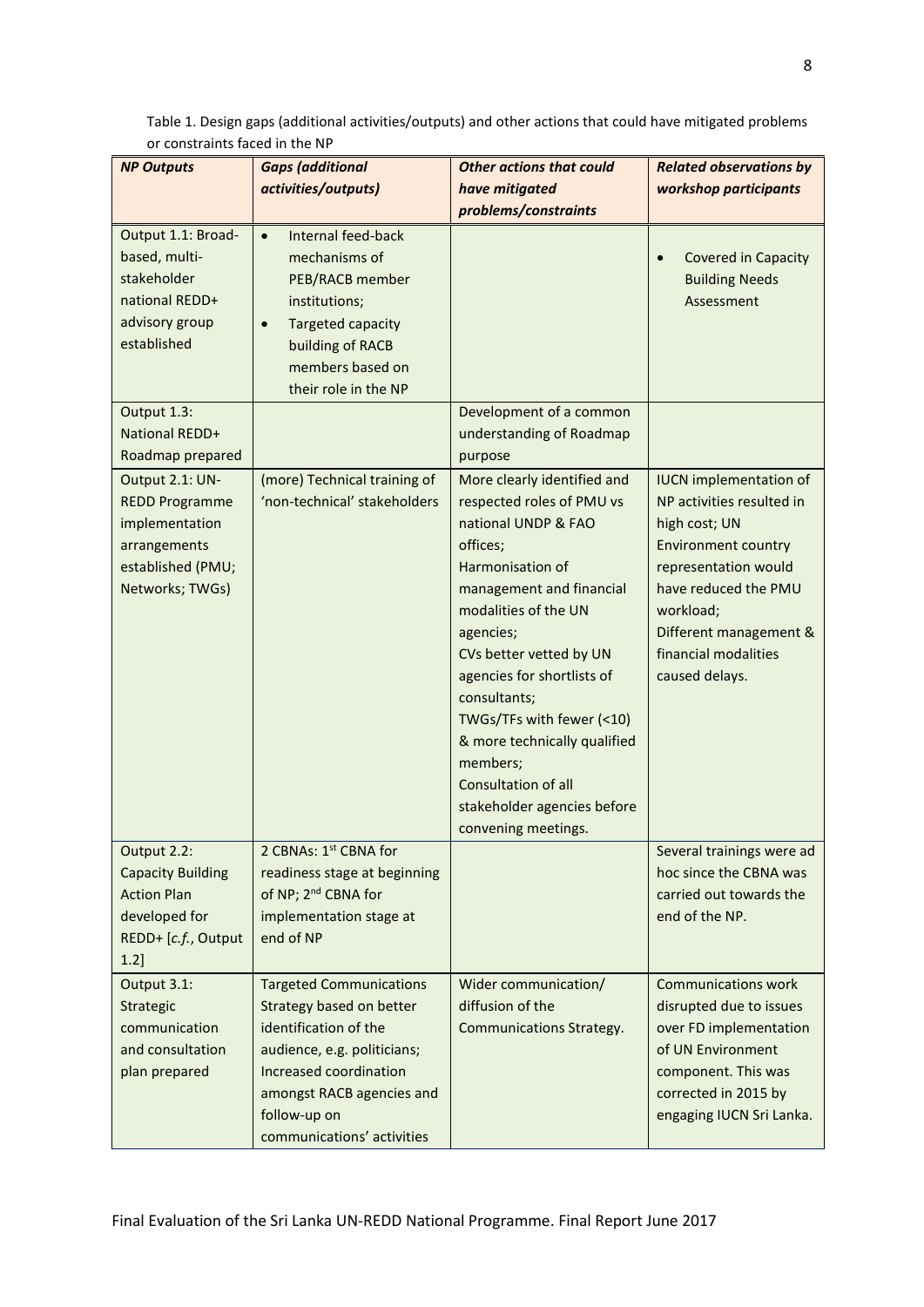| <b>NP Outputs</b>                  | <b>Gaps (additional</b>        | <b>Other actions that could</b>    | <b>Related observations by</b>                   |
|------------------------------------|--------------------------------|------------------------------------|--------------------------------------------------|
|                                    | activities/outputs)            | have mitigated                     | workshop participants                            |
|                                    |                                | problems/constraints               |                                                  |
| Output 3.2:                        | Capacity building of CSO       | <b>Attention to IPs reflecting</b> | IPs with unclear forest                          |
| Stakeholder                        | platform members in fund       | the national context;              | sector importance/role                           |
| engagement in                      | raising and technical areas;   | Clarified role of private          | in NRIFAP;                                       |
| <b>REDD+ Readiness</b>             | Capacity building of FD to     | sector in the NP;                  | Private sector                                   |
| process enhanced                   | better promote private         | Improved coordination of           | engagement plan not                              |
| (including FPIC,                   | sector support.                | <b>CSO Platform members for</b>    | used due to unclear role;                        |
| civil society,                     |                                | more effective decision-           | Proposal that academic                           |
| private sector                     |                                | making.                            | and research platform                            |
| engagement)                        |                                |                                    | (ARF) should be                                  |
|                                    |                                |                                    | integrated into FD                               |
| Output 4.1: Drivers                | Drivers study with stronger    | More complete TORs for             |                                                  |
| of deforestation                   | empirical basis, e.g., spatial | drivers' study                     |                                                  |
| and forest                         | analysis;                      |                                    |                                                  |
| degradation, etc.                  | Analysis of constraints to     |                                    |                                                  |
|                                    | carbon enhancement             |                                    |                                                  |
| Output 4.2: Land<br>tenure and use |                                | TORs better adapted to             | Tenure report was very                           |
| rights clarified                   |                                | country requirements               | useful for screening<br>PAMs, but not for stated |
| towards the                        |                                |                                    | original purpose; TORs                           |
| benefit sharing of                 |                                |                                    | were revised and                                 |
| REDD+                              |                                |                                    | consultant changed;                              |
|                                    |                                |                                    | Lack of tenure data.                             |
| Output 4.3:                        |                                | Use of updated                     | Output 4.3 was                                   |
| Options for                        |                                | development plans                  | redesigned, including                            |
| addressing D&FD                    |                                |                                    | <b>Non-Carbon Benefits</b>                       |
| at sub-national                    |                                |                                    | study, support to CBR+,                          |
| level identified                   |                                |                                    | district level awareness                         |
|                                    |                                |                                    | activities, etc.                                 |
| Output 4.4:                        |                                |                                    | Output understood                                |
| Options for benefit                |                                |                                    | more as the financial                            |
| sharing identified                 |                                |                                    | arrangements for the                             |
|                                    |                                |                                    | Implementation phase;                            |
|                                    |                                |                                    | benefit sharing options                          |
|                                    |                                |                                    | require clarity/guidance                         |
|                                    |                                |                                    | on RBPs                                          |
| Output 5.1: MRV                    |                                | More appropriate technical         | Some trainings were too                          |
| process initiated                  |                                | level of trainings for trainees    | advanced                                         |
| Output 5.3:                        | Timely development of          | <b>Better communication</b>        |                                                  |
| <b>National forest</b>             | allometric equations           | between trainers and               |                                                  |
| inventory designed                 |                                | trainees                           |                                                  |
| Output 5.6:                        |                                | Safeguards study earlier in        | Concerns expressed on                            |
| Framework for                      |                                | NP process                         | quality of safeguards'                           |
| social &                           |                                |                                    | study                                            |
| environmental risk                 |                                |                                    |                                                  |
| mitigation/benefit                 |                                |                                    |                                                  |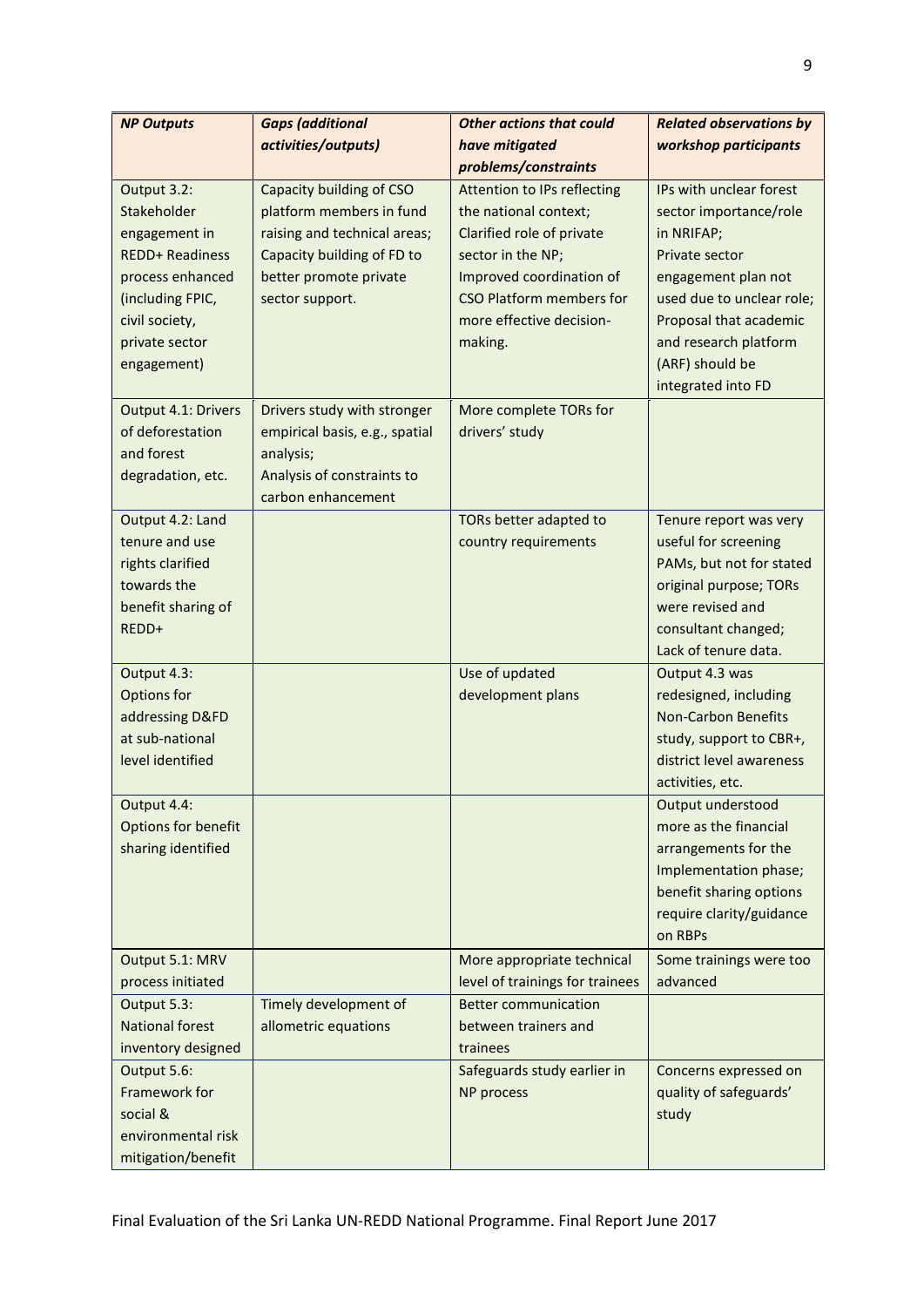| <b>NP Outputs</b> | <b>Gaps (additional</b><br>activities/outputs) | <b>Other actions that could</b><br>have mitigated<br>problems/constraints | <b>Related observations by</b><br>workshop participants |
|-------------------|------------------------------------------------|---------------------------------------------------------------------------|---------------------------------------------------------|
| enhancement       |                                                |                                                                           |                                                         |
| designed          |                                                |                                                                           |                                                         |

### <span id="page-19-0"></span>**3.1.3 Risks and assumptions**

The Theory of Change Workshop participants firstly reviewed the accuracy of the 'risks' analysis in the National Programme Document (2013). The term 'risks' is used in this report since this was the terminology used in the National Programme Document (NPD) to refer to a range of challenges, almost all of which were within the power of the NP to influence; these so-called 'risks' did not therefore conform to the established definition of a risks as being outside the power of the programme to influence. Only three of the pre-identified 'risks' were actually revealed during the NP according to the workshop participants: weak inter-institutional coordination, an ineffective national REDD+ coordination mechanism, and limited technical capacity to deal with the 'technical areas' (MRV, FRL, etc.).

Workshop participants then identified the 'risks' that actually affected the NP (Table 2). All the identified 'risks', unless they are prevented or mitigated, will continue to affect the Implementation stage. Following the workshop, the Evaluation Team identified the corresponding 'assumptions' (again recognising that they are not external risk assumptions). Most of the 'risks' and 'assumptions' fall into three main groups:

- Inter and intra-institutional coordination, support and policies;
- Participation of CSOs;
- Measurement, Reporting and Verification (MRV) and safeguards' monitoring.

|                      | 'Risks' identified in Theory of        | 'Assumptions' identified by the             |
|----------------------|----------------------------------------|---------------------------------------------|
|                      | <b>Change Workshop</b>                 | <b>Evaluation Team</b>                      |
| Output 1.1: Broad-   | • Weak coordination & information      | • Sufficient intra and inter- institutional |
| based, multi-        | exchange between government            | coordination & info exchange for            |
| stakeholder national | departments/ Ministries;               | effective REDD+ implementation;             |
| REDD+ advisory group | • Erratic meeting attendance by        | • Regular attendance by RACB                |
| established          | RACB members;                          | members;                                    |
|                      | • RACB not formally approved by        | • Cabinet approval of RACB.                 |
|                      | the Cabinet                            |                                             |
| Output 1.3: National | Loss of PMU members and                | Momentum is not lost and high quality       |
| REDD+ Roadmap        | momentum due to lack of bridging       | human resources are available for the       |
| prepared             | finance between readiness and          | implementation stage                        |
|                      | implementation stages                  |                                             |
| Output 2.1: UN-REDD  | <b>PMU/REDD+ Technical Secretariat</b> | PMU/REDD+ Technical Secretariat has         |
| Programme            | without control over all               | management and financial control over       |
| implementation       | implementing agencies                  | all implementing agencies                   |

#### Table 2. Risks and assumptions for REDD+ readiness and implementation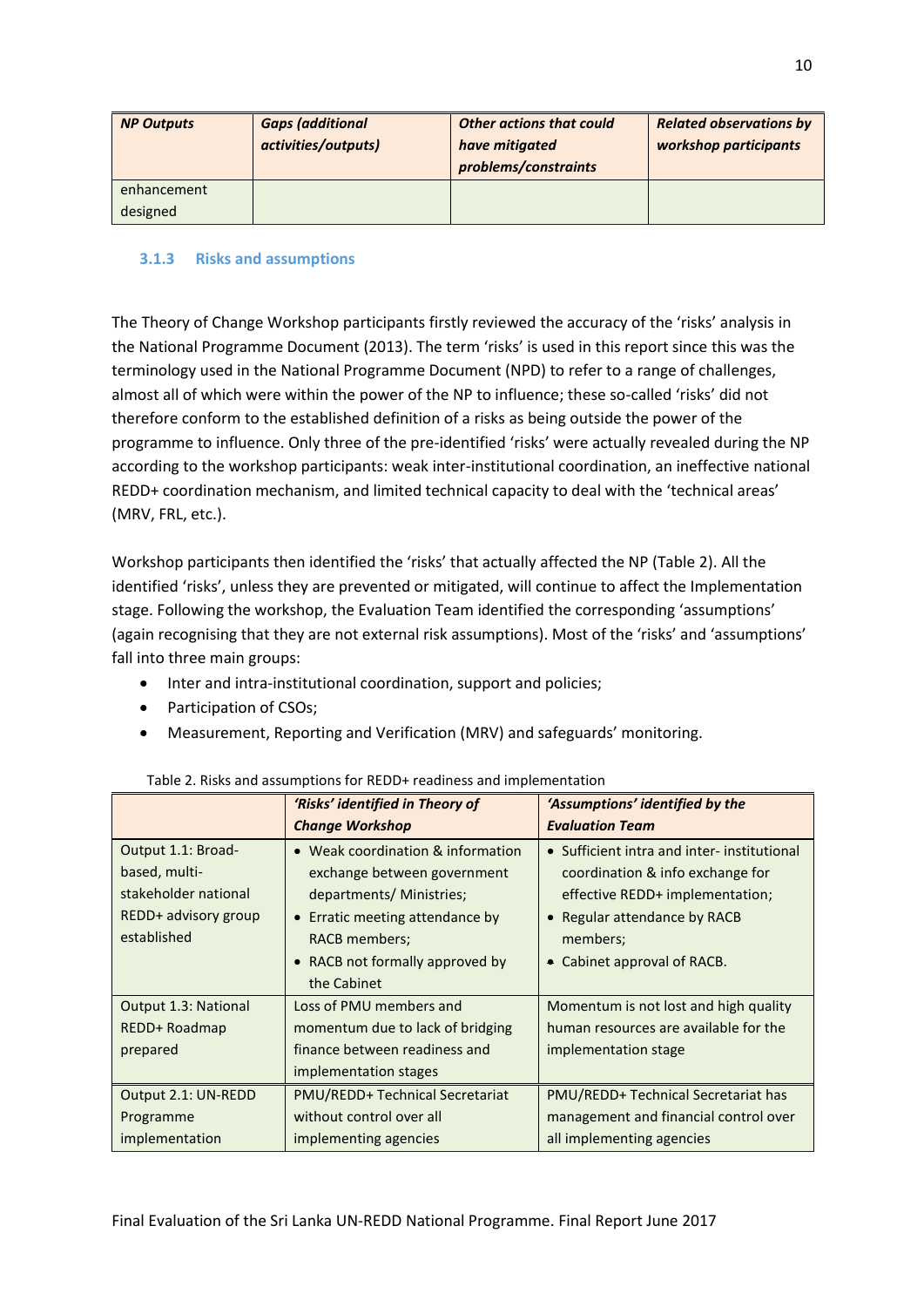| arrangements                |                                     |                                               |
|-----------------------------|-------------------------------------|-----------------------------------------------|
| established                 |                                     |                                               |
| Output 3.2: Stakeholder     | • Domination of SLCFAN by a few     | • SLCFAN is not dominated by a few            |
| engagement in REDD+         | individuals/CSOs;                   | individuals/CSOs;                             |
| <b>Readiness process</b>    | • Government 'favouritism' for      | • Equal treatment of CSOs by                  |
| enhanced                    | some CSOs;                          | government;                                   |
|                             | • Internal conflicts among SLCFAN   | • Common vision amongst SLCFAN                |
|                             | board members                       | <b>Board Members</b>                          |
| Output 4.3: Options for     | Policies not harmonised between     | Harmonised policies between Ministries        |
| addressing D&FD at sub-     | <b>Ministries</b>                   |                                               |
| national level              |                                     |                                               |
| Output 4.4: Options for     | Weak governance in benefit-sharing  | Good governance in benefit-sharing            |
| benefit sharing             | mechanisms (if RBPs are used in     | mechanisms (depending on use of RBPs)         |
| identified                  | implementation stage)               |                                               |
| <b>Output 4.5: National</b> | Cabinet does not approve NRIFAP     | Cabinet approval of NRIFAP                    |
| <b>REDD+ Strategy</b>       |                                     |                                               |
| developed                   |                                     |                                               |
| Output 5.1: MRV             | Harmonised/consistent data and      | Harmonised/consistent activity data and       |
| process initiated           | national emissions factors          | national emissions factors are available      |
|                             | unavailable                         |                                               |
| <b>Output 5.2: National</b> | Poor availability of data, maps and | Data, maps and technical expertise are        |
| forest monitoring           | technical expertise for NFMS        | available for NFMS                            |
| systems established         |                                     |                                               |
| <b>Output 5.3: National</b> | NFI crews with low motivation for   | NFI crews are sufficiently motivated for      |
| forest inventory (NFI)      | fieldwork, e.g., due to low payment | fieldwork                                     |
| designed                    | levels                              |                                               |
| Output 5.6: Framework       | Partial and late involvement of CCS | Full and early involvement of CCS in SIS      |
| for social and              | in the SIS design process; weak     | design process;                               |
| environmental risk          | execution by CCS of its role in     | CCS is effective and efficient in its role in |
| mitigation/ benefit         | safeguards' implementation          | safeguards' implementation                    |
| enhancement designed        |                                     |                                               |

As regards inter and intra-institutional coordination, key 'assumptions' are:

- Sufficient intra and inter- institutional coordination and information exchange for effective REDD+ implementation;
- Harmonised policies between ministries; and,
- Regular attendance of meetings by RACB members.

As regards CSO involvement, the (inter-related) assumptions are:

- The CSO Network (SLCFAN) is not dominated by a few higher capacity individuals/CSOs;
- The government gives equal recognition to CSOs;
- Absence of internal conflicts between CSO platform members.

For MRV and safeguards' monitoring, the assumptions are:

- Harmonised/consistent activity data and national emissions factors are available;
- Necessary data, maps and technical expertise are available;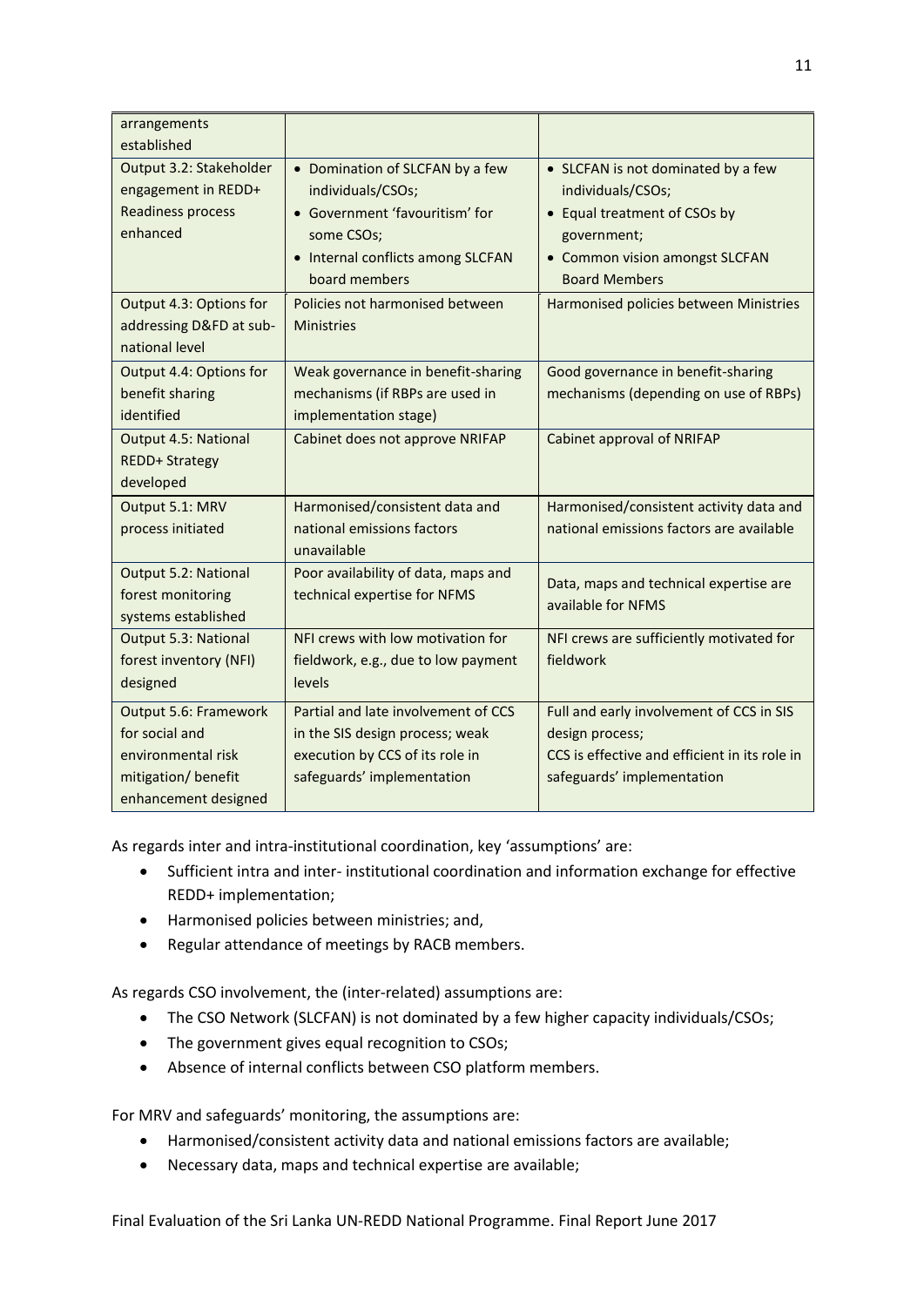- National forest inventory (NFI) crews are sufficiently motivated for fieldwork (in view of their low levels of remuneration);
- Full and early involvement of the Climate Change Secretariat (CCS) in the Safeguards Information System (SIS) design process.

## <span id="page-21-0"></span>**3.1.4 Extent to which drivers for change have been recognised and supported**

The PMU and NP Director were highly responsive to the changing needs and evolving understanding of REDD+ in what was a very steep learning curve (especially since the Sri Lanka NP is one of the earliest national UN-REDD programmes). The capacity of the PMU for effective adaptive management has resulted in the NP making good use of the drivers or opportunities for change. This included having the capacity to modify TORs according to the needs and context, for example, in the case of the land tenure study.

An example of this was the South-South collaboration on the National Forest Inventory (NFI). A comprehensive NFI methodology was developed by the international consultant, but there was no follow-up support for implementation. To overcome this challenge, several senior staff of the FD were sent on a study tour to the Forest Survey of India (FSI). This proved successful as regards knowledge and motivation for implementing the NFI, including development of bespoke NFI software adapted from FSI software. Since FSI did not charge for their services, a saving of USD 98,000 was made which was used for piloting the NFI (a new and unbudgeted activity).

Another example was the decision not to proceed with a PAM to develop payments for ecosystem services (PES). This was largely due to the land tenure complexities revealed by the land tenure report<sup>1</sup>, as well as advice sought from the International Water Management Institute (IWMI). The concepts of valuation and compensation of ecosystem services were not however abandoned, but took the form of an international symposium on 'Valuation of Forest Ecosystems and their Services' (October 2016) organised by the Academic and Research Forum (ARF) with strong support and guidance from the NP Director and PMU; secondly 'conservation easements', a PES-like instrument was included in PAM 11. The symposium helped empower and strengthen the ARF.

#### <span id="page-21-1"></span>**3.1.5 Relevance and appropriateness of indicators**

The indicators in the Results Framework were considered relevant and appropriate.

#### <span id="page-21-2"></span>**3.1.6 Institutional set-up and management arrangements**

#### *Overall Programme Management*

1

<sup>&</sup>lt;sup>1</sup> Sri Lanka UN-REDD Programme. 2016. Land Tenure Considerations in Sri Lanka's Proposed National REDD+ Strategy. Colombo

Final Evaluation of the Sri Lanka UN-REDD National Programme. Final Report June 2017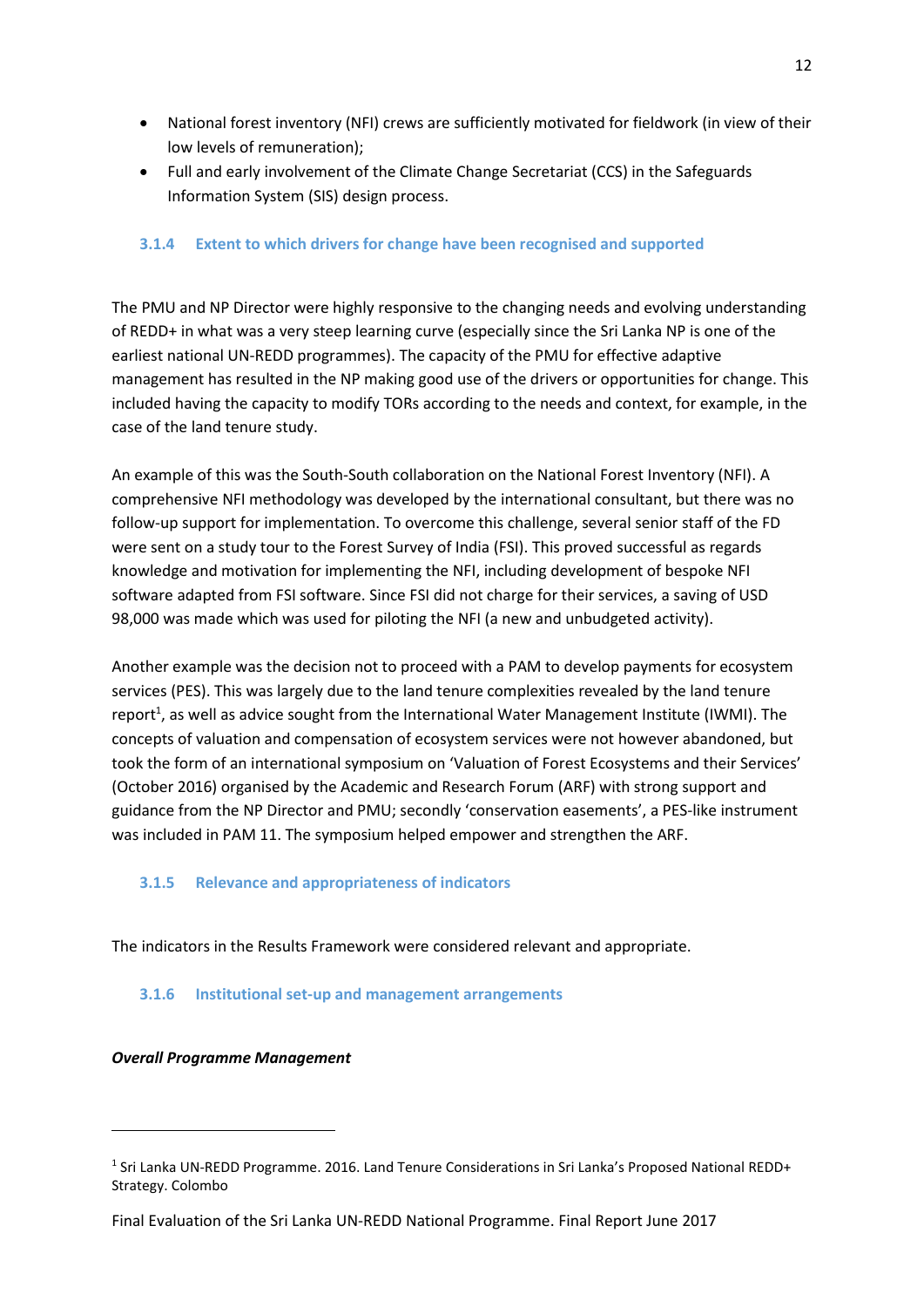The REDD+ Readiness Preparation Proposal (2012) proposed a REDD+ Programme Management Coordinating Committee (RPMCC) composed of representatives of numerous Ministries and departments, as well as civil society, the private sector, academics, and the national FAO and UNDP offices. The proposed management structure is shown in Figure 2 excerpted from the Inception Report of the Readiness Phase<sup>1</sup>. This did not include the Department of Wildlife Conservation (DWC) (probably an oversight).

Shortly after the NP commenced, the Programme Executive Board (PEB) was formed as a 'decisionmaking body<sup>'2</sup>. TORs of the PEB were approved at the 2<sup>nd</sup> meeting of the PEB (9<sup>th</sup> January 2014). The main purpose of the PEB was to provide guidance/oversight to the NP. Operationally, this involved approval or revision of annual work plans and budgets, as well as monitoring and evaluation (M&E) of implementation progress<sup>3</sup>. Initial membership of the PEB is shown in Table 3. During the second half of the NP, at the  $8<sup>th</sup>$  meeting of the PEB (14<sup>th</sup> January 2016), the PEB decided to establish two committees in its place:

- *The UN-REDD Steering Committee (SC)*: The SC replaced the PEB with the responsibility for operation of the NP, and will cease to function at the end of the NP. The SC was expected to continue to provide guidance/oversight, including appraisal and approval of annual and quarterly plans, budgets and semi‐annual and annual reports, and to ensure delivery of the intended results and address critical issues and risks relevant to programme implementation<sup>4</sup>.
- The REDD+ Advisory & Coordination Board (RACB). This was formed with 41 members<sup>5</sup>, and with the objectives of integrating the national REDD+ strategy in RACB members' organizations, preparing them for the implementation stage, and ensuring efficient and transparent decisionmaking in the implementation stage. The plan is that the RACB, hosted by the Ministry of Mahaweli Development and Environment (MoMD&E), will continue through the implementation phase. Cabinet approval is being sought for the RACB; this would institutionalise it and ensure government funding.

 $\overline{a}$ 

<sup>&</sup>lt;sup>1</sup> Sri Lanka UN-REDD Inception Workshop 7 June 2013; UN REDD Programme; Colombo

<sup>&</sup>lt;sup>2</sup> See Minutes of the First PEB Meeting, 4<sup>th</sup> September 2013.

<sup>3</sup> TORs of the Programme Executive Board (PEB); UN REDD Programme, Sri Lanka; January, 2014

<sup>4</sup> TORs of UN-REDD+ Steering Committee (undated); UN REDD Programme, Sri Lanka

<sup>5</sup> TORs of the REDD+ Advisory & Coordination Body (undated); UN REDD Programme, Sri Lanka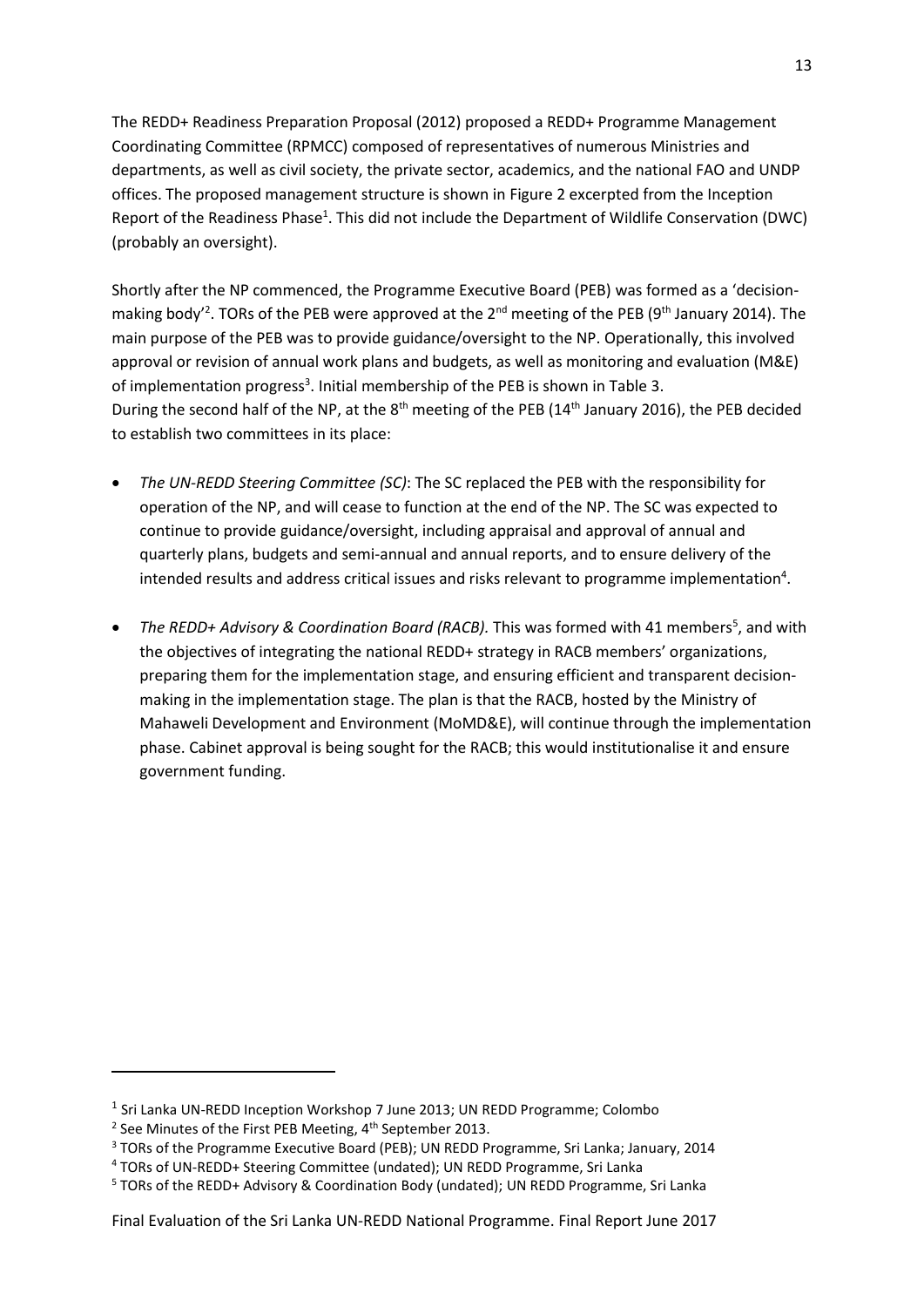

#### Figure 2. Organisational and management structure of the NP



| <b>Ministries</b><br>Ministry of Environment & Renewable Energy, Ministry of Economic Development, |                                                                                 |  |
|----------------------------------------------------------------------------------------------------|---------------------------------------------------------------------------------|--|
|                                                                                                    | Ministry of Lands and Land Development, Ministry of Agriculture, Ministry of    |  |
|                                                                                                    | Irrigation & Water Resources Management, Ministry of Plantation Industries      |  |
| Forest Department, Department of Wildlife Conservation, Climate Change<br><b>Government</b>        |                                                                                 |  |
| <b>Departments</b>                                                                                 | Secretariat, Department of National Planning, Department of External Resources, |  |
|                                                                                                    | Survey Department of Sri Lanka, Department of Meteorology                       |  |
| Boards/                                                                                            | Central Environmental Authority (affiliated to the Ministry of Environment)     |  |
| <b>Corporations</b>                                                                                | Mahaweli Authority of Sri Lanka (affiliated to the Ministry of Irrigation)      |  |
| <b>Civil Society</b>                                                                               | Civil Society and IP (Vedda) platforms                                          |  |
| <b>UN</b> agencies                                                                                 | FAO, UNDP, UN Environment                                                       |  |

At the 2nd meeting of the SC (27 September 2016), members expressed the view that RACB was "*not effective enough as an advisory body to oversee REDD+ implementation due to its large number of members*." However, no decision to resolve this concern seems to have been taken.

Attendance of members at PEB, UN-REDD SC and RACB meetings is shown in Annex 7. In general, most members attended, indicative of their commitment, although attendance of UN-REDD SC and RACB meetings was a bit less consistent than PEB meetings (there was also a perception from the Theory of Change Workshop that RACB meetings have been less well attended). When the primary representative was absent, an 'alternate' member usually attended.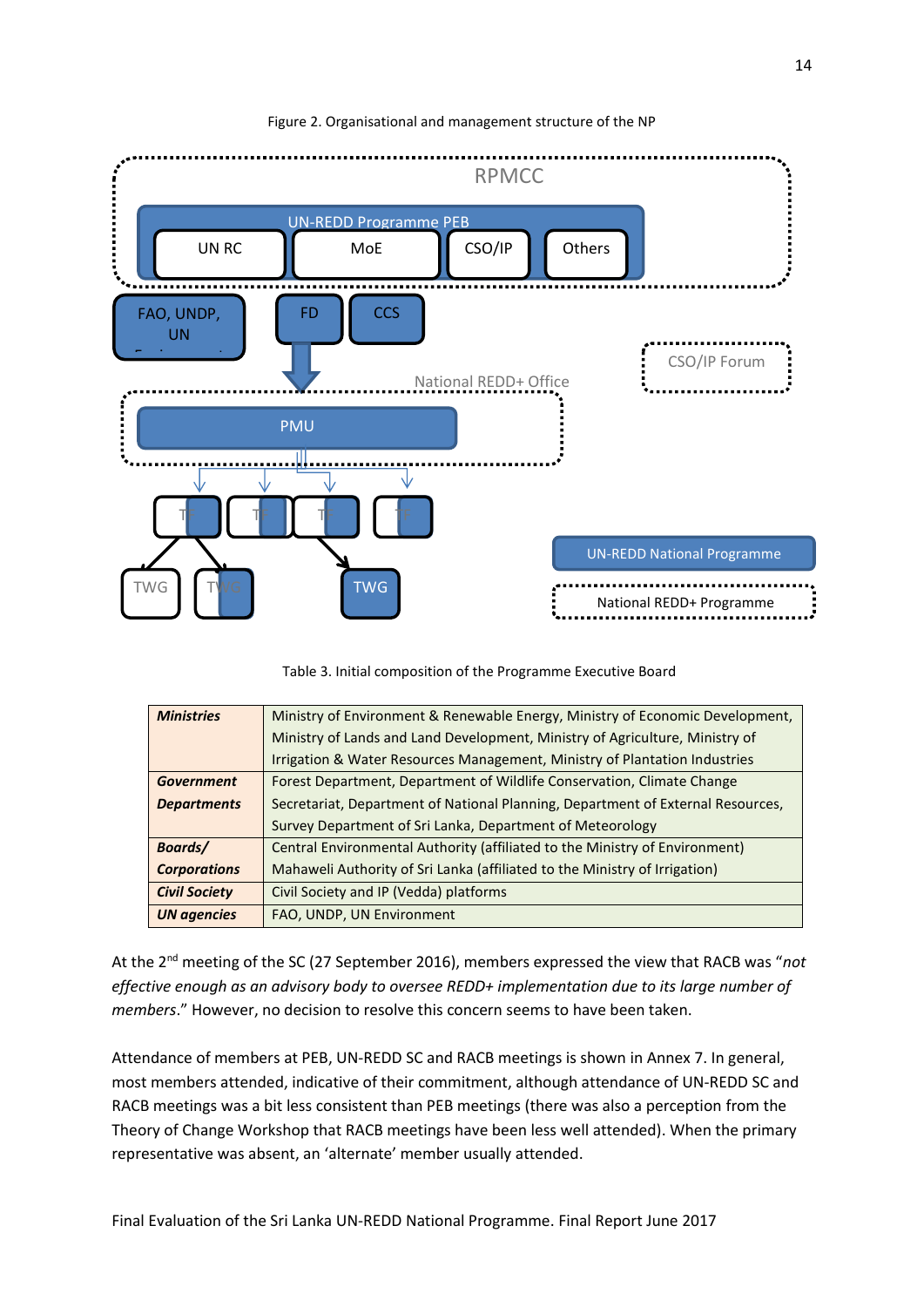The PMU was established in August 2013 with an office in Pelawatta, Battaramulla. The initial staffing included the National Programme Manager (NPM), Technical Advisor (UNDP), Stakeholder Engagement Officer (UNDP)<sup>1</sup>, Communications Officer (UN Environment) and international and national MRV Consultants (FAO). Part-time services of a Chief Technical Advisor (CTA) were provided from the FAO HQ office. The PMU also included administrative and financial support staff. In the first quarter of 2015, a permanent CTA was appointed since it was found that part-time services were inadequate for effective implementation. The PMU has been well organised, has had good external relations, and been well regarded by stakeholders.

The Conservator General of Forests, in his capacity as NP Director has provided high quality leadership and oversight. Under his guidance and supervision and in coordination with the UN agencies, the NPM took responsibility for management and administration of the NP. This has involved regular direct contact between the NP Director and NPM. The NPM was directly accountable to the Forestry Department (FD) and the UN agencies.

The Regional Technical Team (RTT) has provided technical assistance or backstopping to national staff. For routine operational matters, they have usually communicated with the NPM and the CTA. The RTT is comprised of experts from the three UN agencies located in Bangkok, as well as technical support from FAO HQ.

# *Task Forces and Technical Working Groups*

The PEB also formed a number of Task Forces (TFs) and supporting Technical Working Groups (TWGs) to guide the technical studies. These were composed of subject matter specialists, had TORs approved by the PEB, and were considered part of the management structure of the NP. The TFs were authorised to appoint the TWGs, subject to PEB approval, to undertake specific work packages. Membership of the TWGs and TFs is presented in Annex 8.

The TFs have been operationalised at different points of the NP. For example, the MRV TF was established at an early stage, and proved critical for the MRV component. It has had a good spread across government institutions with 5-6 departments represented, and was able to build capacity among younger FD staff. The delayed Communications TF was composed of some of the best communications' people in Sri Lanka and, led by the NP Director, was instrumental in producing high quality communications products, including the NRIFAP document.

# **3.1.7 Adequacy of time frame for implementation**

The time frame would have been adequate if there had not been a very slow start to the NP, as documented in the Internal Review<sup>2</sup>. The characteristics of the NP, such as the multi-stakeholder engagement and cross-sectoral state agency collaboration, contributed to the delayed start. Furthermore, the concepts and philosophy of REDD+ were new requiring time for the agencies to

1

 $1$  This position was created sometime after the PMU was established.

<sup>&</sup>lt;sup>2</sup> Sri Lanka UN-REDD Programme. 2015. Internal Review. Draft Report (26 February 2015).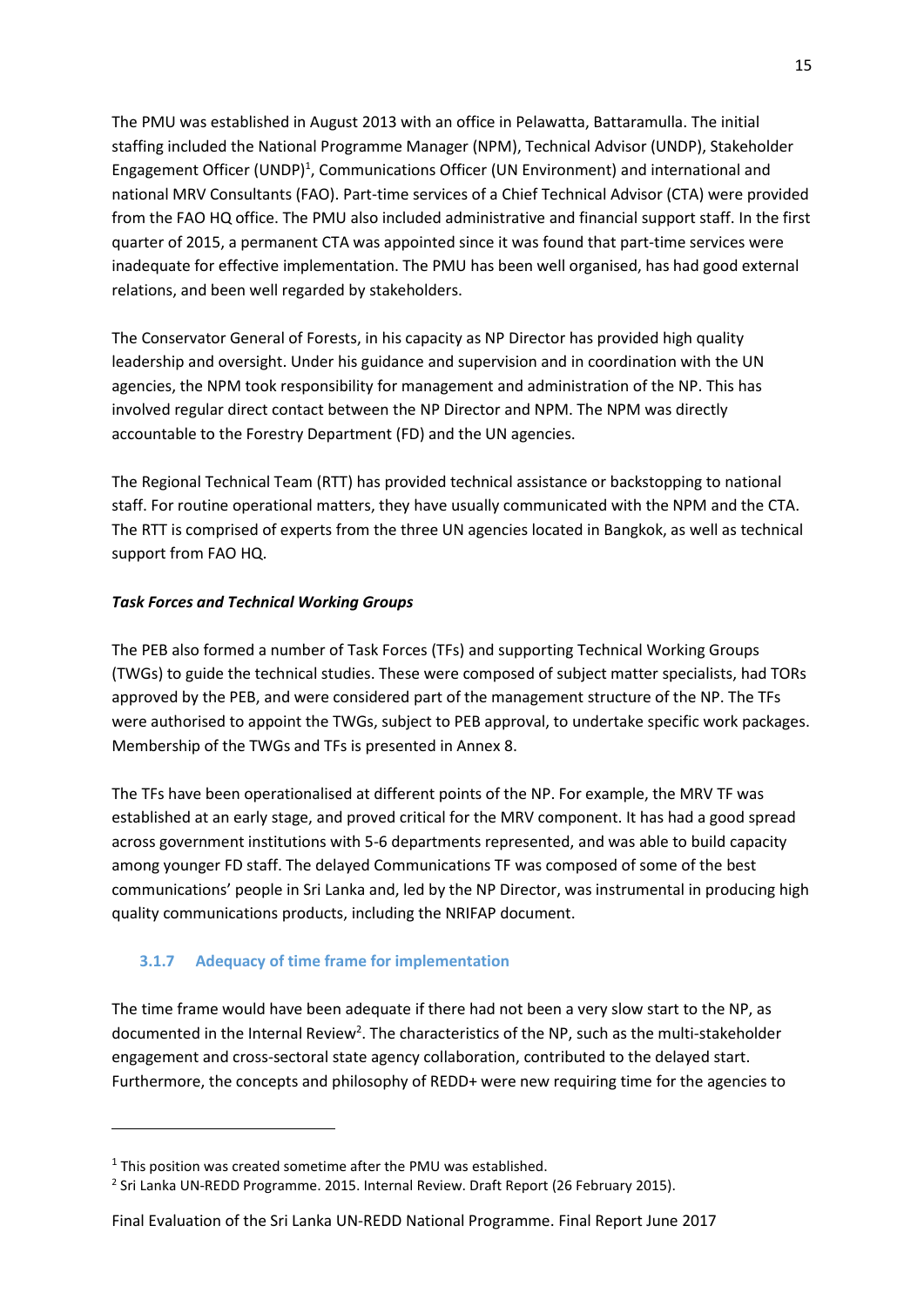understand it. At that time (December 2014), the NP time lapsed was 55% and the corresponding budget expenditure was 24%. The Internal Review noted that annual work plans were ambitious. There were several reasons for the delays, including absence of a resident CTA, difficulties in hiring consultants, procedural issues in fund disbursement (e.g., UN Environment funds routed via FD) and issues around the quality of outputs.

The slow start resulted in several key activities and outputs being implemented towards the end of the NP, such as the tenure study (April 2016), the Capacity Building Needs Assessment (November 2016), the Safeguards studies (September and November 2016) and submission of the Forest Emissions Reference Level (FRL) to the UNFCCC in January 2017. While delivery of the outputs picked up significantly during the second half of the NP, the initial slow pace required a 'no-cost' extension of 15 months to 30<sup>th</sup> June 2017. At the time of the evaluation mission, the CTA was still working on some of the outstanding safeguards' issues such as rationalisation of the Sri Lankan safeguards and development of the Safeguards Information System (SIS).

# **3.1.8 Adequacy of financial resources and appropriateness of budget allocation**

The original budget of the NP is presented in Table 4. There was a consensus that the budget allocations were adequate for implementation of the activities and achievement of the outputs. There were issues of slow disbursement in the early part of the NP, for example, slow disbursement was one of the factors leading to the decision to contract the Sri Lanka office of the International Union for the Conservation of Nature & Natural Resources (IUCN) to implement the Communications Strategy, but there was no problem with the direct financing from FAO and UNDP. (A more detailed financial analysis is presented in Section 5.1).

<span id="page-25-0"></span>

| <b>UN Agency</b>                        | <b>Budget</b><br><b>USD</b> |  |
|-----------------------------------------|-----------------------------|--|
| <b>FAO</b>                              | 2,410,000                   |  |
| <b>UNDP</b>                             | 915,000                     |  |
| <b>UN Environment</b>                   | 413,318                     |  |
| Sub-total                               | 3,738,318                   |  |
| Indirect Support costs (7%)             | 261,682                     |  |
| Total                                   | 4,000,000                   |  |
| <b>Direct Co-Financing</b>              |                             |  |
| Government of Sri Lanka (Grant)         | 500,000                     |  |
| Government of Sri Lanka (Kind)          | 1,000,000                   |  |
| <b>UNDP</b> (Grant)                     | 15,000                      |  |
| FAO (Grant)                             | 15,000                      |  |
| UNV Italy (Kind)                        | 50,000                      |  |
| UN-REDD Targeted support by FAO (Grant) | 13,900                      |  |
| Total                                   | 1,593,900                   |  |

Table 4. UN-REDD Sri Lanka National Programme budget (USD)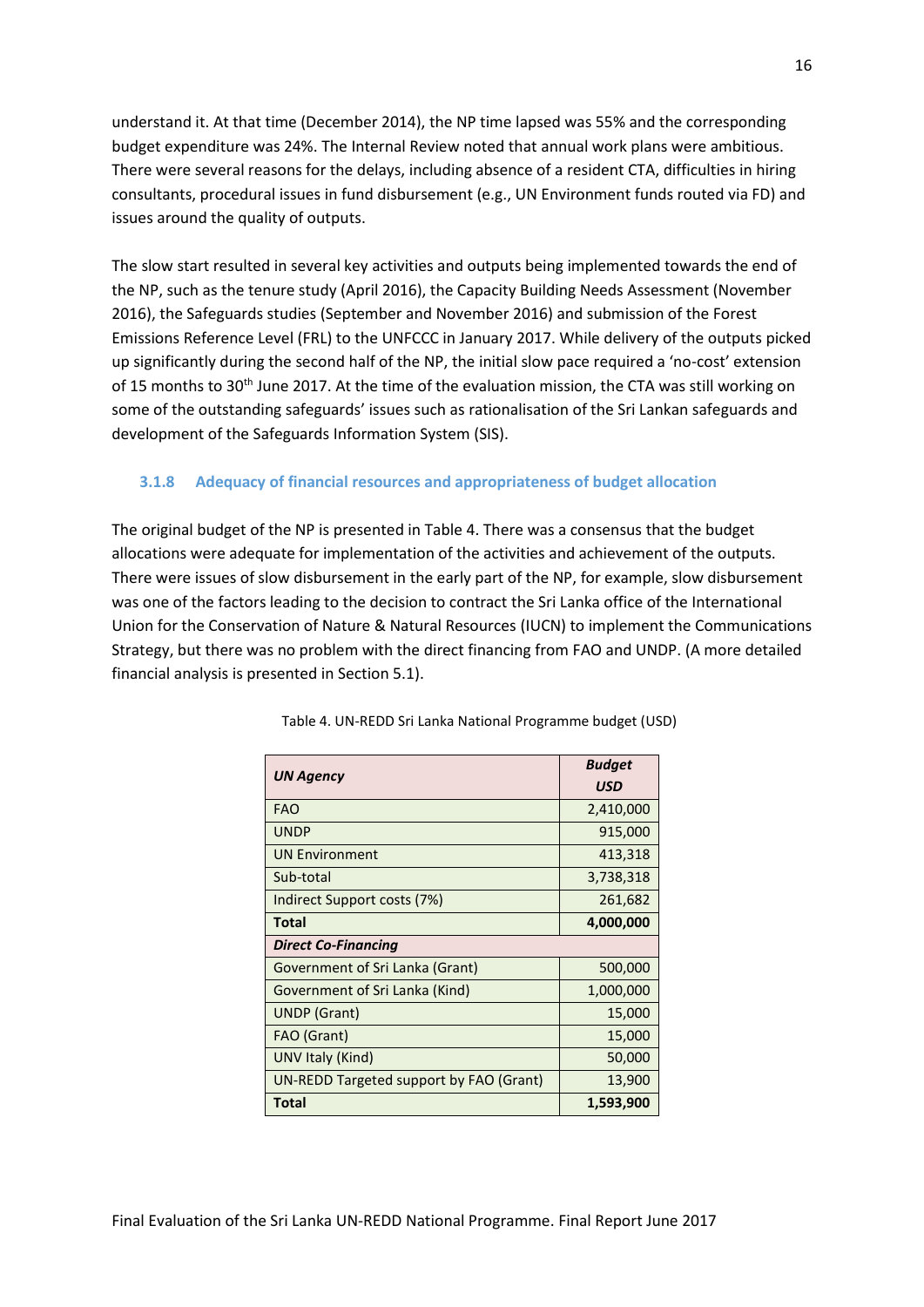#### **3.1.9 Methodology of implementation**

Programme implementation has followed several funding modalities: direct execution (FAO), direct execution and national execution (UNDP), and national execution (UN Environment). The funding arrangements of the project components can be summarised as follows:

- FAO Component (Outputs 1.2, 2.1, 4.2, part of 4.3, 5.1-5.5)
- UNDP Component (Outputs 1.1, 1.3, 2.2, 3.2, 4.1-4.5, 5.6);
- UN Environment Component (Output 3.1)

The FAO component was directly handled by the FAO Representation in Sri Lanka. For the UNDP component, some work was directly contracted and other work was undertaken through a third party, usually via the FD. The UN Environment work was initially executed by FD, but as noted in 3.1.8 was later contracted to IUCN through three Small-Scale Funding Agreements (SSFAs).

In general, the PMU has been able to effectively coordinate the work of the three UN agencies, except in the case of the UN Environment-IUCN communications component, which was implemented through a SSFA between UN Environment and IUCN. As it was not a party to the SSFA, PMU did not have direct management control of the communications component, although the communications officer was physically in the PMU and worked closely with other PMU members The methods used in the various processes and studies were generally good due to the high technical calibre of the PMU team and good technical support from Regional and HQ offices.

# <span id="page-26-0"></span>**3.1.10 Stakeholder engagement**

Stakeholder identification, engagement and participation were in general highly rated by key informants, as well as in the Theory of Change Workshop. This has been achieved through establishing four stakeholder fora that have facilitated stakeholder engagement. It was generally accepted that this represented a unique and model experience among development programmes in Sri Lanka.

# *The Civil Society Organisation (CSO) Platform*

The CSO Platform, composed of 45 Members, was established through a transparent process in late 2013 with the aims of strengthening cooperation (in the REDD+ process) between and amongst all government and non-governmental stakeholders, and establishing adequate mechanisms for transferring/disseminating information from the national to grass roots level. A seven-member Convening Committee was selected through voting to represent the full CSO Platform. The CSO Platform has met quarterly, whilst the Convening Committee has met more frequently. The Platform and Convening Committee have met regularly, and been well supported by the PMU. An important development as regards sustainability is that the CSO Platform has been registered as a non-profit company called the Sri Lanka Climate and Forest Action Network (SLCFAN).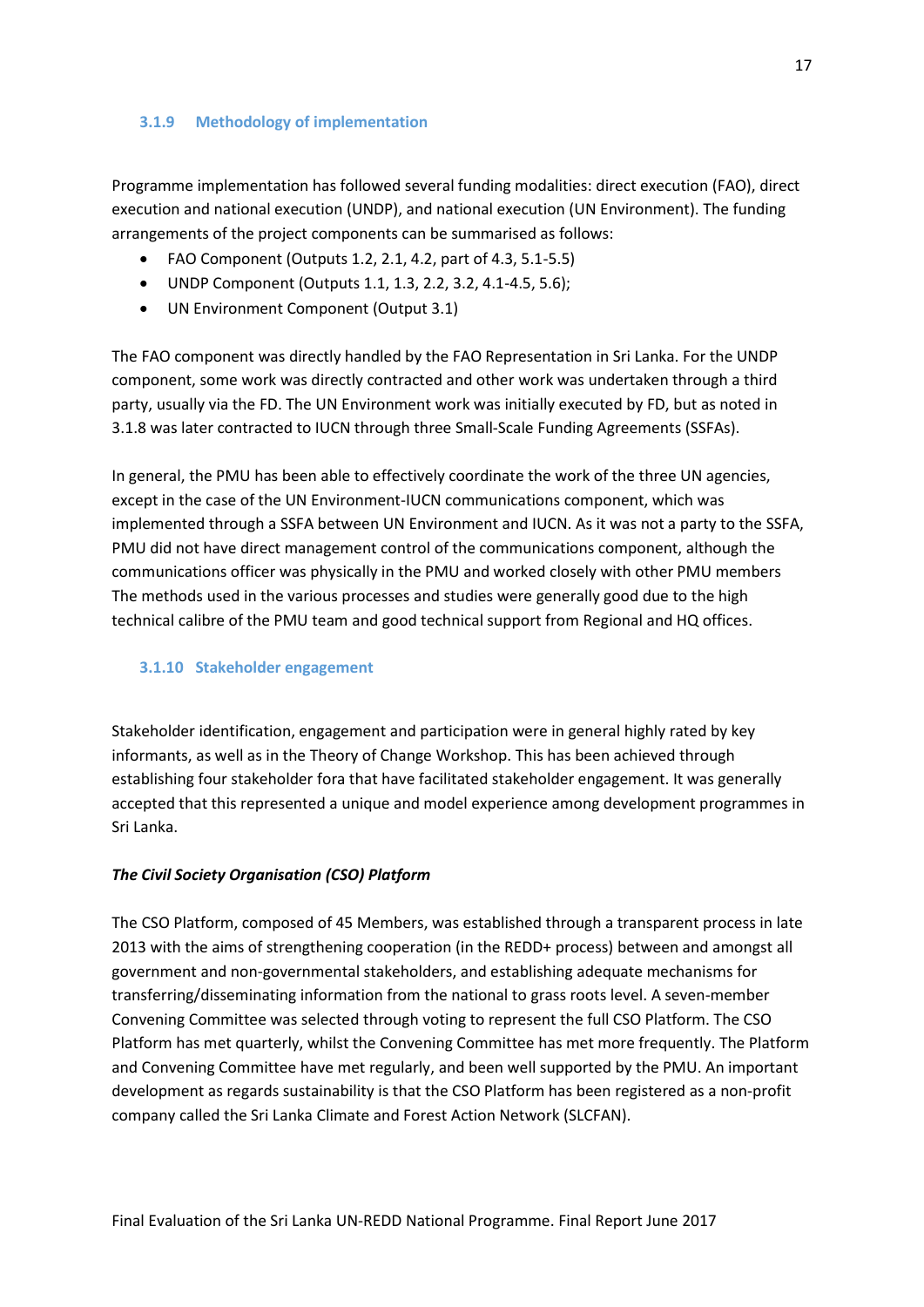Two representatives from the CSO Convening Committee were selected through a transparent process to represent the CSO Platform in the PEB. While the CSO Network is ground-breaking, a concern is the dependence on one or two individuals and NGOs in the platform. The current Chair has been re-elected twice (through voting) in spite of this not being in accordance with the constitution of SLCFAN; this was attributed to the lack of alternative leadership capacity in the CSO platform and a rather lacklustre approach to taking responsibility among the members.

SLCFAN is currently hosted by the NGO Centre for Environmental Justice (CEJ) of the Chair of SLCFAN. Consequently, management responsibility of SLCFAN funds also lies with this NGO. A key function is to disburse funds to members for their activities, and some instances of delays in disbursement of funds were reported by SLCFAN members. The reasons for these delays are unclear.

# *The Indigenous Peoples' (IP) Platform*

As in the case of the CSO Platform, an IP Platform, consisting of 30 representatives (20 men and 10 women) from six IP (*Veddha*) clans has been established. Meetings have been held in *Veddha* villages near Maduru Oya, and with the participation of PMU representatives. A Member of the IP Platform sits on the PEB (there are no TORs for the IP Platform).

An area of debate has been the attention given to the *Veddha* people in accordance with the Cancun safeguards and guidance from RTAs. There was general agreement that notwithstanding the importance of the rights of IPs in the Cancun safeguards, there was a lack of national contextualisation of the safeguards, and that the attention and resources allocated to the *Veddhas* was out of proportion with their number, level of forest dependence and potential role (unclear) in the NRIFAP; this may have resulted in opportunity costs as regards attention to other vulnerable stakeholder groups.

# *Private Sector Platform*

**.** 

The NP has also recognised the importance of ensuring the private sector is involved in the REDD+ process in Sri Lanka. A study was commissioned in 2015 to explore avenues of private sector engagement in REDD+ processes<sup>1</sup>. This study revealed a high level of awareness among private sector operators that climate change will have a serious impact on their businesses, and 70% of businesses were already involved in forest-friendly initiatives such as tree planting. The Ceylon Chamber of Commerce (CCC) and the National Chamber of Commerce of Sri Lanka (NCCSL) were appointed to the UN-REDD Steering Committee and to the RACB to promote private sector engagement in REDD+.

# *The Academic & Research Forum (ARF)*

The ARF was formed in 2016 to provide technical guidance and support for studies, assessments and processes related to the development and implementation of NRIFAP, as well as to support

<sup>&</sup>lt;sup>1</sup> Final Report on Private Sector Engagement in UN REDD+ Programme, 2015; Sri Lanka UN-REDD Programme

Final Evaluation of the Sri Lanka UN-REDD National Programme. Final Report June 2017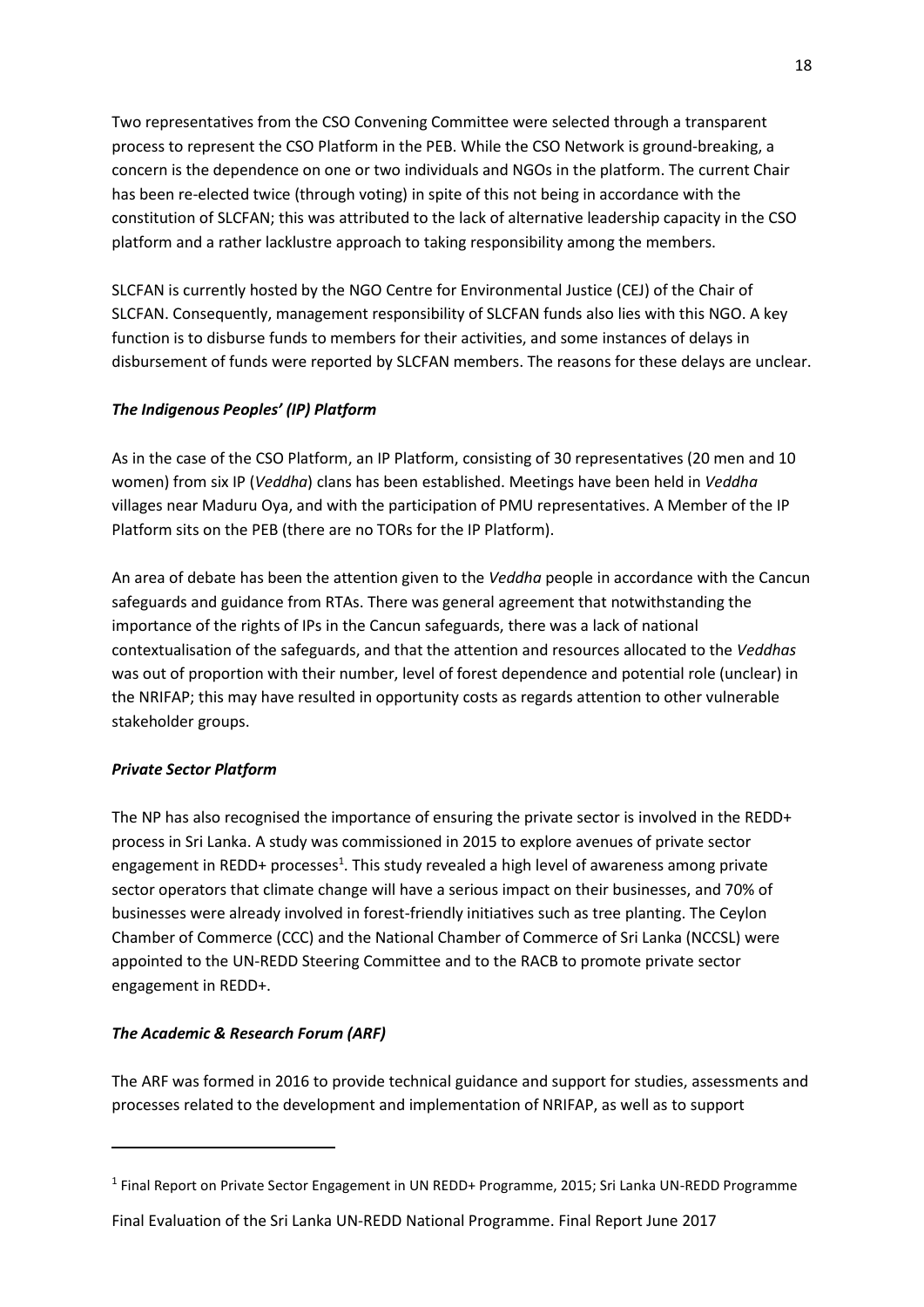stakeholder groups make policy decisions by providing necessary information. ARF members (currently 30) were selected from nominations received from the Universities. The ARF is represented on the SC and RACB.

A significant achievement of the ARF was organisation of the International Research Symposium on Valuation of Forest Ecosystems and their Services held in late 2016. In addition, ARF provided constructive critique to the NRIFAP during its development, and has provided some important technical inputs to the final published version.

#### *Journalist Team*

Due to the importance of awareness raising in the readiness stage, the PMU established a small network of key journalists, especially environmental and development journalists, with the aim of stimulating them to write articles on the importance of Sri Lanka's forests, including for climate change mitigation, and to support advocacy activities.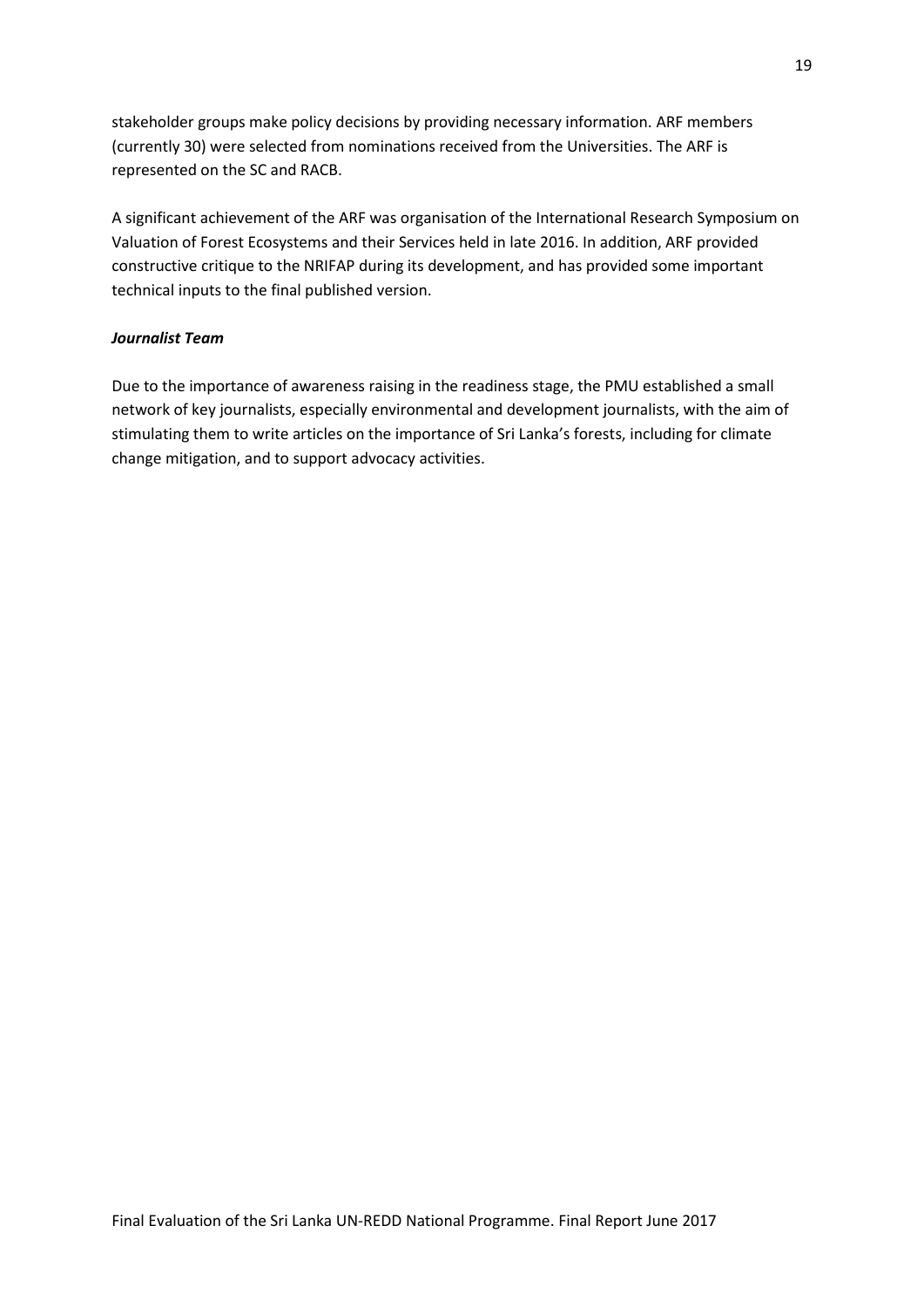#### <span id="page-29-0"></span>**3.2 Relevance**

**.** 

#### <span id="page-29-1"></span>**3.2.1 Alignment with Government of Sri Lanka priorities**

At the time of project formulation, Sri Lanka Government's development context was embodied in *Mahinda Chintana<sup>1</sup>*. Its outlook for the environment was to envision "*a land that is in harmony with nature*." This was to be ensured by the choices made in response to the many challenges that confront the country, and, embodying the principles of environmental sustainability, that do not impair the living conditions of the people, and the biological diversity and productivity of the natural environment. In terms of this development vision, the project is very relevant.

The NP is also in line with Sri Lanka Government's National Action Plan for *[Haritha Lanka](http://www.environmentmin.gov.lk/web/pdf/Harita_Lanka_Book_small.pdf)* (Green Lanka)<sup>2</sup>. It directly addresses two out of the 10 thrust areas, namely, saving the fauna, flora and ecosystems, and meeting the challenges of climate change. The environment-related Sustainable Development Goals are also intrinsically related to the *Haritha Lanka* programme.

The NP directly supports the MoMD&E in its national initiative of climate change mitigation, including support to the Climate Change Secretariat of the MoMD&E, the National Designated Entity for the UNFCCC. The NP has supported and complemented the National Climate Change Adaptation Strategy for Sri Lanka 2011-2016<sup>3</sup>, the National Climate Change Policy (NCCP)<sup>4</sup>, and the National Adaptation Plan for Climate Change Impacts in Sri Lanka<sup>5</sup>.

# <span id="page-29-2"></span>**3.2.2 Alignment with United Nations Development Assistance Framework (UNDAF) and other donor priorities**

Environmental sustainability and resilience is a focus area in the UNDAF Sri Lanka Country Programme for 2013-2017,<sup>6</sup> and is central to the fourth UNDAF outcome on environmental sustainability, climate change and disaster risk reduction. In terms of this focus area, UNDAF will support policy development and technology transfer, and strengthen institutions to integrate information from environmental assessments, hazard and vulnerability profiles, and climate impact studies. Low carbon growth will be promoted in the forms of emissions reductions, renewable

<sup>1</sup> *Mahinda Chintana*: Vision for a new Sri Lanka; A ten year horizon development framework 2006-2016; Department of National Planning, Sri Lanka.

<sup>2</sup> National Action Plan for *Haritha Lanka* Programme. National Council for Sustainable Development Presidential Secretariat, Colombo 01. Convener: Ministry of Environment and Natural Resources, Battaramulla. January 2009.

<sup>&</sup>lt;sup>3</sup> National Climate Change Adaptation Strategy for Sri Lanka 2011-2016; Climate Change Secretariat of the Ministry of Mahaweli Development & Environment, Battaramulla (2010).

<sup>4</sup> National Climate Change Policy Climate Change Secretariat of the Ministry of Mahaweli Development & Environment, Battaramulla (2012).

<sup>5</sup> National Adaptation Plan for Climate Change Impacts in Sri Lanka 2016 to 2025 Climate Change Secretariat of the Ministry of Mahaweli Development & Environment, Battaramulla (2015).

<sup>6</sup> United Nations Development Assistance Framework for Sri Lanka, 2013-2017 (October, 2012).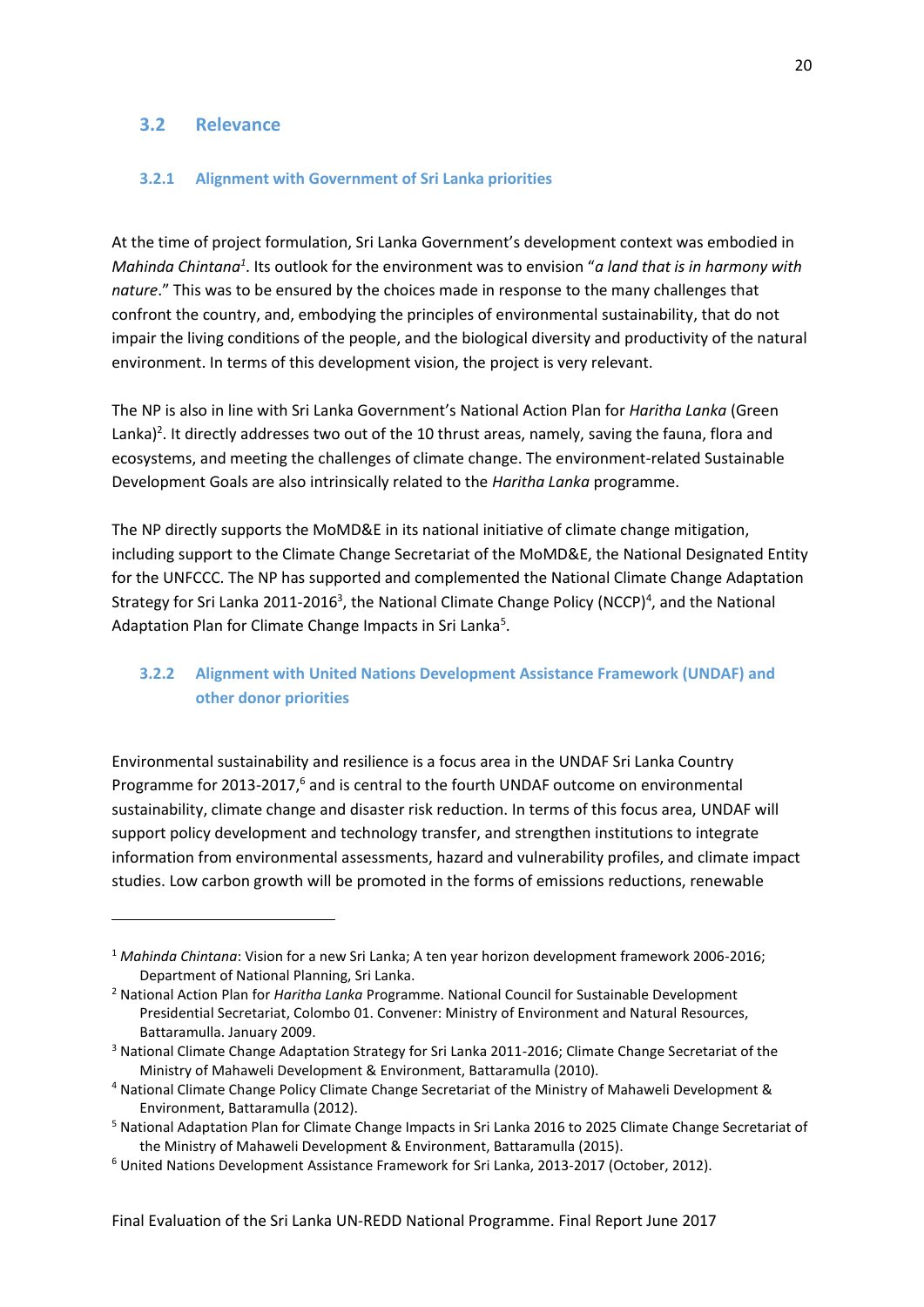energy and energy efficiency. The NP is therefore highly relevant to the UNDAF country framework, and is in line with UN assistance to Sri Lanka to meet its international obligations.

The NP also falls within the priority areas of many bi-lateral and multi-lateral donors. For example, the World Bank's Country Partnership Framework (CPF)<sup>1</sup> addresses and expands on two priorities identified under the sustainability pillar of the Systematic Country Diagnostic (SCD): balancing imperatives to preserve Sri Lanka's natural assets, and managing the impact of climate change through adaptation, mitigation, and strategies that reduce the country's carbon footprint.

# <span id="page-30-0"></span>**3.2.3 Alignment with the UN-REDD Programme Strategy**

The project's accomplishments can be assessed against the outcomes and cross-cutting themes of the UN-REDD Programme Strategy as follows:

- Outcome # 1: The Programme has developed the NRIFAP with broad stakeholder consultation; the draft NRIFAP was also available for public comments, invited through press notices. The NRIFAP is awaiting approval of the Cabinet of Ministers, and will then be integrated into the national planning process and national budgeting process<sup>2</sup>. The NP has also developed the Safeguard protocol to address the Cancun safeguards, and has started documenting ecosystem values. A national symposium was held in late 2016 to examine the valuation processes and identify the range of benefits/services in ecosystems, landscapes, species and other biodiversity-linked aspects, demonstrate ecosystem value using economic tools, and to develop value capture, i.e., incorporating ecosystem and biodiversity benefits into decision-making through incentives and price signals.
- Outcome # 2: The project has fulfilled the MRV requirements of the UNFCCC; it has established the national forest monitoring systems (NFMS) in the Forest Department with an on-line geoportal, designed and piloted the National Forest Inventory (NFI), established the forest reference emissions level (FREL/FRL), and the FRL has been submitted to the UNFCCC.
- Outcome # 3: NRIFAP has identified, through a process of evaluation and consultation, a suite of 13 PAMs.

As regards cross-cutting themes of the UN-REDD Programme Strategy it can be noted that:

- Stakeholder engagement has been satisfactorily accomplished through establishment of four stakeholder platforms, which have been very active during the NRIFAP process.
- Forest governance is addressed substantially in the NRIFAP, especially in PAM1.

**.** 

- Gender equity is also addressed in the NRIFAP through efforts to promote gender involvement in PAM implementation (but see Section 4.2).
- Land tenure issues are addressed in a consultancy report on the land tenure situation.<sup>3</sup>

<sup>2</sup> The evaluators were informed during the mission that the Ministry of Finance has requested the NRIFAP document in order to decide what activities to include in the 2018 budget as part of a government commitment of USD 20 million over five years to support implementation of the NRIFAP.

<sup>&</sup>lt;sup>1</sup> Report No. 104606- Country Partnership Framework for the Democratic Socialist Republic of Sri Lanka for the Period FY17–FY20 May 31, 2016 World Bank.

<sup>&</sup>lt;sup>3</sup> Sri Lanka UN-REDD Programme. 2016. Land Tenure Considerations in Sri Lanka's Proposed National REDD+ Strategy. Colombo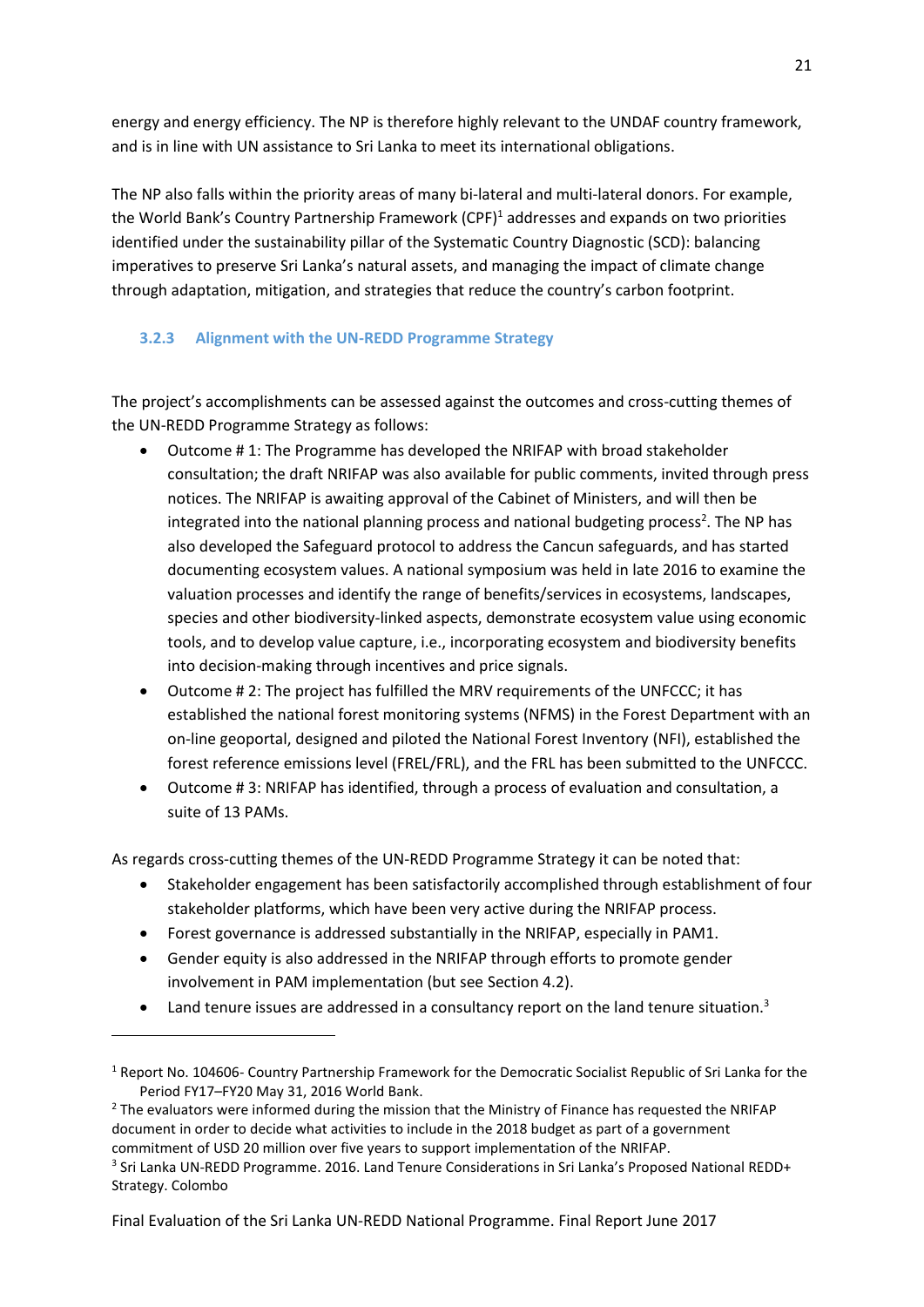# <span id="page-31-0"></span>**4 Results and contributions to stated objectives**

# <span id="page-31-1"></span>**4.1 Outputs and outcomes**

#### *General Assessment:*

Outcome# 1: The achievements are generally **moderately effective**; establishment of the coordination mechanism (PEB/SC/RACB) is the main consideration: this has struggled to achieve the levels of intra- and inter-agency communication needed.

Outcome # 2: The achievements are **effective**; the PMU is well received by other agencies, and has been effective in harnessing the expertise of external agencies.

Outcome # 3: The achievements are **effective**; stakeholder engagement is seen as a model. The communications products culminated with the impressive ceremony on 9th May 2017 at which the NRIFAP was handed over to HE the President of Sri Lanka (see Box). The NRIFAP document itself is very impressive in the way that it presents a lot of in-depth information in a style and format that is easy to read and understand.



1

#### **NRIFAP Handing over**

At an impressive ceremony held at Nugasevana in the Bandaranaike Memorial International Conference Hall, Colombo 7 on 9 May 2017, NRIFAP was ceremonially handed over to H E the President, Maithripala Sirisena, who is also the Minister of Mahaweli Development & Environment, by Ms Una McCauley, UN Resident Coordinator and UNDP Resident Representative. The event was attended by nearly 600 including a large contingent of officials from the Forest Department. The

event was graced by several cabinet ministers, the Secretary, Ministry of Mahaweli Development & Environment, who is also the Chair of RACB, Secretaries of several key stakeholder ministries, Mr Uruwarige Wannilaaththo, IP Chief, RACB members, and representatives of donor and international organisations.

The attendees were treated to several high-quality, educative video presentations produced by the communications component of the project highlighting the need for conservation, REDD+ achievements, and the current state of Sri Lanka's forests.

Outcome # 4: The achievements are **effective** with the NRIFAP representing a major, high quality achievement. On the other hand some of the technical inputs were of moderate quality. The effectiveness and efficiency of Multiple Criteria Analysis (MCA) was subject to mixed opinion<sup>1</sup>. The

 $1$  Two PMU members were not in favour of the MCA (seen as academic and complex for some stakeholders) and the consultant, but another PMU member defended the MCA as being a key moment in the readiness process in which stakeholders became more engaged. The mixed views are reflected in reports of the MCA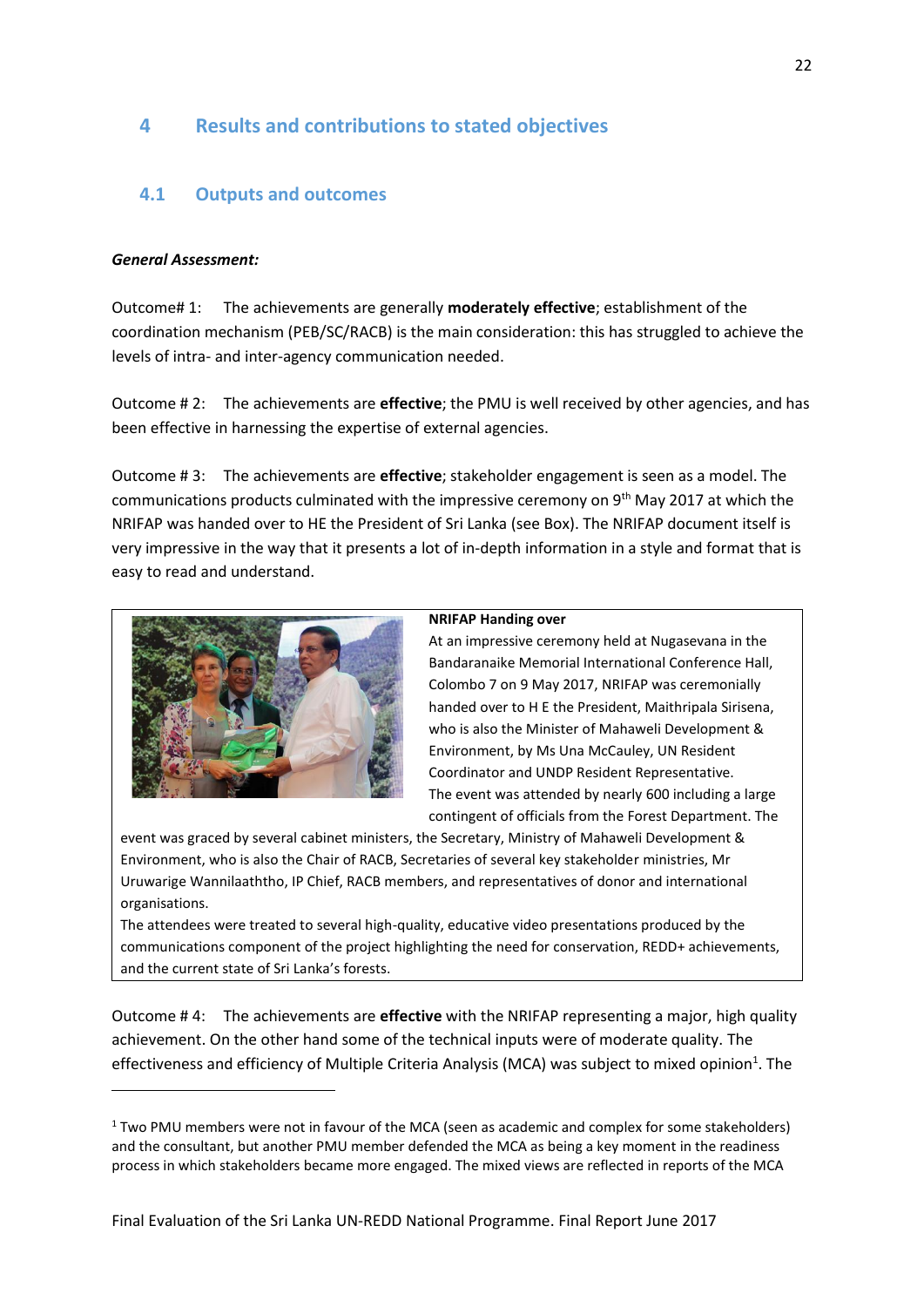final consensus was that the outcomes were legitimate, although several further iterations of the PAMs appear in interim reports leading to the 13 PAMs identified in NRIFAP.

Outcome # 5: The achievements are **effective** and have possibly surpassed expectations. It has been possible to undertake pilot forest inventory work within the project period, and which had not been envisaged.

#### *Achievement of outputs<sup>1</sup> with some causal factors*

**.** 

Table 5 is based on key informant interviews and comments from the Theory of Change Workshop. In general it can be seen that the main positive factor in the generally high achievement of the outputs has been the strong and high quality leadership and technical capacity of the PMU and NP Director, and good regional technical backstopping; other causal factors (positive and negative) were the quality (variable) of international and national consultants and issues of intra- and interinstitutional collaboration and leadership, for example, weak collaboration between FD, DWC and CCS. Stakeholder engagement and ownership were in general high, including in the process leading up to the NRIFAP.

| <b>Outcomes and outputs</b> | <b>Assessment of</b> | Causal factors in achieving more (or less) successful      |
|-----------------------------|----------------------|------------------------------------------------------------|
|                             | <i>achievement</i>   | outputs and outcomes                                       |
| Outcome 1. National         | Consensus            | Effective communications strategy                          |
| consensus reached on NP     | achieved             |                                                            |
|                             | among main           |                                                            |
|                             | <b>stakeholders</b>  |                                                            |
| 1.1: Broad-based, multi-    | PEB, SC &            | Communications issues within member institutions and       |
| stakeholder national REDD+  | RACB <sup>2</sup>    | some inter-departmental and information issues have        |
| advisory group established  | established &        | reduced effectiveness of PEB and RACB                      |
|                             | moderately           |                                                            |
|                             | effective            |                                                            |
| 1.2: Legal, procedural and  | Partially            | Insufficient technical supervision from PMU (first CTA was |
| institutional arrangements  | effective            | only part-time)                                            |
| for sectors relevant for    |                      |                                                            |
| REDD+ reviewed              |                      |                                                            |
| 1.3: National REDD+         | <b>Effective but</b> | The delayed Roadmap was a causal factor in the slow        |
| Roadmap prepared            | delayed              | delivery of outputs in early part of NP                    |

**Table 5. Achievement of outputs and outcomes with some causal factors**

process. *Prioritising REDD+ Policies and Measures in Sri Lanka* (2015) noted the "prioritization process was a challenging learning experience for all involved" and that "the facilitation side of the prioritization is more problematic" (p.38), while the Roadmap report (2015) mentions doubts in the minds of some stakeholders about the validity of the MCA process (p.42), but that at the end of the process "there was a general feeling that the process had been useful and the outcomes were legitimate" (p.44).

<sup>1</sup> Annex 9 lists the planned, according to the revised results framework (2015), and accomplished activities. <sup>2</sup> It can be noted that the meeting minutes of the Steering Committee meeting of 27/09/16

note that the RACB was not considered effective as an advisory board to oversee REDD+ implementation.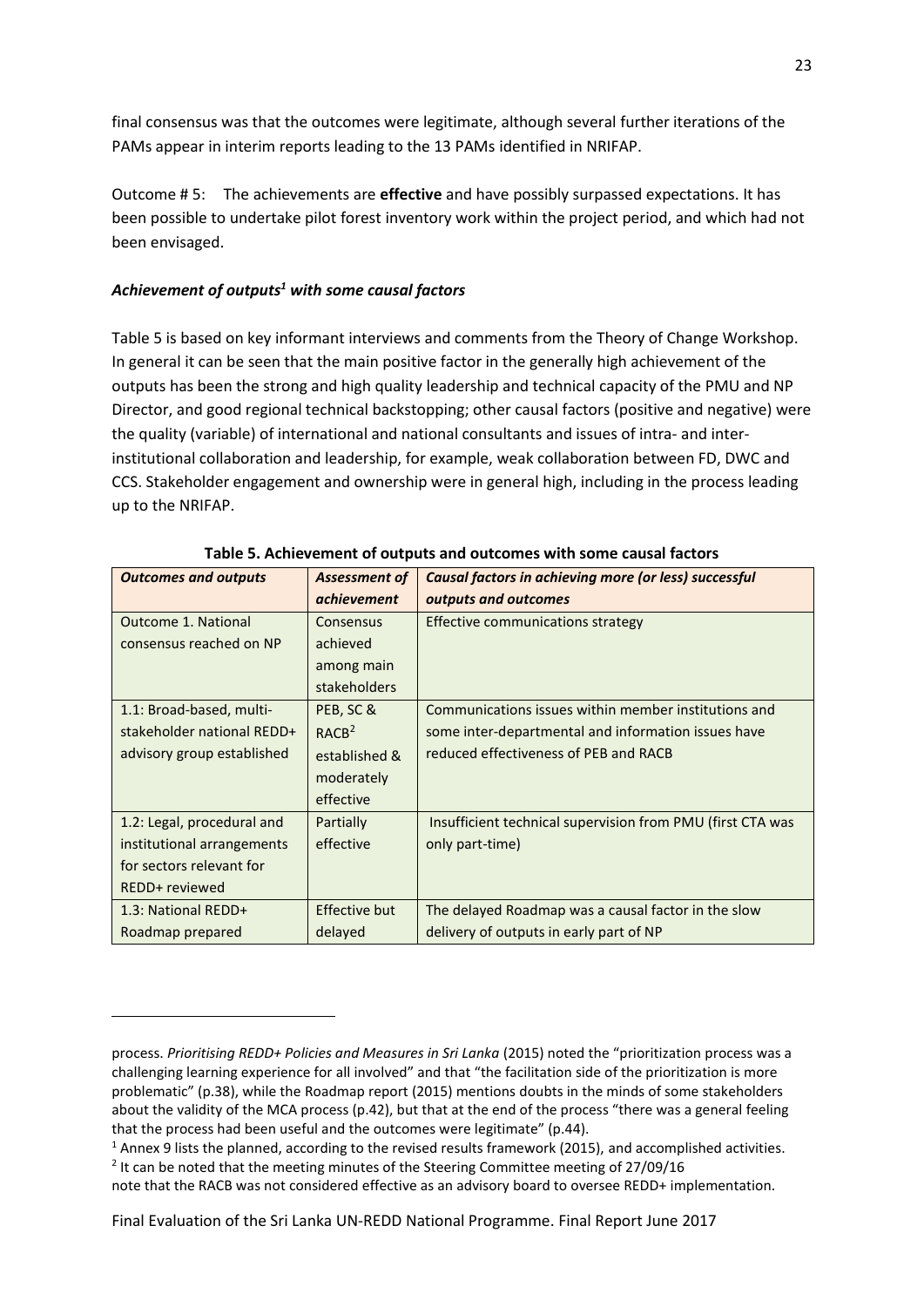| <b>Outcomes and outputs</b>   | <b>Assessment of</b> | Causal factors in achieving more (or less) successful         |
|-------------------------------|----------------------|---------------------------------------------------------------|
|                               | achievement          | outputs and outcomes                                          |
| Outcome 2. Management         | Effective            | High technical quality and motivated PMU provided             |
| arrangements contributing     |                      | consultative leadership, and strong NP Director               |
| to REDD+ process              |                      |                                                               |
| 2.1: Programme                | Effective            | Effective and efficient PMU facilitated establishment of      |
| implementation                |                      | stakeholder fora, Task Forces and TWGs                        |
| arrangements established      |                      |                                                               |
| 2.2: Capacity Building        | <b>Effective but</b> | CBNA undertaken late in the NP so that some trainings         |
| Action Plan developed for     | delayed              | were rather ad hoc                                            |
| REDD+                         |                      |                                                               |
| Outcome 3. Improved           | Effective            | Strong leadership role of PMU and NP Director                 |
| stakeholder awareness &       |                      |                                                               |
| effective engagement          |                      |                                                               |
| 3.1: Strategic                | Effective            | High quality technical assistance from PMU (via IUCN)         |
| communication and             |                      | following earlier problems with first PMU consultant and      |
| consultation plan prepared    |                      | disbursement; a key factor was the high quality               |
|                               |                      | Communications TF with some experts from the private          |
|                               |                      | sector                                                        |
| 3.2: Stakeholder              | Effective            | Strong leadership of PMU and the NP Director facilitated      |
| engagement in REDD+           |                      | stakeholder platforms, although limiting factors were FD's    |
| readiness process enhanced    |                      | capacity to promote private sector network, low capacity of   |
|                               |                      | most CSOs, and divisions between CSOs in Network              |
| Outcome 4. National REDD+     | Effective            | High quality of PMU and good stakeholder participation and    |
| <b>Strategy developed</b>     |                      | ownership                                                     |
| 4.1: Drivers of deforestation | Low/modest           | The weakly empirical drivers study and failure to assess      |
| and forest degradation, and   | effectiveness        | constraints to carbon enhancement resulted in a weak          |
| legal and policy alignment    |                      | diagnostic basis for prioritising the PAMs                    |
| needs identified              |                      |                                                               |
| 4.2: Land tenure and use      | Effective            | High quality consultant responded effectively to revised      |
| rights clarified towards the  |                      | TORs and helped clarify several PAMs                          |
| benefit sharing of REDD+      |                      |                                                               |
| 4.3: Options for addressing   | Effective            | PMU leadership, technical assistance, etc., in forest         |
| deforestation and forest      |                      | boundary demarcation pilots                                   |
| degradation at sub-national   |                      |                                                               |
| level identified              |                      |                                                               |
| 4.4: Options for equitable    | <b>Not</b>           | This was not implemented due to uncertainty and lack of       |
| and transparent benefit       | implemented          | clarity of using results-based payments in the                |
| sharing identified            |                      | implementation stage                                          |
| 4.5: National REDD+           | Effective            | Leadership of PMU and NP Director, good stakeholder           |
| Strategy (NS) developed       |                      | participation, mainly effective TWGs and Task Forces have     |
|                               |                      | led to a 'fit for purpose' National Strategy, although issues |
|                               |                      | remain about inter and intra-institutional coordination       |
| <b>Outcome 5. Forest</b>      | Effective            | PMU leadership, good quality training, technical assistance   |
| <b>Monitoring System</b>      |                      | and prioritised by FD                                         |
| 5.1: MRV process initiated    | Effective            | PMU leadership and technical assistance and prioritised by    |
|                               |                      | FD, although some trainings were over-complex                 |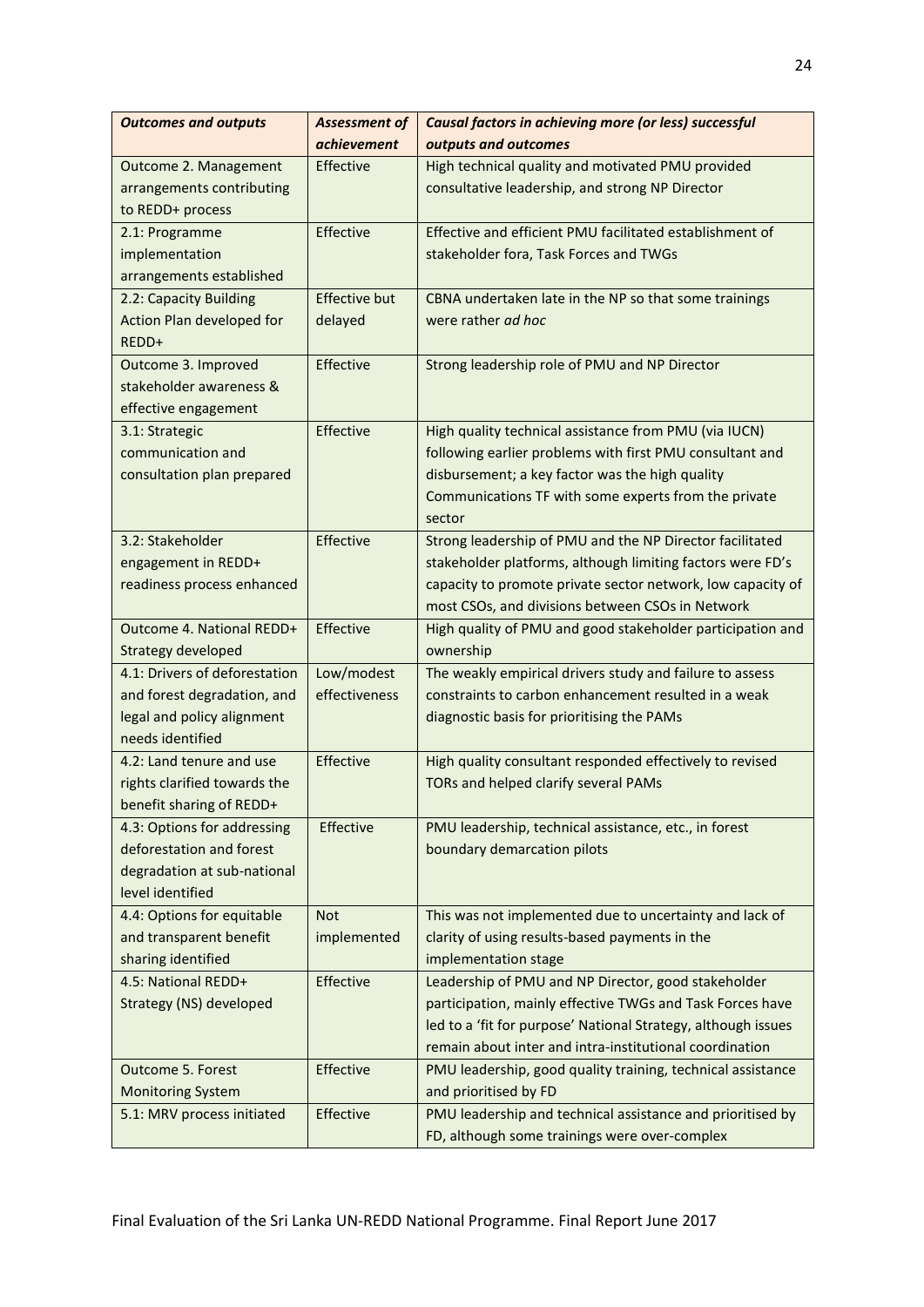| <b>Outcomes and outputs</b> | <b>Assessment of</b> | <b>Causal factors in achieving more (or less) successful</b>   |
|-----------------------------|----------------------|----------------------------------------------------------------|
|                             | <i>achievement</i>   | outputs and outcomes                                           |
| 5.2: National forest        | Effective            | Good quality training, technical assistance and prioritised    |
| monitoring system (NFMS)    |                      | by FD                                                          |
| established                 |                      |                                                                |
| 5.3: National forest        | Effective            | PMU leadership and South-South cooperation with Forest         |
| inventory designed          |                      | Survey) of India (FSI) to build implementation capacity        |
| 5.4: National circumstances | Effective            | Good quality technical assistance from FAO HQ and              |
| considered for REL/RL       |                      | consultants                                                    |
| 5.5: National FRL tested    | Effective            | Good quality technical assistance, consultants, etc.           |
| 5.6: Framework for risk     | Partially            | The uneven quality of the consultants meant that there was     |
| mitigation/benefit          | effective            | still much work left to be done, e.g., on the SIS, by the PMU. |
| enhancement designed        |                      |                                                                |

The main output of the NP was the NRIFAP, corresponding to Output 4.5. The NRIFAP is a five-year, USD 99 million investment framework to be financed from national and international sources. The NRIFAP includes 13 PAMs within three main policy areas. Several technical or consultancy studies, as well as the work of the PMU itself, have been key to developing the NRIFAP. The efficiency and effectiveness of these technical studies have however been uneven, and delivery in many cases was delayed (for example, the Safeguards and CBNA consultancies should have taken place earlier in the NP). The evaluation found several reasons for the uneven quality of consultancy reports:

- Inadequate competence of some consultants, both international and national it was sometimes hard to recruit well qualified consultants<sup>1</sup>; sometimes the CTA has had to rectify the short-comings in the reports.
- Incomplete TORs (e.g., analysis of constraints to carbon enhancement activities was not included in the drivers' study)
- Delays in recruitment of consultants, particularly by UNDP;
- Delays in completion of studies by consultants.

# *CBR+ Small Grants Programme*

1

The Community Based REDD+ (CBR+) programme, funded (USD 425,000) by the GEF Small Grants Programme, was not part of the NP, but conceptually was highly complementary to it, since it was designed to support the engagement and participation of communities and IPs in national REDD+ processes. Administered by the UNDP-GEF office, the results have been mixed and the opportunity to inform development of the NRIFAP has been missed. In essence, the CBR+ national plan for Sri Lanka was expected to deliver the outcomes of (a) informing communities about the risks and benefits of REDD+ and providing other kinds of support to enable effective participation in the planning of REDD+ actions and the REDD+ strategy through participatory processes for community engagement, and (b) testing approaches for forest-dependent and indigenous communities to address the drivers of land-use change that could lead to these communities having a role in the national REDD+ strategy.

 $<sup>1</sup>$  Some positions were advertised three times before a suitable consultant was found. Identifying an</sup> appropriate consultant was not helped by the use of outdated consultants' rosters in some cases.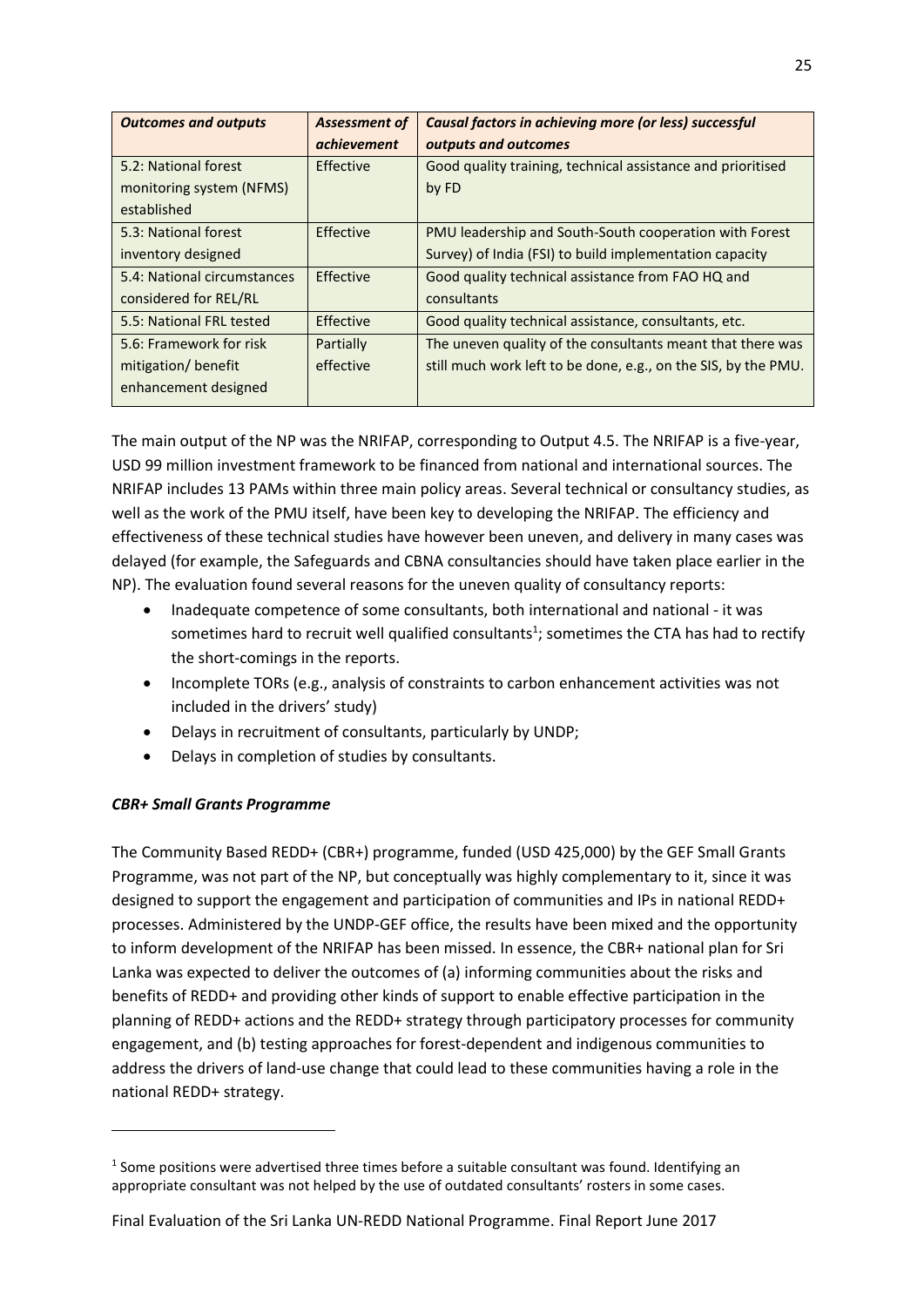<span id="page-35-0"></span>The evaluation did not come across any evidence of the CBR+ Programme contributing to these objectives. The NRIFAP process started during the 1st quarter of 2016, and the small projects were in various stages of maturity; indeed they were near maturity during the final preparation stage of the NRIFAP. It was very clear that there has been very little engagement between the Small Grants Programme (SGP) and PMU as regards providing inputs for NRIFAP preparation. For example, periodic reports from the projects could have provided some lessons to address as regards objective (b) above. Furthermore, at the field level, there has been minimal engagement with the Forest Department. Thus the SGP has missed an opportunity to enrich the NRIFAP development process. Some further comments on the CBR+ programme by the Evaluation Team are presented in Annex 10.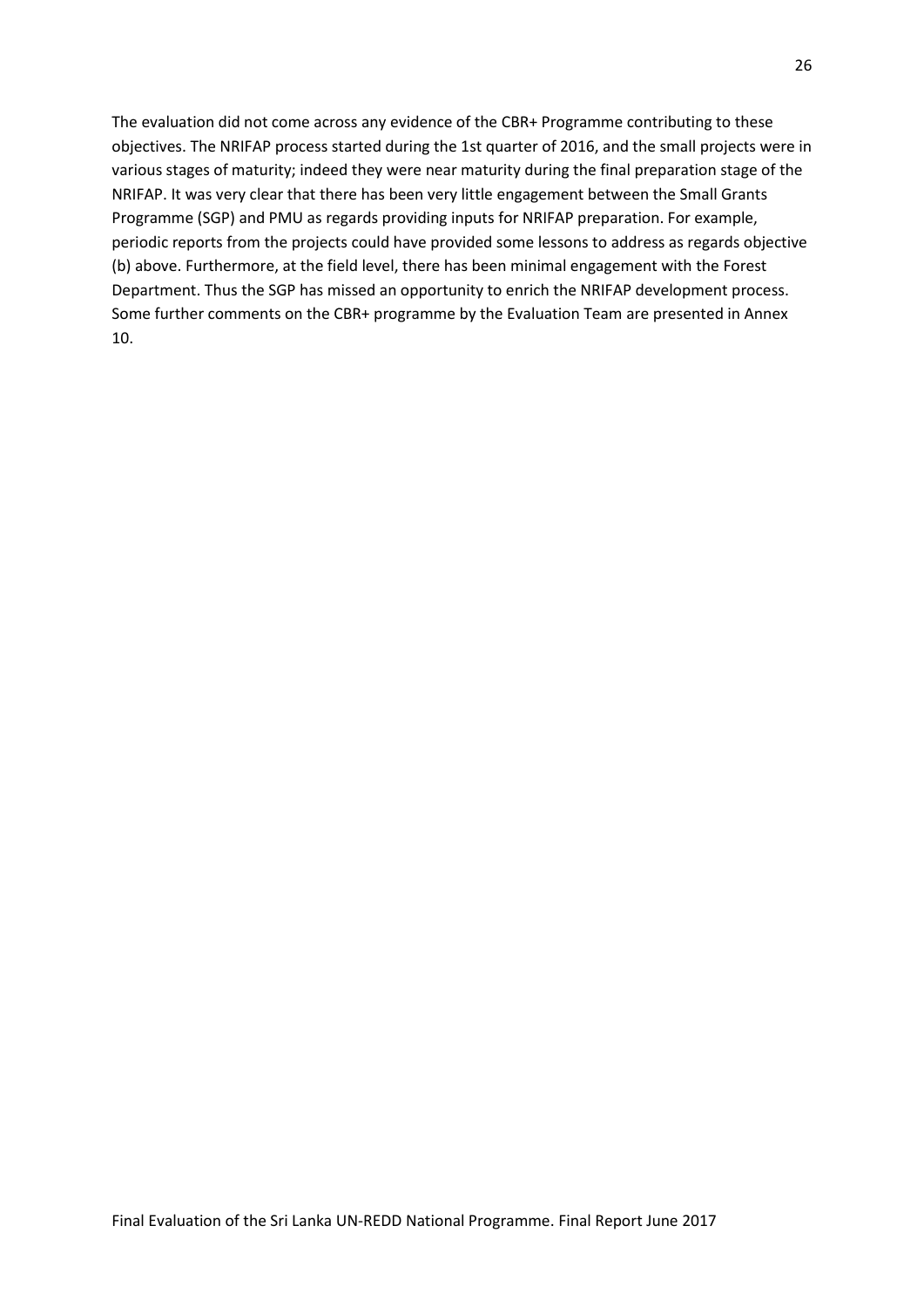## **4.2 Gender issues**

Two gender studies were undertaken related to the NP. The first was a study<sup>1</sup> by Women Organising for Change in Agriculture and Natural Resources (WOCAN) in 2013. This identified some of the constraints to gender mainstreaming in REDD+ and the need to develop gender goals and strategies in government, especially FD. The second study<sup>2</sup>, conducted in 2016, reached similar conclusions including a lack of skills and sensitivity in government departments to integrate gender issues, but also reported an openness and interest from some of them. The following gender-related aims and actions are set out in the NRIFAP:

- A target of at least 30% of women on any decision-making body, committee, consultation, workshop, etc.
- The Ministry of Women and Child Affairs to be requested to be on the RACB;
- Women and youth CSOs and community-based organisations to be identified at district and provincial levels, and invited and supported to dialogue and collaborate with the authorities;
- Building capacity to mainstream gender in REDD+ implementation among targeted agencies, institutions, stakeholder platforms, networks and federations;
- Gender-sensitive baseline surveys followed by gender-differentiated indicators in monitoring and evaluation systems.

Most informants were not however optimistic about gender mainstreaming in REDD+ implementation due to the persistence of the constraints identified in the gender reports. An authoritative source felt that the NRIFAP had been insufficiently informed by existing good practice in Sri Lanka, and which is available in the form of semi-processed case studies. Another observation was that gender principles have been applied strongly to civil society, but less strongly to government agencies.

## **4.3 Capacity development**

1

### **4.3.1 Review of capacity development activities**

PMU has undertaken many capacity development exercises that can be broadly categorised into (a) awareness creation, and (b) enhancing technical capacity (see Annex 11 for a list of capacity building and training events, as well as other products of the NP, such as those of the communications' programme). As regards awareness creation, PMU organised over 50 events, including awareness creation among key stakeholders (Civil Society Platform, academia, private sector, etc.) and participating state agencies. Special events have targeted specific agencies (e.g. External Resources Department, CCS, the plantation sector) and on specific subject areas (e.g. the Cancun safeguards).

<sup>1</sup> WOCAN. 2013. Women's Inclusion in REDD+ in Sri Lanka: Lessons from Good Practices in Forest, Agriculture and Other Natural Resources Management Sectors. WOCAN/USAID/UN-REDD

<sup>&</sup>lt;sup>2</sup> Sri Lanka UN-REDD Programme. 2016. Assessing Gender Considerations and Inclusion of Women in the REDD+ Policy Process. Colombo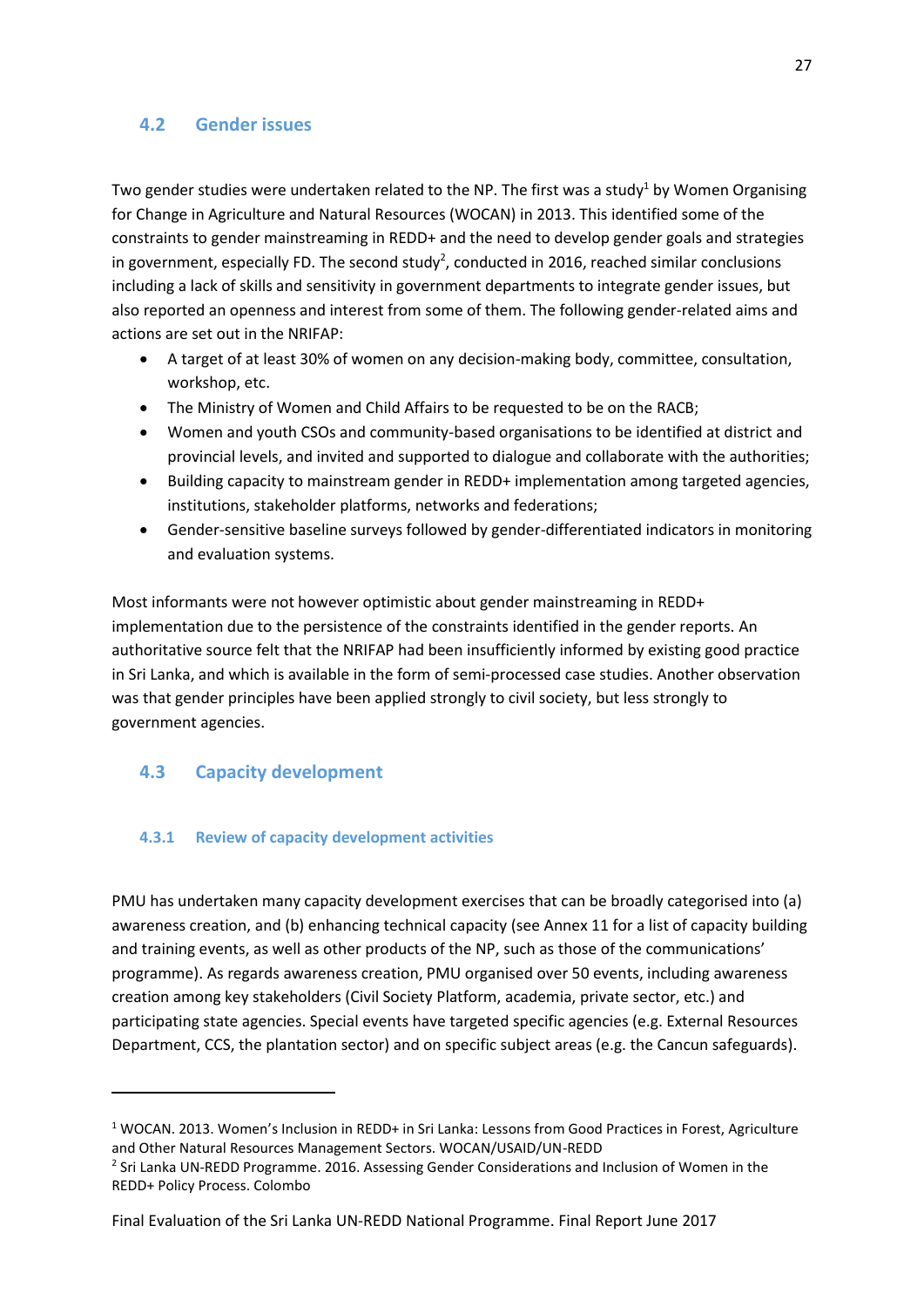As regards technical training, the PMU organised nearly 50 training events. The training aimed to ensure that relevant agencies were equipped to meet obligatory international reporting requirements, e.g., Green House Gas inventory, NFMS, NFI design and implementation, FRL and land cover classification. PMU also worked with the ARF to organise a successful international symposium on ecosystem services and valuation.

The evaluation team's observations on the capacity development activities include:

- Awareness raising programmes on REDD+ and other topics have been well formulated and delivered.
- Technical trainings have been generally of high quality, but with some short-comings:
	- The method of delivery and tools used were sometimes inappropriate or too advanced. Some early MRV trainings were ineffective due to a combination of inappropriate training methods (e.g., long PowerPoint presentations), complexity of content (too many new concepts presented too quickly) and in some cases communication difficulties. . The MRV related trainings became much more effective when participatory methods and vernacular language were used.
	- o Trainees have not always been selected based on their existing capacities to enable them to benefit fully from the training.
	- o Although trainings were generally considered good, the utility of some of them could have been enhanced by including a module with practical hands-on analysis.
	- $\circ$  Some 'how-to-do' training modules involving generation of data for reports would have been more useful if the underlying basis for calculations had also been explained (e.g., in a training on FRL, a respondent from the CCS commented that the underlying assumptions were not explained).
- The CCS currently has limited capacity to lead the work on safeguards and obligatory reporting. During the preparatory phase, the CCS received several technical trainings to correct these limitations, and there is now a limited core group of staff with improved skills; however, there is a major threat to the technical capacity of CCS if key technical staff are moved to different posts as has happened at three yearly intervals in the past.
- Some stakeholders felt that trainees need to be more carefully selected. Training of staff who are about to retire was highlighted as an issue. Another problem was that recipient organisations nominated different officers for update trainings (i.e. different to those attending the original training), which was clearly unsatisfactory.
- Post-training evaluations by trainees have not been undertaken.

### **4.3.2 Institutional uptake and mainstreaming of newly-acquired capacities**

The most important agencies for REDD+ implementation are FD, DWC, CCS, the Land Use Planning Department and the Survey Department. These agencies received a substantial portfolio of training, supplemented by hardware such as computers, plotters, printers, GPS equipment etc. Overall the newly acquired knowledge and capacities were well recognised and appreciated in the relevant agencies. All agencies were unequivocal in stating the importance of the training received, and how these trainings have helped them in their day-to-day work as well as in preparation for NRIFAP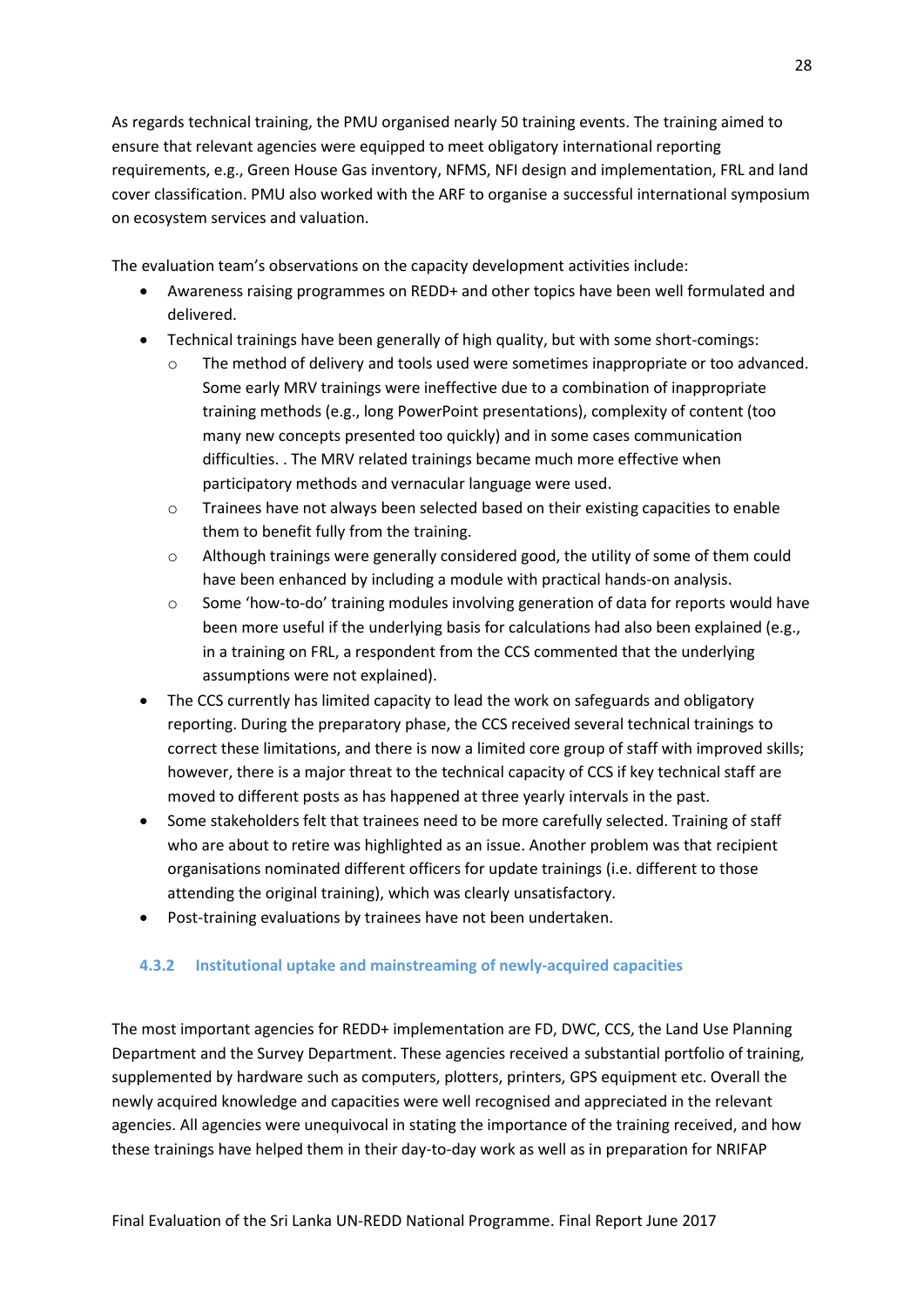implementation. Other agencies (e.g. Department of National Planning) have also acknowledged the importance of the trainings.

In order to effectively mainstream the acquired knowledge, staff at all levels need to be well informed and motivated to cooperate. This was not always evident; for example, middle level officers in FD engaged enthusiastically in the trainings and in REDD+ work, but commitment was less evident among mid-level managers.

Notwithstanding this situation, the diffusion of capacities was evident in the FD field level staff. A good example was the formation of small village-level groups to assist the forest inventory work. The PMU has trained small groups consisting of Beat Forest Officers together with 2-3 community members. It was reported that there have been instances of these small groups training others and forming new groups to accelerate the forest inventory work.

## **4.4Sustainability (including exit strategy)**

The NP has pursued several actions and initiatives to promote sustainability of the activities and outputs achieved in the readiness phase. The most important of these has been to secure donor funding for some of the PAMs in the NRIFAP: a grant of USD 21 million from the World Bank and UK Department for Environment, Food and Rural Affairs (DEFRA) has been provisionally approved, and the government has made a commitment of USD 20 million over five years from 2018. These commitments already represent a very successful 'exist strategy' for the NP. A further proposal has been submitted by UNDP to the Green Climate Fund (GCF) for USD 38 million. Taken together these three sources would cover the funding required to implement the NRIFAP.

The early success of the NP funding strategy has been partly due to 'projectisation' of the 13 PAMs in the NRIFAP. In Annex 2 of the NRIFAP document each PAM is presented as a discreet project or programme of work, thereby allowing donors to adopt a menu type approach – they can pick and choose PAMs according to their funding criteria.

Another key area for sustainability is the institutional and management arrangements: the RACB was established primarily to provide institutional leadership and national REDD+ coordination in the implementation stage. The RACB, hosted by the MoMD&E, will be incorporated into the government structure and ensure government funding if the cabinet paper on the RACB, currently being prepared, is approved.

The four stakeholder group networks, if they survive the gap between the readiness and implementation stages, would also ensure sustainability of many of the capacity building activities of the NP. To this end the CSO Platform has been converted into a non-profit company (SLCFAN), although at this point there is a worrying dependency on one or two platform members and some divisions between Platform members which represents a threat to sustainability. There is also a plan to incorporate the ARF into the FD, which would strongly promote its sustainability.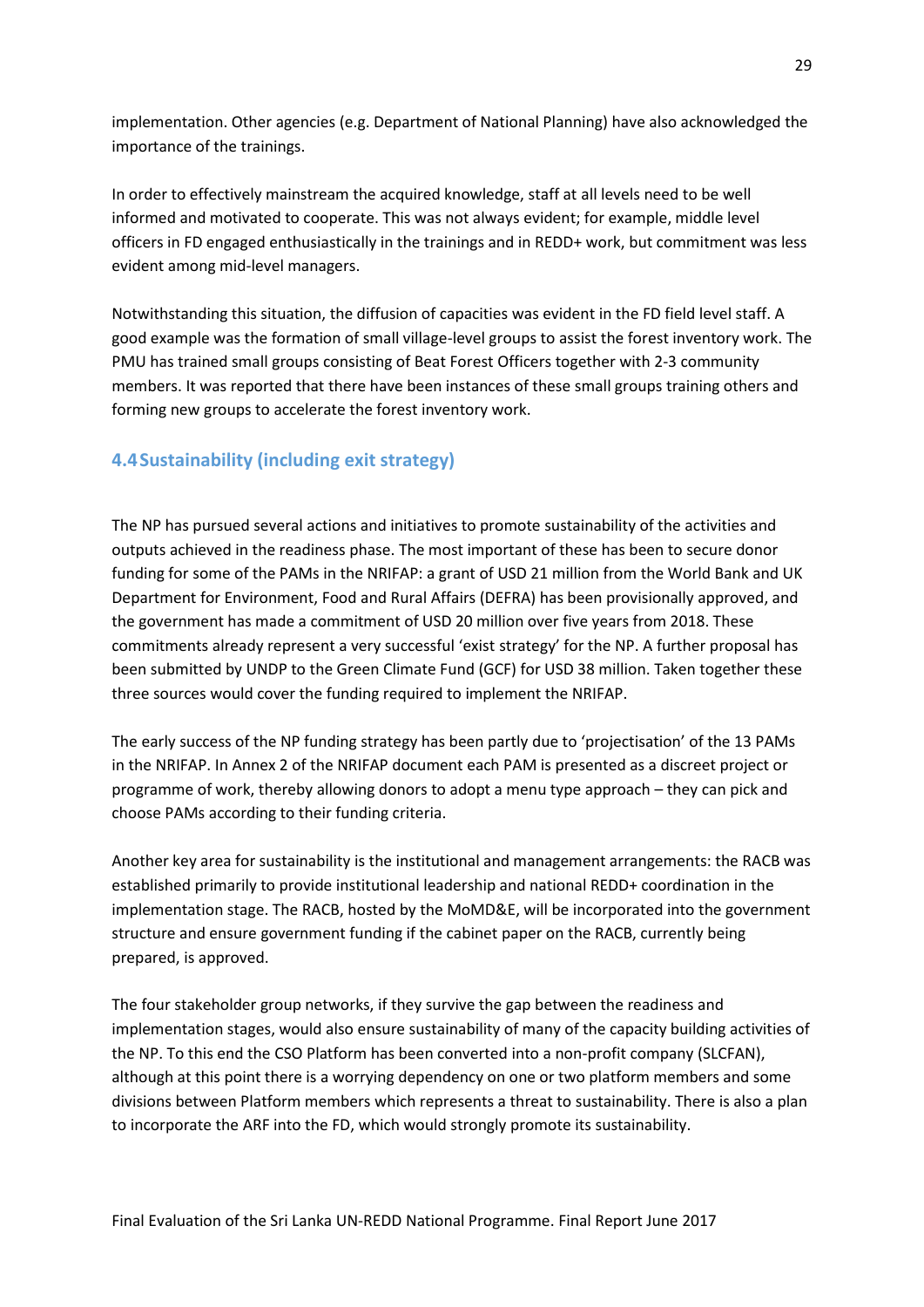Sustainability has also been promoted through training and capacity building activities, and in the technical areas associated with the MRV, notably, the on-line 'geoportal' (http://www.nfms.lk/portal/) for land use monitoring, which is now available for use by any project, and links to the national forest inventory to provide information on emissions from the forest sector, and the National Forest Inventory.

On the other hand, CCS technical staff who have received specialist training were expecting to be moved on to a different technical area as has happened every three years in the recent past. It was also mentioned that, in spite of considerable technical capacity building, there was still a concern about national capacity (without strong guidance from the PMU) to write submissions and responses to the UNFCCC, e.g., on *Sri Lanka's Forest Reference Level Submission to the UNFCCC* (2017).

The main threat to sustainability is the likely six month to one year gap between the end of the NP and operationalisation of the implementation activities, and assuming the committed government funding starts in January 2018. Several sources were concerned about the loss of momentum, survival of the stakeholder networks (especially the civil society and IP networks), the loss of key human resources (some PMU staff have already left) and continuity of the RACB.

### **4.5Impact**

There can only be weak indirect impacts from a REDD+ readiness programme, such as the impacts of strengthened technical or institutional capacity, since longer-term development or environmental impacts depend on the implementation stage. Development of the NRIFAP has clearly provided a strong basis for long-term positive environmental and social impacts. It is possible that the stakeholder engagement activities may have helped strengthen or empower some CSOs, which could lead to longer-term development benefits, but this is a tenuous proposition, especially since the CSO Network appears to be fragile (even with PMU support).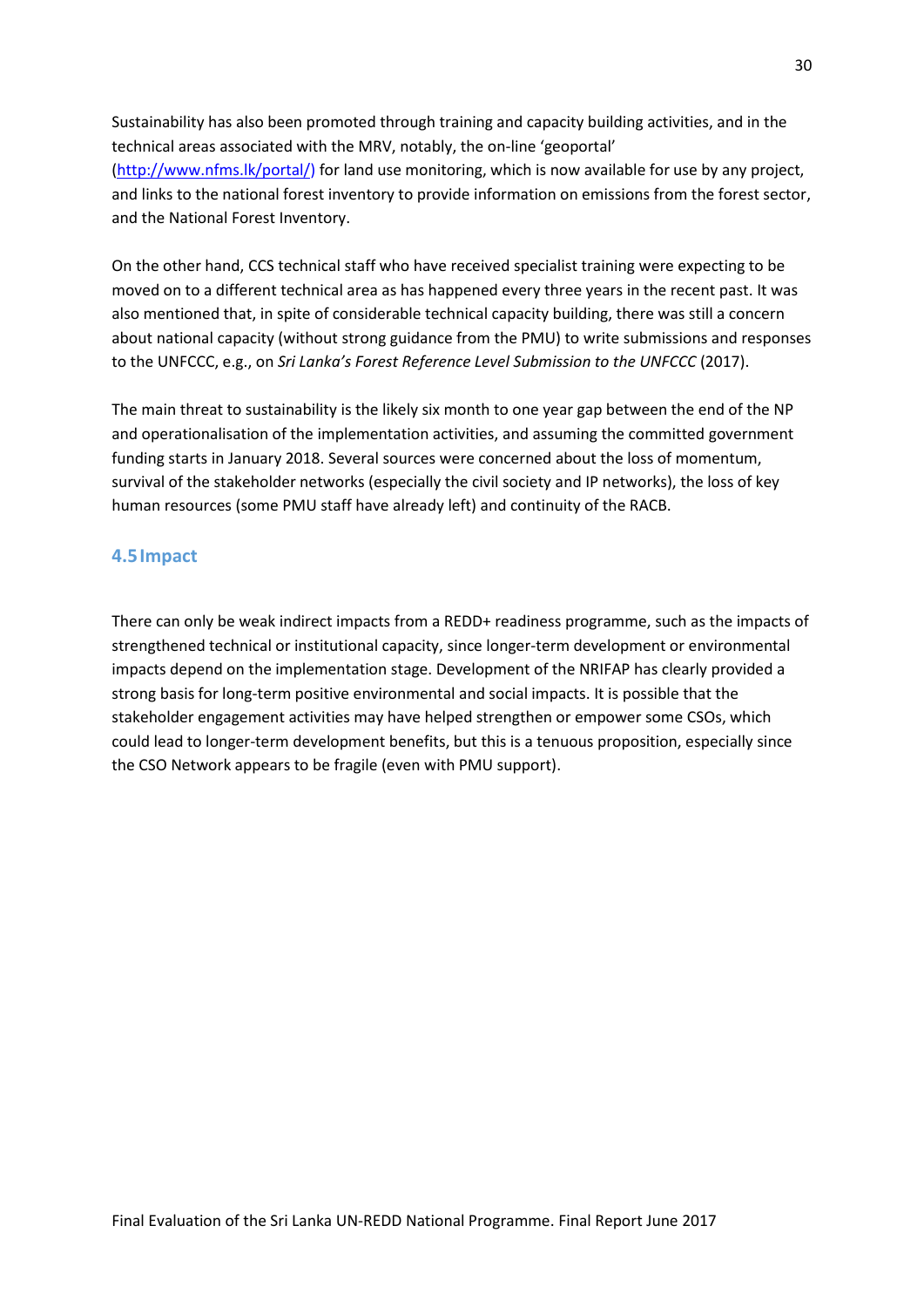## **5 Implementation**

### **5.1 Budget and expenditure**

Table 6 shows the budget and expenditure for each output and outcome as at May 2017. It shows that 93% of the budget has been expended. With several outstanding payments, full expenditure will be approached. A few items such as Output 5.1 and Output 4.1 have slightly overspent, and a few have underspent, for example, Output 4.4 since the definition of benefit sharing arrangements was not appropriate, as well as several outputs under Outcome 5. Some of this under-expenditure was redirected to Output 5.3, which was over-expended due to a new (unbudgeted) activity: piloting the NFI. Since sub-national planning (Output 4.3) was not a priority, USD 25,000 were re-directed to support the CBR+ programme. These budgetary decisions were well documented in the minutes of the PEB, RACB and Steering Committee meetings, as shown in Table 7.

|                                                            | <b>UN</b>   | <b>Original</b> | <b>Expended</b> | <b>Balance</b> |
|------------------------------------------------------------|-------------|-----------------|-----------------|----------------|
| <b>Outcomes and outputs</b>                                | agency      | budget          | (to 05/17)      |                |
| Outcome 1. National consensus reached on NP                |             | 260             | 248             | 12             |
| 1.1: Broad-based, multi-stakeholder national REDD+         | <b>UNDP</b> | 50              | 48              | $\overline{2}$ |
| advisory group established                                 |             |                 |                 |                |
| 1.2: Legal, procedural and institutional arrangements for  | <b>FAO</b>  | 155             | 151             | 4              |
| sectors relevant for REDD+ reviewed                        |             |                 |                 |                |
| 1.3: National REDD+ Roadmap prepared                       | <b>UNDP</b> | 55              | 50              | 5              |
| Outcome 2. Management arrangements contributing to         |             | 740             | 740             | $\Omega$       |
| REDD+ process                                              |             |                 |                 |                |
| 2.1: Programme implementation arrangements established     | <b>FAO</b>  | 700             | 697             | $\overline{3}$ |
| 2.2: Capacity Building Action Plan developed for REDD+     | <b>UNDP</b> | 40              | 43              | (3)            |
| Outcome 3. Improved stakeholder awareness & effective      |             | 593             | 555             | 38             |
| engagement                                                 |             |                 |                 |                |
| 3.1: Strategic communication and consultation plan         | <b>UN</b>   | 373             | 356             | 17             |
| prepared                                                   | Environ     |                 |                 |                |
|                                                            | ment        |                 |                 |                |
| 3.2: Stakeholder engagement in REDD+ readiness process     | <b>UNDP</b> | 220             | 199             | 21             |
| enhanced                                                   |             |                 |                 |                |
| Outcome 4. National REDD+ Strategy developed               |             | 760             | 710             | 50             |
| 4.1: Drivers of deforestation and forest degradation, and  | <b>UNDP</b> | 160             | 179             | (19)           |
| legal and policy alignment needs identified                |             |                 |                 |                |
| 4.2: Land tenure and use rights clarified towards benefit  | <b>FAO</b>  | 70              | 52              | 18             |
| sharing                                                    |             |                 |                 |                |
| 4.3: Options for addressing deforestation and forest       | UNDP/F      | 400             | 410             | (10)           |
| degradation at sub-national level identified               | AO          |                 |                 |                |
| 4.4: Options for equitable and transparent benefit sharing | <b>UNDP</b> | 100             | 49              | 51             |
| identified                                                 |             |                 |                 |                |
| 4.5: National REDD+ Strategy (NS) developed                | <b>UNDP</b> | 30              | 20              | 10             |

Table 6. NP budget, expenditure and balance at May 2017 (USD 000)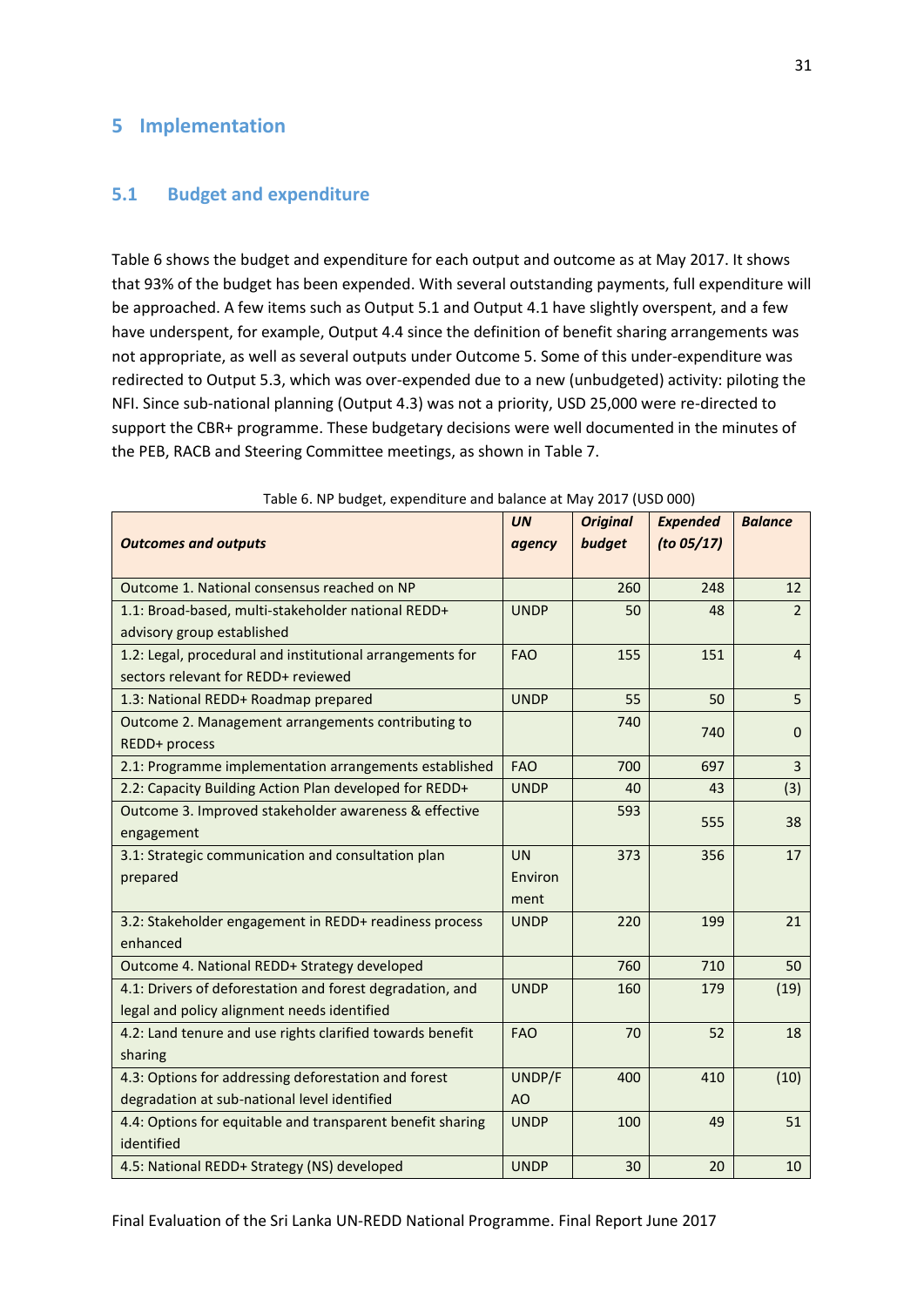|                                                           | <b>UN</b>  | <b>Original</b> | <b>Expended</b> | <b>Balance</b> |
|-----------------------------------------------------------|------------|-----------------|-----------------|----------------|
| <b>Outcomes and outputs</b>                               | agency     | budget          | (to $05/17$ )   |                |
| <b>Outcome 5. Forest Monitoring System</b>                |            | 1,385           | 1,243           | 142            |
| 5.1: MRV process initiated                                | <b>FAO</b> | 600             | 562             | 38             |
| 5.2: National forest monitoring system (NFMS) established | <b>FAO</b> | 355             | 299             | 56             |
| 5.3: National forest inventory designed                   | <b>FAO</b> | 170             | 225             | (55)           |
| 5.4: National circumstances considered for REL/RL         | <b>FAO</b> | 60              | 14              | 46             |
| 5.5: National FRL tested                                  | <b>FAO</b> | 100             | 76              | 24             |
| 5.6: Framework for risk mitigation/ benefit enhancement   | UNDP/      | 100             | 67              | 33             |
| designed                                                  | <b>UN</b>  |                 |                 |                |
|                                                           | Environ    |                 |                 |                |
|                                                           | ment       |                 |                 |                |
| Sub-total                                                 |            | 3,738           | 3,496           | 242            |
| Indirect support                                          |            | 261             | 208             | 54             |
| <b>Grand total</b>                                        |            | 4,000           | 3,705           | 295            |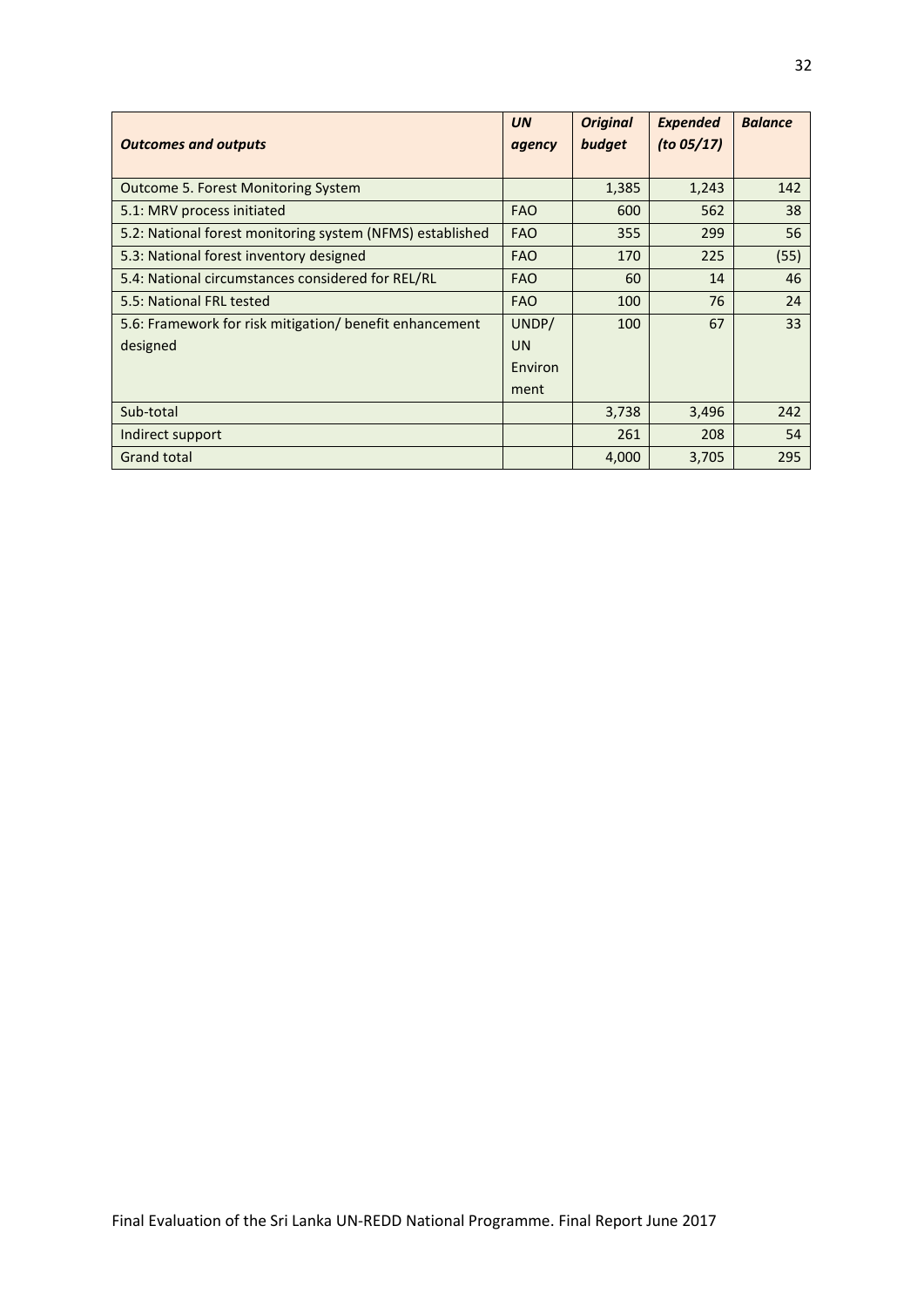| <b>Meeting</b>                  | <b>Decision to redirect budget lines</b>                              |
|---------------------------------|-----------------------------------------------------------------------|
| Programme Executive Board (PEB) | Increase budget of Activity 3.1.1 from USD 25,000 to USD 50,000       |
| #2; 9/1/2014                    | Budget of Activity 3.1.2 reduced to USD 25,000                        |
|                                 | USD 10,000 redirected to Activity 5.5.1                               |
| Programme Executive Board (PEB) | Revision of activities under Output 4.3 and re-allocation of funds to |
| #4; 17/9/2014                   | CBR+ programme (amount not indicated)                                 |
| Programme Executive Board (PEB) | Revision of activities under Outputs 4.2 and 4.3 and USD 20,000 re-   |
| #5; 16/12/2014                  | allocated from output 4.2 to output 4.3 to identify PAMs              |
| RACB #1; 20/5/2016              | Funds allocated for communication support for SIS (Output 5.6) re-    |
|                                 | allocated to National Research Symposium [on Valuation of Forest      |
|                                 | Ecosystems and their Services] (amount not indicated)                 |
|                                 | Activities 4.3.6 and 4.3.7 under Output 4.3 merged and new activity   |
|                                 | 4.3.6 for forest boundary demarcation approved.                       |
| Steering Committee #1           | USD 40,000 under Output 5.6 re-allocated to support the National      |
| 17/5/2016                       | Research Symposium                                                    |
| Steering Committee #2           | USD 10,000 from Output 5.6 allocated to the National Research         |
| 27/9/2016                       | Symposium                                                             |

Table 7. Decisions taken in PEB and RACB meetings to reallocate budget

There was a consensus that the budget allocations have been adequate for the outputs, and in general, expenditure has been contained within the budgetary allocations. There have been no significant delays in disbursements. Disbursement statements relating to counterpart funding was not available. In sum the financial performance of the NP can be rated as very satisfactory.

### **5.2 Programme management**

### **5.2.1 Efficiency and effectiveness of operations management**

The PMU was established in August 2013 with technical, administrative and finance staff in its own office space in Pelawatta, Colombo, close to government departments. Overall, PMU has functioned well with good external relations. In the first two years there were some delays, but remedial action was taken following the internal review (February 2015). Staff relationships within the PMU have been good, helped by a weekly email summary of events compiled by the Programme Manager. PMU has received good quality technical backstopping from Regional and HQ offices.

The NP has involved direct support from three UN agencies: UNDP, FAO and UN Environment. The PMU was largely funded by FAO with two resident technical staff members from UNDP and a communications officer funded by UN Environment.). UN Environment being a non-resident UN organisation, its activities, such as the communications component, were for the most part executed through the Forest Department and IUCN. The slow pace of work led to a decision to contract IUCN Sri Lanka Country Office for communication work via a SSFA between UN Environment and IUCN. The PMU did not have control of this SSFA and the PMU, being a third party, was unable to get detailed financial reports on the SSFA. This lack of transparency in the SSFA between UN Environment and IUCN led to some management issues (see Section 1.9). Another issue was the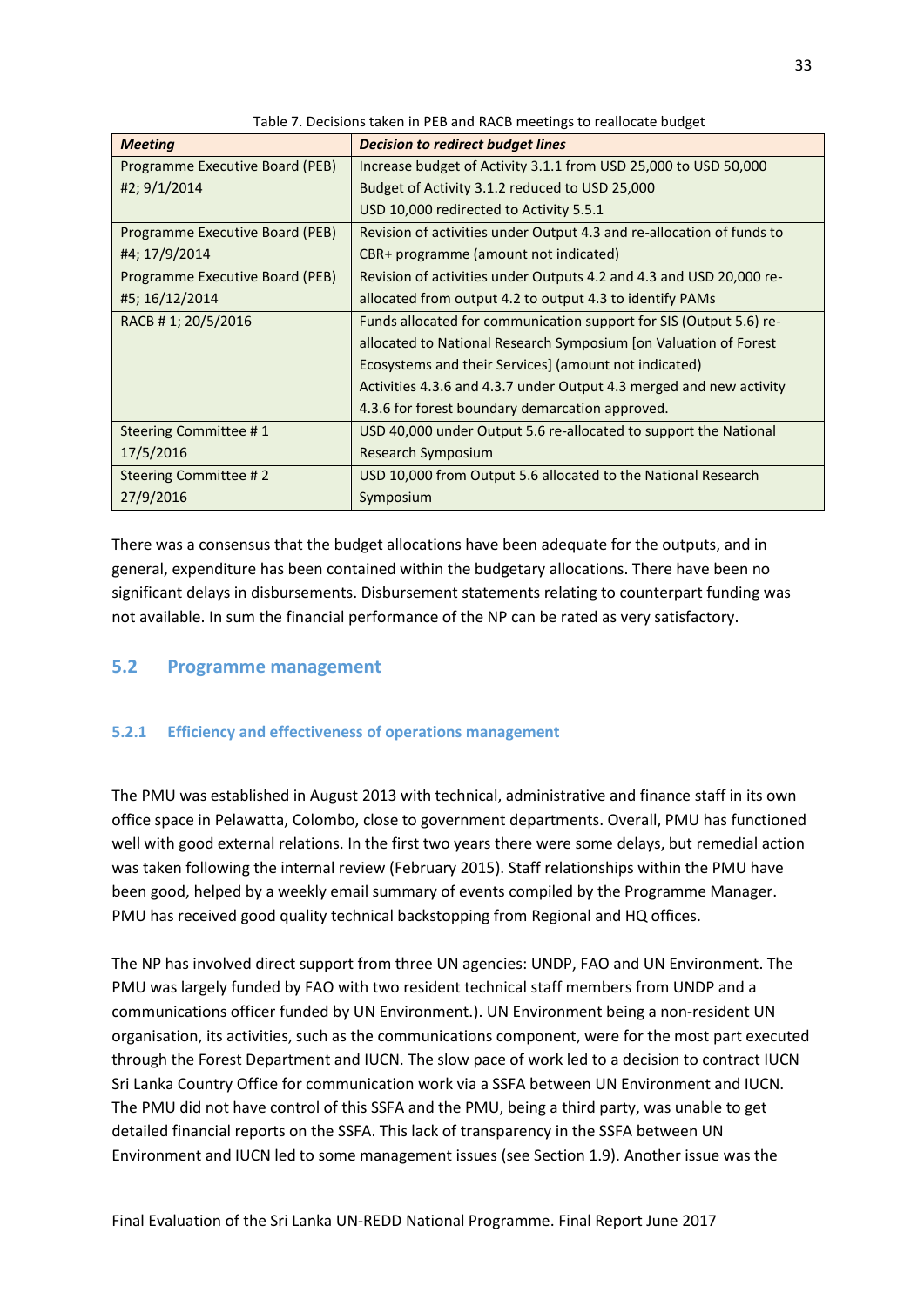sometimes unclear distinction of roles between PMU and the country offices of UNDP and FAO (for further discussion of support from, and coordination between the UN agencies, see Section 5.3). There were some issues around the process of selecting consultants. These included the time taken to draw up shortlists since the CVs sent to the PMU, especially from UNDP, were sometimes not vetted or filtered to exclude obviously unqualified candidates. There were also occasional differences in agreement between the PMU and regional advisors on the choice of international consultants and/or the TORs, with the former reluctantly agreeing to some of them (e.g., the consultant for prioritisation of the PAMs and first safeguards study). PMU staff however agreed that it was right that regional UN advisors should have the final decision on international consultants (other issues around the consultancies are discussed in Section 4.1).

Another issue has been updating the trilingual website, contracted to IUCN. While creation of the website was effectives, the contracted task of regular updating has not been fulfilled. The CTA has had to undertake urgent website updates, having had to learn how to do it (at a cost to his other urgent tasks). Upkeep of the website after the NP is uncertain.

### **5.2.2 Effectiveness of strategic decision-making**

Strategic decision-making in the NP has been the responsibility of the PEB and UN-REDD Steering Committee (SC). The decision-making process has been generally effective under the leadership of the SC Chair (Secretary, MoMD&E), and well supported by the NP Director and representatives of the UN agencies. Decisions of the PEB and SC have been appropriately recorded, and follow-up actions put into effect by the PMU. The PMU has also been effective in making timely day-to-day decisions. Again, this has been facilitated by the NP Director who has provided timely advice, as have UN advisors.

#### **5.2.3 Realism of annual work-plans**

Work plans during the first two years of operation were ambitious, and activity/output delivery was only about 50%. However, improvements to work planning and implementation, combined with a full-time CTA and timely decisions on budget re-allocation and approval of the work plan by the PEB/SC, has raised the delivery level to over 85% during the last two years. It can also be noted that 75% of the recommendations of the internal review of February 2015 were implemented.

#### **5.2.4 Efficiency and effectiveness of monitoring and evaluation (M&E)**

The Programme's results framework carries indicators and targets, and these have been used as the basis for M&E. The Programme instituted a monthly review protocol involving PMU, FAO, UNDP and the FD to assess progress against targets. This has worked well and helped maintain momentum of the NP. It was noted that the results framework has used the available baselines, as applicable, to assess progress. Annual reports have been produced incorporating the results framework. There is evidence that the regular M&E assessments have been used to review the work plan, identify additional work as needed, and adjust budgets according to changes in the work plan.

Final Evaluation of the Sri Lanka UN-REDD National Programme. Final Report June 2017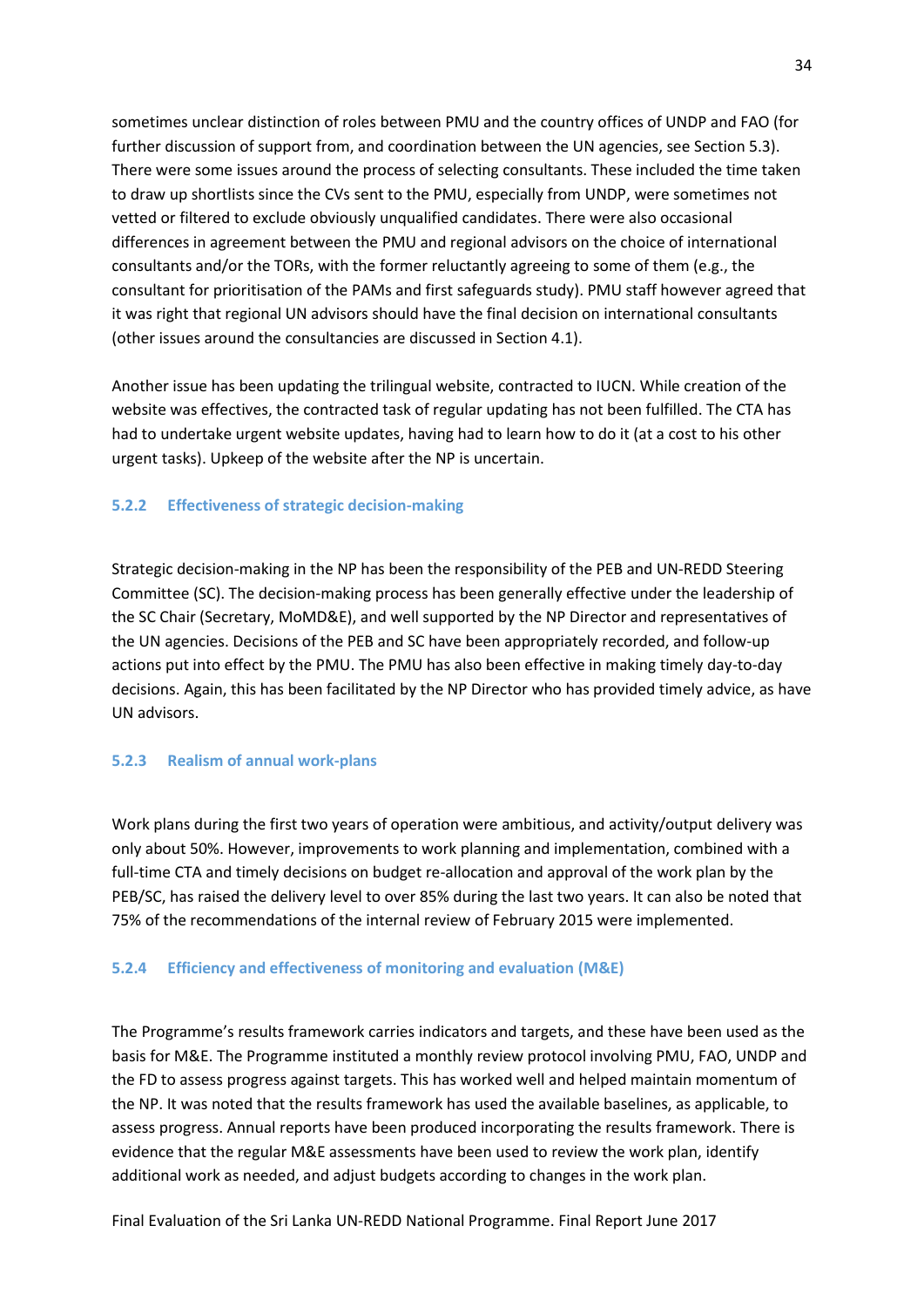## **5.3 Technical backstopping, normative tools and coordination of the three UN agencies**

The Regional Technical Team (RTT<sup>1</sup>) has provided technical backstopping to national staff, acknowledged by the PMU as being of good quality and timely. On day-to-day routine operational matters, they have usually communicated with the NPM and CTA. The RTT is comprised of experts from the three UN agency regional offices in Bangkok and FAO HQ in Rome. Support from the RTT has included technical assistance and guidance, training, quality control, bringing international perspectives (e.g., the UNFCCC perspective), drawing up TORs for international consultants, assisting with TORs for national consultants, and providing recruitment and pricing advice.

As regards the normative UN-REDD Programme/UN agency tools, PMU members noted that most worked well when they were used in a discretionary way and adapted to the local context. This was sometimes slightly at odds with the perception that occasionally the Sri Lanka NP was seen by regional advisors as a convenient testing ground for new UN tools. More specifically:

- The FAO *Open Foris* toolkit was used extensively in the MRV component, especially the *Collect Earth* and *Calc* sub-components;
- The stakeholder engagement tool was rated as very useful by the PMU;
- The Benefits and Risks Tool (BeRT) was partially useful for the safeguards analysis (it was estimated that about 30% of the tool was usefully applied);
- The Free Prior and Informed Consent (FPIC) Guidelines required considerable adaptation to the national context.

Finally, there is the question of the three UN agencies 'delivering as one'. Inter-relationships between the UN agencies, and also with PMU, have generally been good, reflecting the apparently good relationships between regional advisors, albeit with occasional differences of opinion between PMU and UNDP. A regular and close dialogue between second-level staff of UNDP and FAO national offices (involved in project implementation support and M&E) could have helped resolve some generally minor issues.

An example of good collaboration between the UN agencies has been in the recent and on-going development of the Green Climate Fund (GCF) proposal for REDD+ implementation in Sri Lanka involving *inter alia* the CTA, the current FAO Regional Advisor, and an ex-UNDP regional advisor. Finally there is the issue of multiple financial systems, procurement policies, etc. This inevitably resulted in higher administrative and management transaction costs compared to working with a single funding agency, but seemed to be manageable.

**.** 

<sup>&</sup>lt;sup>1</sup>The term RTT in this document refers to the Regional Technical Team in Bangkok as well as FAO staff in Rome.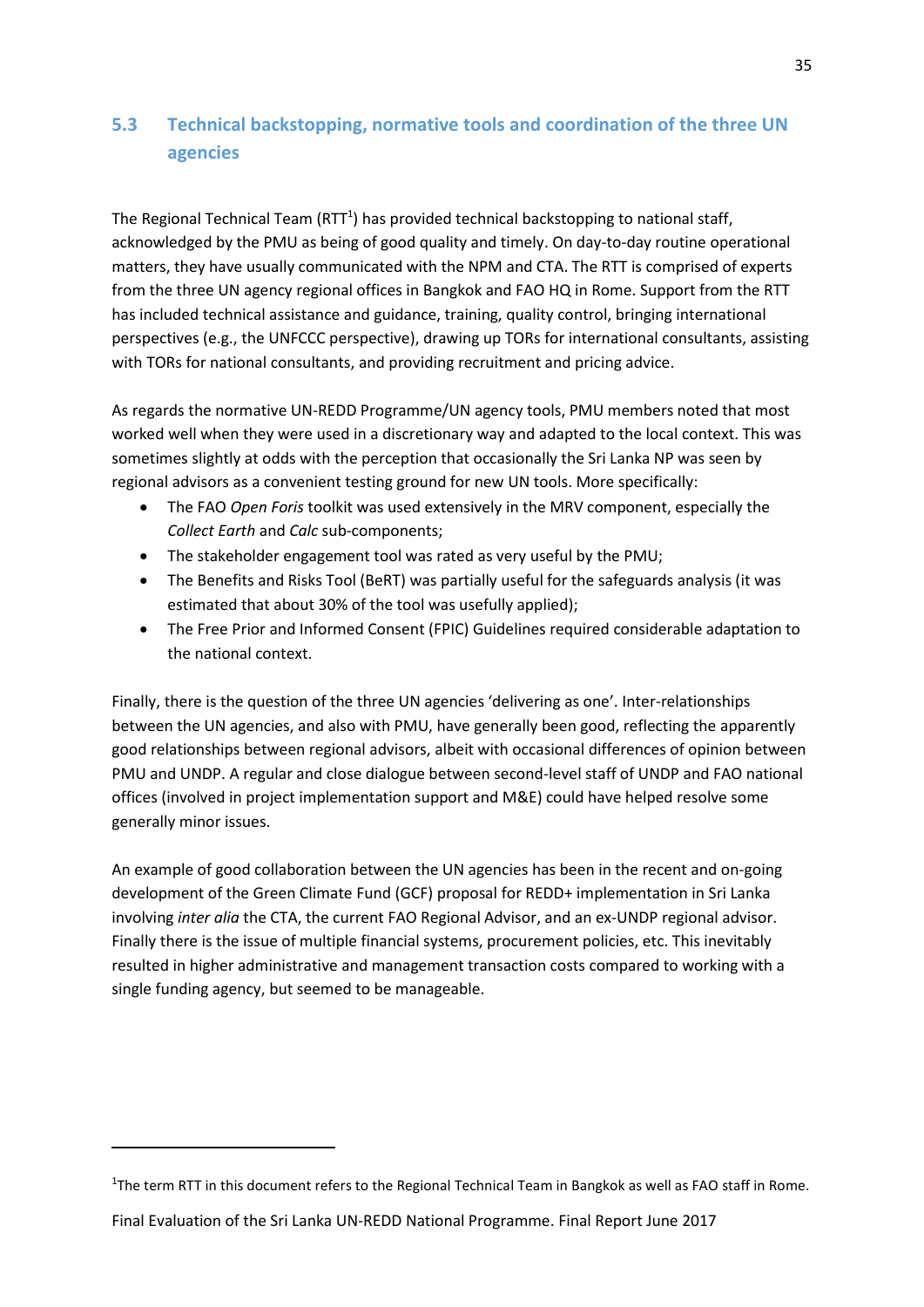## **5.4Government participation**

The government has, in general, shown strong commitment to the NP, as evidenced in its decision to provide USD 20 million over the next five years to co-finance the NRIFAP. It was also shown in the very strong leadership provided by the NP Director. However there are some areas requiring improvement:

- Coordination between FD, DWC<sup>1</sup> and CCS, and associated issues of data sharing in spite of an agreement to share data in the context of the NP (this expires at the end of the NP) and recent information sharing legislation;
- Commitment of *all* levels of staff (e.g., middle level managers) in the key agencies.

## **6 Conclusions and Recommendations**

## **6.1 Conclusions**

**.** 

The Sri Lanka UN-REDD National Programme has been relatively successful in achieving its outcomes and objective of REDD+ readiness, especially technical and strategy readiness. The outputs and outcomes of the NP can be rated as satisfactorily (and in some cases more than satisfactorily) achieved, with the main output, the NRIFAP developed and officially handed-over to the government. The performance rating of the NP is presented in Table 8.

| Category         | <b>Criteria</b>                     | <b>Rating</b> | <b>Rating</b>  | <b>Comments</b>         |
|------------------|-------------------------------------|---------------|----------------|-------------------------|
|                  |                                     | scale         |                |                         |
| Agency           | Overall quality of project          | $1 - 6$       | 5              |                         |
| Coordination and | implementation                      |               |                |                         |
| Implementation   | Agency coordination                 | $1 - 6$       | 5              |                         |
|                  | Project supervision                 | $1-6$         | 5              |                         |
|                  | Overall quality of project outcomes | $1 - 6$       | 5              |                         |
|                  | Relevance                           | $1 - 2$       | $\overline{2}$ |                         |
| <b>Outcomes</b>  | <b>Effectiveness</b>                | $1-6$         | 5              |                         |
|                  | Efficiency                          | $1 - 6$       | 5              |                         |
|                  | Overall likelihood of risks to      | $1 - 4$       | 3              | NRIFAP cabinet approval |
|                  | sustainability                      |               |                | awaited                 |
|                  | <b>Financial resources</b>          | $1 - 4$       | $\overline{3}$ | Significant government  |
| Sustainability   |                                     |               |                | and external funding    |
|                  |                                     |               |                | already assured         |
|                  | Socio-economic                      | $1 - 4$       | 3              |                         |

#### Table 8. Performance rating of the National Programme

<sup>&</sup>lt;sup>1</sup> The modest involvement of DWC was partly due to the rapid turnover of Director Generals (four during the NP's lifetime) as well as its different priorities, notably wildlife habit, e.g., elephants prefer scrub and grassland which is found more in degraded as opposed to managed forest land.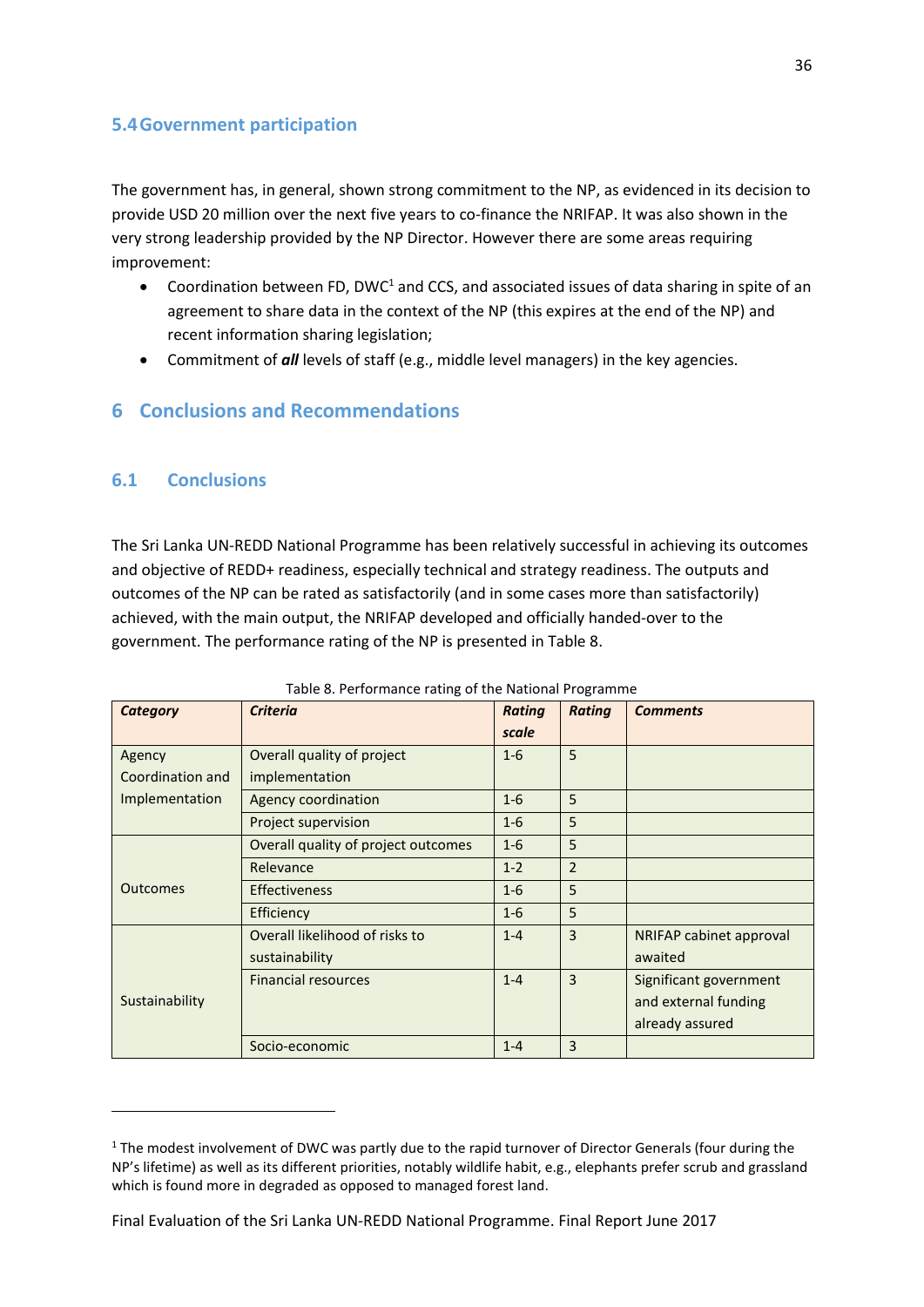|                                  | Institutional framework and           | $1 - 4$ | 3   | Cabinet approval is     |
|----------------------------------|---------------------------------------|---------|-----|-------------------------|
|                                  | governance                            |         |     | expected to formalise   |
|                                  |                                       |         |     | institutional framework |
|                                  | Environmental                         | $1 - 4$ | 4   |                         |
|                                  | Environmental status improvement      | $1 - 3$ | N/A | Implementation stage    |
| Impact                           | <b>Environmental stress reduction</b> | $1 - 3$ | N/A | Implementation stage    |
|                                  | Progress towards stress/status        | $1 - 3$ | N/A | Implementation stage    |
|                                  | change                                |         |     |                         |
| <b>Overall Programme Results</b> |                                       | $1 - 6$ | 5   |                         |

### *Rating scales:*

| <b>Ratings for Outcomes, Effectiveness,</b> | <b>Sustainability ratings:</b>     | <b>Relevance ratings</b> |  |  |
|---------------------------------------------|------------------------------------|--------------------------|--|--|
| <b>Efficiency, project implementation:</b>  |                                    |                          |  |  |
| Highly Satisfactory (HS): no<br>6:          | Likely (L): negligible risks<br>4: | 2. Relevant (R)          |  |  |
| shortcomings                                | to sustainability                  | 1. Not relevant (NR)     |  |  |
| Satisfactory (S): minor<br>5:               | Moderately Likely<br>3:            |                          |  |  |
| shortcomings                                | (ML):moderate risks                | <b>Impact Ratings:</b>   |  |  |
| Moderately Satisfactory (MS)<br>4:          | <b>Moderately Unlikely</b><br>2:   | 3. Significant (S)       |  |  |
| Moderately Unsatisfactory (MU):<br>3.       | (MU): significant risks            | 2. Minimal (M)           |  |  |
| significant shortcomings                    | Unlikely (U): severe risks<br>1:   | 1. Negligible (N)        |  |  |
| Unsatisfactory (U): major problems<br>2:    |                                    |                          |  |  |
| 1: Highly Unsatisfactory (HU): severe       |                                    |                          |  |  |
| problems                                    |                                    |                          |  |  |

As regards achievement of each individual outcome it is concluded that for:

- **Outcome #1**, the achievements are generally *moderately effective* with establishment of the coordination mechanism (PEB/SC/RACB) as the main consideration;
- **Outcome # 2**, the achievements are *effective* with a PMU that has been well received by other agencies and stakeholders, and has been effective in harnessing the expertise of external agencies;
- **Outcome #3**, the achievements are *effective* with establishment of the four stakeholder fora, seen as models for other programmes, and the high quality communications' products;
- **Outcome # 4**, the achievements are *effective* due to the importance and quality of the NRIFAP, while noting there were a mixture of more and less satisfactory technical inputs that contributed to this;
- **Outcome #5**, this outcome is rated *effective* and the MRV component has surpassed expectations.

While the theory of change analysis conducted in the Theory of Change Workshop identified several design gaps and other challenges, it was concluded that the design of the NP was adequate for achievement of the NP outcomes and objective.

As regards the state of REDD+ readiness, it can be concluded that technical and strategy readiness (in the form of identification of the PAMs and development of the NRIFAP) are well advanced, but institutional readiness is less advanced. This is partly due to outstanding concerns around inter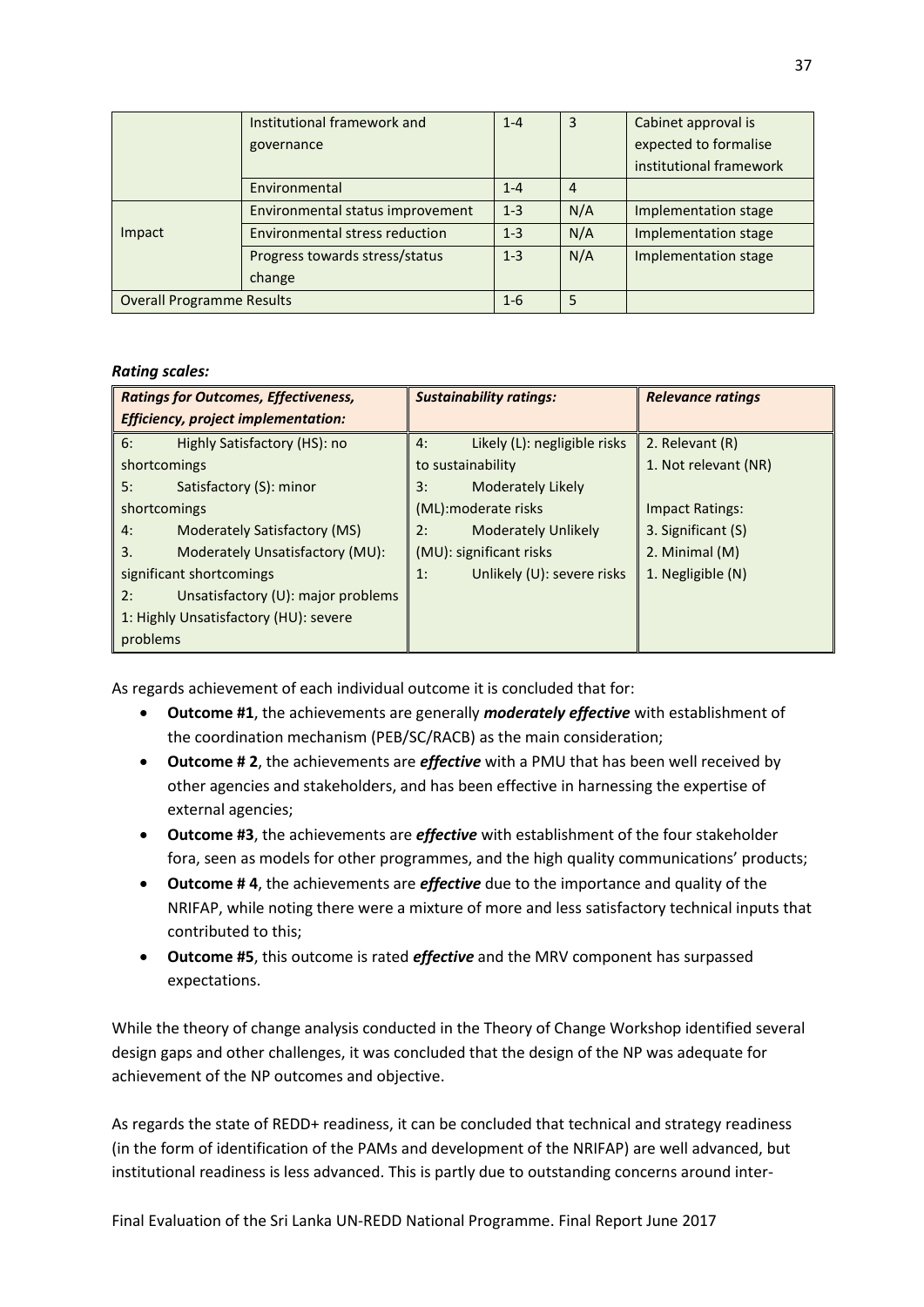institutional collaboration, as exemplified by the rather weak participation of the CCS and DWC. There was still a perception among some stakeholders that REDD+ is mainly an FD-led project; this is in spite of the PMU establishing a strong programme identity, and a strong communications strategy that has emphasised the inter-sectoral nature of REDD+. Another concern was the capacity of midlevel staff, for example, in the FD. Institutional readiness should however be given a positive boost assuming a cabinet paper to institutionalise the RACB is approved.

Much of the success of the NP can be attributed to a combination of the cohesive, motivated and technically competent PMU, including from 2015 a full-time resident Chief Technical Advisor (CTA), the committed and enthusiastic National Project Director (Conservator General of Forests), and good quality technical backstopping and support from the UN agencies in Bangkok and Rome. After a slow start, implementation picked up following a set of recommendations from a timely 'Internal Review' which were effectively actioned by the PMU, and arrival of the CTA.

A major achievement of the NP has been to secure a significant proportion of the funding required for the first five years of the implementation phase, including government financial support (USD 20 million over five years). If a proposal to the Green Climate Fund is approved, the total cost of the first five years of REDD+ implementation would be covered. This successful exit strategy can be partly attributed to 'projectisation' of the PAMs in Annex 2 of the NRIFAP, which has allowed donors to 'pick and choose' PAMs according to their funding criteria. Furthermore, the strategy of weaving REDD+ into existing planned activities of government departments and the national budgetary process has proved effective.

Other successful strategies and activities of the NP include:

- Following a slow start, the communications strategy resulted in some high quality products, culminating in the very well presented NRIFAP document ;
- The formation of Task Forces and supporting Technical Working Groups (TWGs) facilitated much of the work leading up to the NRIFAP, with the Communications TF and MRV TF proving to be the main successful examples;
- The ARF provided a valuable technical critique of some of the studies and led organisation of the International Research Symposium on Valuation of Forest Ecosystems and their Services;
- There has been some enthusiastic participation by the private sector forum;
- The on-line NFMS 'geoportal', which can be used by any project needing to monitor land use change;
- South-South cooperation with the Forest Survey of India (FSI), which provided the capacity building needed for the NFI. Since FSI staff were provided *gratis,* the NP has been able to pilot the NFI using the savings;
- The *Grow a Fighter* initiative has been effective in promoting private sector involvement in the afforestation of unproductive tea lands.

The Theory of Change Workshop identified some design gaps and concerns. One of the main concerns was the lack of a mechanism to continue key readiness components (e.g., the RACB and the stakeholder fora, especially the rather fragile Civil Society Network) and to maintain the momentum generated by the NP during the expected gap between the end of the NP and operationalisation of the implementation stage.

Final Evaluation of the Sri Lanka UN-REDD National Programme. Final Report June 2017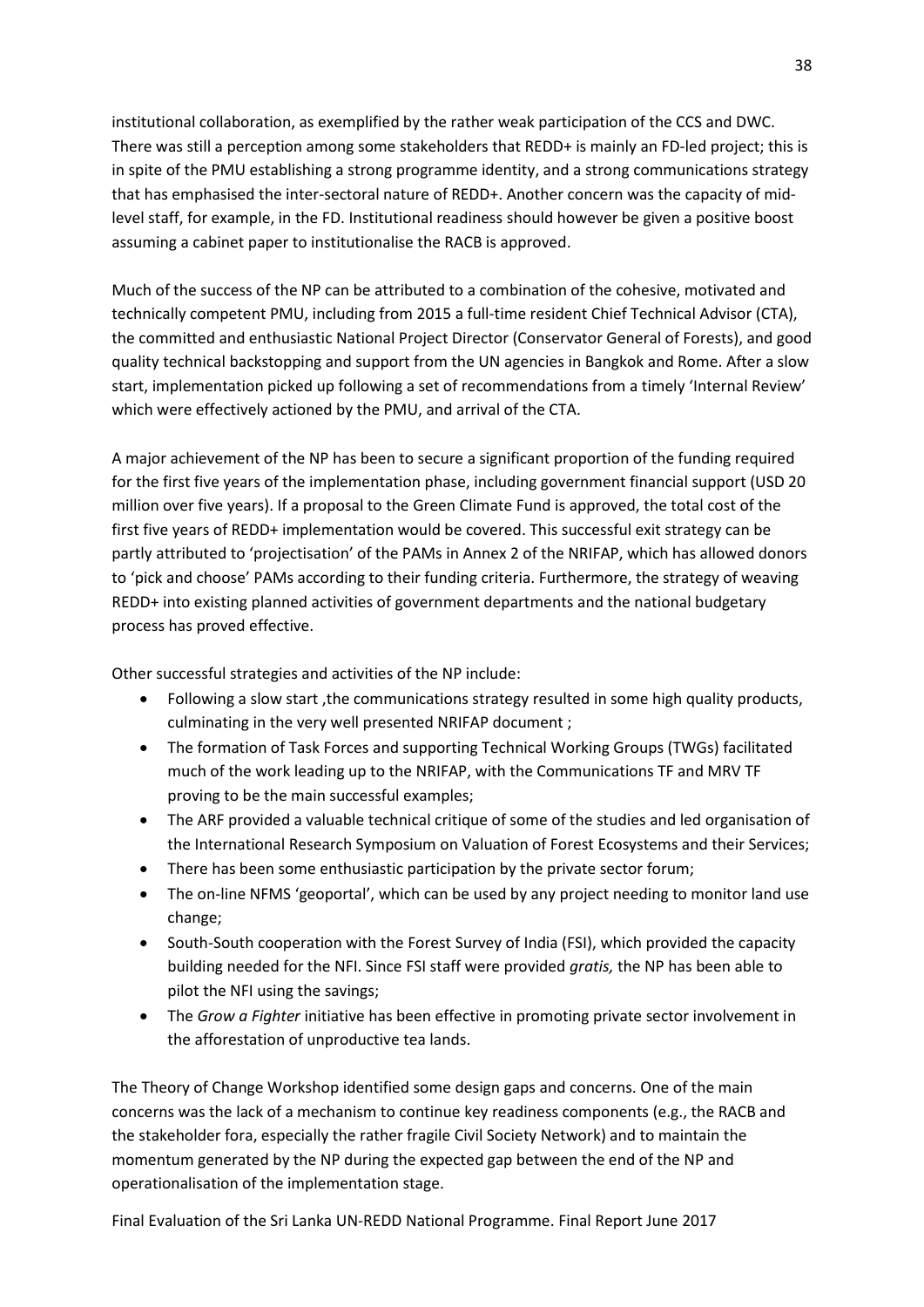Although civil society engagement has been a very positive development, the uneven capacity of the members of SLCFAN and divisions among members of the Convening Committee point to the conclusion that further capacity building, particularly in leadership and administrative capacity, is urgently needed. The CBR+ programme, administered by the UNDP-GEF office, designed to support the engagement and participation of communities and indigenous peoples in national REDD+ processes, was a missed opportunity for strengthening civil society engagement and informing development of the NRIFAP.

The technical inputs have sometimes suffered from poor quality reports from consultants, and delays in some components (e.g. the capacity building needs assessment and the safeguards analysis). A rather qualitative deforestation and forest degradation drivers' study and the absence of a study of the constraints to forest carbon enhancement activities resulted in a weak diagnostic basis for identifying and prioritising the PAMs. This may have been a factor in the decision to use Multiple Criteria Analysis (MCA); it is also recognised that the REDD+ context of Sri Lanka is different to many other countries in that the potential to reduce forest-related carbon emissions is relatively low, and the multiple benefits of REDD+ therefore assume more importance. Use of the MCA had mixed support from the PMU and proved complex for some stakeholders, but is widely regarded as having been a credible process that achieved the desired result.

Some other components or aspects of the NP that were less positive include:

- Most informants felt that the attention given to gender issues in the NP was insufficient, for example, in sufficiently addressing weak understanding of gender issues in key government departments, and by not drawing on existing good practice in Sri Lanka in the form of (semiprocessed) case study material, so that gender is insufficiently mainstreamed in the NRIFAP.
- There was a consensus view that the Cancun Safeguards were not sufficiently 'contextualised' as regards the time and attention given to the IPs, in view of the low dependence of the V*eddha* community on forests and their unclear role in the NRIFAP;
- The inability of the PMU to obtain detailed expenditure statements and the concomitant perceived high cost associated with SSFA between UN Environment and IUCN (and in which the PMU was not a party) for implementing the otherwise successful communications strategy;
- While the technical MRV-related work has been generally successful, there was still an apparent dependency on PMU to take the lead in writing official communications to the UNFCCC;
- Failure of the contractor to update the otherwise impressive tri-lingual website has resulted in the TCACTA taking time out from other urgent tasks to learn how to make urgent updates.

As regards the UN agencies, the good quality technical backstopping and support from Bangkok and Rome, evidently helped by collegiate personal relationships between advisors of the different agencies, was a key factor in the strong leadership and management of the NP by the PMU. On occasions there were differences of opinion as regards the use of some of the normative UN tools, such as the UN-REDD Free Prior and Informed Consent (FPIC) Guidelines, which were later adapted and embedded into the stakeholder engagement tool. PMU felt there was sometimes a certain pressure from the regional office to test a tool out in Sri Lanka, whereas what was needed was to modify and adapt it to national circumstances. The most successful and useful tools have been the

Final Evaluation of the Sri Lanka UN-REDD National Programme. Final Report June 2017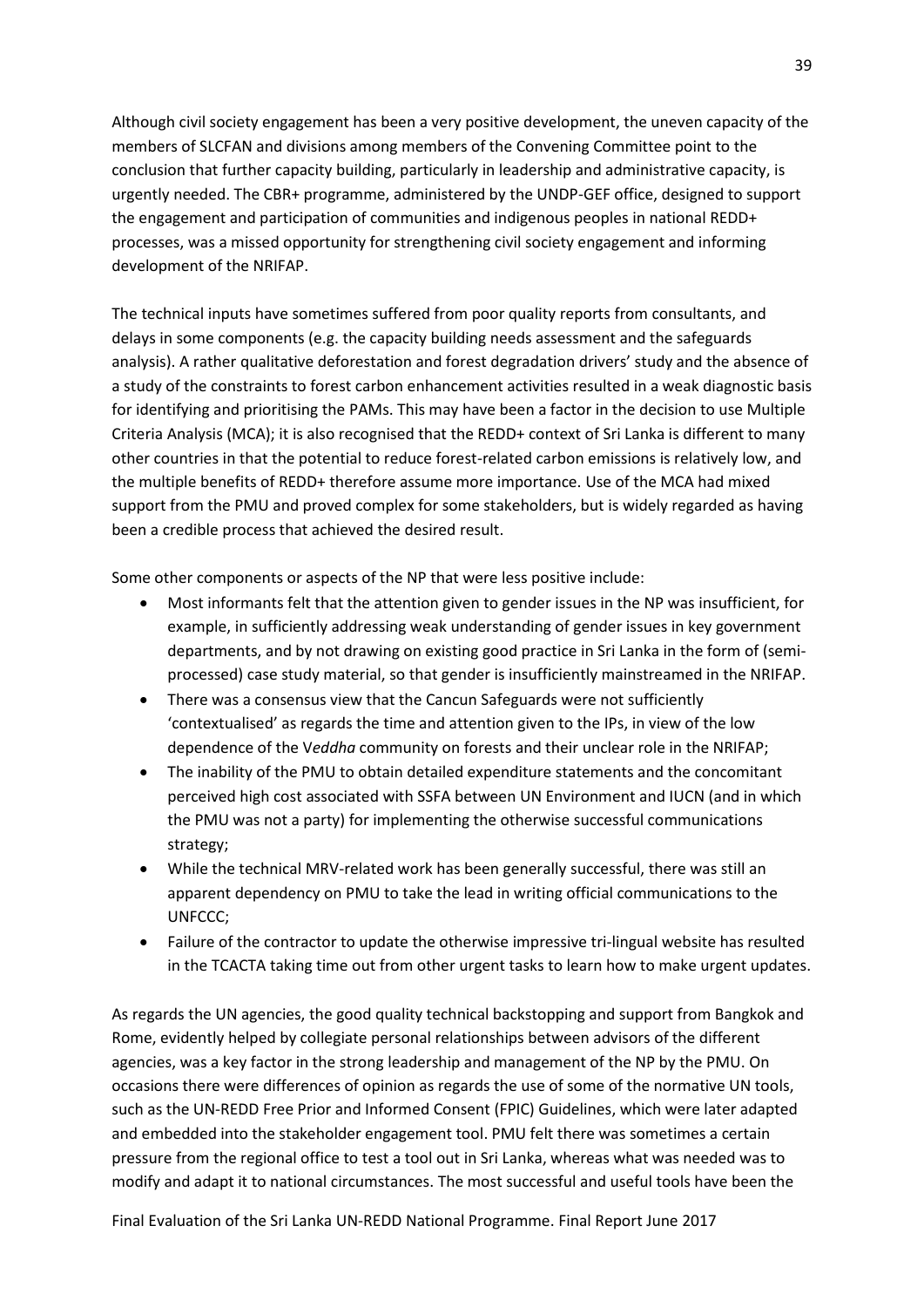stakeholder engagement tool, the *Open Foris* software used for MRV-related activities, and the Benefits and Risks Tool (BeRT) which was partially used and adapted for the safeguards analysis.

## **6.2 Recommendations**

The recommendations of this evaluation address strategic, thematic and operational aspects, and are mainly oriented towards the implementation phase of REDD+. *Strategy*

*RACB*: The current composition of 41 members in the RACB appears excessive for in-depth discussion on programme direction and guidance for national REDD+ activities. It is recommended that a two-tier system be adopted; a smaller RACB with key agencies for policy direction and guidance, and a larger subsidiary group of stakeholder representatives, primarily for intrainstitutional diffusion of information and for coordination at the field level.

> (cf. Section 3.1.6 Attn: MoMD&E)

*Bridging Finance*: Bridging finance between the end of the NP and operationalisation of the implementation stage is urgently needed to avoid loss of momentum and human resources, continuity of the RACB, and continuity of the stakeholder fora/networks. It is recommended that the MoMD&E makes an appropriation and hosting arrangements for continuing these key activities during the interim period.

> (cf. Section 3.1.3, Table 2 Attn: MoMD&E)

*Inter-institutional collaboration*: Inter-institutional collaboration is essential for effective REDD+ implementation: it is necessary to introduce stronger measures for inter-institutional collaboration, for example, (e.g., formalised regular dialogues, awareness enhancement, protocols for data sharing, and common data management platforms, that are also needed for global reporting).

> (cf. Section 3.1.3, Table 2 Attn: Lead - MoMD&E *& Right to Information Commission)*

*Retention of Specialist Staff*: Given the technical nature of REDD+ obligations, government staff who receive specialised training should remain in their current posts or agencies at least until the experience and knowledge are institutionalised, and second tier staff are adequately trained. Routine transfers of such officers should be avoided unless there are extenuating circumstances. (cf. Section 4.4 Attn: MoMD&E)

### **Thematic areas**

*Monitoring, Evaluation & Learning*: Given the scope of NRIFAP and its importance to the country, the NRIFAP implementation phase requires a more rigorous and science-based monitoring, evaluation and learning protocol.

Attn: MoMD&E)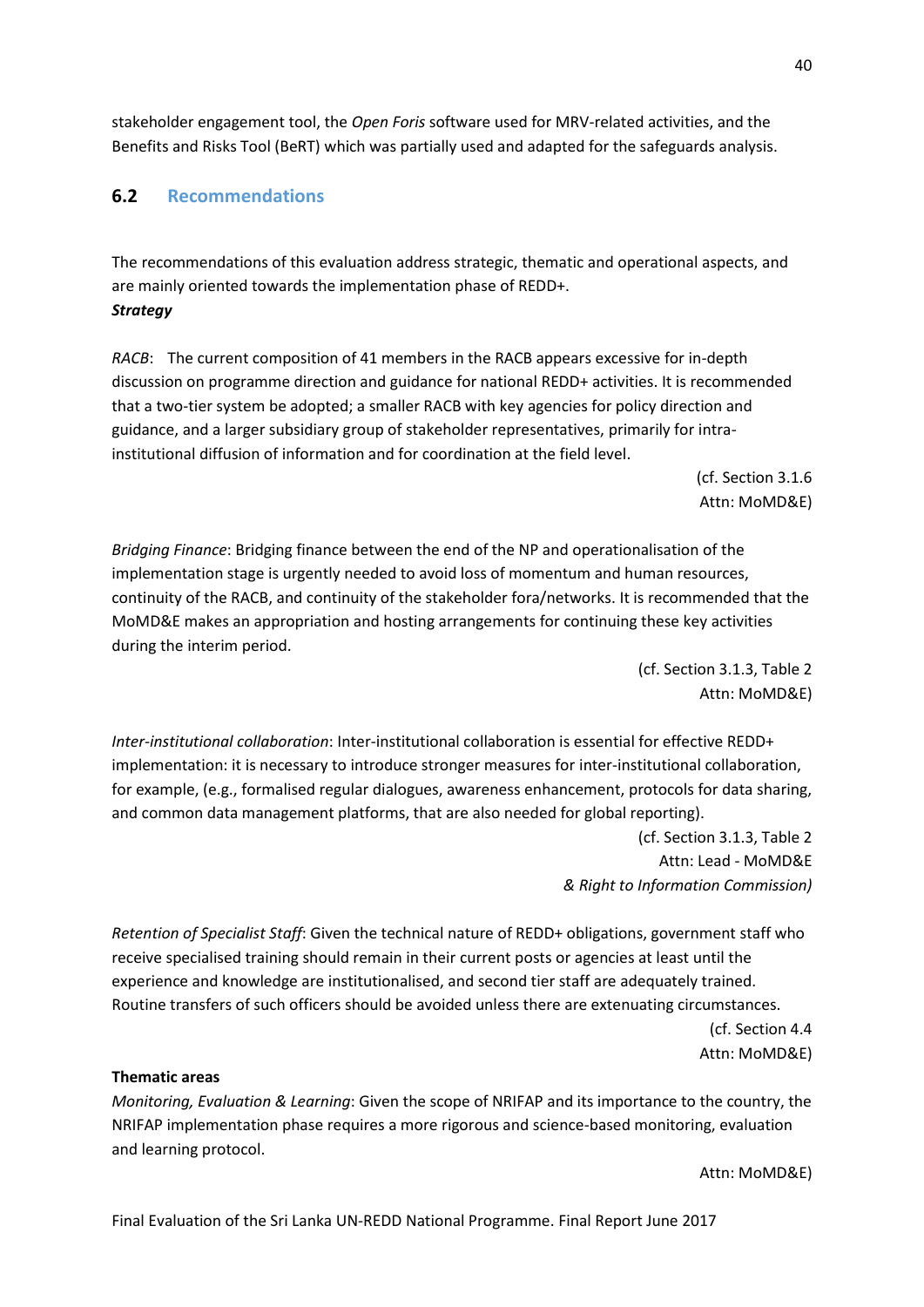*CBR+:* Given that the GEF Small Grants CBR+ programme did not inform the NRIFAP, and the concerns expressed by the Forest Department and PMU, it is recommended that an independent review is undertaken of the performance of CBR+ programme with a specific focus on its intended objectives.

> (cf. Section 4.1 & Annex 10) Attn: UNDP-GEF Small Grants Programme)

### **Operational aspects**

*Capacity building:* All capacity building activities should include a post-training evaluation to ensure relevance, content, delivery, supporting materials, etc.

Managers in the recipient agencies need to recognise the importance of training imparted to its staff, and an institutional system should be set in place to recognise such trainings so that national programmes receive the benefits. The agencies must also create avenues for further diffusion of capacities within the agencies.

Notwithstanding the provisions made in the NRIFAP, SLCFAN requires continuing leadership building programmes to ensure that there is a second tier of leaders with the requisite governance, technical, organisational and administrative capacity.

> (cf. Section 4.3.1) Attn: MoMD&E/RACB)

*Procurement of Consultancy Services:* Prospective consultants' CVs should be vetted by the UN agencies to ensure that they conform to the minimum requirements, before sending them for further processing by the PMU.

If there are significant differences of opinion between the national programme (e.g. PMU) and regional advisors as regards the choice of an international consultant, the consultant should not be appointed.

When institutional consultancies are procured, PMU should have the full control of the consultancy and there should be full transparency on the costs.

> (cf. Section 4.1) Attn: MoMD&E, RACB & UN Agencies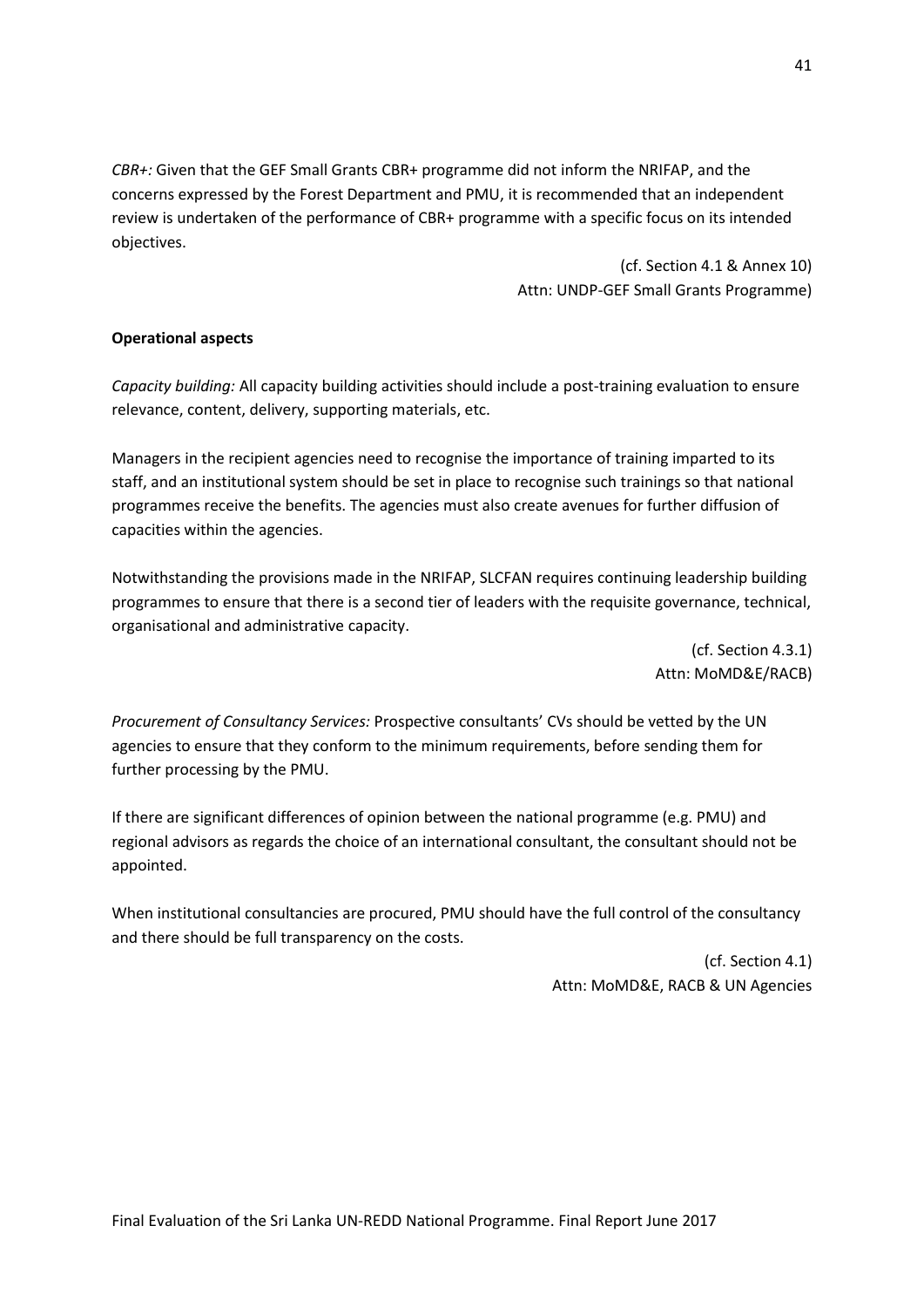## **7 Lessons Learned**

This section captures lessons, good practices, and issues that have surfaced during the evaluation, and that can help inform the REDD+ implementation phase in Sri Lanka and/or REDD+ readiness programmes in other countries.

### **Management and leadership**

One of the main factors behind the success of the NP was the strong, competent and well-regarded PMU with very good external relationships, and the strong support provided by the Government via the National Project Director (Conservator General of Forest) and its ability work closely with the focal Ministry (MoMD&E). This is a good model for replication. A key lesson was that there should have been a full-time resident CTA from the beginning of the NP. After the CTA came on board it became increasingly evident that some studies or work hired out to consultants could have been more effectively and efficiently undertaken by the PMU. A technically strong PMU could somewhat reduce the dependence on consultants.

#### **Institutional anchoring of REDD+ and cross-government ownership**

The Sri Lankan experience reveals a widely-held perception among stakeholders that REDD+ is a 'responsibility' of the Forest Department. There have been difficulties in establishing strong interinstitutional coordination, particularly amongst the three key agencies, FD, the CCS and DWC (also involving inter-Ministerial collaboration). Difficulties of collaboration and even information sharing surfaced several times during the NP, and concerns were raised by many on the appropriateness of anchoring the REDD+ programme in the Ministry that houses FD. A more 'neutral', non-sectoral Ministry and with over-arching responsibilities and authority on national planning and development was suggested as an alternate 'home'.

#### **Stakeholder engagement**

The engagement of key stakeholders through the establishment of four stakeholder fora was seen as a very positive step by the stakeholders, facilitating their active engagement in most facets of the project. These fora provided opportunities to PMU and stakeholders to share each other's experiences and concerns, which has helped the relatively smooth implementation. As regards sustainability, a progressive step was registration of the Civil Society Platform as a private non-profit company (SLCFAN); this provides a sound basis for SLCFAN to continue its advocacy role in the REDD+ and other environmental arenas.

Engagement with civil society revealed some difficulties in leadership of the CSO platform (SLCFAN), specifically the problem that only one or two CSOs had the capacity to take on responsibilities combined with a reluctance of other members to take on such responsibilities. This has resulted in the current Chairperson having to continue in that position in contravention of the SLCFAN constitution. The lesson is that when engaging civil society, a capacity building needs assessment is needed so that leadership, management and administrative capacity is spread across several CSOs.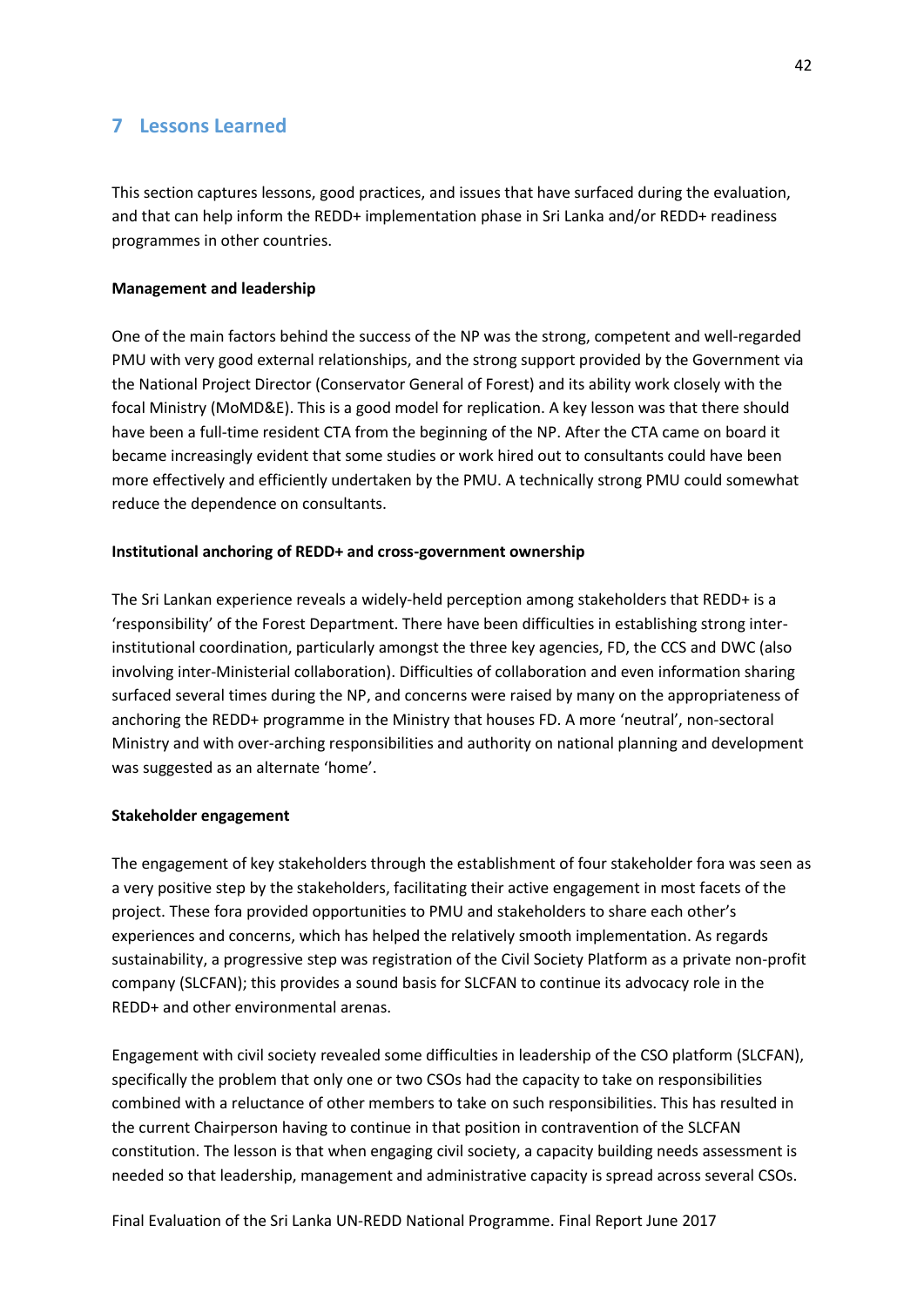### **Identification and prioritisation of the PAMs**

The use of Multiple Criteria Analysis (MCA) for prioritising the PAMs has opened up something of a debate about suitable methodologies in programmes of this nature. In spite of some challenges and differences of opinion (especially in PMU) on the use of MCA, there was a sense of achievement in prioritisation of the PAMs. It can be observed that one reason for using MCA was the weak diagnostic basis for prioritising the PAMs due a rather qualitative drivers study and the absence of a study on the constraints to forest carbon enhancement activities. A second reason for using a method like the MCA, rather than a diagnostic or problem-based approach, is the relatively low potential of emission reduction benefits, which means that multiple benefits and the safeguards assume a relatively greater importance.

A related lesson, also apparent in other national REDD+ programmes, is that the deforestation and forest degradation drivers' study, which normally provides the diagnostic foundation of the national strategy, is demanding and complex. As noted by a regional advisor, drivers' analysis is difficult since there is a need to combine political economy analysis with spatial analysis and other tools, and in many countries requires the combination of international and national expertise.

### **Capacity development and South-South cooperation**

The project undertook a capacity assessment and gap identification near the end of the NP, and oriented mainly to the implementation phase. The PMU also conducted a substantial portfolio of capacity development events before a systematic assessment of the needs. The lesson is that two separate but related capacity building needs assessments are needed, one at the beginning to address the needs of the readiness phase, and the second towards the end of the readiness phase, as in this instance, to address the needs of the implementation phase.

Cooperation with the Forest Survey of India (FSI) in the NFI work enabled capacity development through the vast resources of the India Forest Service; furthermore, as a gesture of goodwill, FSI provided their staff without cost, thereby enabling the NP to save money and extend the scope of work to pilot the NFI. While this was an excellent example of South-South cooperation, such opportunities might have been more systematically identified at the design stage.

#### **Procedural Aspects**

Some lessons that can be drawn from procedural experiences associated with the NP include:

- Ensuring ready consultation and consensus building with PMU and national agencies in implementation arrangements, including procurement of consultancy services;
- Reducing the procedural workload of the PMU;
- Providing management responsibility to PMU over all contracts;
- Regular dialogue of UN staff at the implementation level to share concerns and good practices.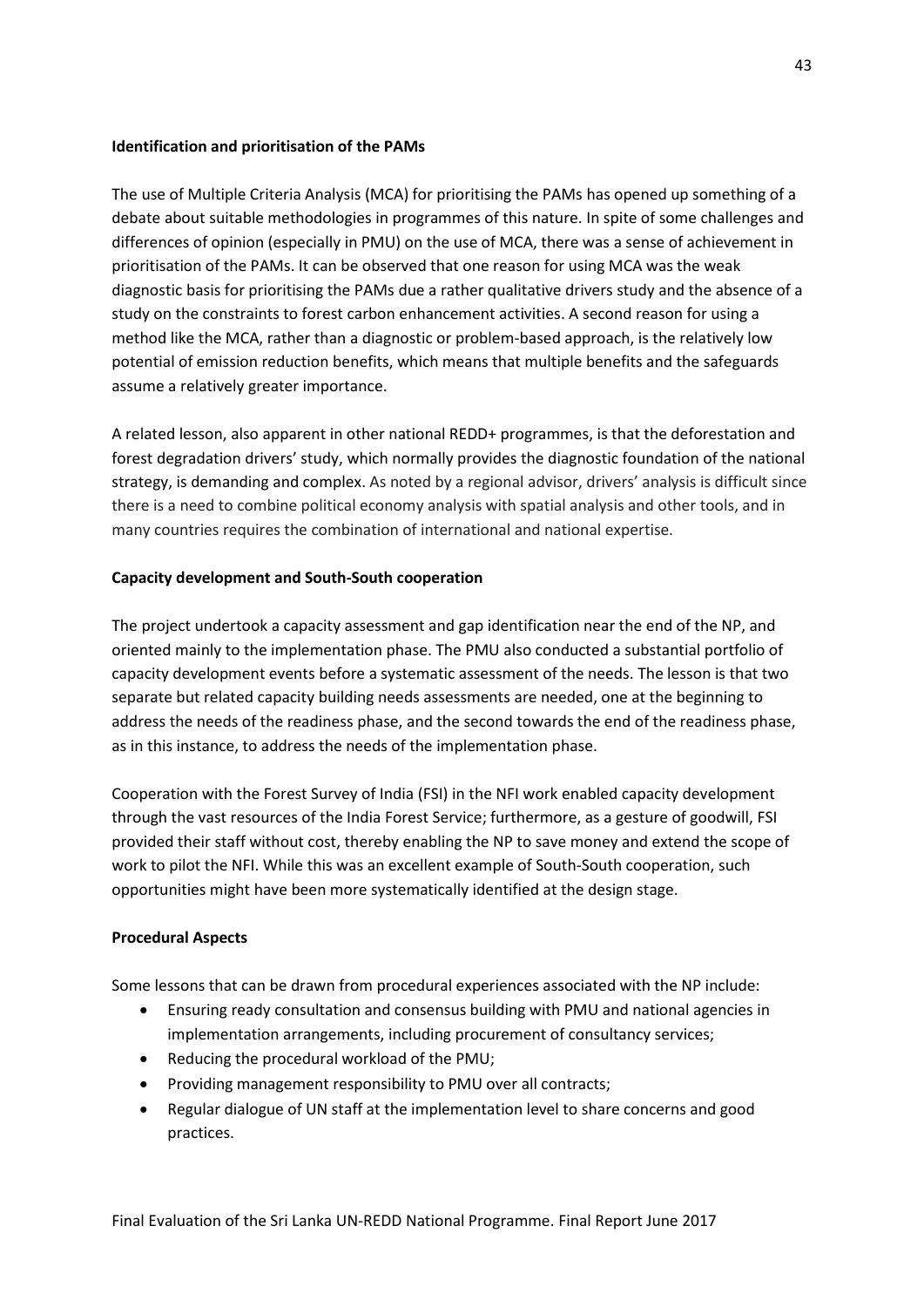### **Annexes**

**Annex 1. Terms of Reference (extracts)**

**Annex 2. Short biography of Evaluation Team**

**Annex 3. Evaluation Tools**

**Annex 4. List of Interviewed Stakeholders**

**Annex 5. Results Framework (modified) with targets and indicators**

**Annex 6. List of Participants at Theory of Change Workshop**

**Annex 7. Attendance by participating institutions at meetings of the Programme Executive Board and UN-REDD Steering Committee**

**Annex 8. Composition of Technical Working Groups and Task Forces**

**Annex 9. Planned and implemented activities**

**Annex 10. Comments on the GEF Small Grants CBR+ Programme**

**Annex 11. List of trainings, events, communication products, etc. (compiled by PMU)**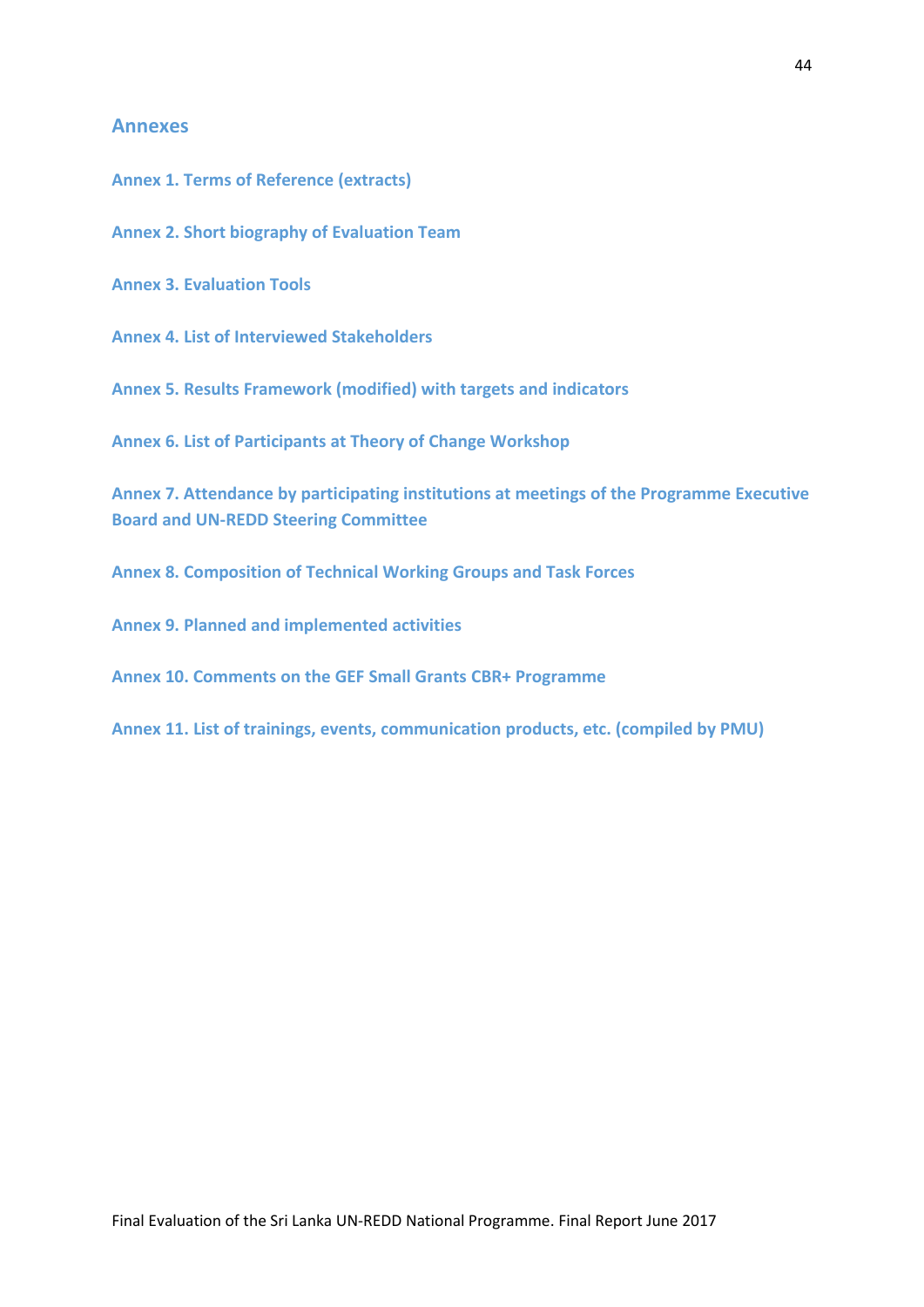## **Annex 1. Terms of Reference (extracts)**

### **Evaluation Objective and Scope**

The scope of the evaluation is the Sri Lanka UN-REDD National Programme. The evaluation will be based on data available at the time of evaluation and discuss outputs delivered by the programme from the time of inception, February 2013, until the time of closure on 30 June 2017. It will also assess the likelihood of future outcomes and impact that may not have been achieved yet by 30 June 2017.

The evaluation of the Sri Lanka UN-REDD National Programme is undertaken to assess (i) programme performance in terms of relevance, effectiveness (outputs and outcomes) and efficiency, (ii) sustainability and scaling up of results, and (iii) actual and potential impact stemming from the programme. The evaluation has the following objectives:

- To provide evidence of results to meet accountability requirements.
- To assess the status of REDD+ readiness in Sri Lanka, gaps and challenges that need to be addressed to achieve REDD+ readiness and the UN-REDD Programme's future role in the REDD+ process in the country.
- To propose recommendations on how existing and potential financing and investment opportunities can be leveraged and better coordinated for the implementation of the NRIFAP.
- To review the proposed institutional arrangements for REDD+ in the NRIFAP and make recommendations on how they could be improved or adjusted for more efficient implementation of the NRIFAP.
- To promote learning, feedback and knowledge sharing through results and lessons learned among the participating partners and stakeholders including the Government and UN Organizations and other partners. The evaluation will identify lessons of operational and technical relevance for future programme formulation and implementation in the country, especially future UN-REDD Programmes, and/or for the UN-REDD Programme as a whole.

The primary audience for the evaluation will be the Government of Sri Lanka, the three participating UN Organizations of the UN-REDD Programme and the programme resource partners. The secondary audience for the evaluation will be the national REDD+ stakeholders. The evaluation will also be made available to the public through the UN-REDD Programme website (www.un-redd.org) and the website for REDD+ in Sri Lanka [\(www.redd.lk\)](http://www.redd.lk/).

## **Evaluation Criteria**

To focus the evaluation objectives, by defining the standards against which the initiative will be assessed, the following five evaluation criteria will be applied:

(i) Relevance, concerns the extent to which the National Programme and its intended outcomes or outputs are consistent with national and local policies and priorities and the needs of the intended beneficiaries. Relevance also considers the extent to which the initiative is aligned with the UN-REDD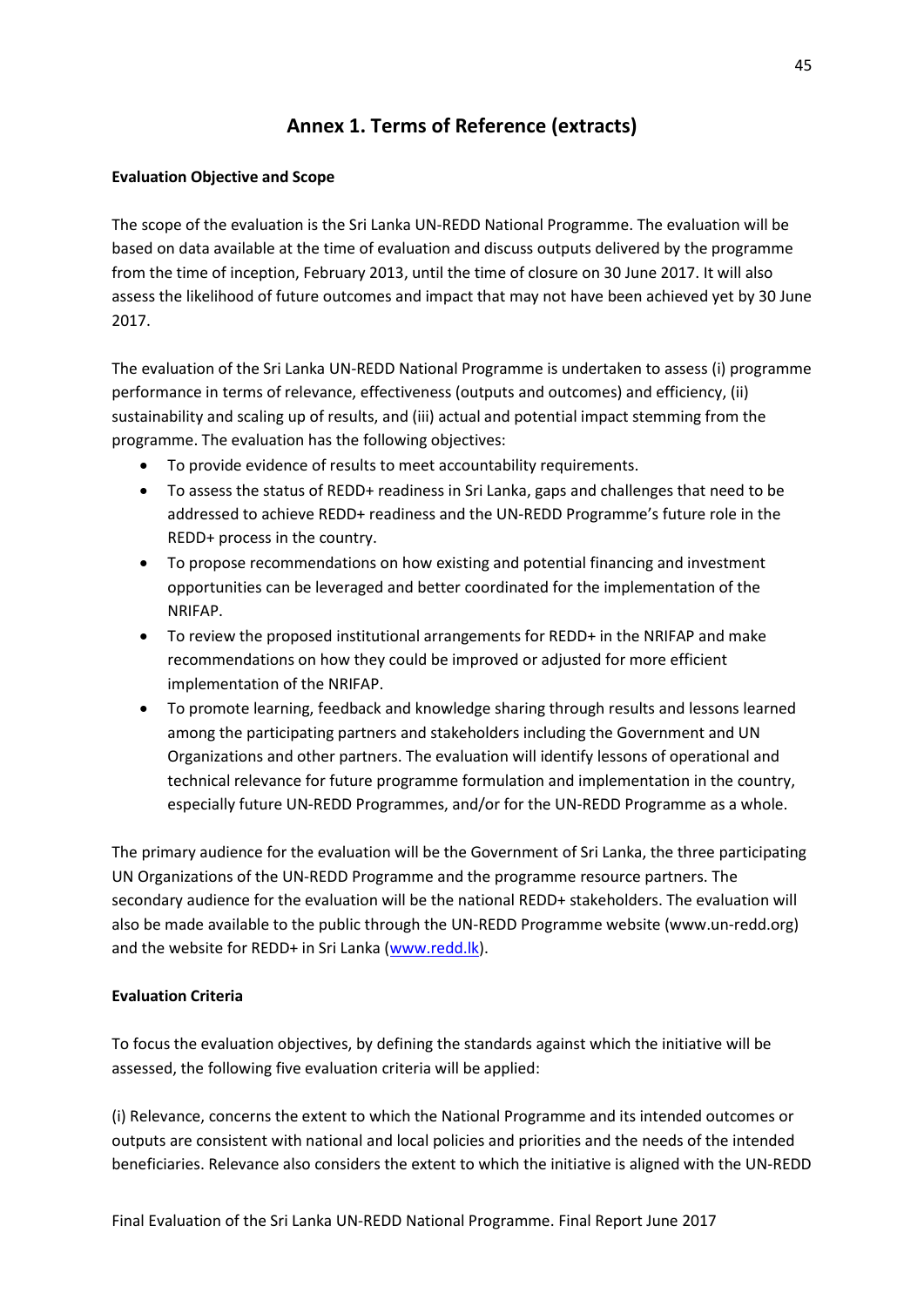Programme Strategy 2011-20153 and the corporate plans of the three participating UN Organizations. Relevance vis-a-vis other REDD+ or REDD+-related programmes implemented in the country should also be examined, in terms of synergies, complementarities and absence of duplication of efforts.

(ii) Effectiveness, measures the extent to which the National Programme's intended results (outputs and outcomes) have been achieved or the extent to which progress towards outputs and outcomes has been achieved. To explain why certain outputs and outcomes have been achieved better or more than others, the evaluation will review:

- a) Processes that affected the attainment of project results;
- b) Implementation approach.

(iii) Efficiency, measures how economically the resources or inputs for the Programme (such as funds, expertise and time) are converted to achieving stipulated outcomes and outputs. (iv) Sustainability, analyse the likelihood of sustainable outcomes at programme termination, with attention to sustainability of financial resources, the socio-political environment, catalytic or replication effects of the project, institutional and governance factors, and environmental risks.

(v) Impact, measures to what extent the National Programme has contributed to, or is likely to contribute to intermediate states towards impact, such as changes in the governance systems and stakeholder behaviour, and to impact on people's lives and the environment. The evaluation will assess the likelihood of impact by critically reviewing the programmes intervention strategy (theory of Change) and the presence of the required drivers and assumptions for outcomes to lead to intermediate states and impact.

### (vi) Factors affecting performance.

The evaluation will assess factors and processes that affected project results with particular attention to preparation and readiness of the project, country ownership, and stakeholder involvement, effectiveness of national and local implementing agencies, financial planning and management and coordination mechanisms.

Management and implementation of the National Programme, including:

- Quality of operational management: Planning, coordination and delegation of work; effective communication within the PMU and between PMU and partners;
- Impact of mid-term review;
- Performance of coordination and steering bodies (RACB/SC);
- Extent, timeliness and quality of administrative and technical support by the three participating UN Organizations at all levels (headquarters, regional and country offices);
- Timeliness, quality and quantity of inputs and support by the Government and other incountry partners.
- Personnel turn-over rates and the balance between continuity and new staff in the NP and with partner agencies including government;
- Factors influencing the motivation, morale and job satisfaction of staff.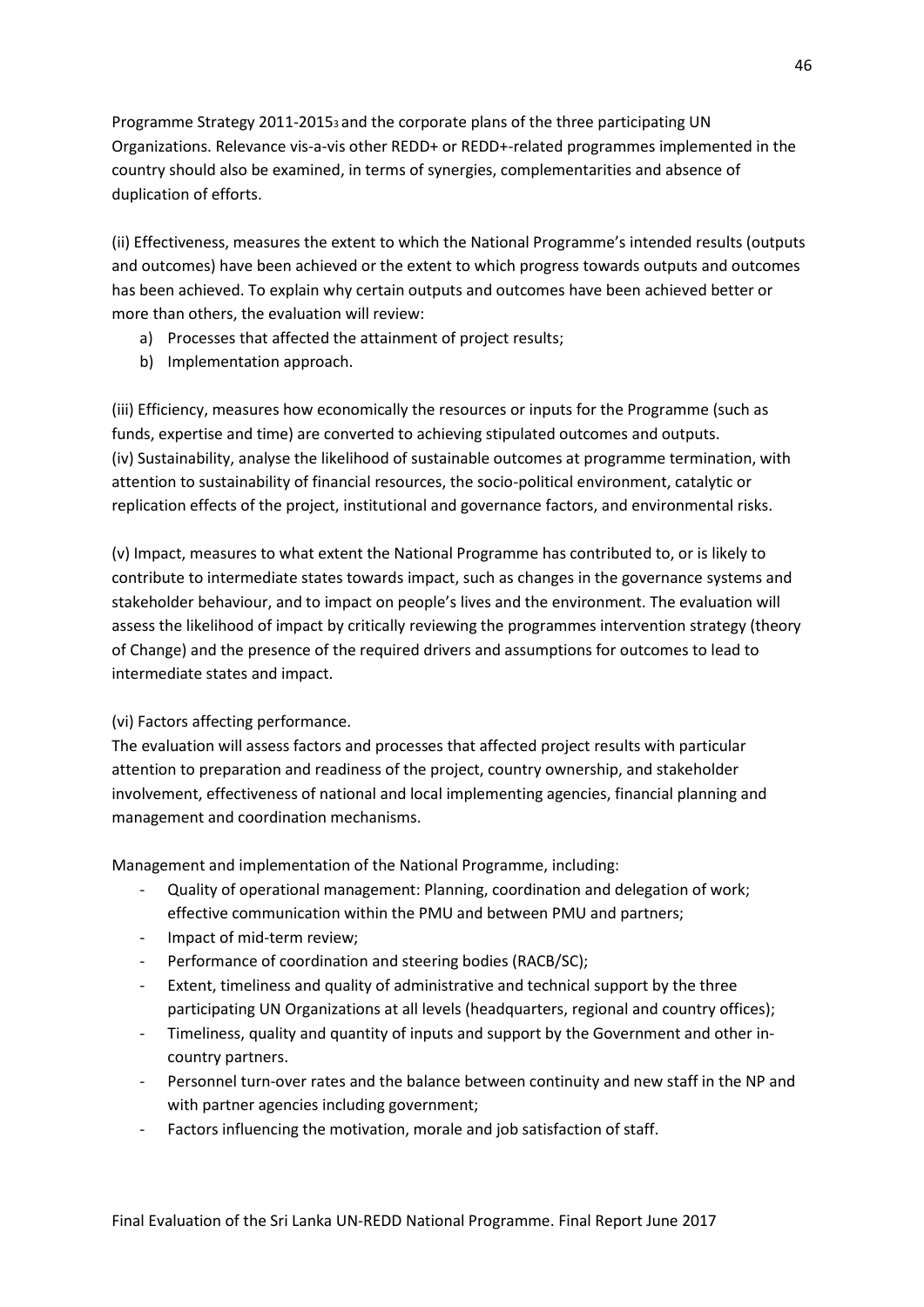Utility of the UN-REDD Programme's normative products, guidelines and safeguards, e.g. the UN-REDD Programme Guidelines on Free, Prior and Informed Consent (FPIC), and the UN-REDD / FCPF Guidelines on Stakeholder Engagement in REDD+ Readiness, and the extent to which they have contributed towards Programme performance.

Financial resources management of the National Programme, including:

- Adequacy of budget allocations to achieve outputs:
- Coherence and soundness of budget revisions in matching implementation needs and programme objectives;
- Rate of delivery and budget balance at the time of the evaluation.
- Efficiency of fund-management arrangements.

Assessment of coordination mechanisms:

- Between the three participating UN organizations to ensure joint delivery.
- Between the Government and the three participating UN organizations to ensure programme outcomes are achieved.
- Within and between Government ministries in order to ensure programme outcomes are achieved.

In addition, the evaluation will:

Assess gender mainstreaming in the National Programme. This will cover:

- Analysis of how gender issues were reflected in Programme objectives, design, identification of beneficiaries and implementation;
- Analysis of how gender relations and equality are likely to be affected by the initiative;
- Extent to which gender issues were taken into account in Programme management.

Assess the prospects for follow-up and scaling-up of REDD+ in Sri Lanka, providing suggestions for potential UN-REDD engagement (if pertinent).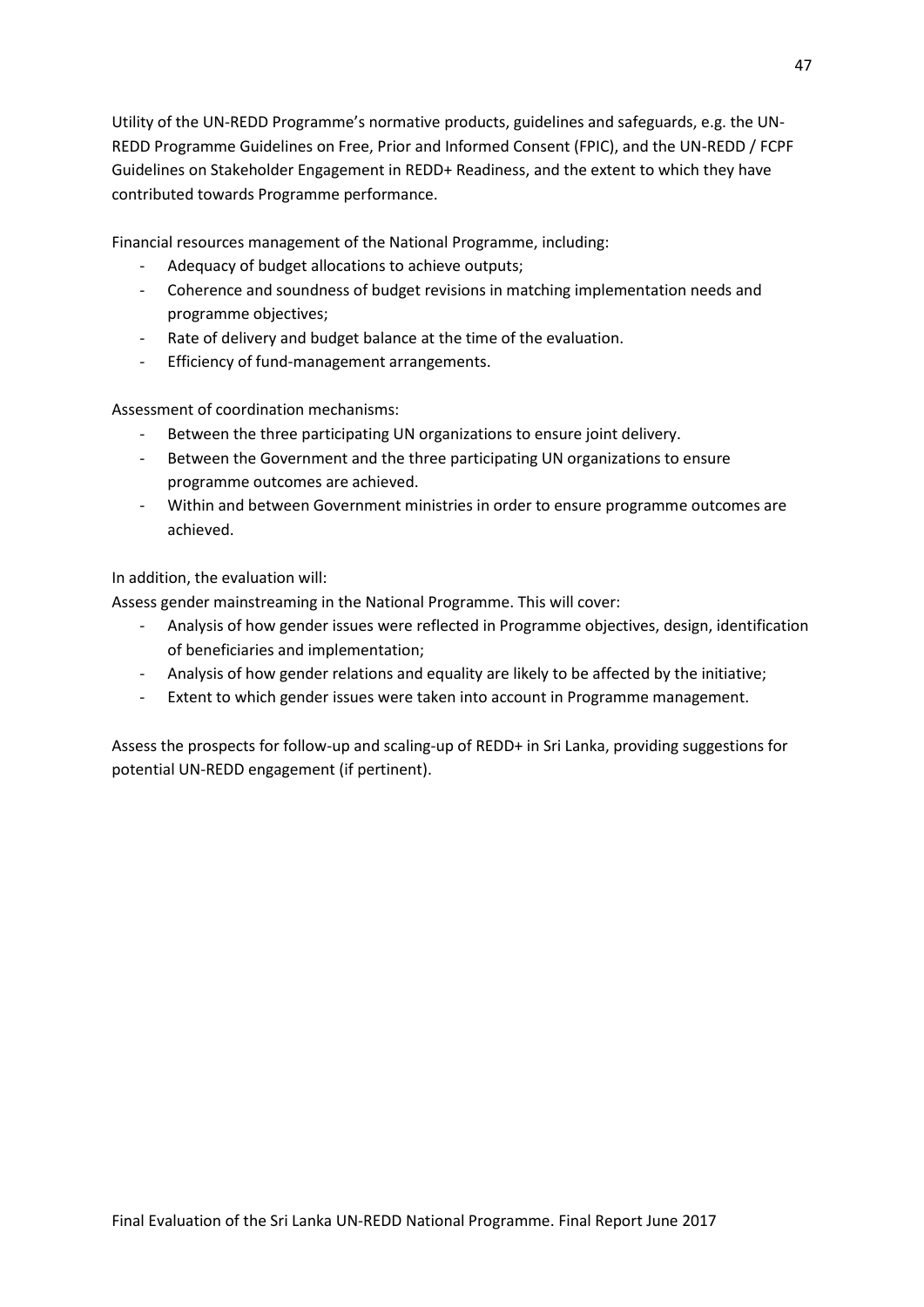## **Annex 2. Short biography of Evaluation Team**

### **Michael Richards, PhD; MSc; BA**

Michael Richards is a natural resources economist with almost 40 years' research and development experience in Africa, Latin America and Asia. He holds a BA in Land Economy from Cambridge University, an MSc in Agricultural Economics from the University of London, and PhD from the University of Glamorgan ("Economic Incentives for Sustainable Management and Conservation of Tropical Forests"). He is based near Oxford in the UK.

The first 13 years of his career were spent working on long-term assignments as an agricultural economist in Malawi, Sri Lanka, Mexico and Honduras, primarily for the UK Overseas Development Administration as well as for FAO on a range of agricultural, rural and community development programmes. Since 1990 he has worked mainly on forestry and environmental issues, especially as a Research Fellow for the Overseas Development Institute (1993-2001) and as an associate of Forest Trends since 2007, as well as an independent consultant working for a range of international NGOs and development agencies, including a year in Ghana working for the International Institute for Environment and Development on an ITTO study of incentives for sustainable forest management. Much of his work for ODI was on issues around payments for ecosystem services (PES), forest governance, the economic analysis of participatory forest management, forest trade, tenure issues in Latin America, and a range of other policy and institutional issues. His work for Forest Trends and other agencies or donors since 2007 has continued the above themes, as well as support to the development of community level PES projects, development of an impact assessment methodology for multiple-benefit carbon projects, and leading an applied research study of the livelihood impacts of proposed forest law enforcement and governance programs. Since 2014 he has undertaken several assignments for FAO in Vietnam and Nepal, where he has been mainly involved in developing, piloting and supporting (including through training) sub-national REDD+ planning under the UN-REDD Programmes in those countries.

### **Ranjith Mahindapala, PhD; F I Biol (SL); FNAS (SL)**

Ranjith Mahindapala has a working career of nearly 45 years of which 22 years were spent at the *Coconut Research Institute of Sri Lanka* (CRI) and 18 years in an International Organisation, the *International Union for Conservation of Nature & Natural Resources* (IUCN) at its Sri Lanka Office and its Asia Regional Office in Bangkok. He has nearly 30 years hands-on experience in design, development, and implementation of projects and programmes in agriculture and in natural resources management, and leading Monitoring and Evaluation missions for projects and programmes, capacity assessment, and on Results-based Reporting.

He was the Director of CRI from 1987 up to 1993 during which time he led the development of the first 5-year strategic plan for the Coconut Research Institute of Sri Lanka (1988). He was then appointed as the second Executive Director of the *Sri Lanka Council for Agricultural Research Policy* (SLCARP). During his tenure at SLCARP, he provided leadership for the formulation of the National Agricultural Research Prioritisation (NARP), coordinated agricultural research system including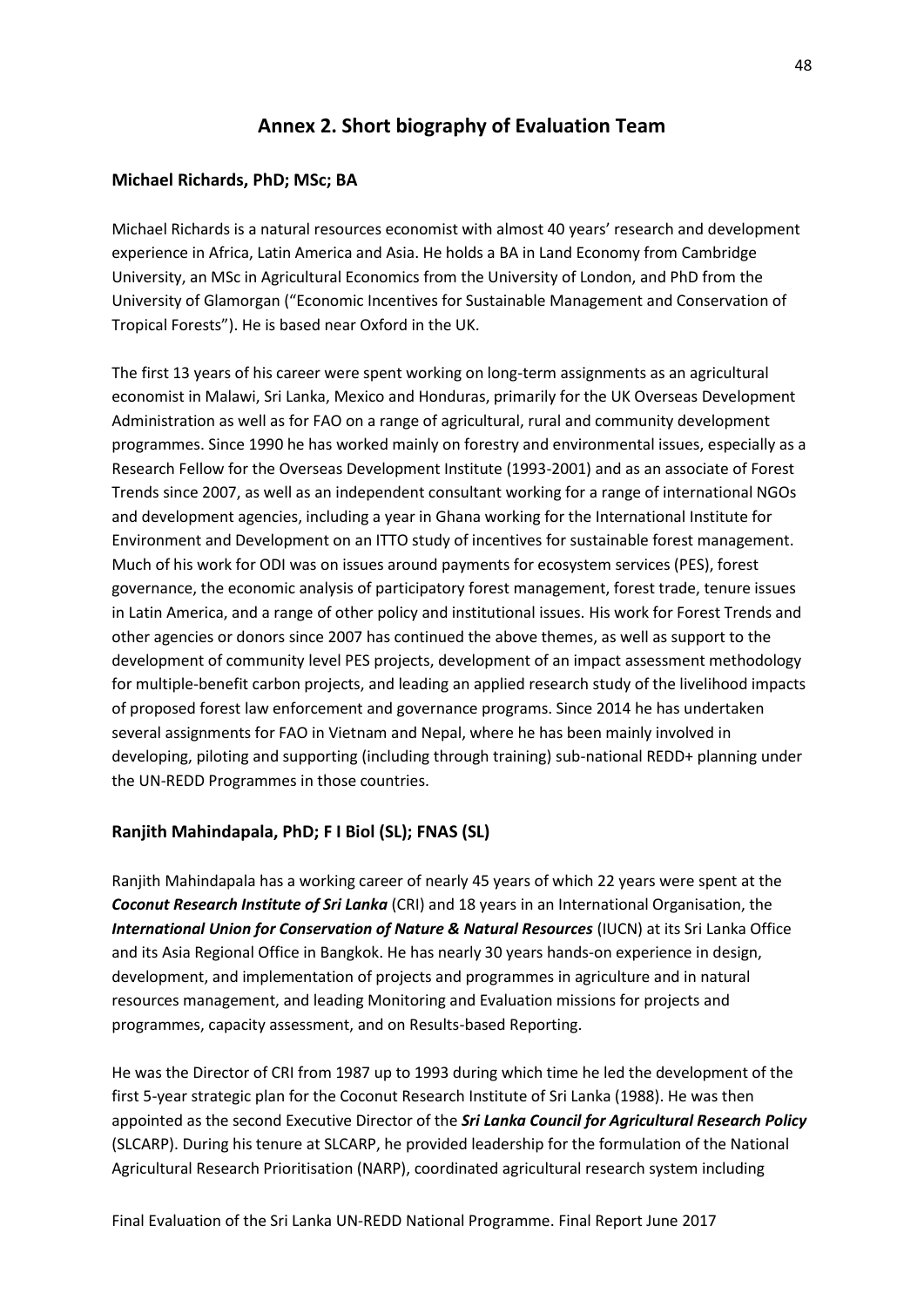forestry and fisheries, and provided leadership to an agricultural research grant system involving all crop research institutes in Sri Lanka.

He joined IUCN in 1996 as the first Biodiversity Officer in Sri Lanka Office to work on the then newlyintroduced Biodiversity Action Plan for Sri Lanka. He then held the position of Director Programme of Sri Lanka Country Office before being posted to IUCN's Asia Regional Office in Bangkok for regional programme coordination, with a stint in Hanoi, Viet Nam as Head of Office there. He was appointed IUCN's Country Representative in Sri Lanka in 2008, and in 2011 took up the position of Programme Manager of a large, post-tsunami regional initiative of IUCN, *Mangroves for the Future.* 

He has been trained on programme planning, monitoring and evaluation in Switzerland, Germany, India, the Philippines and Sri Lanka. In the recent times, he has been closely involved in capacity development for planning, and monitoring and evaluation. Since 2011, he has been the lead trainer in Project Cycle Management in the Asia region for Mangroves for the Future Programme, and has conducted 36 training programmes in 11 countries during the period 2011- July 2014. He retired from IUCN in August 2014; he now works (part-time) as the Executive Director of the *Community of Evaluators - South Asia* (Delhi) and as an Independent Evaluator.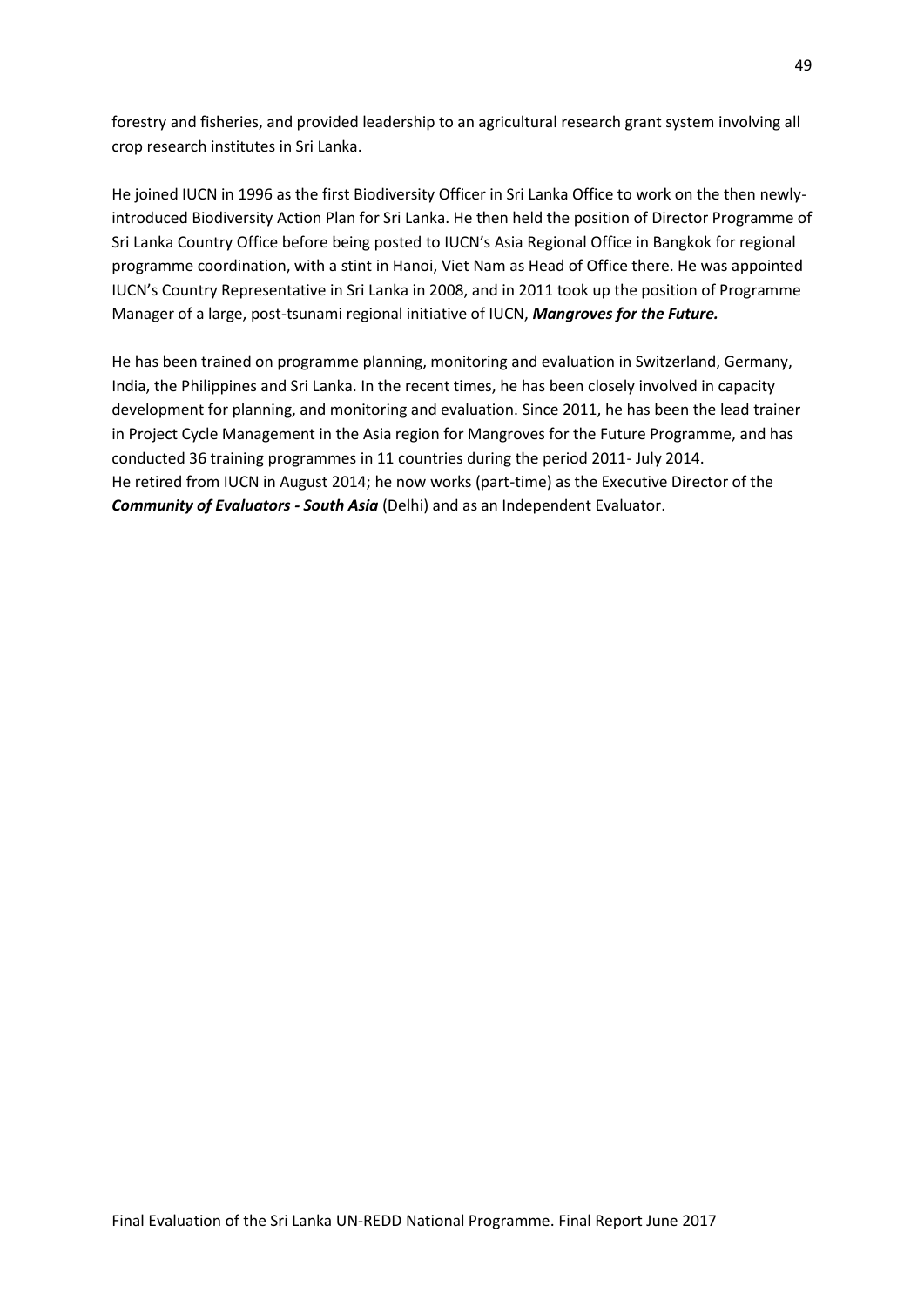## **Annex 3. Evaluation Tools**

## **1. Evaluation of the NP against the 5 OECD evaluation criteria**

### *1.1 Relevance*

The relevance of the NP, especially as regards the process, outcomes and goal, was assessed mainly by checking relevant documents and questioning key stakeholders, including the PMU, the RACB and SLCFAN through the key questions set out below.

| <b>Key questions</b>                          | Methods/sources of information                       |
|-----------------------------------------------|------------------------------------------------------|
| Relevance of NP to national development       | Check national development plans                     |
| priorities                                    |                                                      |
| Relevance to people's needs, including for    | Assess the extent to which the NP will help meet the |
| women and the poor                            | needs of the poor and women                          |
| Relevance to UN Country Programme             | Check UN Country Programme                           |
| Relevance to donor assistance framework to SL | Check donor assistance framework to SL               |
| Relevance to UN-REDD Programme Strategy       | Check with UN-REDD Programme Strategy                |
| 2011-2015                                     |                                                      |
| Logic and realism of theory of change/results | Participatory analysis of NP theory of change (see   |
| framework of NP                               | below)                                               |
| Quality and realism of NP:                    |                                                      |
| Was its duration appropriate?                 | Questions to PMU, RACB, SLCFAN                       |
| Were stakeholders adequately identified?      |                                                      |
| Were institutional set-up & management        |                                                      |
| arrangements appropriate?                     |                                                      |
| Is there duplication and/or coordination with | Questions to PMU, RACB                               |
| other REDD+ programmes or projects?           | Check Hiniduma Biodiversity Corridor Project and     |
|                                               | REDD+ National Joint Programme (NJP)                 |

**Evaluation of relevance of NP process, outcomes and goal: questions and methods**

## *1.2 Effectiveness*

The effectiveness of the NP was assessed on multiple levels as follows:

- (a) According to the targets and indicators set out in the Results Framework of the National Programme Document, and by checking the means of verification. Since there was a long list of targets, indicators, etc., the evaluation team assessed the hierarchy of outputs/targets, and spend more time assessing achievement of the higher priority targets in relation to the NP outcomes and goals.
- (b) The effectiveness of the theory of change (TOC) assessed through a participatory TOC analysis based on the Review of Outcomes to Impacts (ROtI) method (see below). The TOC analysis included an assessment of the state of REDD Readiness due to the NP.
- (c) The quality, timeliness and usefulness of the commissioned reports were assessed by the evaluation team according to their perception of the quality of the reports, and by asking the primary users of the reports (mainly the PMU and RACB) how useful they have been.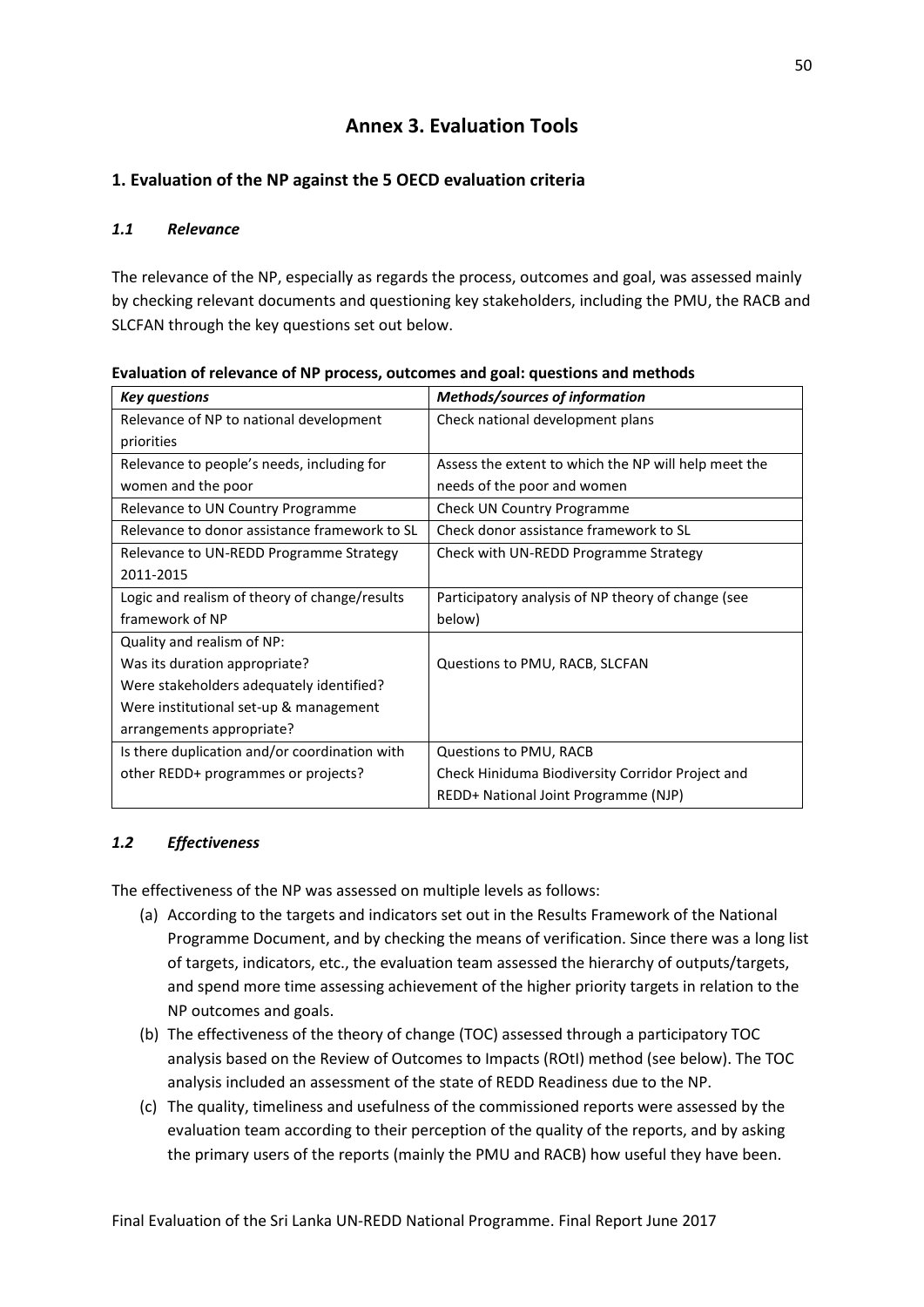- (d) Institutional effectiveness in the management and implementation of the NP was assessed primarily through discussions with PMU, RACB and the three main government implementation partners. Particular attention was given to:
	- Institutional performance as regards the quality of operational management, planning, delegation, communications within the PMU, and between PMU and stakeholders;
	- Performance of the coordination and steering bodies (RACB/SC)
	- Performance of other national and local implementing agencies
	- Budgetary and financial management, including fund management arrangements
	- Coordination mechanisms between the three UN agencies, between government departments, and with any other donors involved in the NP
- (e) The quality, timeliness and usefulness of inputs provided by the three United Nations Organisations (UNOs), including their success in "Delivering as One", based mainly on the views of the PMU, RACB and the implementation partners.
- (f) The quality and usefulness of normative tools and inputs of the three UNOs (e.g., Guidelines on Stakeholder Engagement in REDD+ Readiness, BeRT worksheets, FPIC Guidelines) used by the NP, based mainly on the views of national users of the tools.

The evaluators were careful to ask why activities, reports, outputs, outcomes, etc., were more or less successful. This involved analysis of process issues influencing effectiveness (recognising the overlaps with the above sections as well as evaluation of the Sustainability' criterion) including:

- Institutional effectiveness and coordination;
- Budgetary allocation: was it sufficient for effective results/outputs?
- Financial and administrative management;
- Governance quality;
- Procurement processes, e.g., consultants;
- Levels of stakeholder participation and ownership in design, decision-making or implementation;
- Adaptive management capacity of the NP associated with internal monitoring and communications' systems (partly assessed from the management response to the recommendations of the Mid-Term Review);
- Key personnel changes, e.g., in the PMU
- Other obstacles, bottlenecks or external risk-type factors that constrained effectiveness (some of this analysis will come out of the TOC analysis).

As well as analysis of all available reports and documents and semi-structured interviews with key informants and stakeholder representatives, the evaluation team drew on email, skype or phone communications with key UNO stakeholders (based mainly in Bangkok.

### *1.3 Efficiency*

The efficiency of implementation of the NP was assessed through analysis of:

- The methods, human resources and costs of the NP reports and other actions or outputs;
- Timeliness of activities and outputs;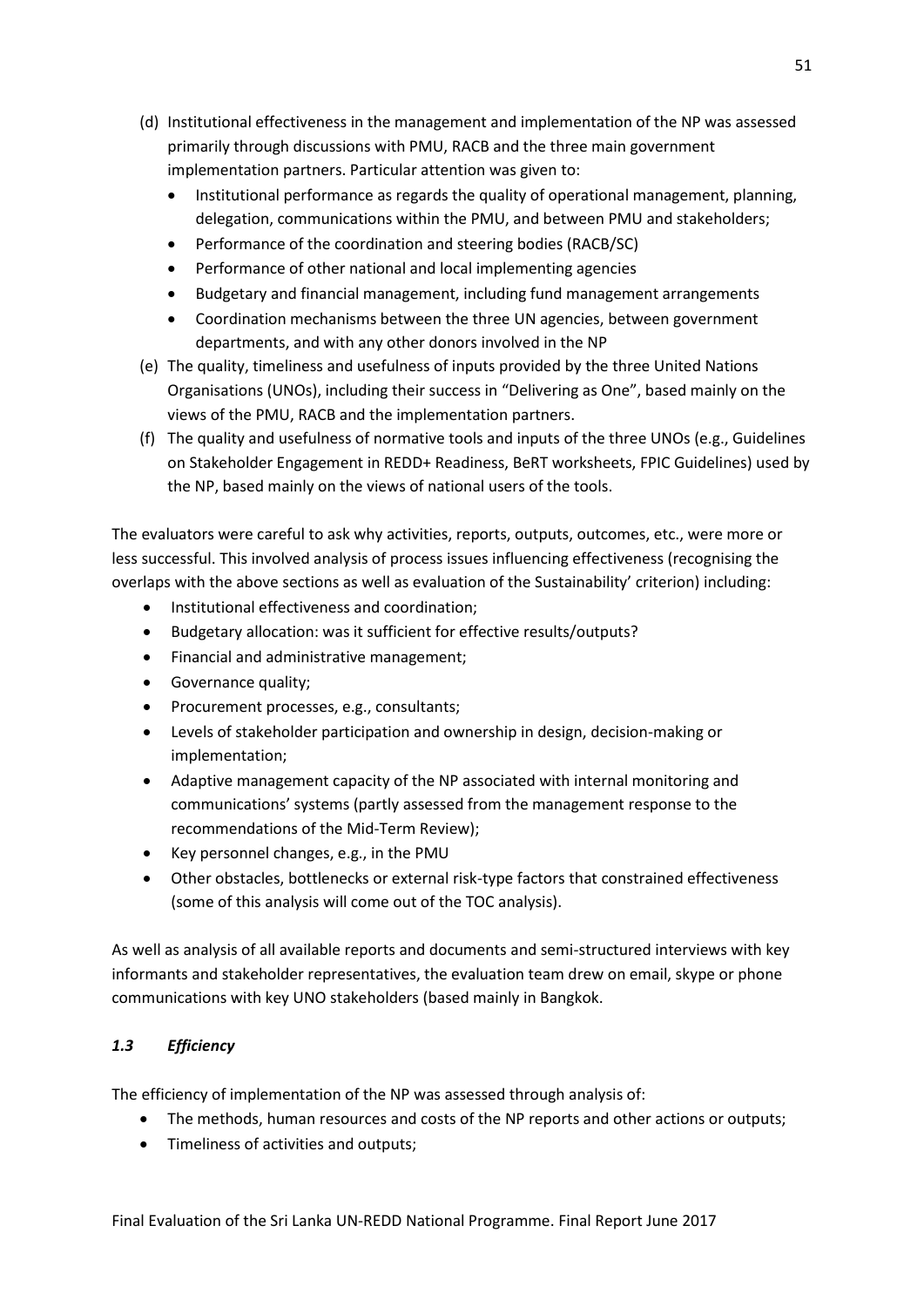- Administrative costs, including the costs of supervision and coordination between the UNOs, in comparison with operational costs;
- Any time and cost-saving measures adopted by the NP;
- Delays or cost overruns, and the appropriateness of remedial measures taken.

Efficiency of implementation was again assessed mainly through a combination of: analysis of reports, meeting minutes, etc.; semi-structured interviews with key stakeholders/informants; email/skype discussions with external UNO advisors.

## *1.4 Sustainability*

The sustainability of the NP is interpreted mainly as an issue of the state or level of institutional, technical, financial, political and social capacity that has been achieved at the end of the NP and that provides a solid basis for the implementation stage. The TOC analysis provided a good basis for making these judgements, and for making recommendations where it is considered that this level of capacity has not yet been achieved. Recognising the overlap with the other evaluation parameters, especially 'Effectiveness' and 'Impact', the evaluation team particularly reported on the level or quality of:

- Institutional capacity, including cross-sectoral coordination, and the coordination between government, NGO and private sector stakeholders;
- Technical capacity, e.g., as regards capacity to implement MRV and the NFMS;
- Financial management and fund-raising capacity, e.g., capacity to make successful proposals to donors for financing PAMs;
- Governance capacity, including levels of transparency and accountability;
- Social sustainability associated with levels of stakeholder participation and ownership;
- Understanding and awareness levels of REDD+ associated with the success of the communications strategies;
- Political support for the proposed NRIFAP (associated with effective sectoral collaboration);
- Involvement and commitment of the agriculture and plantation sectors to effective implementation of the NRIFAP;
- The exit strategy.

The main methods were semi-structured interviews with key informants or stakeholders, as well as email/skype conversations with external UNO advisors.

## *1.5 Impact*

Due to the nature and aims of the NP, long-term impacts are not expected. These will only come about as a result of the REDD+ implementation stage.

## **2. Theory of change analysis of the NP**

Theory of change (TOC) analysis of the NP was conducted in a one day workshop with 17 stakeholders and key informants, including several members of the PMU, implementing and other government agencies, and civil society representatives. The TOC analysis provided answers as to why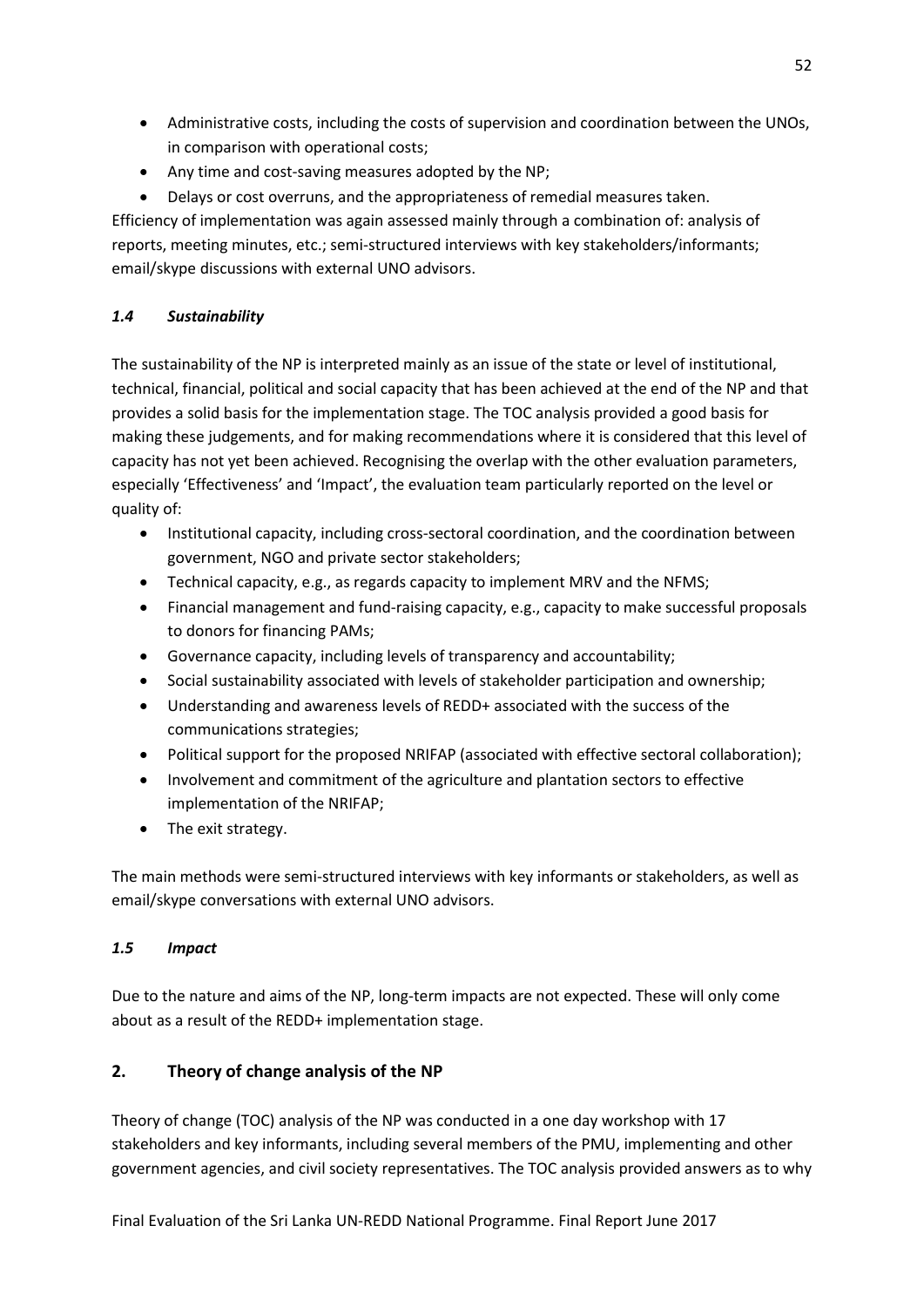some outputs and outcomes of the NP have been more fully achieved than others. It provided a strong basis for reviewing the design quality, and being able to judge the of the NP in achieving the level of readiness necessary for effective implementation; for recommendations to achieve readiness; and recommendations for future REDD+ readiness programmes.

The TOC analysis was based partly on the Review of Outcomes to Impacts (ROtI) methodology. The essence of the ROtI method is to examine carefully the relationships and causal linkages between project strategies, outputs, outcomes and impacts, as shown in the Figure below, with a particular emphasis on the linkages between outcomes and impacts.



Key concepts and steps in the ROtI approach are to identify 'intermediate states', 'impact drivers' and 'assumptions':

- An intermediate state is an achievement or result that increases the likelihood of an effective outcome or impact. Intermediate states are normally gaps in theory of change logic that imply the need for additional activities and outputs.
- An impact driver is a factor that is within the power of the project to influence, and which if it is present would help achieve the outcomes and impacts. These impact drivers typically address barriers or constraints to achievement such as political, financial, socio-economic or institutional barriers, e.g., poor coordination between departments or ministries.
- External assumptions are similar to impact drivers but are outside the control of the project, e.g., socio-political stability in the hotspot areas.

Normally the focus of ROtI is on the linkages between outcomes and impacts. But in view of the short-term nature of the NP, and the direct short-term connection between the NP outcomes and

Final Evaluation of the Sri Lanka UN-REDD National Programme. Final Report June 2017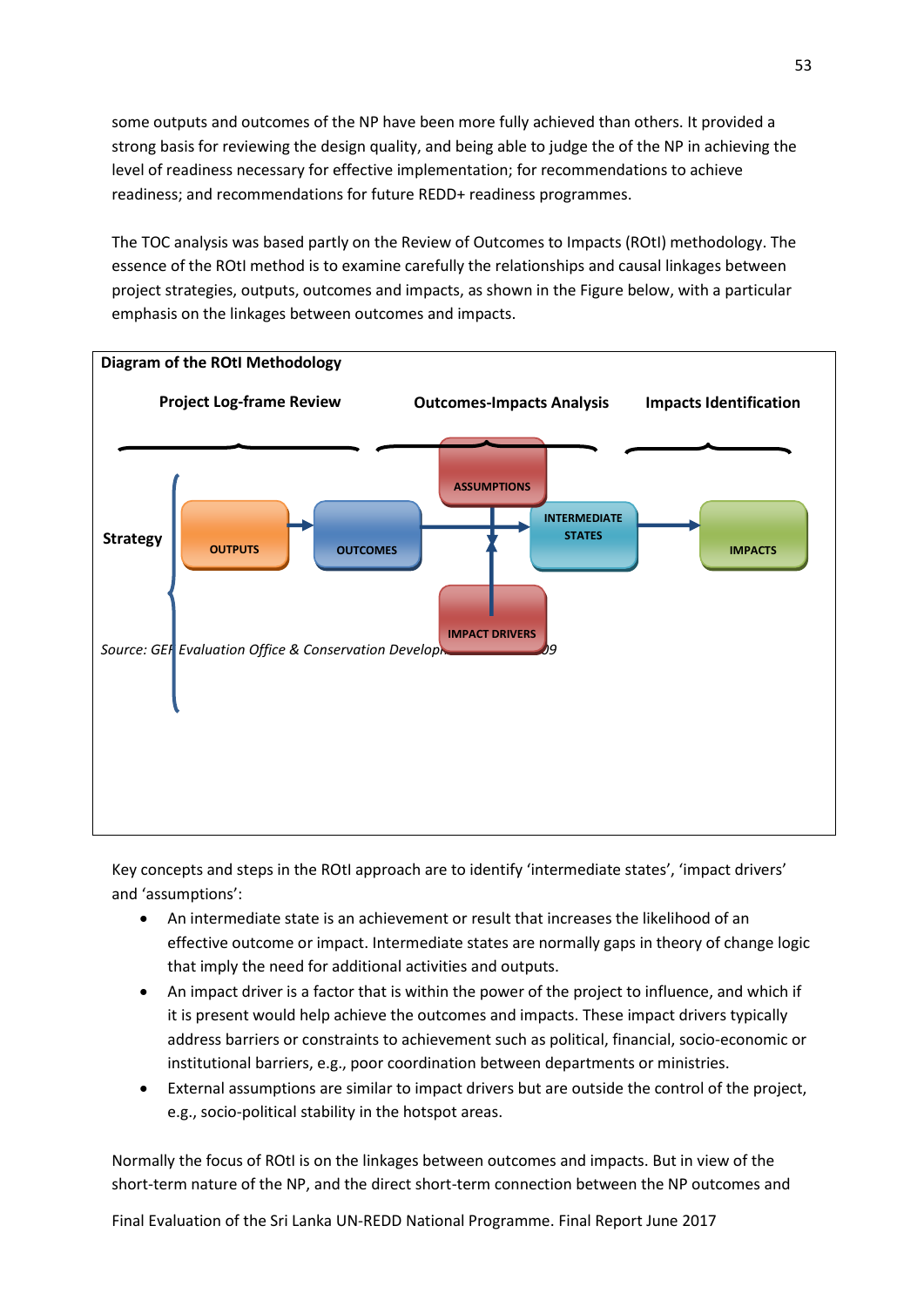goal of REDD+ Readiness, the TOC analysis focused on the causal relationships between activities/outputs and outcomes.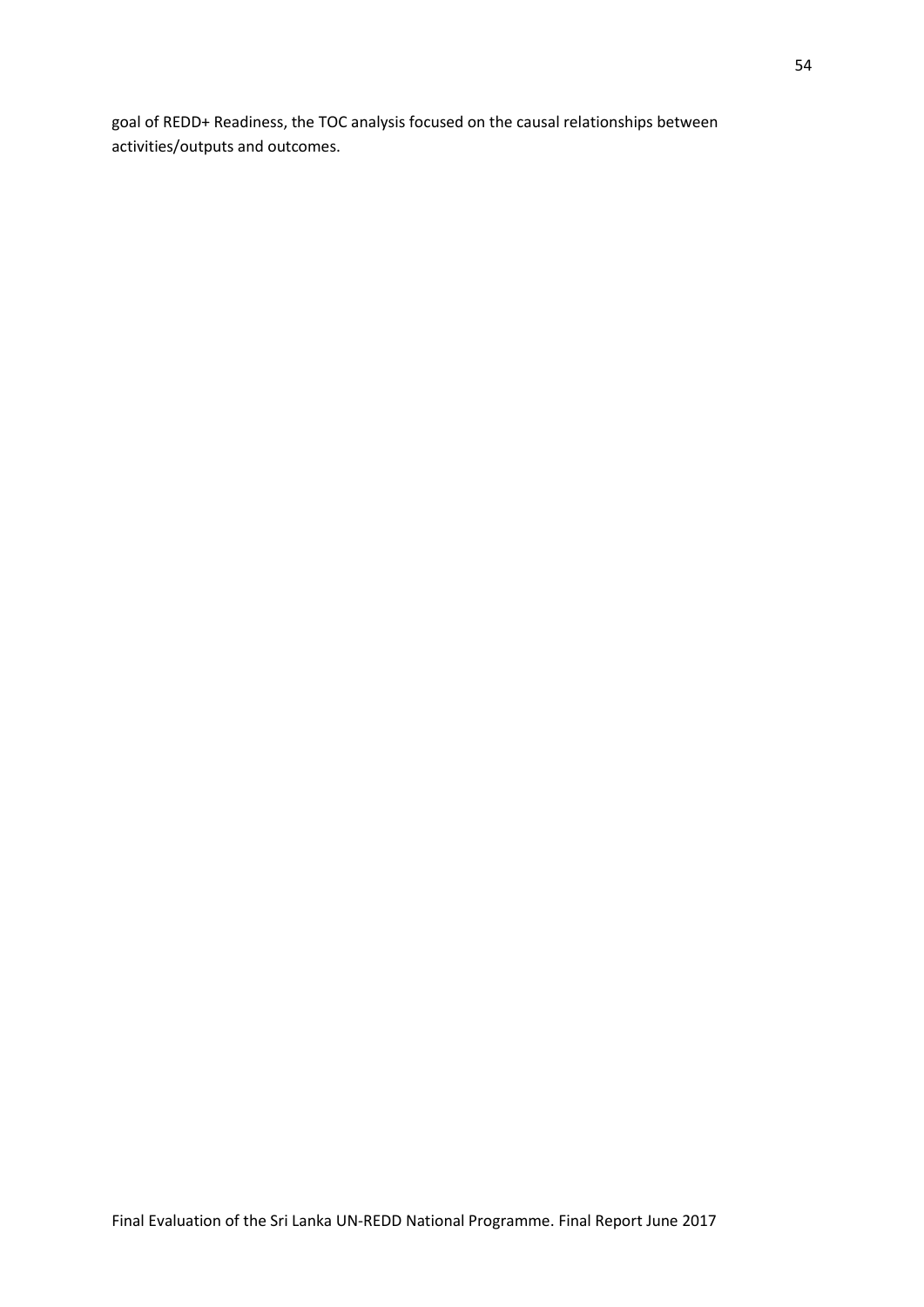## **Annex 4. List of Interviewed Stakeholders**

- 1. Attygalle, Prasad R, Mr (ex-Technical Advisor, PMU)
- 2. Bambiniwatta, Shanthakumara, Mr (Forest Officer, PMU)
- 3. Brandstrup, Nina, Ms (FAO Representative)
- 4. Corblin, Alexis, Mr (Chief Technical Advisor, PMU)
- 5. De Silva, Sonali, Ms (Member, Convening Committee, SLCFAN)
- 6. Dulani, S Ms (Climate Change Secretariat)
- 7. Fernando, K B Sachith S, Mr (Assistant Director, Dept. of National Planning)
- 8. Godamanne, Tilak, Mr (National Chamber of Commerce)
- 9. Gunathilake, I A U N, Prof. (Chair, Academic & Research Forum)
- 10. Hidellage, Vishaka, Dr (Assistant Country Director, UNDP)
- 11. Faleel, Mubarak Mr (Director, Dept. of National Planning)
- 12. Jayatilleke, Wasantha, Mr [Conservator of Forests (Planning and Monitoring)]
- 13. Jayatunga, Sunimal, Dr (Director, Climate Change Secretariat)
- 14. Kekulandara, N S B, Mr [Assistant Conservator of Forests (Forest Inventory & GIS)]
- 15. Kulatunga, Sarath, Mr (Additional Conservator General of Forests)
- 16. Kumar, Raushan, Dr (Forest Officer, PMU)
- 17. Mallawatantri, Ananda, Dr (Country Representative, IUCN Sri Lanka)
- 18. Munasinghe, Nalin Mr (National Programme Manager, PMU)
- 19. Nanayakkara, Thilal, Mr (Communications Specialist, PMU)
- 20. Nandakumara, P A G S, Mr [Conservator of Forests (Protection & Law Enforcement)]
- 21. Peiris, Lakshman, Dr (Deputy Director, Dept. of Wildlife Conservation)
- 22. Rajaguru, Methmali, Ms (Climate Change Secretariat)
- 23. Samarasuriya, Shireen, Ms (UNDP GEF Small Grants Manager)
- 24. Sathurusinghe, Anura Mr (Conservator General of Forests & National Project Director)
- 25. Seneviratne, Mahinda, Mr [Conservator of Forests (Environmental Management)]
- 26. Uruwarige Wannilaaththo, Mr (IP Chief)
- 27. Vithanage, Chandraratne, Mr (Ceylon Chamber of Commerce)
- 28. Vithanage, Hemantha, Mr (Chair, SLCFAN)
- 29. Weeratunga, Chamila, Ms (Member, Convening Committee, SLCFAN)
- 30. Weragoda, W A C, Mr [Conservator of Forests (Silviculture and Forest Management)]
- 31. Wickramasinghe, Anoja, Prof. (Gender Consultant, PMU)
- 32. Wickremasinghe, Hasula Ms (Climate Change Secretariat)
- 33. Wijeratne, D B T, Dr (Assistant FAO Representative Programme)

#### **Skype Interviews:**

- 34. Ben Vickers, Regional Programme Officer UN-REDD Programme, FAO Bangkok
- 35. Celina (Kin Yii) Yong, Stakeholder Engagement Specialist, UNDP Bangkok
- 36. Aki Kono, ex-UNDP Bangkok
- 37. Keiko Nomura, ex-UN Environment Bangkok
- 38. Thomas Enters, ex-UN Environment Bangkok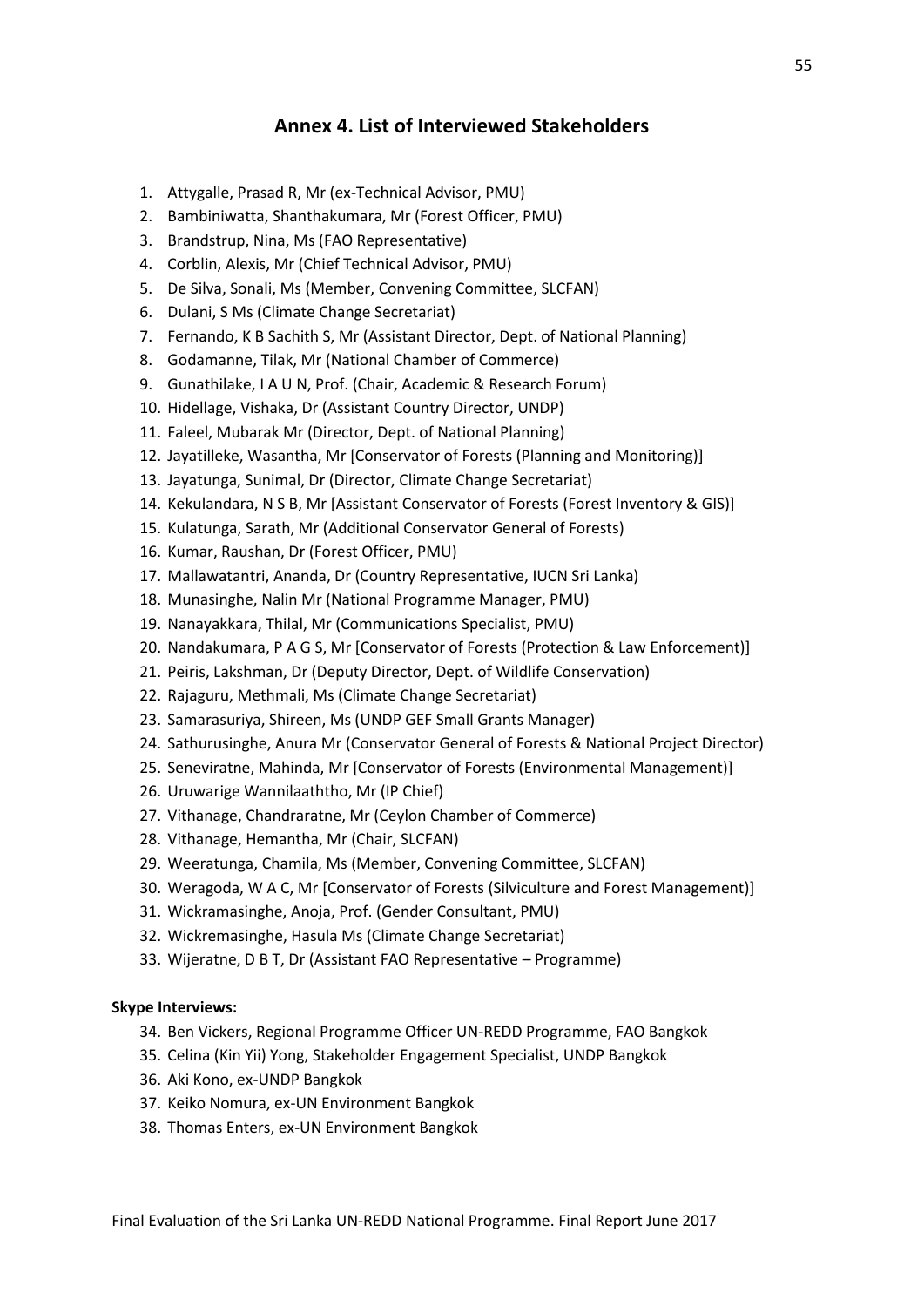# **Annex 5. Results Framework with (modified) targets<sup>1</sup> and indicators**

| <b>Outcomes and</b>          | <b>Targets</b>                                                   | <b>Indicators</b>                        |
|------------------------------|------------------------------------------------------------------|------------------------------------------|
| outputs                      |                                                                  |                                          |
| 1. National consensus        | Readiness process guided broad-based                             | No. of state & non-state entities        |
| reached on NP                | multi-stakeholder body based on nationally                       | actively supporting & contributing       |
|                              | agreed Roadmap by March 2015                                     | to REDD+ Readiness                       |
| 1.1: Broad-based,            | PEB demonstrating nationally led                                 | TOR endorsed by MoE and PEB              |
| multi-stakeholder            | Readiness process by June 2013; 2                                | members appointed                        |
| national REDD+               | workshops p.a. + 4 meetings p.a.                                 |                                          |
| advisory group               |                                                                  |                                          |
| established                  |                                                                  |                                          |
| 1.2: Legal, procedural       | Thematic groups established by Sept 2013;                        | Strategic directions/ guidance for       |
| and institutional            | Recommendations based on                                         | effective implementation of NP           |
| arrangements for             | reviews/consultations by Feb 2014;                               |                                          |
| sectors relevant for         | Guidelines developed & moving towards                            |                                          |
| REDD+ reviewed               | implementation by Sept 2014                                      |                                          |
| 1.3: National REDD+          | Draft Roadmap available for public review                        | Set of well-structured PAMs and          |
| Roadmap prepared             | & comments by Dec 2013; Roadmap                                  | actions agreed by all relevant           |
|                              | officially adopted and guiding Readiness                         | stakeholders                             |
|                              | process by March 2014                                            |                                          |
| 2. Management                | Readiness management structure                                   | National REDD+ Office fully functional   |
| arrangements                 | operational, and effectively/ efficiently                        | under PEB guidance with clear plans      |
| contributing to REDD+        | supporting Readiness process by June                             | for capacity development                 |
| process                      | 2013;                                                            |                                          |
|                              | Management structure leading                                     |                                          |
|                              | institutional capacity building process by                       |                                          |
|                              | Sept 2014                                                        |                                          |
| 2.1: Programme               | All PMU positions recruited & duties                             | Level PMU staffing; participation status |
| implementation               | assumed by April 2013;                                           | of TFs & TWGs; % of annual NP targets    |
| arrangements                 | TFs & TWGs fully operational by June 2013;                       | met; no. of workshops/meetings held      |
| established                  | 2 coordination/capacity building<br>meetings/workshops per month | for coordination & capacity building     |
| 2.2: Capacity Building       | Management structure, institutional                              | Management structure, institutional      |
| <b>Action Plan developed</b> | arrangements & competencies approved                             | arrangements, competencies for           |
| for REDD+                    | by PEB by Jan 2014;                                              | institutions approved by PEB; CB         |
|                              | CBNA completed by March 2014;                                    | Action Plan endorsed by stakeholders     |
|                              | CB Action Plan prepared & endorsed by                            |                                          |
|                              | PEB by June 2014                                                 |                                          |
| 3. Improved                  | Key state & non-state (100) groups                               | Number and types of stakeholders         |
| stakeholder                  | including IPs, forest-dependent                                  | meaningfully engaged in Readiness        |
| awareness & effective        | communities aware of REDD+ and engaged                           |                                          |
| engagement                   | in Readiness activities by March 2016                            |                                          |

1

<sup>&</sup>lt;sup>1</sup> The dates entered in the targets column assumed the NP commenced in February 2013; therefore a completion target of 12 months, for example, is entered as 'by March 2014'.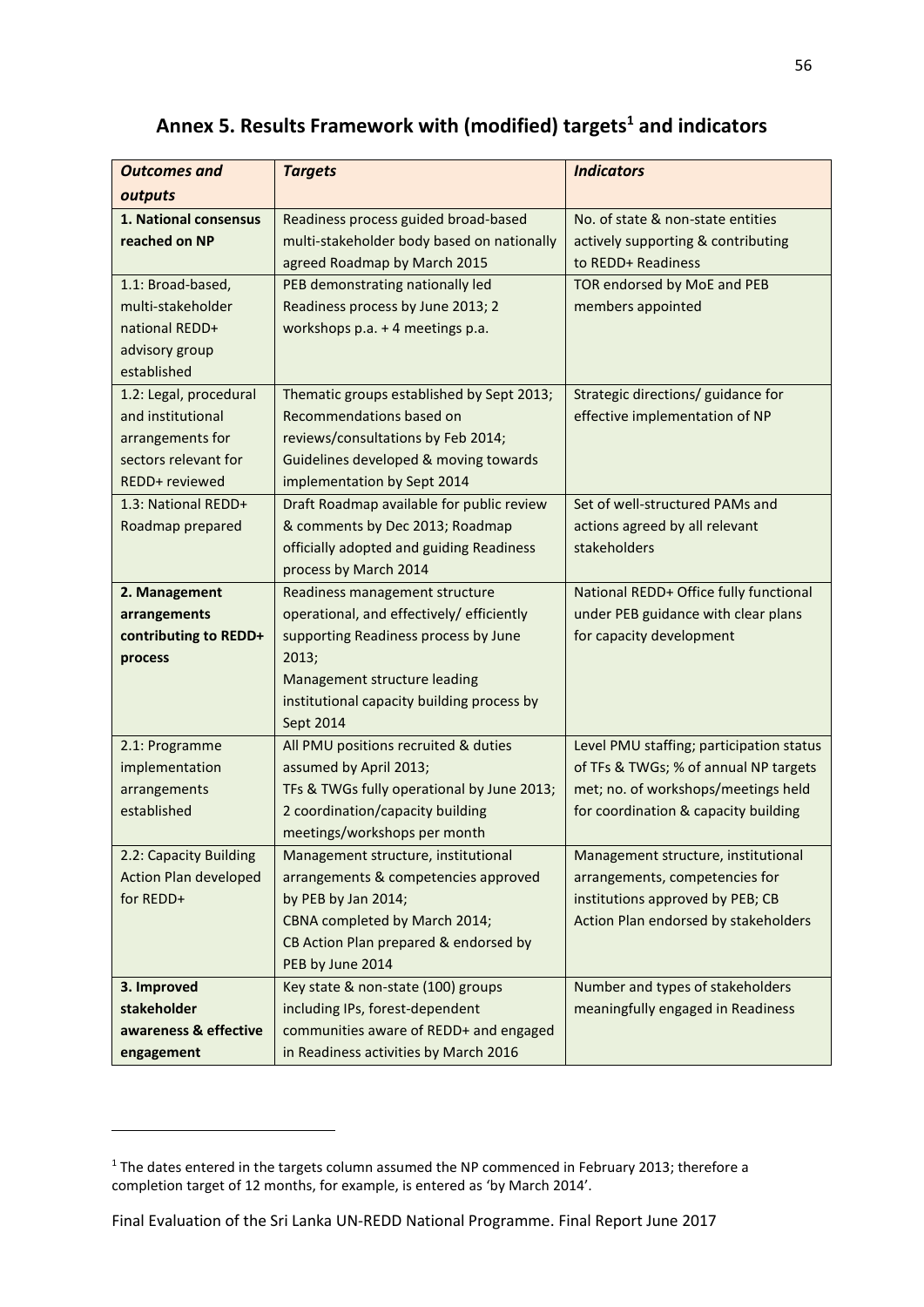| <b>Outcomes and</b>                         | <b>Targets</b>                                                  | <b>Indicators</b>                                                    |
|---------------------------------------------|-----------------------------------------------------------------|----------------------------------------------------------------------|
| outputs                                     |                                                                 |                                                                      |
| 3.1: Strategic                              | Communication strategies developed &                            | Set of well-structured communication                                 |
| communication and                           | adopted by Sept 2013;                                           | strategies and activities for strategies                             |
| consultation plan                           | Website & media platform disseminating                          | approved by PEB; website developed                                   |
| prepared                                    | info, lessons & getting feedback by Dec                         |                                                                      |
|                                             | 2013;                                                           |                                                                      |
|                                             | Key state & non-state stakeholders fully                        |                                                                      |
|                                             | aware of REDD+ & able to contribute to                          |                                                                      |
|                                             | national process by March 2015                                  |                                                                      |
| 3.2: Stakeholder                            | Appropriate stakeholder fora, including IPs,                    | Representative stakeholder fora                                      |
| engagement in REDD+                         | women & others, identified & receiving                          | developed & their contributions                                      |
| readiness process                           | sufficient CB to contribute to REDD+                            | considered by PEB in decision-making;                                |
| enhanced                                    | decision-making by Oct 2013;                                    | National FPIC Guidelines developed &                                 |
|                                             | FPIC guidelines drafted & piloted in 1                          | piloted;                                                             |
|                                             | district, consultations on grievance                            | Grievance handling mechanism                                         |
|                                             | mechanism by Sept 2014, guidelines                              | operational                                                          |
|                                             | finalised, FPIC training programmes                             |                                                                      |
|                                             | implemented by Sept 2015;                                       |                                                                      |
|                                             | Grievance mechanism proposed & tested                           |                                                                      |
|                                             | by March 2015, operational by March 2016                        |                                                                      |
| 4. NS (NRIFAP) and                          | NS and implementation plans fully                               | Comprehensive NS and                                                 |
| implementation                              | supported by all relevant stakeholders by                       | implementation plans developed &                                     |
| framework                                   | <b>March 2016</b>                                               | validated with stakeholders                                          |
| 4.1: Drivers of                             | Analysis of D&FD drivers by October 2013;                       | Drivers/causes of D&FD fully identified;                             |
| deforestation and                           | Opportunity cost assessment &                                   | REDD+ opportunity cost assessment                                    |
| forest degradation,<br>and legal and policy | implementation framework for addressing<br>drivers by Jan 2014; | completed; Legal/policy gaps<br>identified; policy recommendations & |
| alignment needs                             | Policy recommendations & sectoral action                        | action plans identified & supported by                               |
| identified                                  | plans prepared, tested, endorsed by                             | stakeholders                                                         |
|                                             | stakeholders, proposed to PEB by Nov                            |                                                                      |
|                                             | 2014                                                            |                                                                      |
|                                             | Policy recommendations partially                                |                                                                      |
|                                             | implemented by April 2015                                       |                                                                      |
| 4.2: Land tenure and                        | Land & forest tenure assessment                                 | Detailed report describing land tenure                               |
| use rights clarified                        | completed by June 2014                                          | patterns                                                             |
| towards the benefit                         | Proposal to clarify land ownership and                          |                                                                      |
| sharing of REDD+                            | related rights (e.g. carbon rights) adopted                     |                                                                      |
|                                             | by PEB by June 2015                                             |                                                                      |
| 4.3: Options for                            | At least 70% of the identified options are                      | No. of options for addressing D&FD                                   |
| addressing                                  | considered in the preparation of NS by July                     | drivers, stakeholder engagement,                                     |
| deforestation and                           | 2015                                                            | technical approaches at sub-national                                 |
| forest degradation at                       |                                                                 | level identified                                                     |
| sub-national level                          |                                                                 |                                                                      |
| identified                                  |                                                                 |                                                                      |
| 4.4: Options for                            | Analysis of possible benefit sharing                            | Set of policy recommendations on                                     |
| equitable and                               | arrangements by March 2015                                      | benefit sharing approved by PEB                                      |
| transparent benefit                         |                                                                 |                                                                      |
| sharing identified                          |                                                                 |                                                                      |

Final Evaluation of the Sri Lanka UN-REDD National Programme. Final Report June 2017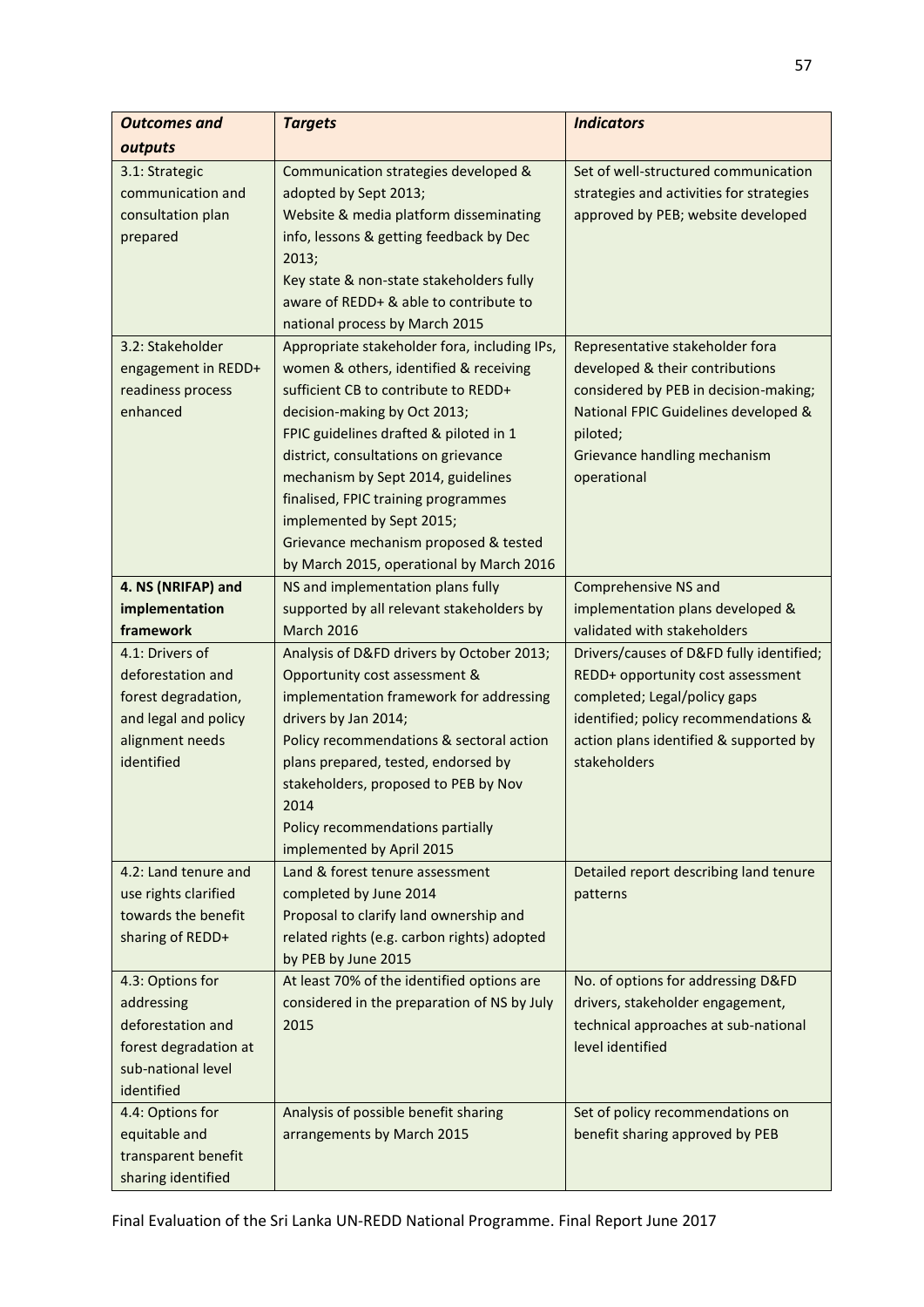| <b>Outcomes and</b>            | <b>Targets</b>                                                               | <b>Indicators</b>                                                                   |
|--------------------------------|------------------------------------------------------------------------------|-------------------------------------------------------------------------------------|
| outputs                        |                                                                              |                                                                                     |
|                                | Consultation on benefit sharing<br>mechanisms completed by September<br>2015 |                                                                                     |
| 4.5: National REDD+            | NS fully elaborated by Sept 2015                                             | Officially endorsed NS available                                                    |
| Strategy (NS)                  | NS endorsed & implementation plans                                           |                                                                                     |
| developed                      | agreed by March 2016                                                         |                                                                                     |
| 5. Forest Monitoring           | Complete set of technical                                                    | No. of key guidelines, manuals,                                                     |
| System                         | guidelines/manuals, systems & procedures,                                    | systems, procedures, CB programmes                                                  |
|                                | institutional & individual capacities in place                               | endorsed by PEB                                                                     |
|                                | for full implementation of NFMS, MRV &                                       |                                                                                     |
|                                | safeguards                                                                   |                                                                                     |
| 5.1: MRV process               | MRV action plan elaborated by Sept 2013                                      | Set of technical guidelines, instruction                                            |
| initiated                      | National forest definition adopted by<br><b>March 2014</b>                   | manuals available                                                                   |
|                                | GHG inventory training by March 2014                                         |                                                                                     |
|                                | National central database developed by                                       |                                                                                     |
|                                | <b>March 2014</b>                                                            |                                                                                     |
|                                | QA/QC procedures operational,                                                |                                                                                     |
|                                | guidelines/instruction manuals available by                                  |                                                                                     |
|                                | <b>March 2016</b>                                                            |                                                                                     |
| 5.2: National forest           | At least 5 trainings on remote sensing/GIS                                   | <b>NFMS</b> available                                                               |
| monitoring system              | by June 2014                                                                 | Set of pre-tested technical guidelines/                                             |
| (NFMS) established             | Existing satellite images for SL analysed by                                 | instruction manuals available                                                       |
|                                | <b>March 2016</b><br>Reference forest map developed by March                 | Technical officers handling equipment<br>efficiently, effective production of info. |
|                                | 2016                                                                         | Reference forest map developed                                                      |
|                                | NFMS operational by March 2016                                               |                                                                                     |
| 5.3: National forest           | Training on tree allometric equation by                                      | Inventory designed, field inventory                                                 |
| inventory designed             | March 2014                                                                   | manual developed, adequate tools to                                                 |
|                                | Forest inventory databased developed by                                      | assess emission factors                                                             |
|                                | Sept 2014                                                                    |                                                                                     |
|                                | Database with all available inventory data                                   |                                                                                     |
|                                | by June 2014                                                                 |                                                                                     |
|                                | 10 field trainings by March 2015                                             |                                                                                     |
|                                | Inventory designed & adopted by Sept                                         |                                                                                     |
|                                | 2015                                                                         |                                                                                     |
| 5.4: National<br>circumstances | Different socio-economic scenarios tested<br>by March 2015                   | Assessment report on national<br>circumstances addressing different                 |
| considered for REL/RL          | National circumstances assessed by March                                     | implementation scenarios                                                            |
|                                | 2016                                                                         |                                                                                     |
| 5.5: National FRL              | Different FRLs tested by March 2016                                          | Nationally agreed FRL available                                                     |
| tested                         |                                                                              |                                                                                     |
| 5.6: Framework for             | Safeguards & indicators identified by Sept                                   | Pre-tested nationally appropriate                                                   |
| risk mitigation/ benefit       | 2014                                                                         | safeguards endorsed & used by NP                                                    |
| enhancement                    | Safeguards & indicators tested &                                             |                                                                                     |
| designed                       | submitted for official endorsement by Sept                                   |                                                                                     |
|                                | 2015                                                                         |                                                                                     |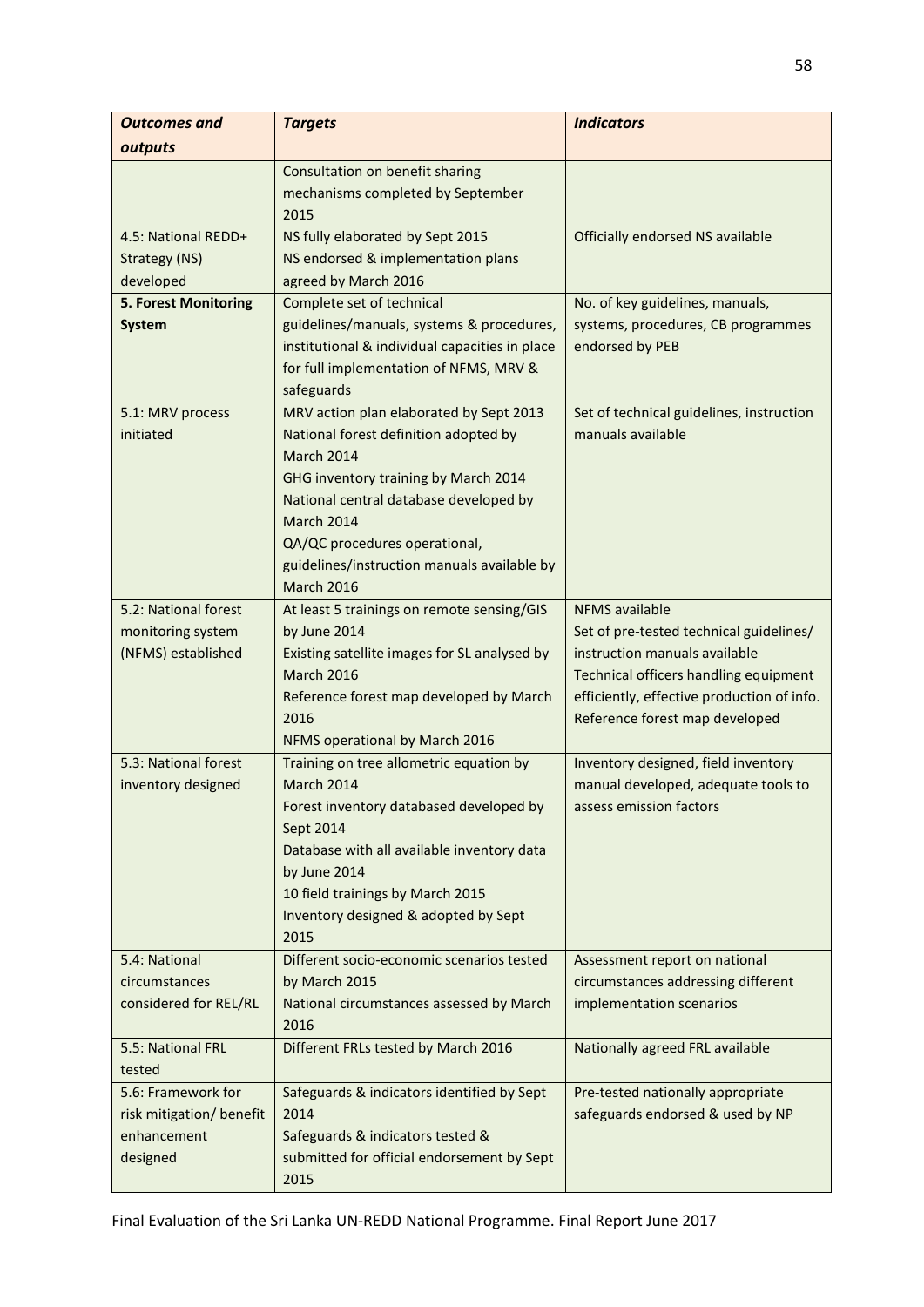| <b>Outcomes and</b><br>outputs | <b>Targets</b>                                                 | <b>Indicators</b> |
|--------------------------------|----------------------------------------------------------------|-------------------|
|                                | Safeguards info available in central<br>database by March 2016 |                   |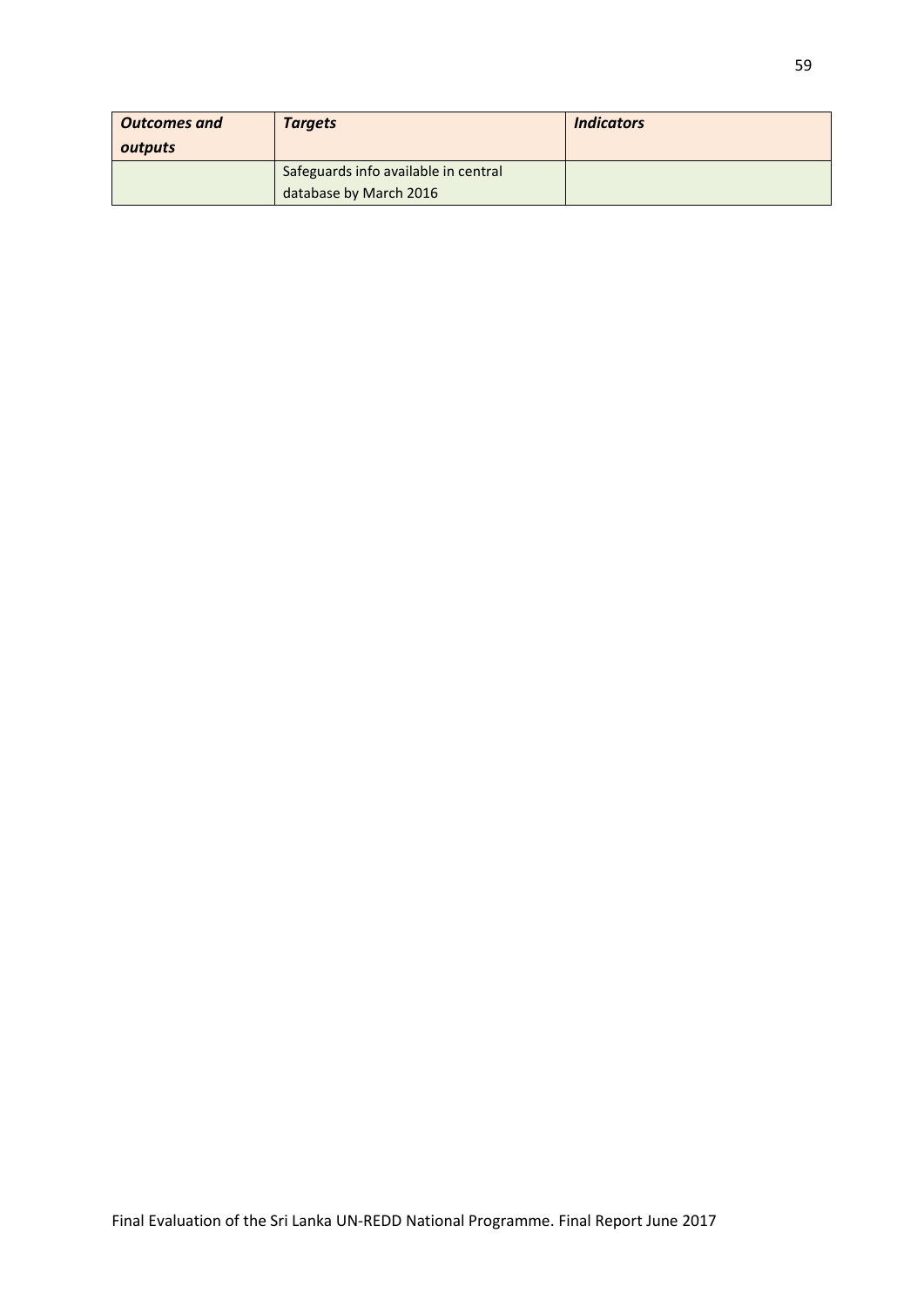## **Annex 6. List of Participants at Theory of Change Workshop (4th May 2017, Waters Edge, Battaramulla, Colombo)**

- 1. Alawatte, Isuru (Forest Department)
- 2. Attygalla, Prasad R (ex- Technical Advisor, PMU).
- 3. Baminiwatte, Shanthakumar (PMU)
- 4. Corblin, Alexis (PMU)
- 5. Dulani, H N K T (Climate Change Secretariat)
- 6. Edirisinghe, E A P N (Forest Department)
- 7. Fernando, Sachith (Dept. of National Planning)
- 8. Godamanna, Thilak (The National Chamber Of Commerce)
- 9. Hapuarachchi, H D Sisira (Land Use Policy Planning Department)
- 10. Kumar, Raushan (PMU)
- 11. Munasinghe, Nalin (ex-National Project Manager, PMU)
- 12. Pathragoda, Dilena (Centre for Environmental Justice, representing SLCFAN Secretariat)
- 13. Rajaguru, Methmali (Climate Change Secretariat)
- 14. Rajapaksha, S I (Ministry of Mahaweli Development & Environment)
- 15. Sugirthan, K (Dept of National Physical Planning)
- 16. Suraweera, Praneeth (Forest Department)
- 17. Wickremasinghe, Hasula (Climate Change Secretariat)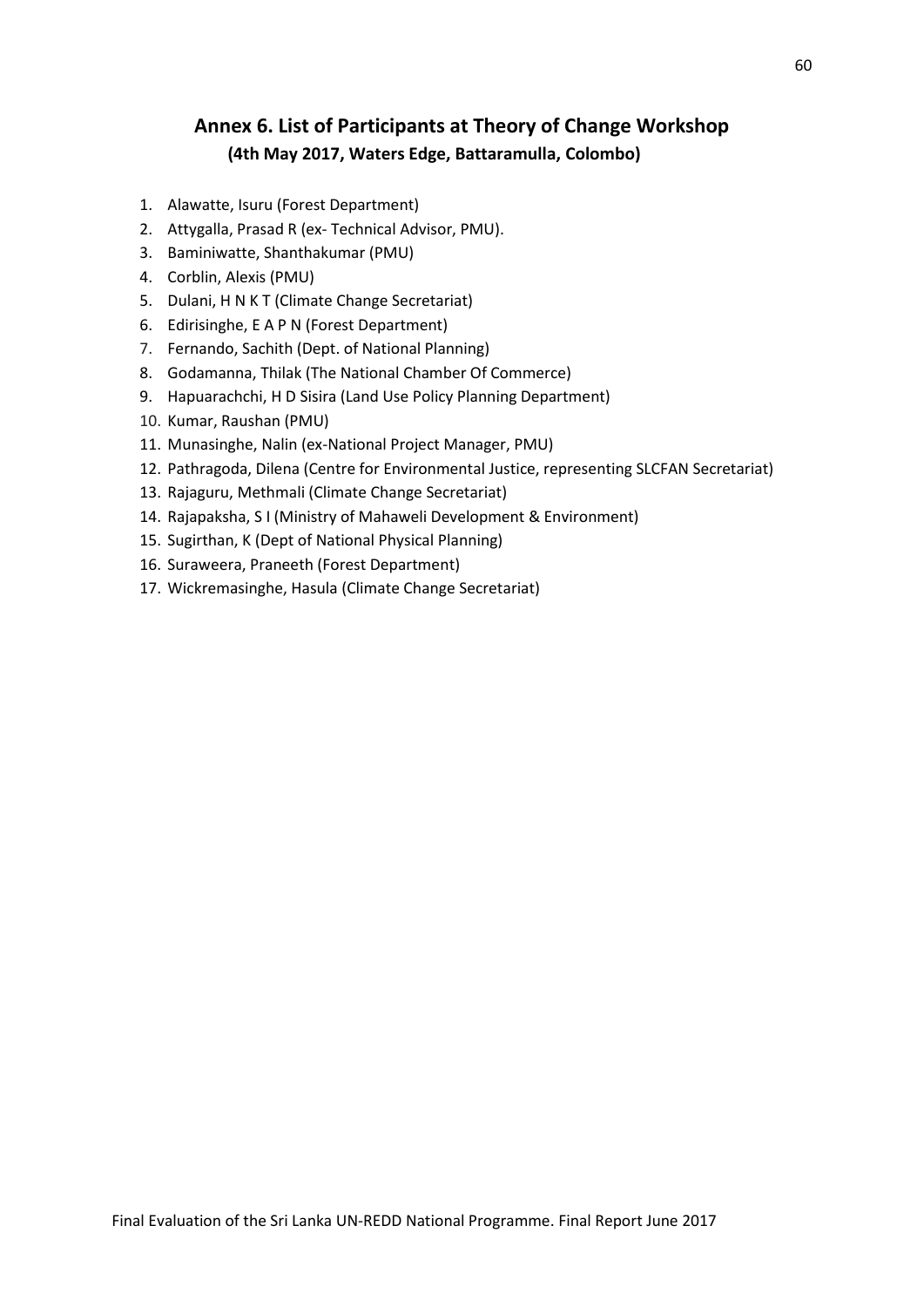| <b>Meeting</b>                   | <b>PEB</b>                |            |            | <b>UN REDD SC</b>         |                           |            | <b>RACB</b> |              |              |            |                       |                           |                         |                    |
|----------------------------------|---------------------------|------------|------------|---------------------------|---------------------------|------------|-------------|--------------|--------------|------------|-----------------------|---------------------------|-------------------------|--------------------|
| <b>Agency</b>                    | #1                        | #2         | #3         | #4                        | #5                        | #6         | #7          | #8           | #1           | #2         | #3                    | #1                        | #2                      | #3                 |
| <b>Ministries</b>                |                           |            |            |                           |                           |            |             |              |              |            |                       |                           |                         |                    |
| MoMD&E                           | $\sqrt{ }$                | $\sqrt{ }$ | $\sqrt{ }$ | $\sqrt{ }$                | $\sqrt{ }$                | $\sqrt{ }$ | $\sqrt{ }$  | $\sqrt{ }$   | $\sqrt{ }$   | $\sqrt{ }$ | $\sqrt{ }$            | $\sqrt{ }$                | $\sqrt{ }$              | $\sqrt{ }$         |
| <b>MLLD</b>                      |                           | $\sqrt{ }$ | $\sqrt{ }$ |                           |                           | $\sqrt{ }$ | $\sqrt{ }$  |              | $\sqrt{ }$   | $\sqrt{ }$ |                       | $\sqrt{ }$                | $\sqrt{ }$              | $\sqrt{ }$         |
| MoA                              |                           | $\sqrt{ }$ | $\sqrt{ }$ |                           | $\sqrt{ }$                | $\sqrt{ }$ |             | $\sqrt{ }$   |              |            |                       |                           | $\sqrt{ }$              |                    |
| <b>MoPI</b>                      |                           | $\sqrt{ }$ | $\sqrt{ }$ | $\sqrt{ }$                | $\sqrt{ }$                | $\sqrt{ }$ | $\sqrt{ }$  | $\sqrt{ }$   |              | $\sqrt{ }$ |                       | $\sqrt{ }$                | $\sqrt{ }$              |                    |
| Min. Irrigation                  |                           |            | $\sqrt{ }$ | $\sqrt{ }$                | $\sqrt{ }$                |            | $\sqrt{ }$  | $\sqrt{ }$   |              |            |                       |                           | $\sqrt{ }$              |                    |
| <b>Departments</b>               |                           |            |            |                           |                           |            |             |              |              |            |                       |                           |                         |                    |
| Forest Dept.                     | $\sqrt{ }$                | $\sqrt{ }$ | $\sqrt{ }$ | $\sqrt{ }$                | $\sqrt{ }$                | $\sqrt{ }$ | $\sqrt{ }$  | $\mathbf{v}$ | $\sqrt{ }$   | $\sqrt{ }$ | $\sqrt{ }$            | $\sqrt{ }$                | $\sqrt{ }$              | $\sqrt{ }$         |
| <b>DWC</b>                       | $\sqrt{ }$                | $\sqrt{ }$ | $\sqrt{ }$ |                           | $\sqrt{ }$                | $\sqrt{ }$ | $\sqrt{ }$  | $\sqrt{ }$   | $\sqrt{ }$   | $\sqrt{ }$ |                       | $\sqrt{ }$                | $\sqrt{ }$              |                    |
| <b>SD</b>                        |                           | $\sqrt{ }$ | $\sqrt{ }$ | $\sqrt{ }$                | $\sqrt{ }$                |            | $\sqrt{ }$  | $\sqrt{ }$   | $\sqrt{ }$   | $\sqrt{ }$ | $\sqrt{ }$            |                           | $\sqrt{ }$              | $\sqrt{ }$         |
| Meteorology                      |                           |            |            | $\sqrt{ }$                | $\sqrt{ }$                |            | $\sqrt{ }$  |              |              |            |                       |                           |                         |                    |
| External                         |                           | $\sqrt{ }$ |            | $\sqrt{ }$                | $\sqrt{ }$                | $\sqrt{ }$ |             |              |              |            |                       | $\sqrt{ }$                | $\sqrt{ }$              | $\sqrt{ }$         |
| Resources                        |                           |            |            |                           |                           |            |             |              |              |            |                       |                           |                         |                    |
| <b>National Planning</b>         |                           | $\sqrt{ }$ | $\sqrt{ }$ |                           |                           |            | $\sqrt{ }$  |              |              |            |                       | $\sqrt{ }$                | $\sqrt{ }$              | $\sqrt{ }$         |
| <b>Other Government Agencies</b> |                           |            |            |                           |                           |            |             |              |              |            |                       |                           |                         |                    |
| <b>CCS</b>                       | $\sqrt{ }$                | $\sqrt{ }$ | $\sqrt{ }$ | $\sqrt{ }$                | $\sqrt{ }$                | $\sqrt{ }$ | $\sqrt{ }$  |              | $\sqrt{ }$   |            | $\sqrt{ }$            | $\sqrt{ }$                | $\sqrt{ }$              |                    |
| <b>CEA</b>                       |                           | $\sqrt{ }$ | $\sqrt{ }$ |                           |                           | $\sqrt{ }$ | $\sqrt{ }$  |              | $\sqrt{ }$   | $\sqrt{ }$ |                       | $\sqrt{ }$                | $\sqrt{ }$              | $\sqrt{ }$         |
| <b>MASL</b>                      |                           | $\sqrt{ }$ | $\sqrt{ }$ | $\sqrt{ }$                | $\sqrt{ }$                | $\sqrt{ }$ | $\sqrt{ }$  | $\sqrt{ }$   |              |            | $\sqrt{ }$            |                           | $\sqrt{ }$              |                    |
| <b>Others</b>                    |                           |            |            |                           |                           |            |             |              |              |            |                       |                           |                         |                    |
| <b>UNDP</b>                      | $\sqrt{ }$                | $\sqrt{ }$ | $\sqrt{ }$ | $\sqrt{ }$                | $\sqrt{ }$                | $\sqrt{ }$ | $\sqrt{ }$  |              |              | $\sqrt{ }$ | $\sqrt{ }$            | $\mathsf{x}$              | X                       | $\pmb{\mathsf{X}}$ |
| <b>FAO</b>                       | $\sqrt{ }$                | $\sqrt{ }$ | $\sqrt{ }$ | $\sqrt{ }$                | $\sqrt{ }$                | $\sqrt{ }$ | $\sqrt{ }$  | $\sqrt{ }$   | $\mathbf{v}$ | $\sqrt{ }$ | $\sqrt{ }$            | $\mathsf{X}$              | $\overline{\mathsf{X}}$ | $\mathsf{X}$       |
| <b>UN Environ.</b>               | $\sqrt{ }$                |            | $\sqrt{ }$ | $\sqrt{ }$                | $\sqrt{ }$                | $\sqrt{ }$ | $\sqrt{ }$  | $\sqrt{ }$   |              |            | $\sqrt{ }$            | $\boldsymbol{\mathsf{X}}$ | $\pmb{\mathsf{X}}$      | $\pmb{\mathsf{X}}$ |
| <b>IUCN</b>                      |                           |            |            |                           |                           |            |             | $\sqrt{ }$   |              |            | $\sqrt{ }$            | $\mathsf{X}$              | $\mathsf{x}$            | $\mathsf{X}$       |
| <b>CS Platform</b>               | $\ensuremath{\mathsf{V}}$ | $\sqrt{ }$ | $\sqrt{ }$ | $\ensuremath{\mathsf{V}}$ | $\ensuremath{\mathsf{V}}$ | $\sqrt{ }$ | $\sqrt{ }$  | $\sqrt{ }$   | $\sqrt{ }$   | $\sqrt{ }$ | $\sqrt{ }$            | $\sqrt{ }$                | $\sqrt{ }$              | $\sqrt{ }$         |
| IP Platform                      |                           | $\sqrt{ }$ | $\sqrt{ }$ | $\sqrt{ }$                | $\sqrt{ }$                | $\sqrt{ }$ | $\sqrt{ }$  |              | $\sqrt{ }$   | $\sqrt{ }$ | $\overline{\sqrt{ }}$ |                           |                         |                    |
| <b>ARF</b>                       |                           |            |            |                           |                           |            |             | $\sqrt{ }$   |              | $\sqrt{ }$ |                       |                           |                         | $\sqrt{ }$         |
| <b>CCC</b>                       |                           |            |            |                           |                           |            |             | $\sqrt{ }$   | $\sqrt{ }$   | $\sqrt{ }$ |                       |                           |                         |                    |
| <b>NCC</b>                       |                           |            |            |                           |                           |            |             | $\sqrt{ }$   |              | $\sqrt{ }$ |                       | $\sqrt{ }$                | $\sqrt{ }$              | $\sqrt{ }$         |

# **Annex 7. Attendance by participating institutions at meetings of PEB, UN-REDD SC and RACB**

Note: X = Not a member (of RACB)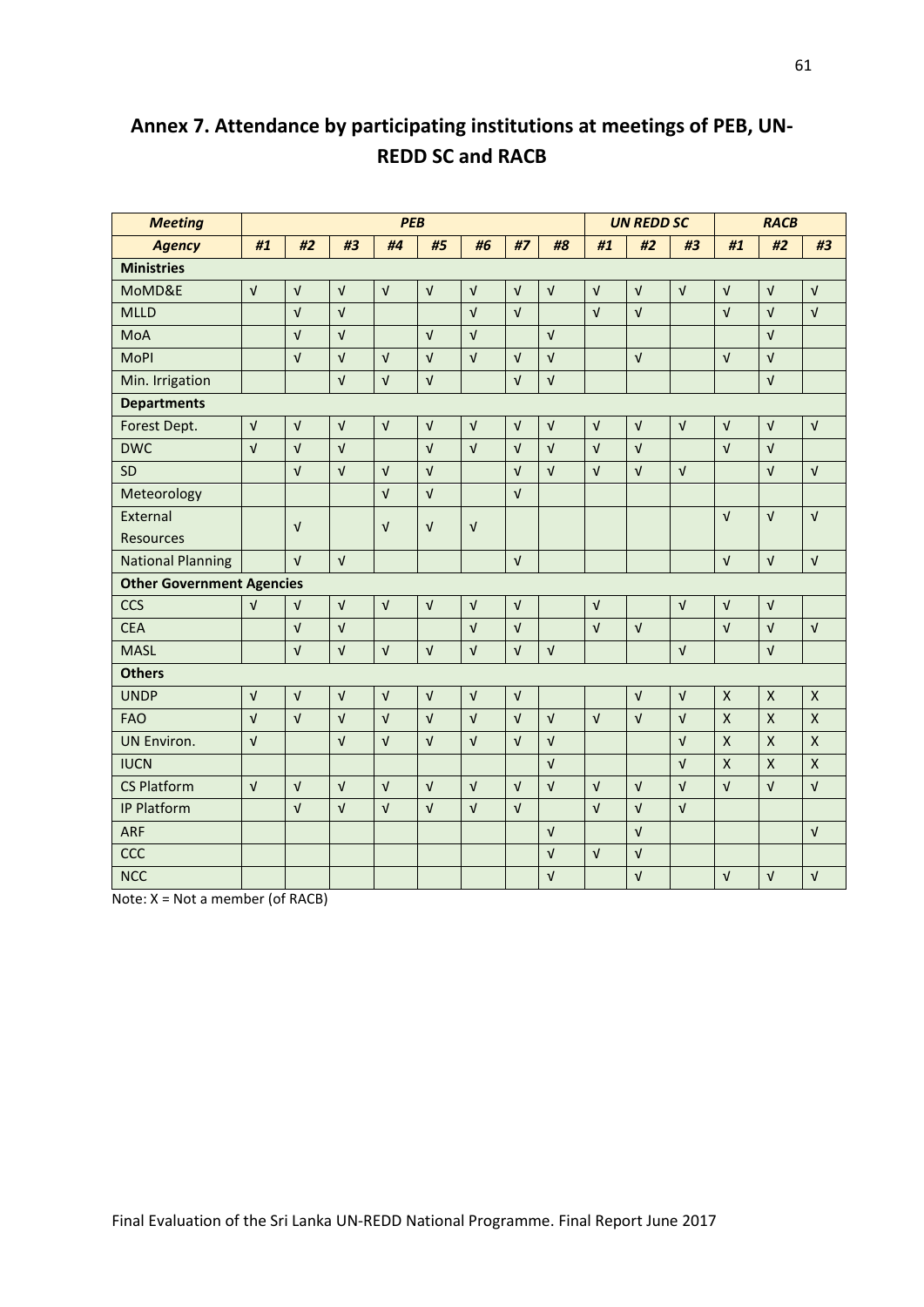## **Annex 8. Composition of Technical Working Groups and Task Forces**

### **1. TWG - [Forest Reference Emission Levels](http://redd.unfccc.int/fact-sheets/forest-reference-emission-levels.html)**

- a) Mr H U Dias, Deputy Conservator of Forest
- b) Mr Isuru Alawatte, Assistant Conservator of Forest
- c) Mr Eranda Gamage, Assistant Director, Department of Wildlife Conservation
- d) Ms Priyanthi, Assistant Director, Land Use Policy and Planning Department
- e) Ms Hasula Wickremasinghe, Programme Assistant, Climate Change Secretariat
- f) Prof. J De Costa, University of Peradeniya
- g) Mr Raushan Kumar, Forestry Officer, UN-REDD Programme
- h) Mr A.N.S. Baminiwatte, MRV National Consultant, UN-REDD Programme

### **2. TWG - Strengthen the national approach to REDD+ safeguards**

- a) Ms Methmali Rajaguru, Climate Change Secretariat
- b) Ms Hasula Wickramasinghe, Climate Change Secretariat
- c) Mr P A G S Nandakumara, Forest Department
- d) Dr U K Lakshman Peiris, Department of Wildlife Conservation
- e) Ms Kusala Mahalekame, Central Environmental Authority
- f) Mr A G Chandrapala, Department of Agriculture
- g) Mr K Sugirthan, National Physical Planning Department
- h) Mr T M A Tennakoon, Ministry of Mahaweli Development & Environment
- i) Mr Hemantha Withanage, Sri Lanka Climate and Forest Action Network
- j) Mr Nalin Munasinghe, UN-REDD Programme
- k) Mr Alexis Corblin, UN-REDD Programme

### **3. TWG - Other Forested Lands**

- a) Mr Dhammika Ranatunga, Ministry of Plantation Industries
- b) Mr Sachith Fernanda, National Planning Department
- c) Mr I W R Jayawardane, Sri Lanka Sate Plantations Corporation
- d) Mr Senarath Wanigathunga, Land Reform Commission
- e) Ms K M K K Kulathunga, Department of Buddhist Affairs
- f) Ms Piumi Costa, Janatha Estates Development Board
- g) M. Piyumi Attygalle, Ministry of Lands
- h) Mr P R Attygalle, SL-UN-REDD Programme
- i) Mr Isuru Alawatta, Forest Department
- j) Mr R A S Ranawaka, Coast Conservation Department
- k) Mr Sampath Dayarathne, Janatha Estates Development Board,
- l) Ms Jeewa W David, Central Environmental Authority
- m) Mr Prabhath WItharana, Department of Agrarian Development

### **4. TWG - Land Use Planning**

- a) Ms W M Priyanthi, LUPPD
- b) Mr H D Sisira Hapuarachchi, LUPPD
- c) Ms Kusala Mahalekame, CEA

Final Evaluation of the Sri Lanka UN-REDD National Programme. Final Report June 2017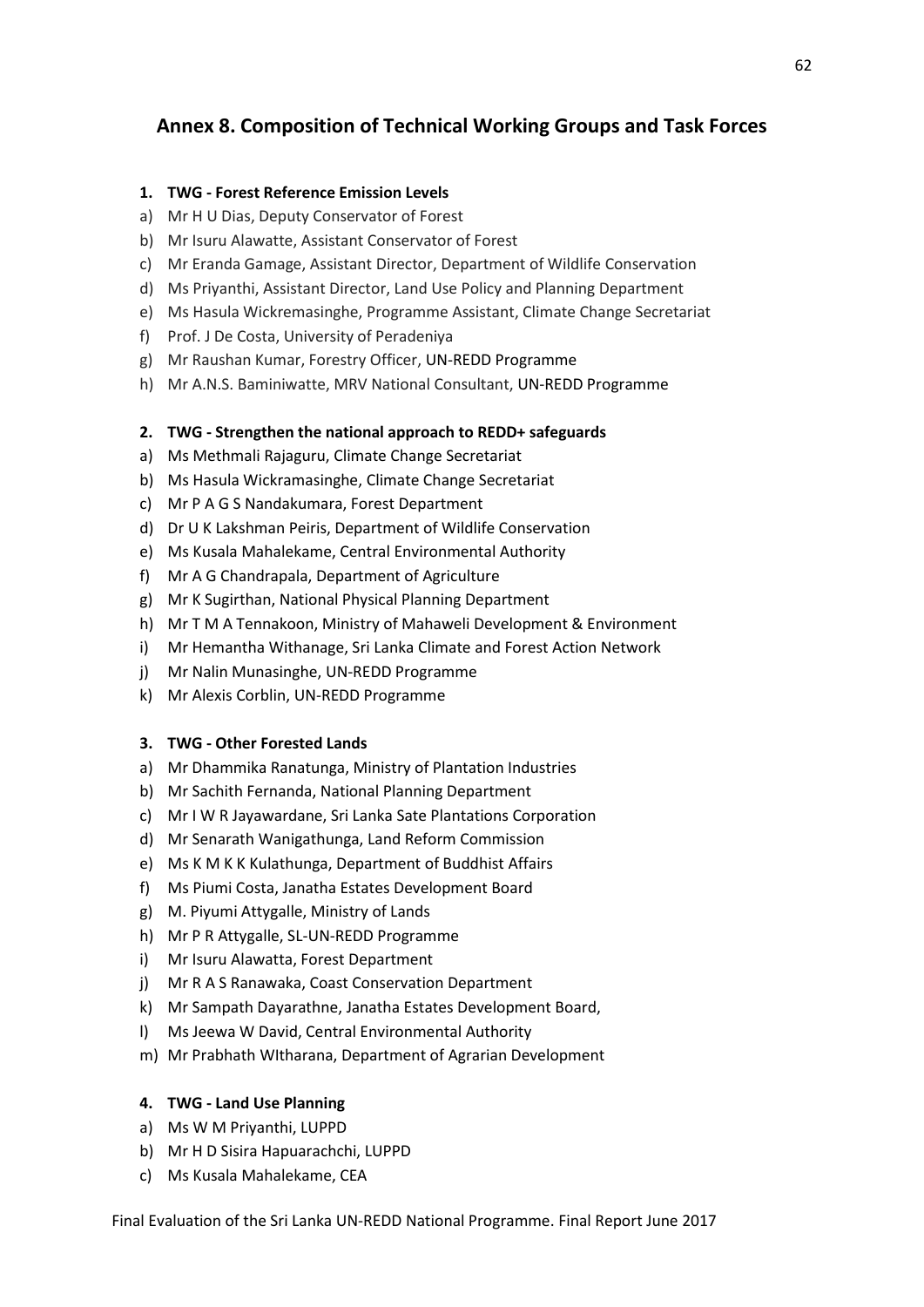- d) Mr S P C Sugeeshwara, Irrigation Dept.
- e) Mr J M D B Jayasundara, Mahaweli Authority of Sri Lanka
- f) Mr Wasantha Dissanayaka, Forest Department
- g) Mr Alexis Corblin, UN-REDD
- h) Ms Priyanga Senarathne, Ministry of Megapolis and Western development
- i) Mr P MS Jayathilaka, National Planning Department
- j) Mr K Suhirthan, National Physical Planning Department
- k) Mr M A K Munasinghe,Agriculture Department

# **5. TWG - Forests, Wildlife and Watershed**

- a) Mr Sarath Kulatunga, Forest Department
- b) Dr U K Lakshman Peiris, Wildlife Conservation Department
- c) Ms G D P N Chathurika, Central Environment Authority
- d) Eng. SPC Sugeeshwara, Irrigation Department
- e) Mr M A K Mubarak, Department of National Planning
- f) Mr. M A K Munasinghe, Natural Resource Management Centre
- g) Mr Sisira Hapuarachchi, Land Use Policy Planning Department
- h) Mr Raushan Kumar, Forestry Officer, UN-REDD Programme
- i) Mr A.N.S. Baminiwatte, MRV National Consultant, UN-REDD Programme

## **6. MRV Task Force**

- a) Mr H D Sisira Haputantri, LUPPD
- b) Mr M A A N Hemekumara, CEA.
- c) Mr Saman Weerasinghe, Survey Department
- d) Ms Bhagya Fernando, Survey Department
- e) Dr U K L Peiris, Dept. of Wildlife Conservation
- f) Mr Sarath Kulatunge, Addl. Conservator General of Forest
- g) Mr Nishantha Edirisinghe, Deputy Conservator of Forest
- h) Ms Methmali Rajaguru, Climate Change Secretariat
- i) Mr Raushan Kumar, Forestry Officer, UN-REDD Programme
- j) Mr A.N.S. Baminiwatte, MRV National Consultant, UN-REDD Programme

#### **7. Communications Task Force**

- a) Dr Ananda Mallawatantri, IUCN Sri Lanka
- b) Ms Kiran Dhanapala, Sustainability & Environmental Consultant and Writer
- c) Mr Avanthi Jayatilake, EML Consultants (Pvt)Ltd
- d) Mr Keith Wijesuriya, OMD Sri Lanka
- e) Dr Jinie Dela, Freelance ecosystem education specialist
- f) Dr Rohan Wijekone, Department of Agriculture
- g) Prof. W L Sumathipala, Mahaweli Authority of Sri Lanka
- h) Nalaka Gunawardena, P V E Asia Pacific
- i) Dr. Ravi Fernando, Resident Country Rep, Insead Institute
- j) Mr Thilal Nanayakkara, Communications Officer, UN-REDD Programme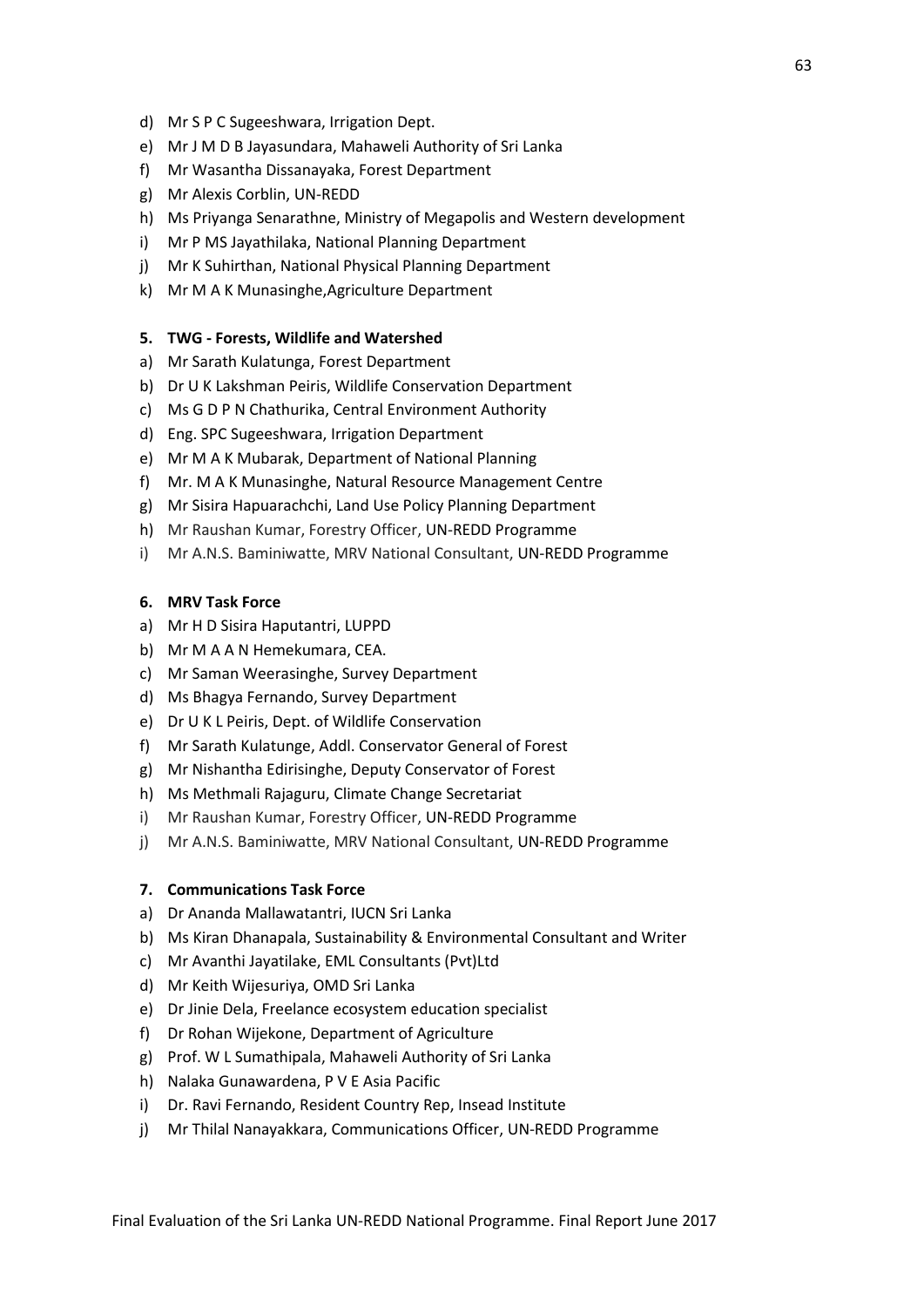#### **8. Task Force - National Policies & Strategies for REDD+**

- a) Ministry of Mahaweli Development & Environment
- b) Ministry of Public Administration
- c) Ministry of Provincial Councils & Local Government
- d) Ministry of Finance,
- e) Ministry of National Policy & Economic Affairs
- f) Ministry of Agriculture,
- g) Ministry of Irrigation & Water resources
- h) Ministry of Plantation Industries,
- i) Ministry of Sustainable development & Wildlife,
- j) Ministry of Power & energy
- k) Ministry of Lands
- l) Ministry of Home Affairs
- m) Ministry of Mega polis and Western Development
- n) Other ministries and departments as appropriate according to the issues under discussion.

64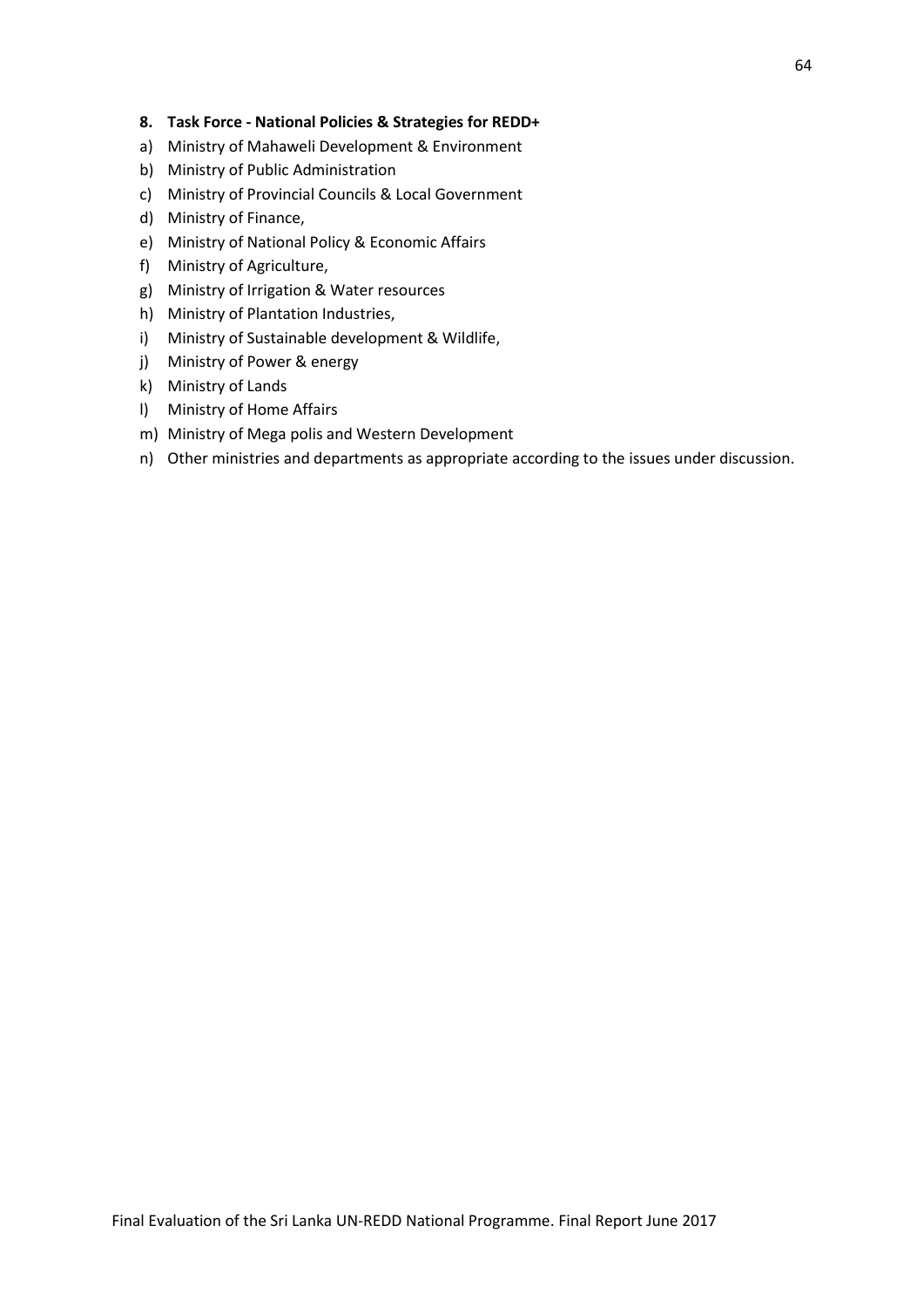# **Annex 9. Planned and implemented activities**

| <b>Planned Activities</b>                                                                                      | <b>Implemented Activities</b>                                             |
|----------------------------------------------------------------------------------------------------------------|---------------------------------------------------------------------------|
| Outcome 1: National Consensus reached on the National REDD+ Programme                                          |                                                                           |
| Output 1.1: Broad-based, multi-stakeholder national REDD+ advisory group established                           |                                                                           |
| Output 1.2: National legal, procedural, institutional and capacity needs arrangements for sectors relevant for |                                                                           |
| REDD+ reviewed                                                                                                 |                                                                           |
| Output 1.3: National REDD+ Roadmap prepared                                                                    |                                                                           |
| Activity 1.1.1 Review and finalize draft terms of                                                              | Activity 1.1.1 Terms of reference for the UNREDD                          |
| reference for the National REDD+ Programme                                                                     | SC/RACB completed and approved                                            |
| Management and Coordinating Committee (RPMCC)                                                                  |                                                                           |
| Activity 1.1.2. Establish RPMCC, through a ministerial                                                         | Activity 1.1.2. Established RACB, through a Cabinet                       |
| decree                                                                                                         | Paper                                                                     |
| Activity 1.1.3 Initiate national coordination                                                                  | Activity 1.1.3 Initiated national coordination workshops                  |
| workshops                                                                                                      |                                                                           |
| Activity 1.1.4. Organize regular meetings of REDD+                                                             | Activity 1.1.4 Organized regular meetings of REDD+                        |
| stakeholders                                                                                                   | stakeholders                                                              |
| Activity1.2.1. Conduct gap analysis and recommend                                                              | Activity1.2.1. Conducted gap analysis and recommend                       |
| actions (e.g., MRV and Monitoring, Policy and                                                                  | actions (linked to Output 2.1 and 5.6)                                    |
| Measures & Stakeholder Engagement) (linked to<br>Output 2.1 and 5.6)                                           |                                                                           |
| Activity1.2.2. Review institutional and legal                                                                  | Activity1.2.2. Reviewed institutional and legal                           |
| arrangements and lessons of the Haritha Lanka                                                                  | arrangements and lessons of the Haritha Lanka                             |
| programme (including implications of Rio+ 20) and its                                                          | programme                                                                 |
| relevance to REDD+                                                                                             |                                                                           |
| Activity1.2.3. Stakeholder mapping (public and                                                                 | Activity1.2.3. Stakeholder mapping completed (linked                      |
| private sectors, CSO, forest dependent communities                                                             | to Output 3.2)                                                            |
| and Indigenous Peoples, etc.) (linked to Output 3.2)                                                           |                                                                           |
| Activity1.2.4. Identify capacity needs in national legal,                                                      | Activity1.2.4. Capacity needs identified in national legal,               |
| procedural and institutional arrangements for REDD+                                                            | procedural and institutional arrangements for REDD+                       |
| Activity1.2.5. Develop a set of guidelines for                                                                 | Activity1.2.5. Developed a set of guidelines for                          |
| management arrangements for the National REDD+                                                                 | management arrangements for the National REDD+                            |
| Programme                                                                                                      | Programme                                                                 |
| Activity1.3.1. Review and consolidate all assessment                                                           | Activity1.3.1. Reviewed and consolidated all                              |
| results from output 1.2                                                                                        | assessment results from output 1.2                                        |
| Activity1.3.2. Consultation meeting on preparation of<br>the Roadmap (linked to Output 1.1 - Consultation      | Activity1.3.2. Consultation meeting on preparation of<br>the Roadmap held |
| Meeting)                                                                                                       |                                                                           |
| Activity1.3.3. Prepare a draft National REDD+                                                                  | Activity1.3.3. Draft National REDD+ Roadmap prepared                      |
| Roadmap                                                                                                        |                                                                           |
| Activity1.3.4. Invite public comments on the draft                                                             | Not achieved                                                              |
| Activity1.3.5. Finalize the Roadmap through a                                                                  | Activity1.3.5. Finalize the Roadmap through a validation                  |
| validation meeting with stakeholders                                                                           | meeting with stakeholders                                                 |
| Outcome 2: Management arrangements contributing to the National REDD+ process                                  |                                                                           |
| Output 2.1: UN-REDD Programme implementation arrangements established (PMU; Networks; TWGs)                    |                                                                           |
| Output 2.2: Capacity Building Action Plan developed for REDD+ [cf. Output 1.2]                                 |                                                                           |
| Activity2.1.1. Establish and operate PMU and                                                                   | Activity2.1.1. PMU established and operational                            |
| effective REDD+ management structure and working                                                               |                                                                           |
| arrangements                                                                                                   |                                                                           |

Final Evaluation of the Sri Lanka UN-REDD National Programme. Final Report June 2017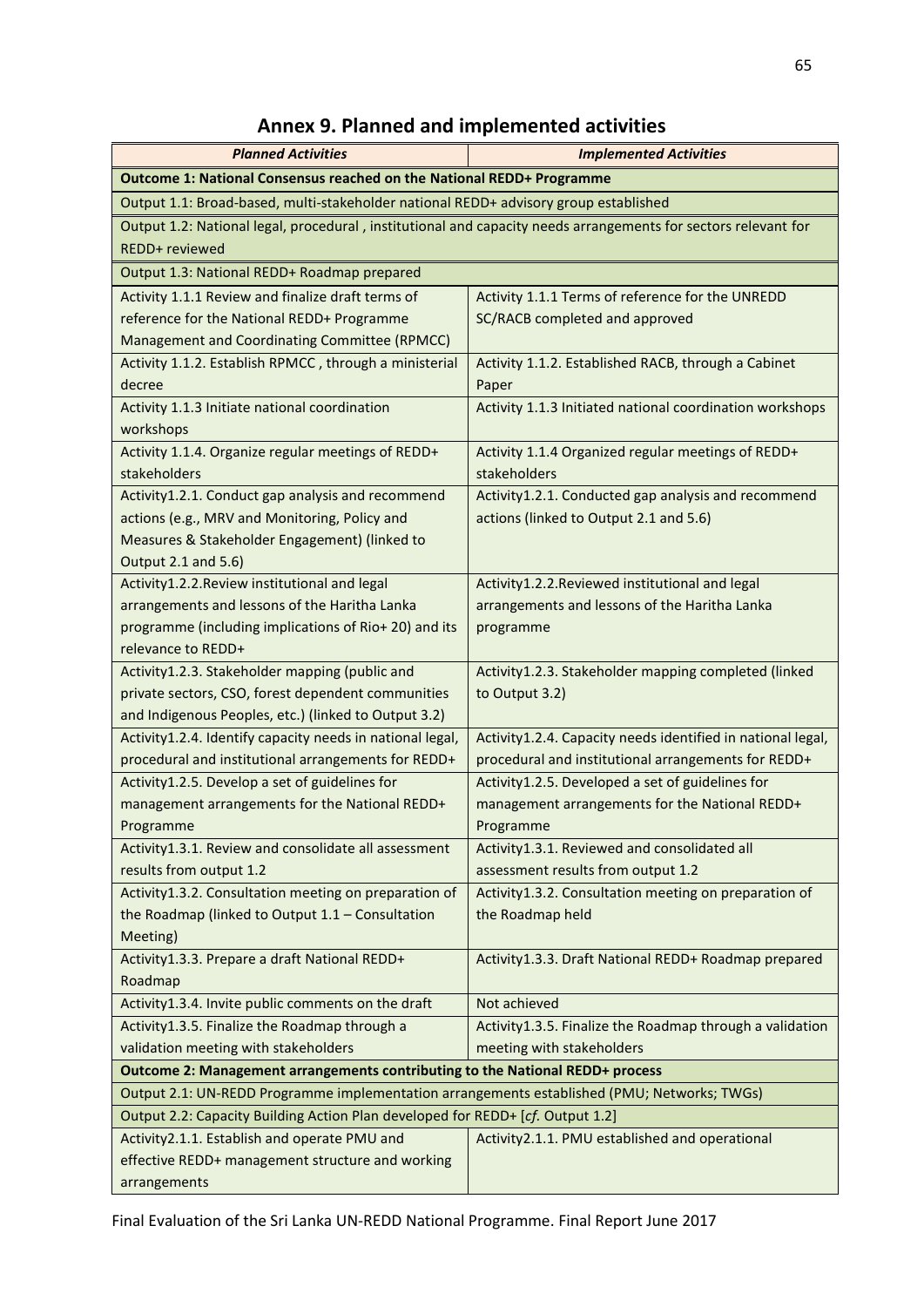| <b>Planned Activities</b>                                                                     | <b>Implemented Activities</b>                              |  |
|-----------------------------------------------------------------------------------------------|------------------------------------------------------------|--|
| Activity2.1.2. Establish networks and links between                                           | Activity2.1.2. Networks and links between RACB, MoE,       |  |
| RPMCC, MoE, CCS, DWC and other related                                                        | CCS, DWC and other related institutions (private sector,   |  |
| institutions (private sector, CBOs, NGOs, public                                              | CBOs, NGOs, public sector, INGOs, academia, etc.)          |  |
| sector, INGOs, academia, etc)                                                                 | established                                                |  |
| Activity2.1.3. Establish TFs, TWGs and organize                                               | Activity2.1.3. Established TFs, TWGs and organized         |  |
| regular meetings and workshops and capacity                                                   | regular meetings and workshops and capacity building       |  |
| building events (open to any other relevant groups)                                           | events                                                     |  |
| Activity 2.1.4 Undertake regular M&E (including                                               | Activity 2.1.4 Regular M&E undertaken (including           |  |
| <b>Terminal evaluation)</b>                                                                   | <b>Terminal evaluation)</b>                                |  |
| Activity2.2.1. Identify an effective REDD+                                                    | Activity2.2.1. Working arrangements with key               |  |
| management structure and working arrangements                                                 | institutions and partners established                      |  |
| with key institutions and partners - coordinate and                                           |                                                            |  |
| collaborate with other development and national                                               |                                                            |  |
| partner activities (e.g., assisted regeneration, fires,                                       |                                                            |  |
| invasive species, agriculture, timber trade,                                                  |                                                            |  |
| production and consumption, etc.)                                                             |                                                            |  |
| Activity 2.2.2. Develop a Competency Framework for                                            | No, only 2.2.3                                             |  |
| REDD+ in Sri Lanka                                                                            |                                                            |  |
| Activity 2.2.3. Prepare the capacity building action                                          | Activity 2.2.3. Capacity Building Needs Assessment         |  |
| plan based on a Capacity Building Needs Assessment                                            | (CBNA) prepared.                                           |  |
| (CBNA) for the forest sector in Sri Lanka, including all                                      |                                                            |  |
| stakeholder groups                                                                            |                                                            |  |
| Outcome 3: Improved stakeholder awareness and effective engagement                            |                                                            |  |
| Output 3.1: Strategic communication and consultation plan prepared                            |                                                            |  |
| Output 3.2: Stakeholder engagement in REDD+ Readiness process enhanced (including FPIC)       |                                                            |  |
| Activity 3.1.1. Identify target groups (linked to<br>Activity 3.1.1. Target groups Identified |                                                            |  |
| Activity 1.2.3)                                                                               |                                                            |  |
| Activity 3.1.2 Establish communication networks with                                          | Activity 3.1.2 Establish communication networks with       |  |
| development partners for increased coordination and                                           | development partners for increased coordination and        |  |
| collaboration -e.g., linking up with DayataSevena                                             | collaboration                                              |  |
| campaign and DiviNeguma programme, plantation                                                 |                                                            |  |
| sector, CBOs, NGOs, civil society groups                                                      |                                                            |  |
| Activity 3.1.3. Design and validate communications                                            | Activity 3.1.3. Communication strategy developed and       |  |
| strategies and plans for target groups in all 3 national                                      | agreed upon.                                               |  |
| languages for raising awareness, promoting                                                    |                                                            |  |
| engagement and behavioral changes towards green                                               |                                                            |  |
| economy (communication formats, products and                                                  |                                                            |  |
| feedback/evaluation mechanisms) (linked to Output                                             |                                                            |  |
| 3.2, Output 3.4 and Output 5.6)                                                               |                                                            |  |
| Activity 3.1.4. Establish and maintain a trilingual                                           | Activity 3.1.4. Established and operationalised trilingual |  |
| REDD+ website and a media platform, and link with                                             | REDD+ website and a media platform, and link with          |  |
| MoE media unit and websites of other stakeholders.                                            | websites of other stakeholders.                            |  |
| (linked to Output 3.2)                                                                        |                                                            |  |
| Activity 3.1.5. Document and disseminate lessons-                                             | Activity 3.1.5. Document and disseminate lessons-          |  |
| learnt                                                                                        | learnt                                                     |  |
| Activity 3.2.1. Agree and establish inclusive                                                 | Activity 3.2.1. Three stakeholder fora established.        |  |
| stakeholder forums linked to the National REDD+                                               |                                                            |  |
| process                                                                                       |                                                            |  |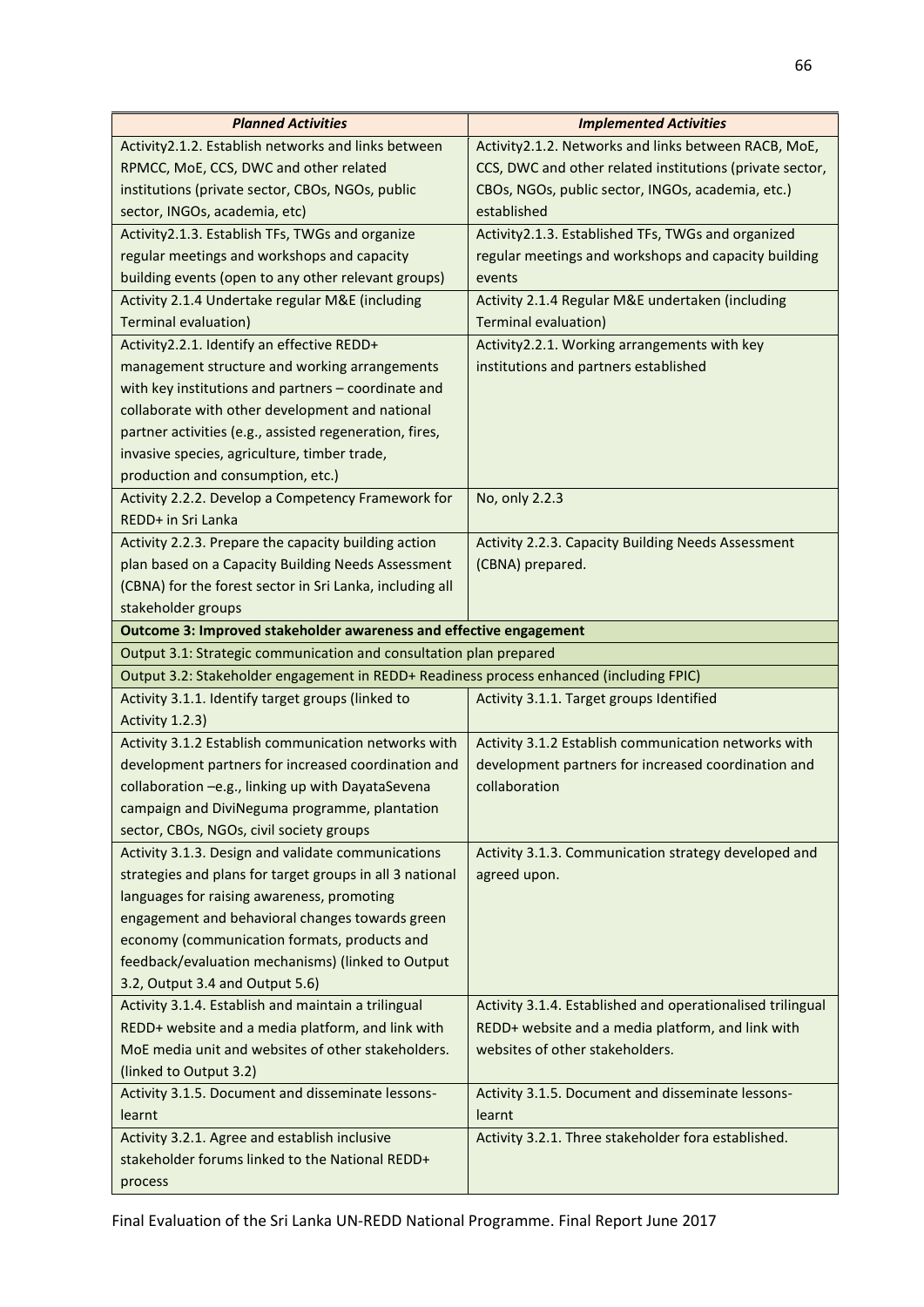| <b>Planned Activities</b>                                                                                    | <b>Implemented Activities</b>                              |  |
|--------------------------------------------------------------------------------------------------------------|------------------------------------------------------------|--|
| Activity 3.2.2. Support self-organized regular meetings                                                      | Activity 3.2.2. Self-organized regular meetings by the     |  |
| by the stakeholder forums                                                                                    | stakeholder fora supported.                                |  |
| Activity 3.2.3. Consult with stakeholders and identify                                                       | Activity 3.2.3. Consult with stakeholders and identify a   |  |
| a pilot location for demonstrating how FPIC can be                                                           | pilot location for demonstrating how FPIC can be           |  |
| applied in a real case (linked to Output 4.1)                                                                | applied in a real case (linked to Output 4.1)              |  |
| Activity 3.2.4. Pilot FPIC and document lessons (linked                                                      | Activity 3.2.4. Pilot FPIC and document lessons (linked to |  |
| to Output 5.6)                                                                                               | Output 5.6)                                                |  |
| Activity 3.2.5. Prepare and validate a national FPIC                                                         | Activity 3.2.5. Prepare and validate a national FPIC       |  |
| guideline and application toolkit                                                                            | guideline and application toolkit                          |  |
| Activity 3.2.6. Design training programs for FPIC                                                            | Activity 3.2.6. Design training programs for FPIC          |  |
| application                                                                                                  | application                                                |  |
| Activity 3.2.7. Review existing grievance systems and                                                        | Activity3.2.7. Review existing grievance systems and       |  |
| establish an appropriate grievance mechanism                                                                 | establish an appropriate grievance mechanism               |  |
| Activity 3.2.8 Design and implement training on                                                              | Activity 3.2.8 Design and implement training on            |  |
| communication and team building for relevant                                                                 | communication and team building for relevant               |  |
| institutions, NGOs and CBOs, Indigenous People and                                                           | institutions, NGOs and CBOs, Indigenous People and         |  |
| local communities, women, private sector and other                                                           | local communities, women, private sector and other         |  |
| relevant groups (linked to Output 3.1)                                                                       | relevant groups (linked to Output 3.1)                     |  |
| Activity 3.2.9 Design and implement customized                                                               | Activity 3.2.9 Design and implement customized             |  |
| communication training for relevant institutions                                                             | communication training for relevant institutions           |  |
| Activity3.2.10. Enhancement of equipment and                                                                 | Activity3.2.10. Enhancement of equipment and               |  |
| material for communication and extension                                                                     | material for communication and extension programmes        |  |
| programmes of the FD and other relevant agencies of                                                          | of the FD and other relevant agencies of cross sectoral    |  |
| cross sectoral significance with regard to REDD+                                                             | significance with regard to REDD+                          |  |
| Outcome 4: National REDD+ Strategy (NRIFAP) and implementation framework                                     |                                                            |  |
| Output 4.1: Drivers of deforestation and forest degradation, and legal and policy alignment needs identified |                                                            |  |
| Output 4.2: Land tenure and use rights clarified towards the benefit sharing of REDD+                        |                                                            |  |
| Output 4.3: Options for addressing deforestation and forest degradation at sub-national level identified     |                                                            |  |
| Output 4.4: Options for equitable and transparent benefit sharing identified                                 |                                                            |  |
| Output 4.5: National REDD+ Strategy developed                                                                |                                                            |  |
| Activity4.1.1. Identify drivers of D&D (Further                                                              | Activity4.1.1. Drivers of D&D identified                   |  |
| confirmation of the initial assessment of drivers -                                                          |                                                            |  |
| Annex in R-PP                                                                                                |                                                            |  |
| Activity4.1.2. Assess national forest governance                                                             | Activity4.1.2. The national forest governance systems      |  |
| systems (linked to Output 5.6)                                                                               | assessed                                                   |  |
| Activity4.1.3. Assess existing laws and policies to                                                          | Activity4.1.3. Existing laws and policies to foster policy |  |
| foster policy alignment in the land resources and                                                            | alignment in the land resources and other relevant         |  |
| other relevant sectors (linked to Output 1.2. and 5.6)                                                       | sectors assessed                                           |  |
| Activity4.1.4. Analyse conflicts of interest between                                                         | Activity4.1.4. Analyse conflicts of interest between       |  |
| development activities and forest conservation and                                                           | development activities and forest conservation and         |  |
| recommend remedial measures (linked to 5.6)                                                                  | recommend remedial measures (linked to 5.6)                |  |
| Activity4.1.5. Conduct an Integrated spatial and                                                             | Activity4.1.5. Conduct an Integrated spatial and           |  |
| economic analysis of sectoral development plans and                                                          | economic analysis of sectoral development plans and        |  |
| scenarios (e.g. concession, infrastructure, etc.) and                                                        | scenarios (e.g. concession, infrastructure, etc.) and      |  |
| potential areas of conflict (linked to output 4.4)                                                           | potential areas of conflict (linked to output 4.4)         |  |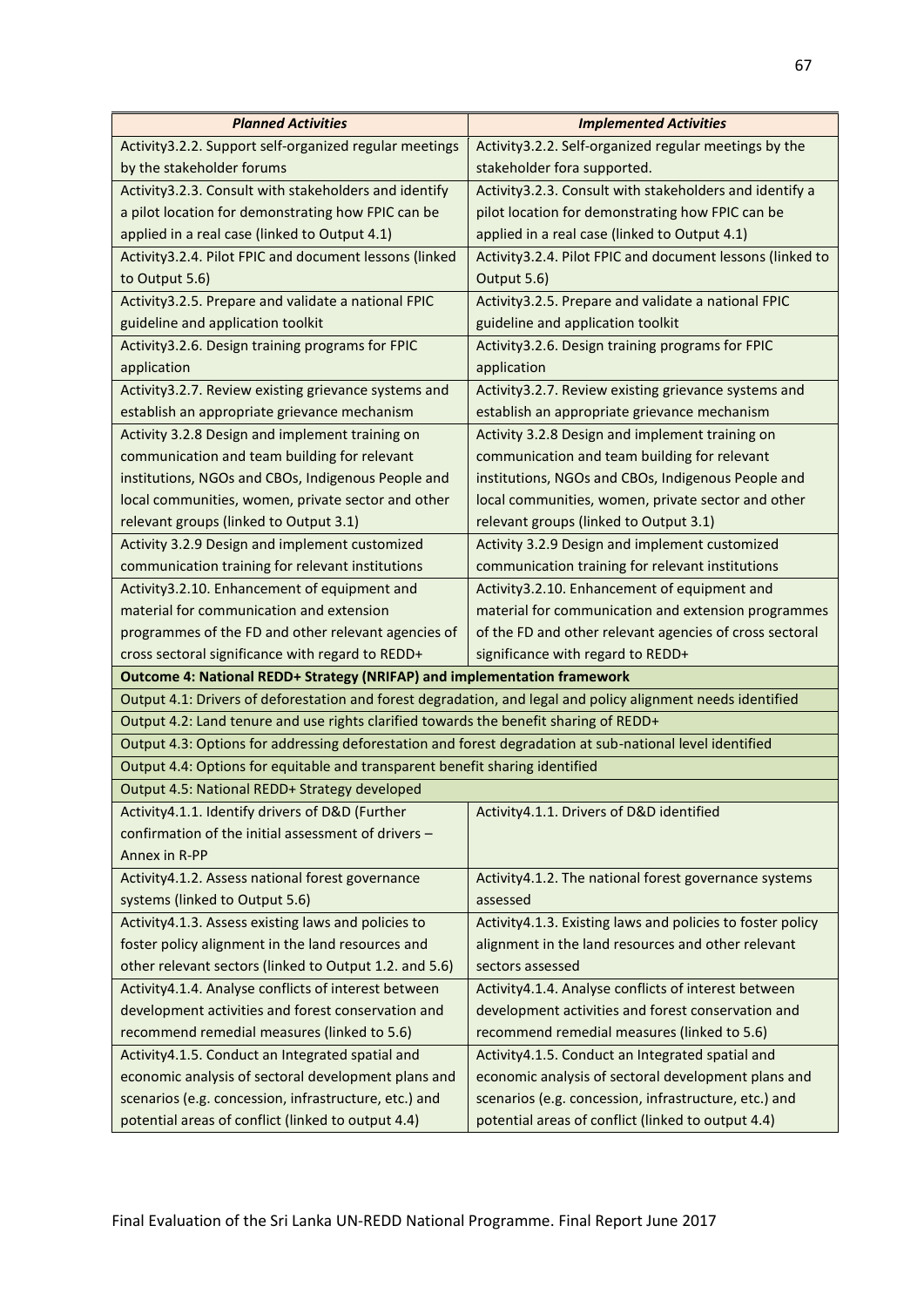| <b>Planned Activities</b>                                                                                  | <b>Implemented Activities</b>                                                                              |
|------------------------------------------------------------------------------------------------------------|------------------------------------------------------------------------------------------------------------|
| Activity4.1.6. Provide policy recommendations and                                                          | Activity4.1.6. Provide policy recommendations and                                                          |
| sectoral action plans for REDD+ (incl. SFM, agriculture                                                    | sectoral action plans for REDD+ (incl. SFM, agriculture                                                    |
| and transformational policies toward green                                                                 | and transformational policies toward green economy)                                                        |
| economy)                                                                                                   |                                                                                                            |
| Activity4.1.7. Validate policy recommendations with                                                        | Activity4.1.7. Validate policy recommendations with                                                        |
| stakeholders                                                                                               | stakeholders                                                                                               |
| Activity 4.1.8 Assess the existing laws and policies to                                                    | Activity 4.1.8 Existing laws and policies to foster policy                                                 |
| foster policy alignment in the relevant sectors (linked                                                    | alignment in the relevant sectors assessed                                                                 |
| to activity 4.2.2.)                                                                                        |                                                                                                            |
| Activity 4.2.1. Assess land and forest tenure systems                                                      | Activity4.2.1. Land and forest tenure systems and                                                          |
| and applicability under REDD+                                                                              | applicability under REDD+ assessed                                                                         |
| Activity4.2.2. Analyse gaps in land ownership and                                                          | Activity4.2.2. Analyse gaps in land ownership and                                                          |
| related legislations and policies (including gender                                                        | related legislations and policies (including gender                                                        |
| issues) (linked to Output 5.6)                                                                             | issues) (linked to Output 5.6)                                                                             |
| Activity 4.2.3. Study the meaning and applicability of                                                     | Activity4.2.3. Study the meaning and applicability of the                                                  |
| the concept of 'carbon rights' (linked to Output 5.6)                                                      | concept of 'carbon rights' (linked to Output 5.6)                                                          |
| Activity4.2.4. Consult with stakeholders to promote                                                        | Activity4.2.4. Consult with stakeholders to promote and                                                    |
| and develop holistic land-use planning strategies                                                          | develop holistic land-use planning strategies (linked to                                                   |
| (linked to activity 4.1.6)                                                                                 | activity 4.1.6)                                                                                            |
| Activity4.2.5. Clarify land ownership/tenure and use                                                       | Activity4.2.5. Land ownership/tenure and use rights to                                                     |
| rights to enable REDD+ activities                                                                          | enable REDD+ activities assessed                                                                           |
| Activity4.3.1. Resolve conflicts with local people                                                         | Activity4.3.1. Resolve conflicts with local people related                                                 |
| related to available guidelines/ legal boundaries and                                                      | to available guidelines/ legal boundaries and clarify                                                      |
| clarify forest boundary disputes where necessary                                                           | forest boundary disputes where necessary                                                                   |
| Activity4.3.2. Review and readdress potential impacts                                                      | Activity4.3.2. Review and readdress potential impacts in                                                   |
| in human/wildlife conflicts through REDD+/SFM                                                              | human/wildlife conflicts through REDD+/SFM activities                                                      |
| activities                                                                                                 |                                                                                                            |
| Activity4.3.3. Conduct an inventory of reforested                                                          | Activity4.3.3. Conduct an inventory of reforested areas                                                    |
| areas                                                                                                      |                                                                                                            |
| Activity4.3.4. Assess opportunity cost of alternate                                                        | Activity4.3.4. Assess opportunity cost of alternate                                                        |
| livelihoods/land uses                                                                                      | livelihoods/land uses                                                                                      |
| Activity4.3.5. Assess potential sustainable uses and                                                       | Activity4.3.5. Assess potential sustainable uses and                                                       |
| species to be utilized in enrichment planting in                                                           | species to be utilized in enrichment planting in                                                           |
| degraded forests                                                                                           | degraded forests                                                                                           |
| Activity4.3.6. Analyse the status of degraded forests                                                      | Activity4.3.6. Analyse the status of degraded forests                                                      |
| that can be used for assisted regeneration or                                                              | that can be used for assisted regeneration or                                                              |
| enrichment planting and provide policy options                                                             | enrichment planting and provide policy options                                                             |
| Activity4.3.7. Establish an inventory of tree cover<br>outside forests and dynamics of agro-forest gardens | Activity4.3.7. Establish an inventory of tree cover<br>outside forests and dynamics of agro-forest gardens |
| (linked to Output 5.2)                                                                                     | (linked to Output 5.2)                                                                                     |
|                                                                                                            |                                                                                                            |
| Activity4.3.8. Assess potential for private sector<br>engagement in REDD+, including tea and other         | Activity4.3.8. Assess Potential for private sector<br>engagement in REDD+, assessed                        |
| plantation industries                                                                                      |                                                                                                            |
| Activity4.3.9. Develop an approach for                                                                     | Activity4.3.9. Develop an approach for mainstreaming                                                       |
| mainstreaming REDD+ into Provincial/District level                                                         | REDD+ into Provincial/District level planning processes                                                    |
| planning processes                                                                                         |                                                                                                            |
|                                                                                                            |                                                                                                            |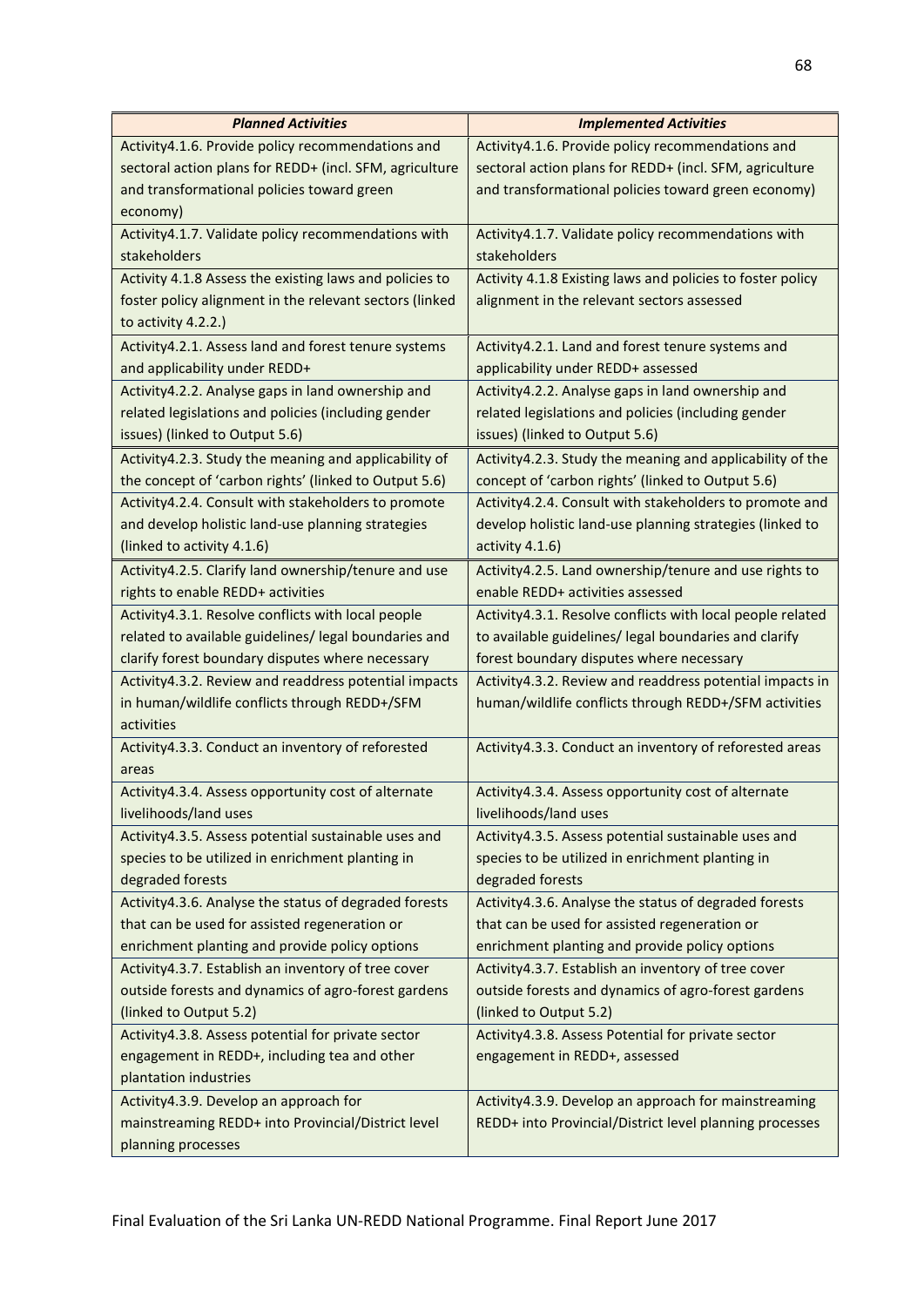| <b>Planned Activities</b>                                           | <b>Implemented Activities</b>                                                                                 |
|---------------------------------------------------------------------|---------------------------------------------------------------------------------------------------------------|
| Activity4.3.10. Analyse lessons from participatory                  | Activity4.3.10. Analyse lessons from participatory                                                            |
| models in the forest sector                                         | models in the forest sector                                                                                   |
| Activity4.4.1. Assess existing systems for financial                | Activity4.4.1. Assess existing systems for financial                                                          |
| management and distribution (e.g., micro-finance,                   | management and distribution (e.g., micro-finance,                                                             |
| national pension and healthcare schemes, etc.)                      | national pension and healthcare schemes, etc.)                                                                |
| Activity4.4.2. Recommend potential policy options                   | Activity4.4.2. Recommend potential policy options for                                                         |
| for REDD+ finance management and benefit sharing                    | REDD+ finance management and benefit sharing                                                                  |
| arrangements (linked to Output 5.6)                                 | arrangements (linked to Output 5.6)                                                                           |
| Activity4.4.3. Validate policy recommendations with                 | Activity4.4.3. Validate policy recommendations with                                                           |
| stakeholders                                                        | stakeholders                                                                                                  |
| Activity4.5.1. Develop national REDD+ strategy                      | Activity4.5.1. NRIFAP developed                                                                               |
| options and recommendations, including integrated                   |                                                                                                               |
| financing strategies based on all assessment and                    |                                                                                                               |
| consultation outcomes                                               |                                                                                                               |
| Activity4.5.2. Validate national REDD+ strategy                     | Activity4.5.2. NRIFAP approved by stakeholder forums                                                          |
| options and recommendations with stakeholders                       |                                                                                                               |
| Outcome 5. Monitoring and MRV results for REDD+ activities provided |                                                                                                               |
| Output 5.1: MRV process initiated                                   |                                                                                                               |
| Output 5.2: National forest monitoring systems established          |                                                                                                               |
| Output 5.3: National forest inventory designed                      |                                                                                                               |
| Output 5.4: National circumstances considered for REL/RL            |                                                                                                               |
| Output 5.5: National REL/RL tested                                  |                                                                                                               |
|                                                                     | Output 5.6: Framework for social and environmental risk mitigation and potential multiple benefit enhancement |
| designed                                                            |                                                                                                               |
| Activity 5.1.1. Development of the MRV Action Plan,                 | Activity5.1.1. MRV Action Plan developed                                                                      |
| while ensuring sustainability of the Action Plan                    |                                                                                                               |
| Activity 5.1.2. Enhance general capacities for various              | Activity5.1.2. Enhance general capacities for various                                                         |
| stakeholders involved in monitoring and MRV                         | stakeholders involved in monitoring and MRV                                                                   |
| Activity5.1.3. Deliver forest sector capacity training              | Activity5.1.3. Deliver forest sector capacity training on                                                     |
| on GHG inventory                                                    | <b>GHG inventory</b>                                                                                          |
| Activity 5.1.4. Rationalize forest definition and                   | Activity5.1.4. Rationalize forest definition and establish                                                    |
| establish a forest stratification system                            | a forest stratification system                                                                                |
| Activity5.1.5. Establish a central database and                     | Activity 5.1.5. A central database and archiving system                                                       |
| archiving system including the provision of                         | including the provision of information on REDD+                                                               |
| information on REDD+ safeguards (linked to Output                   | safeguards provided.                                                                                          |
| 5.6)                                                                |                                                                                                               |
| Activity5.1.6. Harmonization of existing EF and AD                  | Activity 5.1.6. Harmonization of existing EF and AD data                                                      |
| data and identifying data gaps                                      | and identifying data gaps                                                                                     |
| Activity 5.1.7. Develop QA/QC procedures for activity               | Activity 5.1.7. Develop QA/QC procedures for activity                                                         |
| data and emission factors                                           | data and emission factors                                                                                     |
| Activity5.2.1. Training on forest cover monitoring                  | Activity5.2.1. Training on forest cover monitoring                                                            |
| (remote sensing, GIS and database management etc.)                  | completed                                                                                                     |
| Activity 5.2.2. Collate and populate database with                  | Activity 5.2.2. Collated and populated database with                                                          |
| mapping information                                                 | mapping information                                                                                           |
| Activity 5.2.3. Analyse satellite imagery and provide               | Activity 5.2.3. Satellite imagery analysed and                                                                |
| recommendations for forest monitoring                               | recommendations provided for forest monitoring                                                                |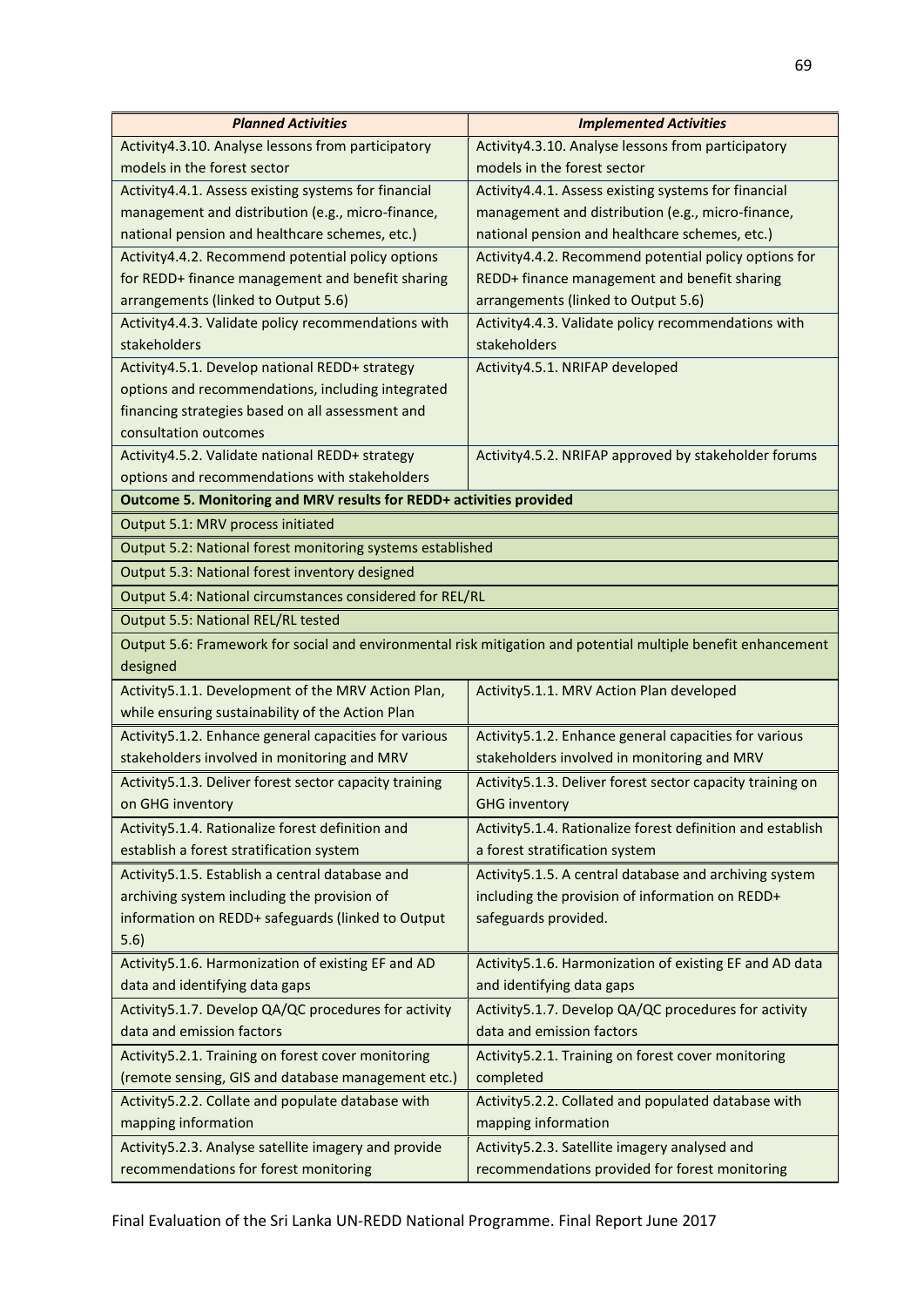| <b>Planned Activities</b>                                | <b>Implemented Activities</b>                              |  |
|----------------------------------------------------------|------------------------------------------------------------|--|
| Activity 5.2.4. Identify and validate parameters for     | Activity 5.2.4. Parameters for forest monitoring system    |  |
| forest monitoring system with stakeholders               | with stakeholders identified and validated                 |  |
| Activity 5.2.5. Determine the role of communities in     | Activity 5.2.5. Determine the role of communities in       |  |
| monitoring forest cover change                           | monitoring forest cover change                             |  |
| Activity 5.2.6. Undertake a cost benefits analysis for   | Activity 5.2.6. Undertake a cost benefits analysis for the |  |
| the forest monitoring system                             | forest monitoring system                                   |  |
| Activity 5.2.7. Develop and operationalize a country-    | Activity 5.2.7. Develop and operationalize a country-      |  |
| specific forest monitoring system                        | specific forest monitoring system                          |  |
| Activity 5.2.8. Develop and deliver training             | Activity5.2.8. Develop and deliver training programmes     |  |
| programmes on data interpretation for monitoring         | on data interpretation for monitoring systems (as part     |  |
| systems (as part of the collaboration between FAO        | of the collaboration between FAO and INPE)                 |  |
| and INPE)                                                |                                                            |  |
| Activity 5.2.9. Calibration and field data collection    | Activity 5.2.9. Calibration and field data collection      |  |
| Activity 5.2.10. Support ongoing land use mapping        | Activity 5.2.10. Support ongoing land use mapping          |  |
| activities with high level details of forestlands        | activities with high level details of forestlands          |  |
| Activity 5.3.1. Design the national forest inventory     | Activity 5.3.1. National forest inventory designed         |  |
| (incl. field manual) (linked to Output 5.6)              |                                                            |  |
| Activity 5.3.2. Specific training on forest inventory    | Activity5.3.2. Specific training on forest inventory       |  |
|                                                          | delivered                                                  |  |
| Activity 5.3.3. Develop a division wise tree species and | Activity 5.3.3. Develop a division wise tree species and   |  |
| forestry database                                        | forestry database                                          |  |
| Activity 5.3.4. Collate, populate the database and       | Activity5.3.4. Collate, populate the database and          |  |
| harmonize the data on forest inventories (incl.          | harmonize the data on forest inventories (incl.            |  |
| allometric equations, wood density, and conversion       | allometric equations, wood density, and conversion         |  |
| factors)                                                 | factors)                                                   |  |
| Activity 5.3.5. Specific training on allometric          | Activity5.3.5. Specific training on allometric equations,  |  |
| equations, wood density, and conversion factors,         | wood density, and conversion factors, soils and litter     |  |
| soils and litter carbon stock assessment, etc. (incl.    | carbon stock assessment, etc. (incl. field training)       |  |
| field training)                                          |                                                            |  |
| Activity5.3.6. Undertake national consultations for      | Activity5.3.6. Undertake national consultations for        |  |
| parameters to be included in NFI                         | parameters to be included in NFI                           |  |
| Activity 5.3.7. Validate NFI with stakeholders           | Activity 5.3.7. Validate NFI with stakeholders             |  |
| Activity 5.3.8. Develop emission factors for REDD+       | Activity 5.3.8. Develop emission factors for REDD+         |  |
| related activities based on existing data                | related activities based on existing data                  |  |
| Activity 5.3.9. Carry out field training programmes at   | Activity 5.3.9. Carry out field training programmes at     |  |
| demonstration sites and test use of activity data and    | demonstration sites and test use of activity data and      |  |
| emission factors                                         | emission factors                                           |  |
| Activity 5.4.1. Assess Sri Lanka's national              | Activity5.4.1. Sri Lanka's national circumstances          |  |
| circumstances                                            | assessed                                                   |  |
| Activity 5.4.2. Assess post conflict impacts on national | Activity 5.4.2. Assess post conflict impacts on national   |  |
| forest cover, land use planning, rural livelihoods and   | forest cover, land use planning, rural livelihoods and     |  |
| demographics (linked with Activity 4.1.4.)               | demographics (linked with Activity 4.1.4.)                 |  |
| Activity 5.4.3. Test different socio-economic scenarios  | Activity5.4.3. Test different socio-economic scenarios     |  |
| on the REL/RL through consultations with local           | on the REL/RL through consultations with local             |  |
| stakeholders to discuss the current thinking and         | stakeholders to discuss the current thinking and           |  |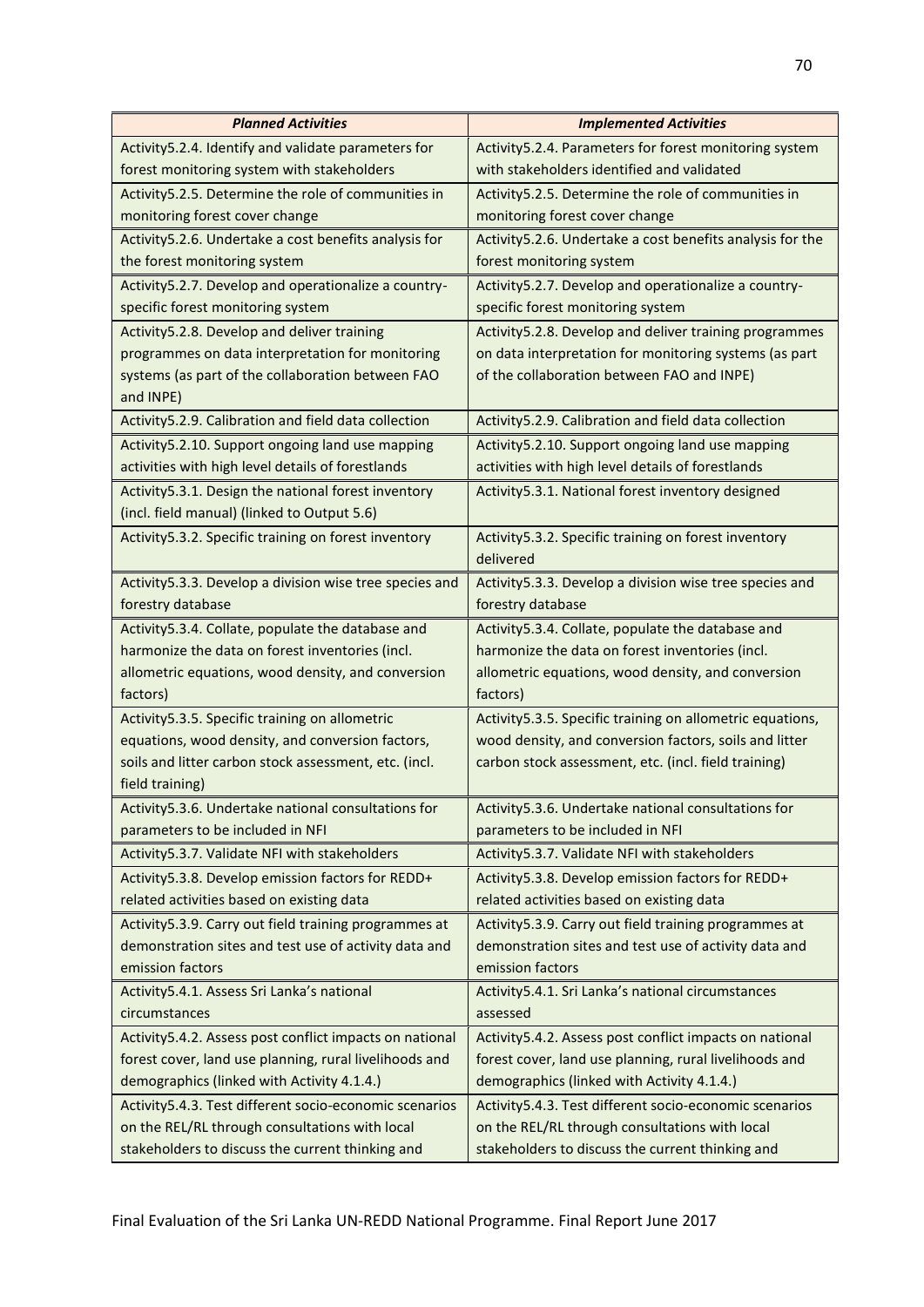| <b>Planned Activities</b>                                 | <b>Implemented Activities</b>                            |
|-----------------------------------------------------------|----------------------------------------------------------|
| methodologies for modelling future emissions              | methodologies for modelling future emissions scenarios   |
| scenarios based on historic emissions                     | based on historic emissions                              |
| Activity 5.5.1. Collate and harmonize past forest cover   | Activity 5.5.1. Collated and harmonized past forest      |
| and other land use data                                   | cover and other land use data                            |
| Activity 5.5.2. Develop national capacities in REL/RL,    | Activity 5.5.2. Developed national capacities in REL/RL, |
| GIS                                                       | GIS                                                      |
| Activity 5.5.3. Test REL/RL                               | Activity 5.5.3. Tested REL/RL                            |
| Activity 5.6.1. Identify the scope of social and          | Identified the scope of social and environmental safe    |
| environmental safe guards (Objectives, settings, etc)     | guards (Objectives, settings, etc) and conduct policies, |
| and conduct policies, laws and regulations (PLRs) gap     | laws and regulations (PLRs) gap analysis (Linked to      |
| analysis (Linked to Outputs 1.2 & 4.2)                    | Outputs 1.2 & 4.2)                                       |
| Activity 5.6.2. Identify and agree on nationally          | Identified and agreed on nationally appropriate REDD+    |
| appropriate REDD+ safeguards and indicators               | safeguards and indicators                                |
| Activity5.6.3. Develop information gathering              | Develop information gathering methodologies              |
| methodologies (consultations, secondary data,             | (consultations, secondary data, statistics and survey)   |
| statistics and survey) and change monitoring              | and change monitoring approach through                   |
| approach through demonstration activities                 | demonstration activities                                 |
| Activity5.6.4. Provide information on risks of            | Provide information on risks of displacement and         |
| displacement and reversal for demonstration site          | reversal for demonstration site                          |
| Activity 5.6.5. Collect and analyse information on        | Collect and analyse information on safeguards using the  |
| safeguards using the identified methodologies and         | identified methodologies and approach to identify risks  |
| approach to identify risks and potential multiple         | and potential multiple benefits,                         |
| benefits,                                                 |                                                          |
| Activity 5.6.6. Consultation based on analysis results to | Consultation undertaken based on analysis results to     |
| identify risk mitigation and benefit enhancement          | identify risk mitigation and benefit enhancement         |
| measures (linked to Output 4.1)                           | measures (linked to Output 4.1)                          |
| Activity5.6.7. Link safeguards information into the       | Link safeguards information into the central database    |
| central database and archiving system under Output        | and archiving system under Output 5.1                    |
| 5.1                                                       |                                                          |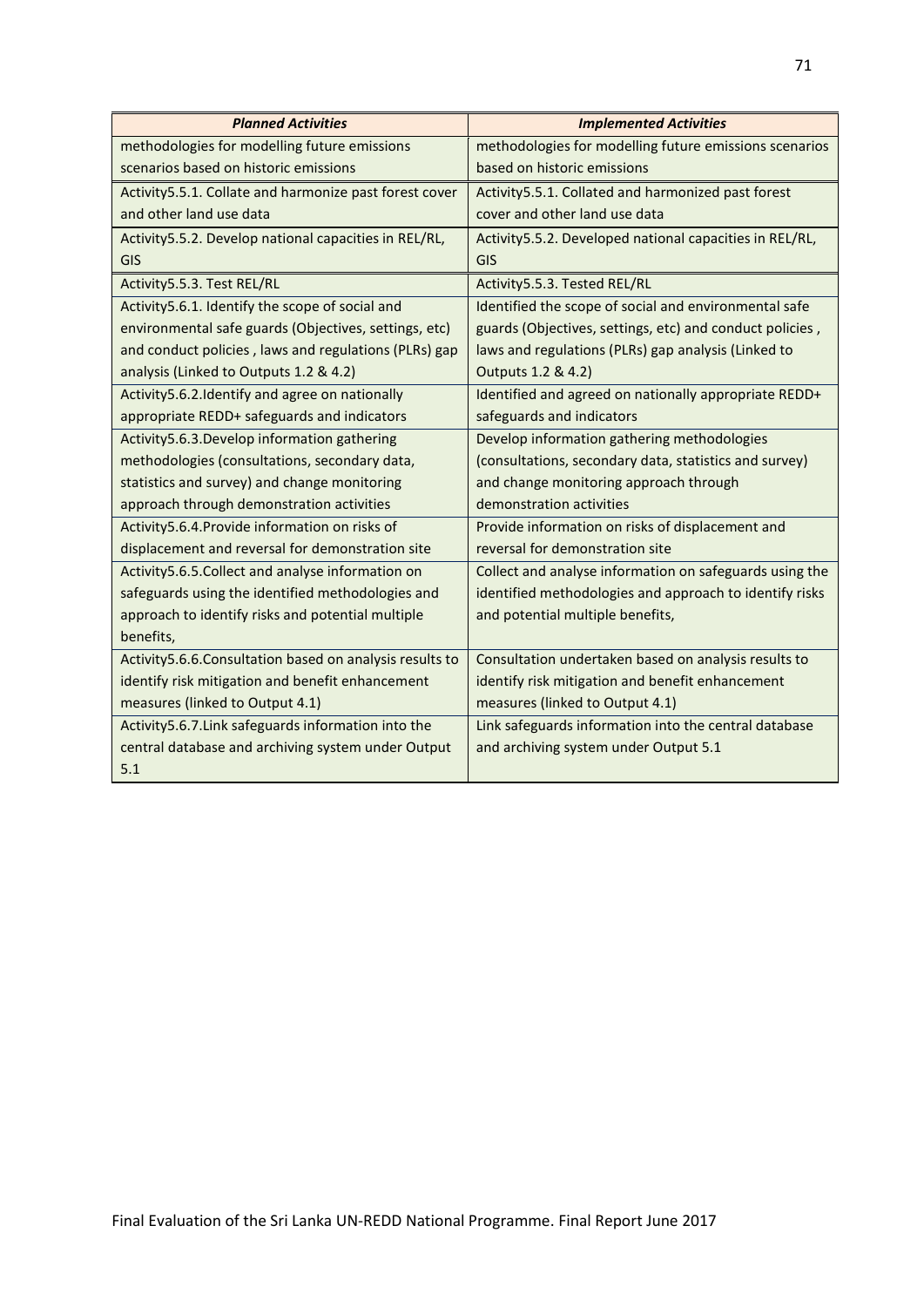# **Annex 10. Comments on the GEF Small Grants CBR+ Programme**

The Community Based REDD+ (CBR+) programme was designed to support engagement and participation of communities and indigenous peoples in national REDD+ processes, by building their capacities to engage and support the development of lessons at the local level to inform national and international REDD+ decision-making.

The following excerpt from *CBR+ Country Plan for Sri Lanka* explains the purpose of the small grants programme:

*The CBR+ aims to support the engagement and participation of communities and indigenous peoples in national REDD+ processes, by building their capacities to engage, and supporting the development of lessons at the local level to inform national and international REDD+ decision-making. CBR+ is a partnership between the UN-REDD Programme and the GEF Small Grants Programme (SGP), to deliver grants to the local level, to empower communities and indigenous peoples to engage in REDD+ readiness activities, and develop experiences, lessons, and recommendations at the local level to feed into national REDD+ processes. The CBR+ national plan for Sri Lanka is expected to deliver the outcomes of (a) Inform communities about the risks and benefits of REDD+ and provide other kinds of support to enable effective participation in the planning of REDD+ actions and the REDD+ strategy through Participatory processes for community engagement, and (b) Test approaches for forest-dependent and indigenous communities to address the drivers of land-use change that could lead up to playing a role within the national REDD+ strategy.*

It was a partnership between the UN-REDD Programme and the GEF Small Grants Programme (SGP) to deliver grants to the local level, empower communities and indigenous peoples to engage in REDD+ readiness activities, and develop experiences, lessons, and recommendations at the local level to feed into national REDD+ processes. The two main objectives according to the CBR+ Country Plan for Sri Lanka were to:

- Inform communities about the risks and benefits of REDD+ and provide other kinds of support to enable effective participation in planning REDD+ actions and the REDD+ strategy through participatory processes for community engagement;
- Test approaches for forest-dependent and indigenous communities to address drivers of land-use change, and that could lead to playing a role in the national REDD+ strategy.

The CBR+ country plan recommended a focus in the most vulnerable forest regions of the Dry Zone, with specific locations and communities to be identified in consultation with regional and divisional forest officials. GEF allocated USD 425,000 for CBR+, including USD 25,000 each for the UNDP 'Cost of Business' component and knowledge management, leaving USD 375,000 for grantees. The CBR+ small grants scheme was advertised in local newspapers in all three languages in February 2015, calling for proposals to address:

- Deforestation and forest degradation such as encroachments;
- Shifting cultivation;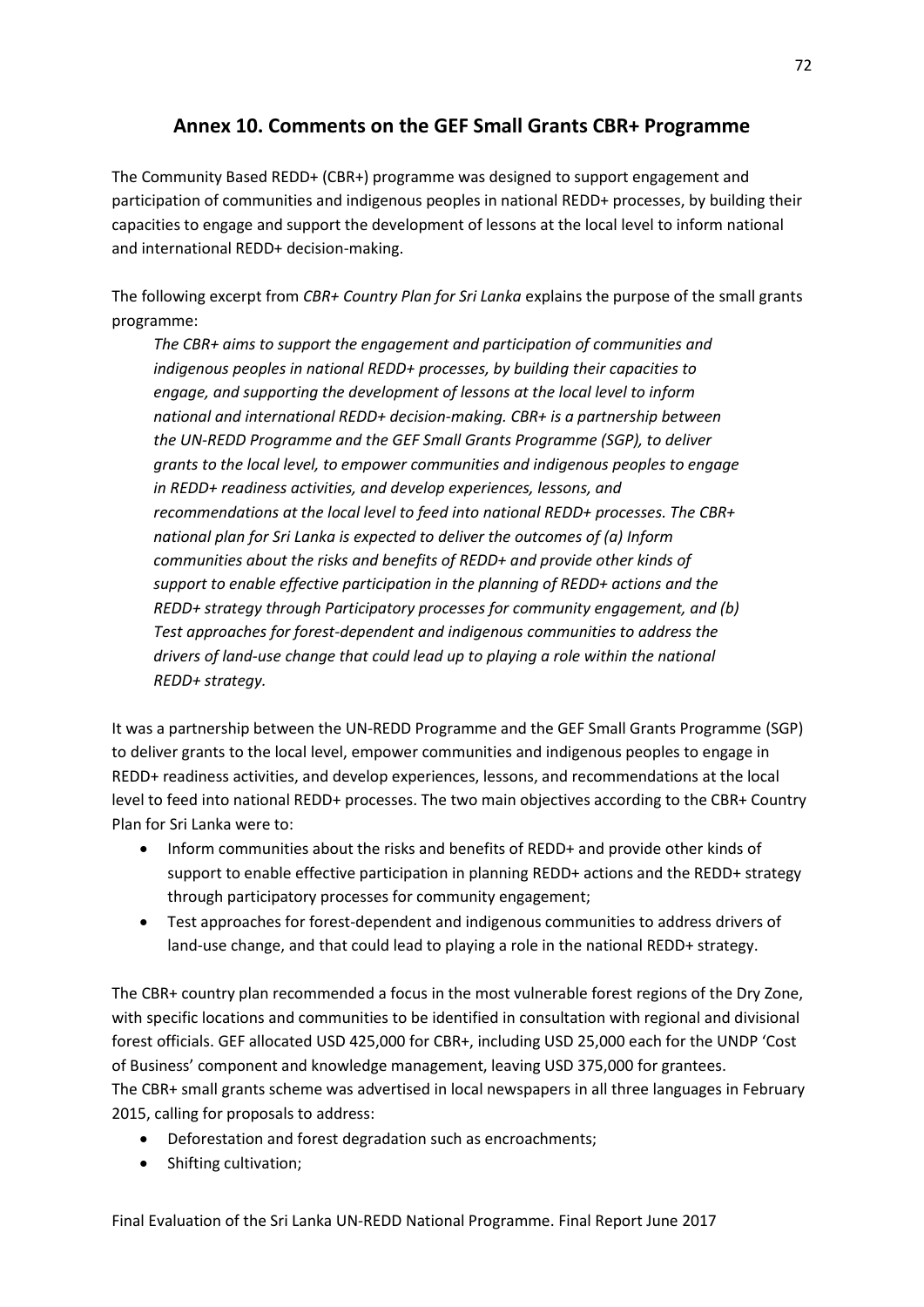- Illegal felling;
- Development projects
- Deliberate forest fires

Over 40 proposals were reviewed by a team of representatives from UNDP-GEF, FD and UN-REDD Secretariat at a meeting held in FD. The GEF National Steering Committee approved eight projects and two studies in June 2015 as listed in the table below.

# **Table of projects and grantees of the CBR+ Programme**

| <b>Projects and grantees</b>                                                               | <b>Value (USD)</b> |
|--------------------------------------------------------------------------------------------|--------------------|
| Improved management of Dry Zone forest in Kadapalla [Grantee: Future in Our Hands          | 40,000             |
| Development Fund]                                                                          |                    |
| Protection of Bambaragala dense forest through community participation [Grantee:           | 50,000             |
| Ekabadda Praja Sanwardene Kantha Maha Samgamaya]                                           |                    |
| Community-based protection and conservation of Kiwulewatta Village – Thimbirigolla         | 50,000             |
| Reserve [Grantee: National Ethnic Unity Foundation]                                        |                    |
| Combating deforestation and forest degradation by minimising forest fires [Grantee:        | 35,215             |
| Sabaragamuwa Community Development Foundation]                                             |                    |
| Community-based forest management of Madhu Sanctuary <i>[Grantee: National Forum</i>       | 49,791             |
| for Climate Change]                                                                        |                    |
| Establishment of the Sri Lanka CSO forest management project [ <b>Grantee</b> : Centre for | 50,000             |
| Environmental Justice                                                                      |                    |
| Reducing drivers of deforestation and degradation through forest law awareness and         | 49,994             |
| legal aid [[Grantee: Public Interest Litigation Foundation]                                |                    |
| Empowering indigenous communities to reduce drivers of forest degradation                  | 50,000             |
| <b>[Grantee:</b> Women Development Foundation]                                             |                    |
| Tropical Ecosystem Research Network (CBR+ National Report)                                 | 24,837             |
| Janathakshan (Knowledge management)                                                        | 25,163             |

The projects have been monitored using the GEF Small Grants M&E mechanism involving members of the National Steering Committee, the Technical Advisory Group and the UN-REDD Secretariat. The projects are now coming to an end, and the results are to be presented at a seminar scheduled for 11 June 2017.

The evaluation did not come across any evidence of the small grants contributing towards the objectives spelled out above. The NRIFAP process started during the 1st quarter of 2016, and the small projects were in various stages of maturity; indeed they were near maturity when NRIFAP's final preparation stage. It was very clear that there has been very little engagement between the Small Grants Programme (SGP) and PMU towards providing inputs from SGP for NRIFAP preparation. For example, periodic reports from projects could have provided some lessons to address, say, (b) above. Furthermore, at the field level, there has been minimal engagement with the Forest Department.

It was noted that FD has expressed dissatisfaction on programme implementation, and one of the Trade Unions in FD has made a formal complaint to the authorities, while UNDP GEF has expressed

Final Evaluation of the Sri Lanka UN-REDD National Programme. Final Report June 2017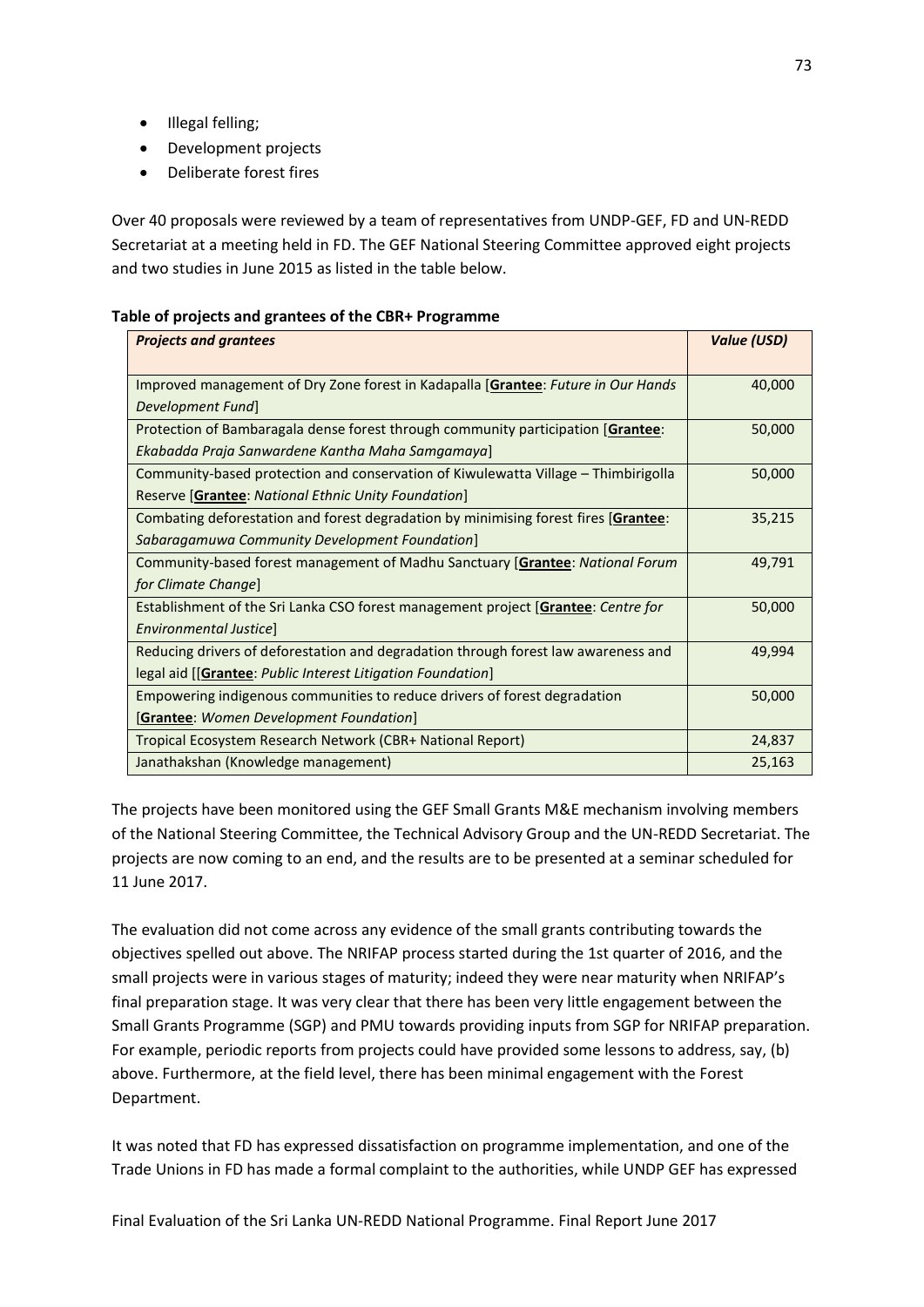concerns about the performance of some of the projects. The PMU was not directly involved in management, but nominated three agencies to be members of the GEF Small Grants National Steering Committee. Attempts were made by PMU staff to create linkages between CBR+ and the NP, but this interest was not reciprocated. FD was also only very weakly engaged. The weak monitoring arrangements have also meant that the CBR+ experience has not informed the NP or development of the NRIFAP. Overall, CBR+ has worked somewhat in isolation of the REDD+ process.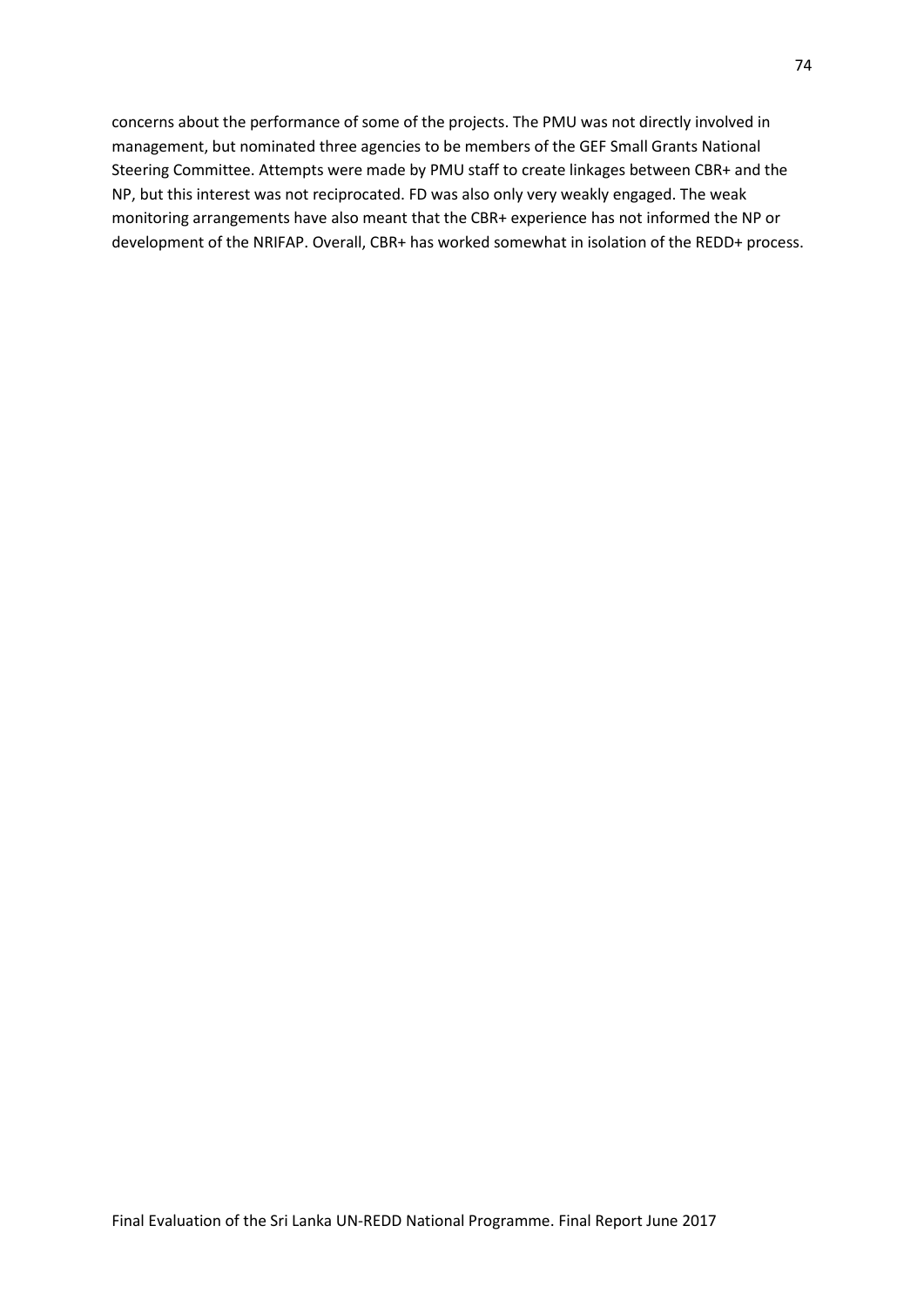# **Annex 11. List of trainings, events, communication products, etc. (provided by PMU)**

| Training, event, communication product, etc.                                                                                                        | <b>Date</b>                      | No. of<br>participants |
|-----------------------------------------------------------------------------------------------------------------------------------------------------|----------------------------------|------------------------|
| <b>Awareness Creation Programmes</b>                                                                                                                |                                  |                        |
| Launch of NRIFAP                                                                                                                                    | 9 May 2017                       | 400                    |
| Private sector consultation on NRIFAP                                                                                                               | 27 Jan 2017                      | 60                     |
| Launch of NFMS                                                                                                                                      | 2 Mar 2017                       | 72                     |
| Consultation on socio-economic Analysis of NRIFAP                                                                                                   | 19 Dec 2016                      | 12                     |
| <b>SLCFAN Briefing on NRIFAP</b>                                                                                                                    | 8 Dec 2016                       | 38                     |
| An awareness Raising Programme for CSO on REDD+                                                                                                     | 16 Nov 2016                      | 53                     |
| Multi- stakeholder FRL consultation workshop                                                                                                        | 28 Sept 2016                     | 13                     |
| Planning workshop on effective engagement of<br>Indigenous Peoples in REDD+                                                                         | 20 Sept 2016                     | 47                     |
| <b>IP National Briefing</b>                                                                                                                         | 30 Aug 2016                      | 38                     |
| Awareness Workshop for SLCFAN members on PAMs                                                                                                       | 12 Aug 2016                      | 10                     |
| National Approach to REDD+ Safeguards Final                                                                                                         |                                  |                        |
| Workshop                                                                                                                                            | 21 July, 2016                    | 22                     |
| Sri Lanka Climate and Forest Action Network- SLCFAN                                                                                                 | 12 July 2016                     | 42                     |
| <b>National Briefing</b>                                                                                                                            |                                  |                        |
| <b>Brainstorming Session on 'Cancun Safeguards</b><br>Principles'                                                                                   | 9 June 2016                      | 18                     |
| <b>Safeguards Community Consultation Workshop</b>                                                                                                   | 4 June 2016                      | 26                     |
| Consultative Workshop to Link CBR+ Guarantees with                                                                                                  |                                  |                        |
| <b>Forest and Wildlife Department Officials</b>                                                                                                     | 2 June 2016                      | 47                     |
| Brainstorming Session on National Approach to REDD+<br>Safeguard                                                                                    | 1 April 2016                     | 10                     |
| Workshop on New Trends of the Forestry Sector in Sri<br>Lanka for the Members of the Association of Retired<br><b>Professional Foresters (ARPF)</b> | 4-5 March 2016                   | 20                     |
| An Awareness Raising Programme for CSOs on REDD+                                                                                                    | 16 November 2016                 | 53                     |
| Awareness Workshop for Government Officers on<br>REDD+ Implementation in Sri Lanka                                                                  | 18 December 2015                 | 53                     |
| An Awareness Raising Programme for the Academia on<br>the REDD+ Implementation Process in Sri Lanka                                                 | 4 December 2015                  | 30                     |
| An awareness session for the PEB members and<br>alternates to review the proposed institutional<br>arrangements for REDD+ implementation            | 3 December 2015                  | 21                     |
| <b>REDD+ Experiential Learning Series</b>                                                                                                           | 28 October 2015                  | 8                      |
| Awareness Workshop to the Private Sector on REDD+<br>Initiatives                                                                                    | 19-20 <sup>h</sup> November 2015 | 15                     |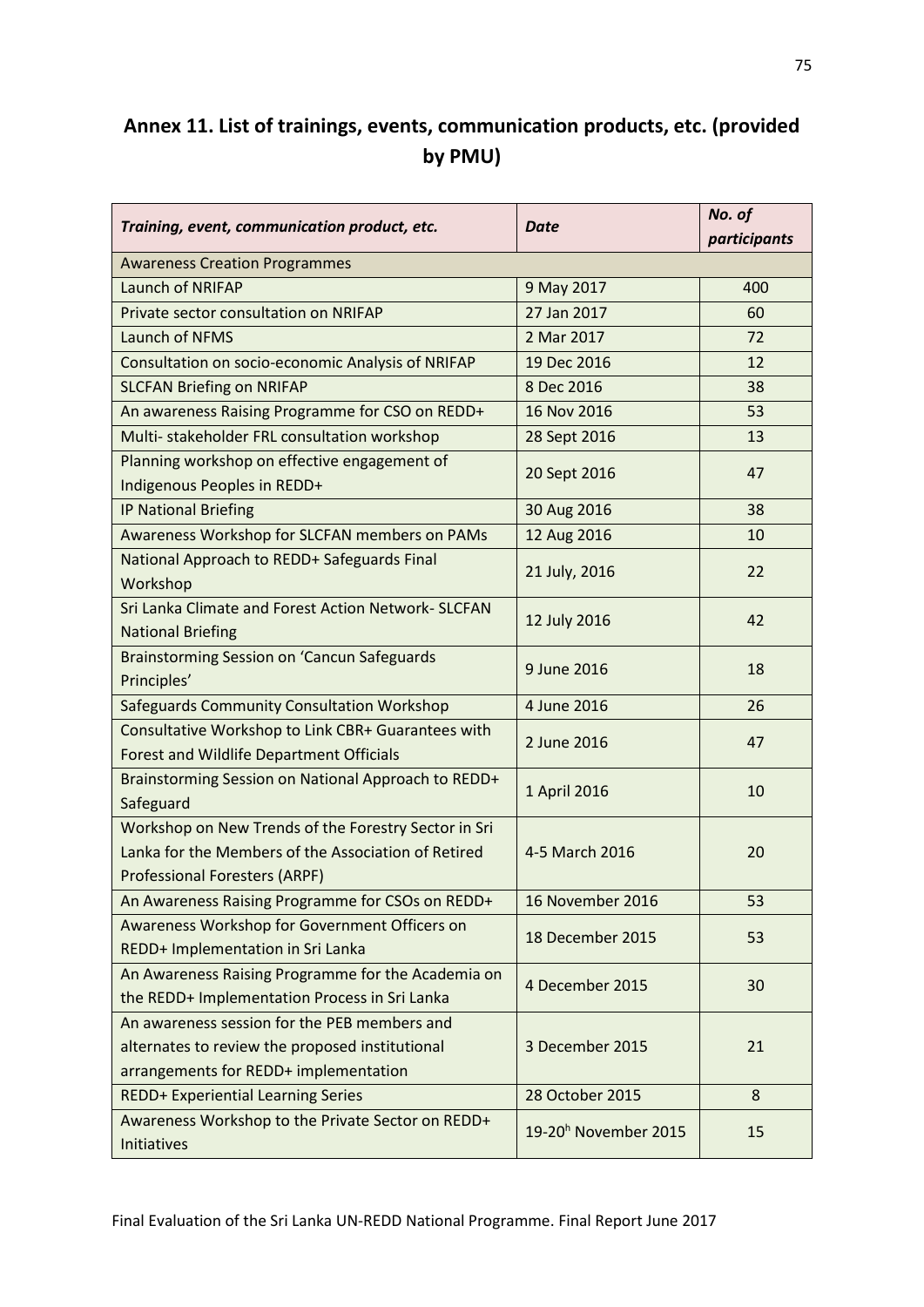| Training, event, communication product, etc.                                                                                                             | <b>Date</b>                    | No. of<br>participants |
|----------------------------------------------------------------------------------------------------------------------------------------------------------|--------------------------------|------------------------|
| High Level Strategic Discussion on developing the<br>REDD+ Roadmap and National REDD+ Strategy                                                           | 24 August 2015                 | 21                     |
| High Level Strategic Discussion on developing the<br>REDD+ Roadmap and the National REDD+ Strategy                                                       | 20 October 2015                | 12                     |
| District Level Awareness Programme- Planning Session<br>III (Training for Trainers)                                                                      | 2 October 2015                 | 20                     |
| <b>Awareness Workshop for Writers</b>                                                                                                                    | 10 September 2015              | 13                     |
| An Awareness Raising Programme about the Sri Lanka<br>UN REDD Programme and REDD+ for Senior Staff of<br>Mahaweli Authority                              | 9 June 2015                    | 34                     |
| REDD+ Presentation to External Resources Department<br><b>Staff</b>                                                                                      | 20 May 2015                    | 8                      |
| Awareness Session to Share the Findings of the Major<br>Studies Conducted by Sri Lanka UN-REDD Programme                                                 | 6 April 2015                   | 22                     |
| Awareness Workshop for Climate Change Secretariat<br><b>Staff</b>                                                                                        | 19 December 2014               | 20                     |
| Awareness Workshop for the Plantation Sector on<br>REDD+                                                                                                 | 4-5 December 2014              | 23                     |
| <b>CSOs District Awareness Workshop- Training of Trainers</b><br>(TOT)                                                                                   | 25 November 2014               | 40                     |
| An Awareness Raising Programme for the<br>Administrative and Supportive Staff of the FD, CCS and<br><b>DWC</b>                                           | 11 <sup>h</sup> September 2014 | 20                     |
| Open Discussion with Indigenous People                                                                                                                   | 14 August 2014                 | 45                     |
| An Awareness Workshop on Sri Lanka UN-REDD<br>Programme for the Alternates and Members of<br>Programme Executive Board (PEB)                             | 3 April 2014                   | 22                     |
| An Awareness Programme for the Senior Staff of<br>Department of Wildlife Conservation                                                                    | 6-8 March 2014                 | 25                     |
| Awareness Workshop on UN-REDD Programme for<br>DFOs and Other Staff of Forest Department                                                                 | 11 November 2013               | 53                     |
| Awareness Program on UN-REDD Programme for<br><b>Students of University of Peradeniya</b>                                                                | 22 November 2013               | 5                      |
| Sri Lanka UN-REDD Programme- Multi Stakeholder<br><b>Meeting</b>                                                                                         | 24 September 2013              | 8                      |
| Awareness Workshop- Sri Lanka UN-REDD Programme                                                                                                          | 27 September 2013              | 65                     |
| <b>Specialised Capacity Development Events</b>                                                                                                           |                                |                        |
| Two-Day Residential Workshop For Academic &                                                                                                              | 6 Apr 2017                     | 20                     |
| <b>Research Forum (ARF)</b>                                                                                                                              |                                |                        |
| Eco system services Assessment & Valuation -<br>Introduction to the natural Capital Approach and In-<br>VEST Software - Three - Day residential workshop | 26-28 Nov 2016                 | 16                     |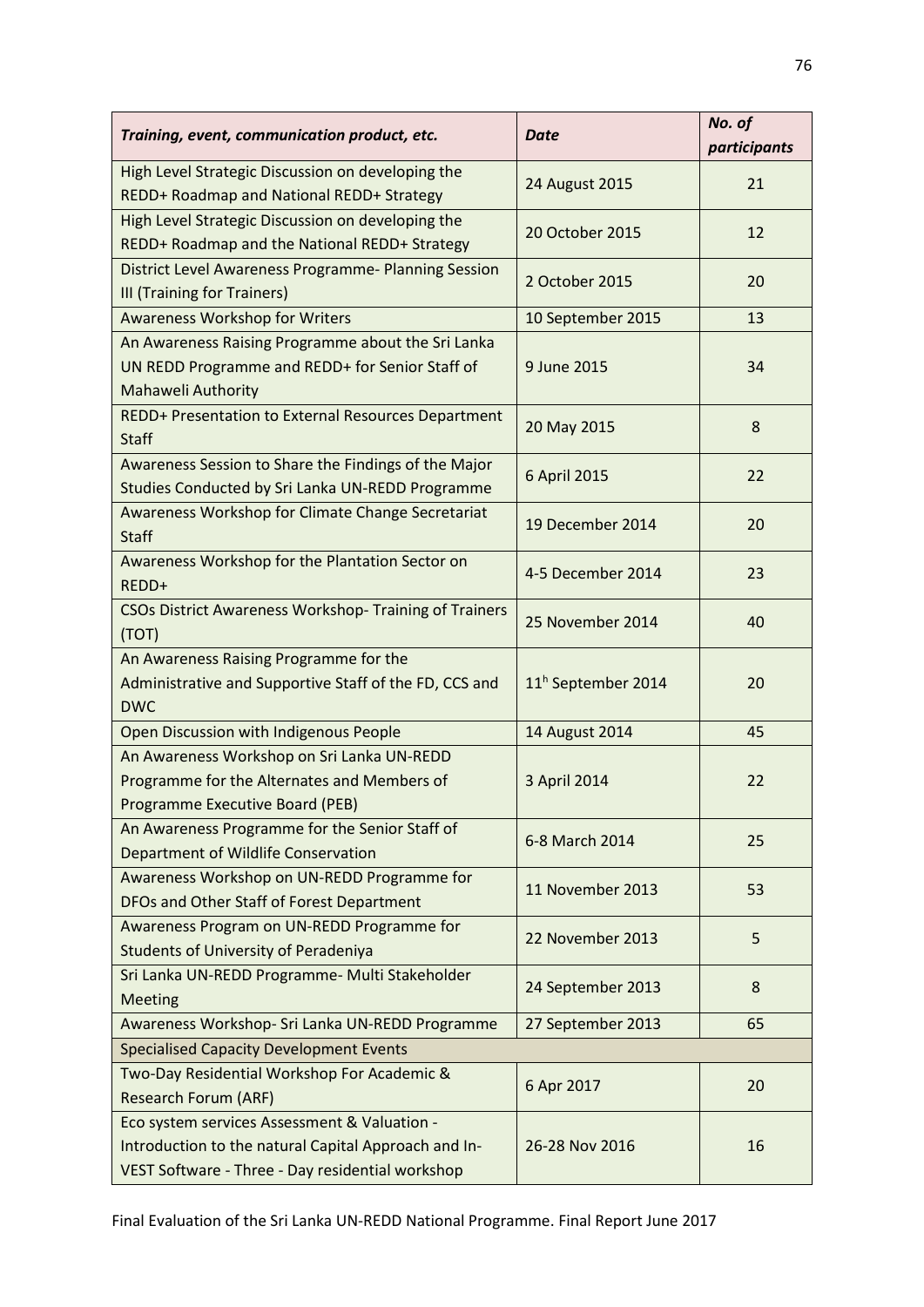| Training, event, communication product, etc.                                                                                                          | <b>Date</b>              | No. of<br>participants |
|-------------------------------------------------------------------------------------------------------------------------------------------------------|--------------------------|------------------------|
| Workshop on Development of Web Portal for National<br><b>Forest Monitoring Systems (NFMS)</b>                                                         | 26-27 Oct 2016           | 8                      |
| Write-shop on Sri Lanka's Forest Reference Level<br>Submission to the UNFCCC                                                                          | 26-27 September 2016     |                        |
| <b>Field Training on NFI Manual Testing</b>                                                                                                           | 24 Aug 2016              | 28                     |
| <b>Workshop on NFI Manual Testing</b>                                                                                                                 | 22-23 Aug 2016           | 35                     |
| <b>Review of NFMS Geoportal</b>                                                                                                                       | 8 Aug 2016               | $\overline{7}$         |
| Seminar/Workshop on Ecosystem Services Valuation<br>and Conservation Easements                                                                        | 29 July 2016             | 51                     |
| Seminar/Workshop on Ecosystem Services Valuation<br>and Conservation Easement                                                                         | 29 July 2016             | 51                     |
| Training Workshop to Apply the Principles of<br>Consultation, Participation and Consent in REDD+ and<br>Beyond                                        | 29-30 July 2016          | 18                     |
| Training Workshop to apply the principles of<br>consultation, participation and consent in REDD+ and<br>beyond                                        | 30 June- 1 July 2016     | 18                     |
| National Workshop for Endorsement of the Non-<br><b>Carbon Assessment</b>                                                                             | 16 June 2016             | 21                     |
| <b>MCA Software training</b>                                                                                                                          | 14 June 2016             | 14                     |
| Training Workshop on Land Cover Classification &<br>Forest Monitoring Systems in the Context of REDD+                                                 | 30 May -1 June 2016      | 11                     |
| Workshop on Risks and Benefits Analysis of REDD+<br>PAMs in Sri Lanka                                                                                 | 6 May 2016               | 24                     |
| Training Workshop: Free, Prior and Informed Consent<br>(FPIC) in REDD+                                                                                | 29 March 2016            | 19                     |
| Training Workshop on New Trends of the Forestry<br>Sector in Sri Lanka for the members of the Association<br>of Retired Professional Foresters (ARPF) | 4-5 March 2016           | 23                     |
| Brainstorming meeting on the national Conservation<br>Review (1991-1996) and the way forward to cover the<br>remaining forests.                       | 3 March 2016             | 22                     |
| <b>Gender Mainstreaming Workshop</b>                                                                                                                  | 28 January 2016          | $\overline{7}$         |
| <b>GHG Inventory Training for CCS Staff</b>                                                                                                           | 7 October 2015           | 9                      |
| Capacity Building Workshop on REDD+ Forest<br>Reference Emission Level/ Forest Reference Level for<br>Sri Lanka                                       | 3-4 September 2015       | 19                     |
| Multi Criteria Analysis (MCA) Training                                                                                                                | 23rd September 2015      | 8                      |
| <b>Capacity Building on Forest Cover Mapping Using</b><br>Satellite Images                                                                            | 20 July 2015             | 18                     |
| Land Cover Classification System, Brainstorming<br>Workshop                                                                                           | 21 <sup>t</sup> May 2015 | 17                     |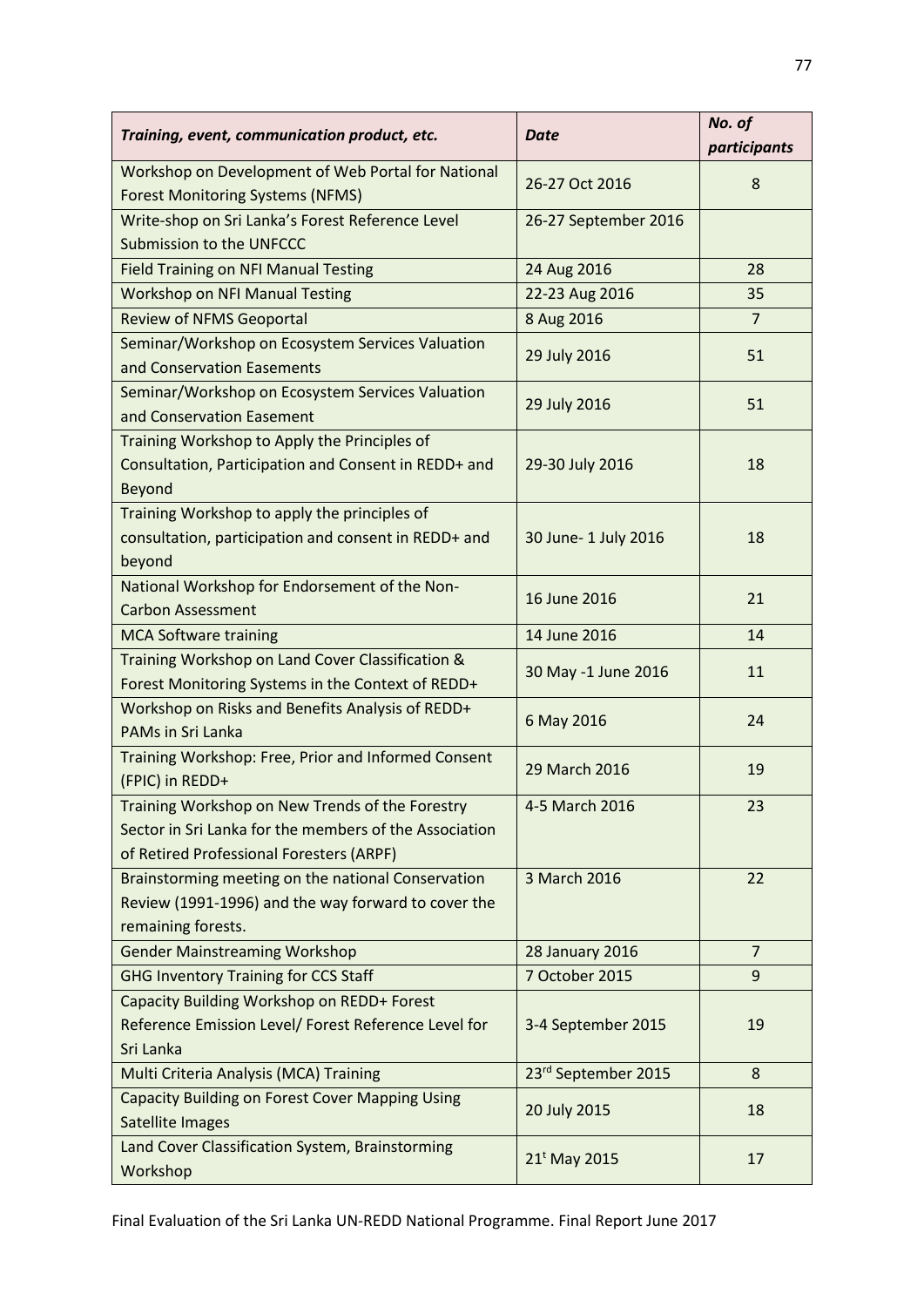| Training, event, communication product, etc.           | Date                 | No. of<br>participants |
|--------------------------------------------------------|----------------------|------------------------|
| Advanced Training Workshop in GHG Inventory            | 16-20 March 2015     | 14                     |
| Training Workshop on NFI Parameters and Forest         | 11-13 February 2015  | 42                     |
| Management Planning to Achieve REDD+ Objectives        |                      |                        |
| IP Radio Training Programme in Giradurukotte           | 23-26 September 2014 | 19                     |
| Training Workshop on "Use of R for Building Allometric | 29 Sept - 2 October  | 14                     |
| Equation"                                              | 2014                 |                        |
| <b>Training Workshop on Tree Allometric Equations</b>  | 20-24 May 2014       | 14                     |
| Training Programme on Green House Gas Inventory for    | 17-21 February 2014  | 20                     |
| the LULUCF and Agriculture Sectors                     |                      |                        |
| Training/Brainstorming Workshop on "Remote Sensing     |                      |                        |
| Application in Forestry, Ecology and Environmental     | 28 January 2014      | 35                     |
| Issues for Institutions representing the MRV Taskforce |                      |                        |

Overseas Training sponsored by the project

Training on remote sensing data interpretation for tropical forest monitoring systems and land use land cover classification – INPE, Belam, Brazil, November 2014.

National Forest Inventory training for senior Forest Department officers at Forest Survey of India, Dehradun, India, January 2015

Regional Workshop cum training on "Moving on From Experimental Approaches to Advancing National Systems for Measuring and Monitoring Forest Degradation Across Asia" in Bangkok, Thailand, June 2015

Allometric equation development training in Kerala Forest Research Institute, Trishur, Kerela, India November, 2015.

National Forest Inventory training at FAO HQ, Rome, Italy, June, 2016

National Forest Inventory training on data entry and processing using software developed by FSI at Forest Survey of India, Dehradun, India, December 2016

Regional training workshop on FRL in Pokhara, Nepal, April 2017

NFI data processing training using CALC software developed by FAO at FAOHQ, Rome, Italy, June 2017

Communication Products

# *Reports:*

National REDD Investment Framework & Action Plan (NRIFAP)

# *Newspaper Articles:*

Policy Needed on Environment: REDD+ is a Plus

Let's Unite to safeguard our forest Resources

Sri Lanka Next Campaign propels country towards sustainable era under blue green economic policy

International Day of Forests; Making the connection between forests and water

To get sand, they 'll even burn down a forest

Let's Unite to Safeguard our forests

NRIFAP newspaper supplement (with messages)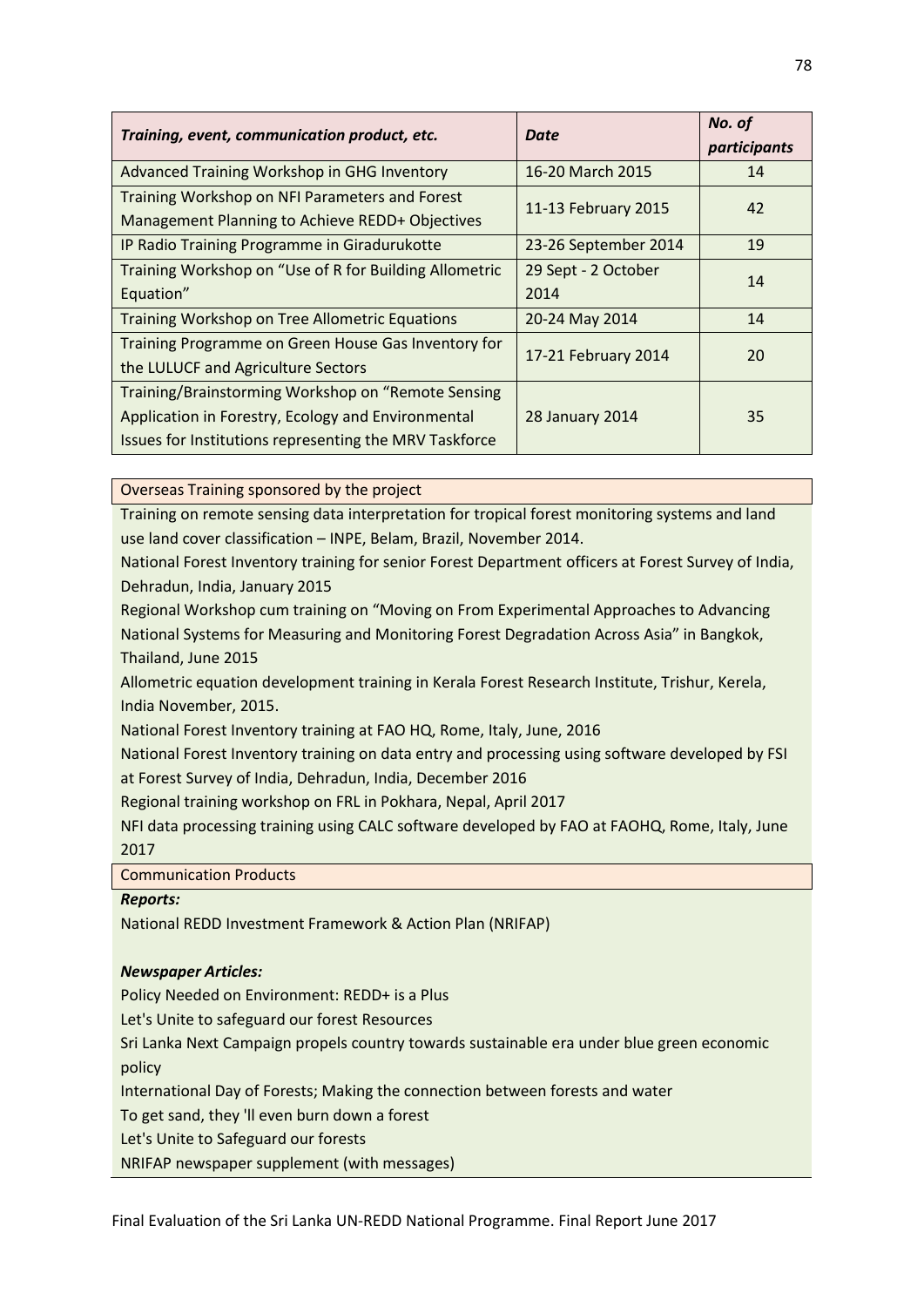# *Leaflet & Brochures:*

National Forest Monitoring System for REDD+ SL UN-REDD programme Join with us to protect the forest resources (Sinhala) Proceedings of the training on allometric equations for tree and forest biomass assessment Proceedings of the advanced training on the greenhouse gas inventory for agriculture, forest and other lands NRIFAP handover event brochure (Sinhala/Tamil)

### *Newspaper Advertisements:*

National Tree Planting Month - October (Sinhala/English) Where did carbon go? (Sinhala/Tamil/English) Why are Trees so important to us? (Sinhala/Tamil/English) Shouldn't we look after what is precious to us (Sinhala/Tamil/English) Our Future is in our hands (Sinhala/Tamil/English) Forests and Water; making the connection (Sinhala/Tamil/English) Do we really need trees?(Sinhala/Tamil/English) Nature's incredible gift that keeps on giving (Sinhala/Tamil/English) Nurture Forests. Nurture Life. A United Stand for Forests (Sinhala/Tamil/English) Re-awakening forests (in Sinhalese) Renaissance "Punarudaya" Environment Conservation national Programme Plant a tree and make a forest (Sinhala/Tamil/English) Value our forest resources – protect our future (Sinhala/Tamil/English) Conserve Forests. Sustain Life Protect our forest resources for sustainable future (in Sinhalese) International Research Symposium Blue Green Era Launch of Grow a fighter Launch of NFMS Geo Portal NRIFAP event built up paper advertisements (3 into 3 languages)

### *Videography:*

Documentary on REDD+ in Sri Lanka 50 minutes TV talk-show 22 minutes informative video on Value Of Forests 31 one-minute video clips (IDF) Video backdrops

### *REDD Posters:*

Factors affecting global warming (in Sinhalese) Global warming Global warming; why is it happening? (in Sinhalese) Sri Lanka's REDD preparation (in Sinhalese)